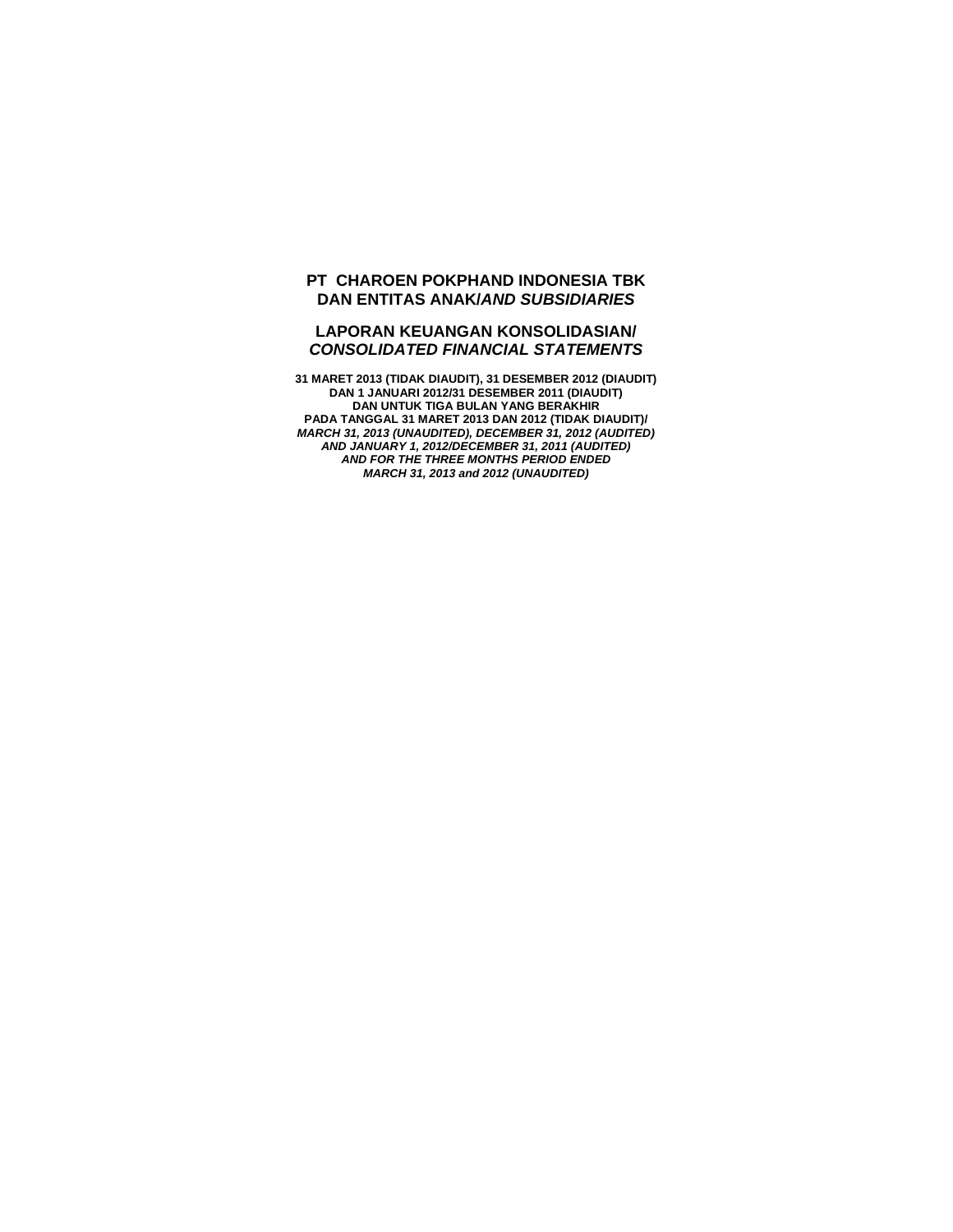# **31 Maret 2013 (Tidak Diaudit), 31 Desember 2012 (Diaudit) dan PT CHAROEN POKPHAND INDONESIA TBK DAN ENTITAS ANAK LAPORAN POSISI KEUANGAN 1 Januari 2012/31 Desember 2011 (Diaudit) KONSOLIDASIAN**

**(Disajikan dalam Jutaan Rupiah, Kecuali Nilai Nominal per Saham)**

### *PT CHAROEN POKPHAND INDONESIA TBK AND SUBSIDIARIES CONSOLIDATED STATEMENTS OF (Expressed in Millions of Rupiah, Except Par Value per Share) FINANCIAL POSITION March 31, 2013 (Unaudited), December 31, 2012 (Audited) and January 1, 2012/December 31, 2011 (Audited)*

|                                           | Catatan/<br><b>Notes</b>         | 31 Maret/<br>March 31,<br>2013 | 31 Desember/<br>December 31.<br>2012<br>(Disajikan<br>kembali -<br>Catatan 38)/<br>(As restated -<br>Note 38) | 1 Januari 2012/<br>31 Desember 2011/<br>January 1, 2012/<br>December 31, 2011<br>(Disajikan<br>kembali -<br>Catatan 38)/<br>(As restated -<br>Note 38) |                                     |
|-------------------------------------------|----------------------------------|--------------------------------|---------------------------------------------------------------------------------------------------------------|--------------------------------------------------------------------------------------------------------------------------------------------------------|-------------------------------------|
| <b>ASET</b>                               |                                  |                                |                                                                                                               |                                                                                                                                                        | <b>ASSETS</b>                       |
| <b>ASET LANCAR</b>                        |                                  |                                |                                                                                                               |                                                                                                                                                        | <b>CURRENT ASSETS</b>               |
| Kas dan setara kas                        | 2d, 2e, 2p, 2q<br>5,31c,34,35,36 | 1.212.777                      | 954.694                                                                                                       | 876.198                                                                                                                                                | Cash and cash equivalents           |
| Piutang                                   | 2p, 3, 34                        |                                |                                                                                                               |                                                                                                                                                        | Accounts receivable                 |
| Usaha                                     | 6,32b                            |                                |                                                                                                               |                                                                                                                                                        | Trade                               |
| Pihak ketiga - setelah dikurangi          |                                  |                                |                                                                                                               |                                                                                                                                                        | Third parties -                     |
| cadangan atas penurunan nilai             |                                  |                                |                                                                                                               |                                                                                                                                                        | net of allowance for                |
| sebesar Rp5.173 pada tanggal              |                                  |                                |                                                                                                               |                                                                                                                                                        | impairment of Rp5,173 as of         |
| 31 Maret 2013, Rp5.355 pada tanggal       |                                  |                                |                                                                                                               |                                                                                                                                                        | March 31, 2013, Rp5,355 as of       |
| 31 Desember 2012 dan Rp6.995              |                                  |                                |                                                                                                               |                                                                                                                                                        | December 31, 2012 and               |
| pada tanggal 1 Januari 2012/              |                                  |                                |                                                                                                               |                                                                                                                                                        | Rp6,995 as of January 1, 2012/      |
| 31 Desember 2011                          | 2g, 35, 36                       | 1.832.861                      | 1.766.767                                                                                                     | 1.331.463                                                                                                                                              | December 31, 2011                   |
| Pihak berelasi                            | 2e,31a                           | 33.522                         | 26.515                                                                                                        | 21.607                                                                                                                                                 | <b>Related parties</b>              |
| Lain-lain - pihak ketiga                  | 2p, 2q,<br>34, 35, 36            | 61.460                         | 53.294                                                                                                        | 22.307                                                                                                                                                 | Others - third parties              |
| Persediaan - setelah dikurangi            |                                  |                                |                                                                                                               |                                                                                                                                                        |                                     |
| cadangan atas penurunan nilai             |                                  |                                |                                                                                                               |                                                                                                                                                        | Inventories - net of allowance      |
| persediaan sebesar Rp3.924 pada           |                                  |                                |                                                                                                               |                                                                                                                                                        | for decline in value of inventories |
| tanggal 31 Maret 2013                     |                                  |                                |                                                                                                               |                                                                                                                                                        | of Rp3,924 as of March 31,          |
| dan 31 Desember 2012                      |                                  |                                |                                                                                                               |                                                                                                                                                        | 2013 and December 31, 2012          |
| dan Rp151 pada tanggal                    |                                  |                                |                                                                                                               |                                                                                                                                                        | and Rp151 as of January 1.          |
| 1 Januari 2012/31 Desember 2011           | 2g, 3, 7, 32b                    | 3.111.193                      | 3.366.317                                                                                                     | 2.339.543                                                                                                                                              | 2012/December 31, 2011              |
| Ayam pembibit turunan - neto<br>Uang muka | 2h, 3, 7, 8                      | 674.360<br>200.104             | 624.710<br>325.085                                                                                            | 527.496<br>85.785                                                                                                                                      | Breeding flocks - net<br>Advances   |
| Pajak dibayar di muka                     | 10                               | 83                             | 26.710                                                                                                        | 769                                                                                                                                                    | Prepaid taxes                       |
| Biaya dibayar di muka                     | 2i                               | 43.862                         | 36.798                                                                                                        | 20.665                                                                                                                                                 | Prepaid expenses                    |
| <b>Total Aset Lancar</b>                  |                                  | 7.170.222                      | 7.180.890                                                                                                     | 5.225.833                                                                                                                                              | <b>Total Current Assets</b>         |
|                                           |                                  |                                |                                                                                                               |                                                                                                                                                        |                                     |

keuangan konsolidasian secara keseluruhan. Catatan atas laporan keuangan konsolidasian terlampir merupakan bagian yang tidak terpisahkan dari laporan *statements form an integral part of these consolidated financial statements taken as a whole. The accompanying notes to the consolidated financial*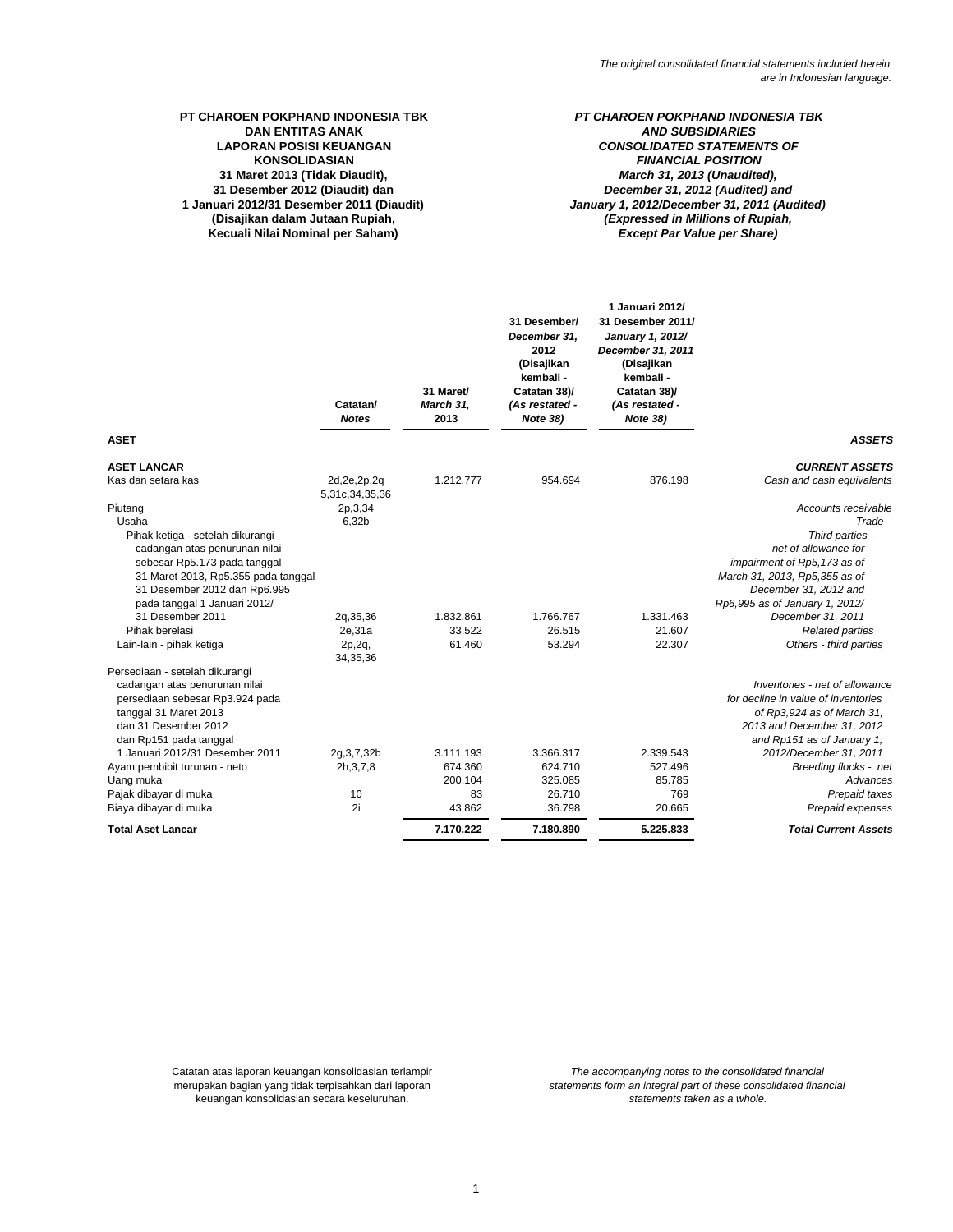# **31 Maret 2013 (Tidak Diaudit),** *March 31, 2013 (Unaudited),* **DAN ENTITAS ANAK<br>LAPORAN POSISI KEUANGAN 31 Desember 2012 (Diaudit) dan KONSOLIDASIAN (lanjutan)**

**Kecuali Nilai Nominal per Saham)**

# *December 31, 2012 (Audited) and* **PT CHAROEN POKPHAND INDONESIA TBK** *PT CHAROEN POKPHAND INDONESIA TBK* **LAPORAN POSISI KEUANGAN** *CONSOLIDATED STATEMENTS OF* **1 Januari 2012/31 Desember 2011 (Diaudit)** *January 1, 2012/December 31, 2011 (Audited)* **(Disajikan dalam Jutaan Rupiah,** *(Expressed in Millions of Rupiah, Except Par Value per Share) FINANCIAL POSITION (continued)*

|                                                                                                                                                                                                                                                                                                                                                                                                                       | Catatan/<br><b>Notes</b> | 31 Maret/<br>March 31,<br>2013 | 31 Desember/<br>December 31,<br>2012<br>(Disajikan<br>kembali -<br>Catatan 38)/<br>(As restated -<br><b>Note 38)</b> | 1 Januari 2012/<br>31 Desember 2011/<br>January 1, 2012/<br>December 31, 2011<br>(Disajikan<br>kembali -<br>Catatan 38)/<br>(As restated -<br><b>Note 38)</b> |                                                                                                                                                                                                                                                                                                                                                                                                |
|-----------------------------------------------------------------------------------------------------------------------------------------------------------------------------------------------------------------------------------------------------------------------------------------------------------------------------------------------------------------------------------------------------------------------|--------------------------|--------------------------------|----------------------------------------------------------------------------------------------------------------------|---------------------------------------------------------------------------------------------------------------------------------------------------------------|------------------------------------------------------------------------------------------------------------------------------------------------------------------------------------------------------------------------------------------------------------------------------------------------------------------------------------------------------------------------------------------------|
| ASET TIDAK LANCAR                                                                                                                                                                                                                                                                                                                                                                                                     |                          |                                |                                                                                                                      |                                                                                                                                                               | <b>NON-CURRENT ASSETS</b>                                                                                                                                                                                                                                                                                                                                                                      |
| Uang muka pembelian                                                                                                                                                                                                                                                                                                                                                                                                   |                          |                                |                                                                                                                      |                                                                                                                                                               | Advance for purchase of property                                                                                                                                                                                                                                                                                                                                                               |
| aset tetap                                                                                                                                                                                                                                                                                                                                                                                                            | 9k, 38                   | 113.058                        | 131.924                                                                                                              | 18.082                                                                                                                                                        | plant and equipment                                                                                                                                                                                                                                                                                                                                                                            |
| Piutang pihak berelasi non-usaha -<br>setelah dikurangi cadangan atas<br>penurunan nilai sebesar Rp203.788<br>pada tanggal 31 Maret 2013<br>dan 31 Desember 2012 dan Rp206.956<br>pada tanggal 1 Januari 2012/                                                                                                                                                                                                        | 2e, 2p,                  |                                |                                                                                                                      |                                                                                                                                                               | Due from related parties - net of<br>allowance for impairment of<br>Rp203,788 as of March 31, 2013 and<br>December 31, 2012 and<br>Rp206,956 as of January 1, 2012/                                                                                                                                                                                                                            |
| 31 Desember 2011                                                                                                                                                                                                                                                                                                                                                                                                      | 31c, 34, 38              | 16.453                         | 15.812                                                                                                               | 6.330                                                                                                                                                         | December 31, 2011                                                                                                                                                                                                                                                                                                                                                                              |
| Aset pajak tangguhan                                                                                                                                                                                                                                                                                                                                                                                                  | 2r, 3, 33                | 93.427                         | 92.337                                                                                                               | 70.486                                                                                                                                                        | Deferred tax assets<br>Property, plant and equipment - net of<br>impairment in value of property,<br>plant and equipment of                                                                                                                                                                                                                                                                    |
| Aset tetap - setelah dikurangi<br>penurunan nilai aset tetap sebesar<br>Rp12.296 dan akumulasi penyusutan<br>sebesar Rp1.656.364 pada<br>tanggal 31 Maret 2013,<br>penurunan nilai aset tetap sebesar<br>Rp12.296 dan akumulasi penyusutan<br>sebesar Rp1.584.788 pada<br>tanggal 31 Desember 2012 dan<br>penurunan nilai aset tetap sebesar<br>Rp12.296 dan akumulasi penyusutan<br>sebesar Rp1.357.416 pada tanggal | 2e, 2j, 2k, 2l, 3,       |                                |                                                                                                                      |                                                                                                                                                               | Rp 12,296 and accumulated<br>depreciation of Rp1,656,364<br>as of March 31, 2013,<br>impairment in value of property,<br>plant and equipment of<br>Rp 12,296 and accumulated<br>depreciation of Rp1,584,788<br>as of December 31, 2012 and<br>impairment in value of property,<br>plant and equipment of<br>Rp 12,296 and accumulated<br>depreciation of Rp1,357,416<br>as of January 1, 2012/ |
| 1 Januari 2012/31 Desember 2011                                                                                                                                                                                                                                                                                                                                                                                       | 9,31c,32b                | 5.059.967                      | 4.593.000                                                                                                            | 3.198.604                                                                                                                                                     | December 31, 2011                                                                                                                                                                                                                                                                                                                                                                              |
| Tagihan pajak penghasilan                                                                                                                                                                                                                                                                                                                                                                                             | 2r, 10, 33               | 289.852                        | 288.559                                                                                                              | 269.786                                                                                                                                                       | Claims for tax refund                                                                                                                                                                                                                                                                                                                                                                          |
| Goodwill                                                                                                                                                                                                                                                                                                                                                                                                              | 2c,2m,3,4,25             | 63.473                         | 46.105                                                                                                               | 7.438<br>51.645                                                                                                                                               | Goodwill<br>Other non current assets                                                                                                                                                                                                                                                                                                                                                           |
| Aset tidak lancar lainnya                                                                                                                                                                                                                                                                                                                                                                                             | 2i, 2p, 9, 34            |                                |                                                                                                                      |                                                                                                                                                               |                                                                                                                                                                                                                                                                                                                                                                                                |
| Total Aset Tidak Lancar                                                                                                                                                                                                                                                                                                                                                                                               |                          | 5.636.230                      | 5.167.737                                                                                                            | 3.622.371                                                                                                                                                     | <b>Total Non-current Assets</b>                                                                                                                                                                                                                                                                                                                                                                |
| TOTAL ASET                                                                                                                                                                                                                                                                                                                                                                                                            | 2s, 33                   | 12.806.452                     | 12.348.627                                                                                                           | 8.848.204                                                                                                                                                     | <b>TOTAL ASSETS</b>                                                                                                                                                                                                                                                                                                                                                                            |
|                                                                                                                                                                                                                                                                                                                                                                                                                       |                          |                                |                                                                                                                      |                                                                                                                                                               |                                                                                                                                                                                                                                                                                                                                                                                                |

Catatan atas laporan keuangan konsolidasian terlampir merupakan bagian yang tidak terpisahkan dari laporan keuangan konsolidasian secara keseluruhan.

*The accompanying notes to the consolidated financial statements taken as a whole. statements form an integral part of these consolidated financial*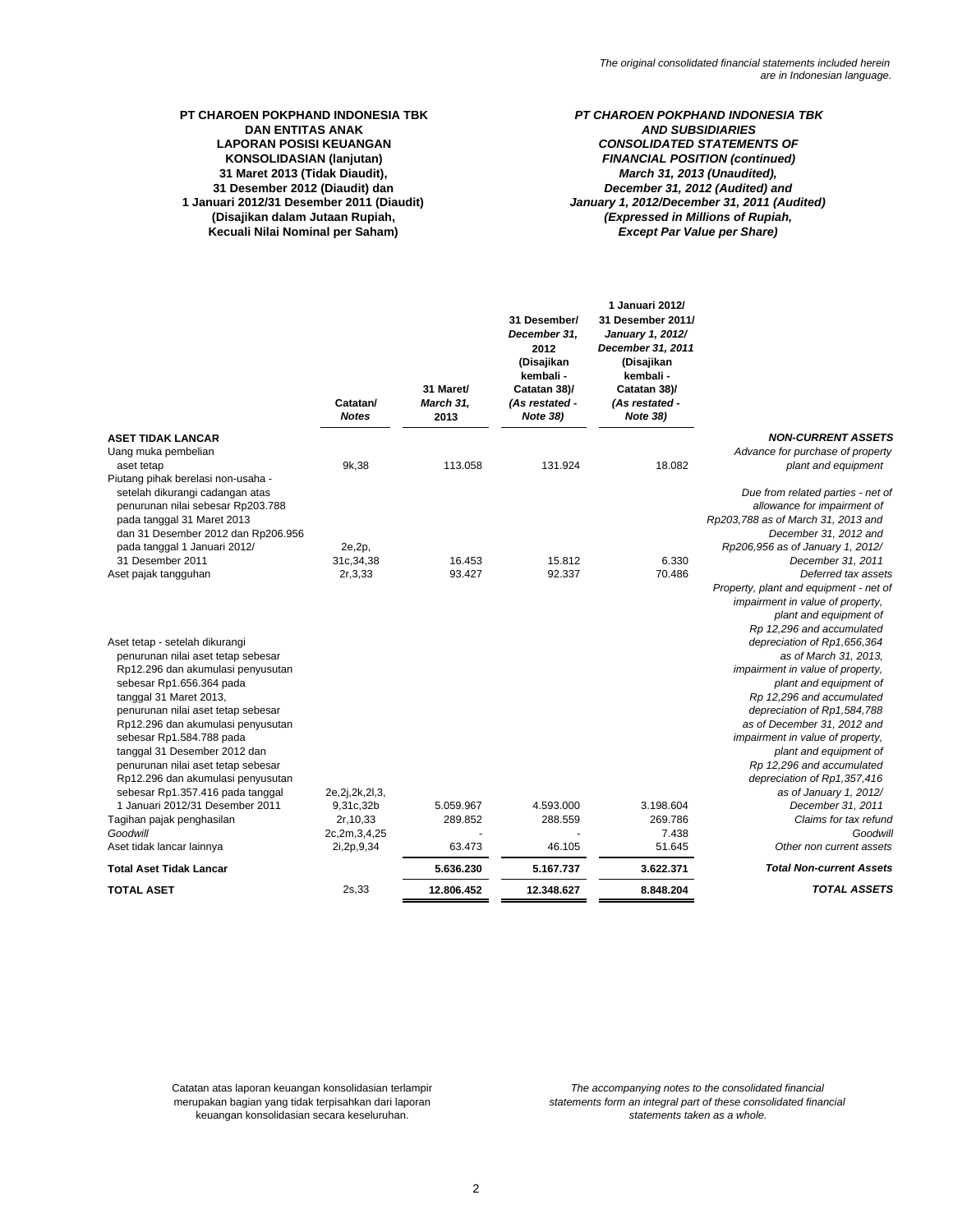# **31 Maret 2013 (Tidak Diaudit), DAN ENTITAS ANAK<br>LAPORAN POSISI KEUANGAN 31 Desember 2012 (Diaudit) dan** *December 31, 2012 (Audited) and*

**Kecuali Nilai Nominal per Saham)**

# **KONSOLIDASIAN (lanjutan)** *FINANCIAL POSITION (continued)* **PT CHAROEN POKPHAND INDONESIA TBK** *PT CHAROEN POKPHAND INDONESIA TBK* **LAPORAN POSISI KEUANGAN** *CONSOLIDATED STATEMENTS OF March 31, 2013 (Unaudited),* **1 Januari 2012/31 Desember 2011 (Diaudit)** *January 1, 2012/December 31, 2011 (Audited)* **(Disajikan dalam Jutaan Rupiah,** *(Expressed in Millions of Rupiah, Except Par Value per Share)*

|                                                                | Catatan/<br><b>Notes</b>                | 31 Maret/<br><b>March 31,</b><br>2013 | 31 Desember/<br>December 31,<br>2012<br>(Disajikan<br>kembali -<br>Catatan 38)/<br>(As restated -<br><b>Note 38)</b> | 1 Januari 2012/<br>31 Desember 2011/<br>January 1, 2012/<br>December 31, 2011<br>(Disajikan<br>kembali -<br>Catatan 38)/<br>(As restated -<br><b>Note 38)</b> |                                                    |
|----------------------------------------------------------------|-----------------------------------------|---------------------------------------|----------------------------------------------------------------------------------------------------------------------|---------------------------------------------------------------------------------------------------------------------------------------------------------------|----------------------------------------------------|
| <b>LIABILITAS DAN EKUITAS</b>                                  |                                         |                                       |                                                                                                                      |                                                                                                                                                               | <b>LIABILITIES AND EQUITY</b>                      |
| <b>LIABILITAS</b>                                              |                                         |                                       |                                                                                                                      |                                                                                                                                                               | <b>LIABILITIES</b>                                 |
| <b>LIABILITAS JANGKA PENDEK</b>                                |                                         |                                       |                                                                                                                      |                                                                                                                                                               | <b>CURRENT LIABILITIES</b>                         |
| Utang bank jangka pendek                                       | 2p, 2q, 11,<br>34, 35, 36               | 260.000                               | 477.575                                                                                                              | 241.360                                                                                                                                                       | Short-term bank loans                              |
| Utang<br>Usaha                                                 | 2p, 34, 35<br>2g, 12, 36                |                                       |                                                                                                                      |                                                                                                                                                               | Accounts payable<br>Trade                          |
| Pihak ketiga                                                   |                                         | 633.006                               | 976.661                                                                                                              | 599.017                                                                                                                                                       | Third parties                                      |
| Pihak berelasi                                                 | 2e,31b                                  | 47.004                                | 37.085                                                                                                               | 30.236                                                                                                                                                        | <b>Related parties</b>                             |
| Lain-lain - pihak ketiga                                       | 13                                      | 236.765                               | 190.229                                                                                                              | 143.185                                                                                                                                                       | Others - third parties                             |
| Uang muka pelanggan                                            |                                         | 32.530                                | 11.647                                                                                                               | 10.958                                                                                                                                                        | Customers advances                                 |
| Utang pajak                                                    | 2r, 3, 28                               | 86.843                                | 209.055                                                                                                              | 215.865                                                                                                                                                       | Taxes payable                                      |
| Liabilitas imbalan kerja                                       | 2o,2p                                   |                                       |                                                                                                                      |                                                                                                                                                               | Short-term employee<br>benefit liabilities         |
| jangka pendek<br>Beban akrual                                  | 34,35,38<br>2p, 2q, 14, 34,<br>35,36,38 | 32.512<br>82.334                      | 1.715<br>103.833                                                                                                     | 1.859<br>79.227                                                                                                                                               | Accrued expenses                                   |
| Bagian utang jangka panjang jatuh                              |                                         |                                       |                                                                                                                      |                                                                                                                                                               |                                                    |
| tempo dalam waktu satu tahun                                   | 2p, 34, 35                              |                                       |                                                                                                                      |                                                                                                                                                               | Current portion of long-term debts                 |
| Utang bank                                                     | 2j, 2g, 15, 36                          | 169.765                               | 159.834                                                                                                              | 36.163                                                                                                                                                        | Bank loan                                          |
| Utang sewa pembiayaan                                          | 2e, 2l, 31c                             | 8                                     | 18                                                                                                                   | 42                                                                                                                                                            | Finance lease obligations                          |
| Total Liabilitas Jangka Pendek                                 |                                         | 1.580.767                             | 2.167.652                                                                                                            | 1.357.912                                                                                                                                                     | <b>Total Current Liabilities</b>                   |
| <b>LIABILITAS JANGKA PANJANG</b>                               |                                         |                                       |                                                                                                                      |                                                                                                                                                               | <b>NON-CURRENT LIABILITIES</b>                     |
| Utang pihak berelasi<br>non-usaha                              | 2e,2p,                                  | 389.618                               | 329.272                                                                                                              | 217.640                                                                                                                                                       |                                                    |
| Liabilitas pajak tangguhan                                     | 31c, 32a, 34<br>2r,33                   | 4.460                                 | 3.271                                                                                                                | 2.718                                                                                                                                                         | Due to related parties<br>Deferred tax liabilities |
| Utang jangka panjang - setelah<br>dikurangi bagian jatuh tempo |                                         |                                       |                                                                                                                      |                                                                                                                                                               | Long-term debts - net of                           |
| dalam waktu satu tahun                                         | 2p, 34, 35                              |                                       |                                                                                                                      |                                                                                                                                                               | current portion                                    |
| Utang bank                                                     | 2j, 2g, 15, 36                          | 1.553.224                             | 1.299.367                                                                                                            | 766.611                                                                                                                                                       | Bank loan                                          |
| Utang sewa pembiayaan                                          | 2e, 2l, 31c                             |                                       |                                                                                                                      | 159                                                                                                                                                           | Finance lease obligations                          |
| Liabilitas imbalan kerja                                       | 2e, 2o, 3,                              |                                       |                                                                                                                      |                                                                                                                                                               | Long-term employee                                 |
| jangka panjang                                                 | 29,31c                                  | 384.370                               | 372.601                                                                                                              | 313.694                                                                                                                                                       | benefits liabilities                               |
| Total Liabilitas Jangka Panjang                                |                                         | 2.331.672                             | 2.004.511                                                                                                            | 1.300.822                                                                                                                                                     | <b>Total Non-current Liabilities</b>               |
| <b>TOTAL LIABILITAS</b>                                        | 2s,33                                   | 3.912.439                             | 4.172.163                                                                                                            | 2.658.734                                                                                                                                                     | <b>TOTAL LIABILITIES</b>                           |
|                                                                |                                         |                                       |                                                                                                                      |                                                                                                                                                               |                                                    |

Catatan atas laporan keuangan konsolidasian terlampir keuangan konsolidasian secara keseluruhan. merupakan bagian yang tidak terpisahkan dari laporan

*The accompanying notes to the consolidated financial statements form an integral part of these consolidated financial statements taken as a whole.*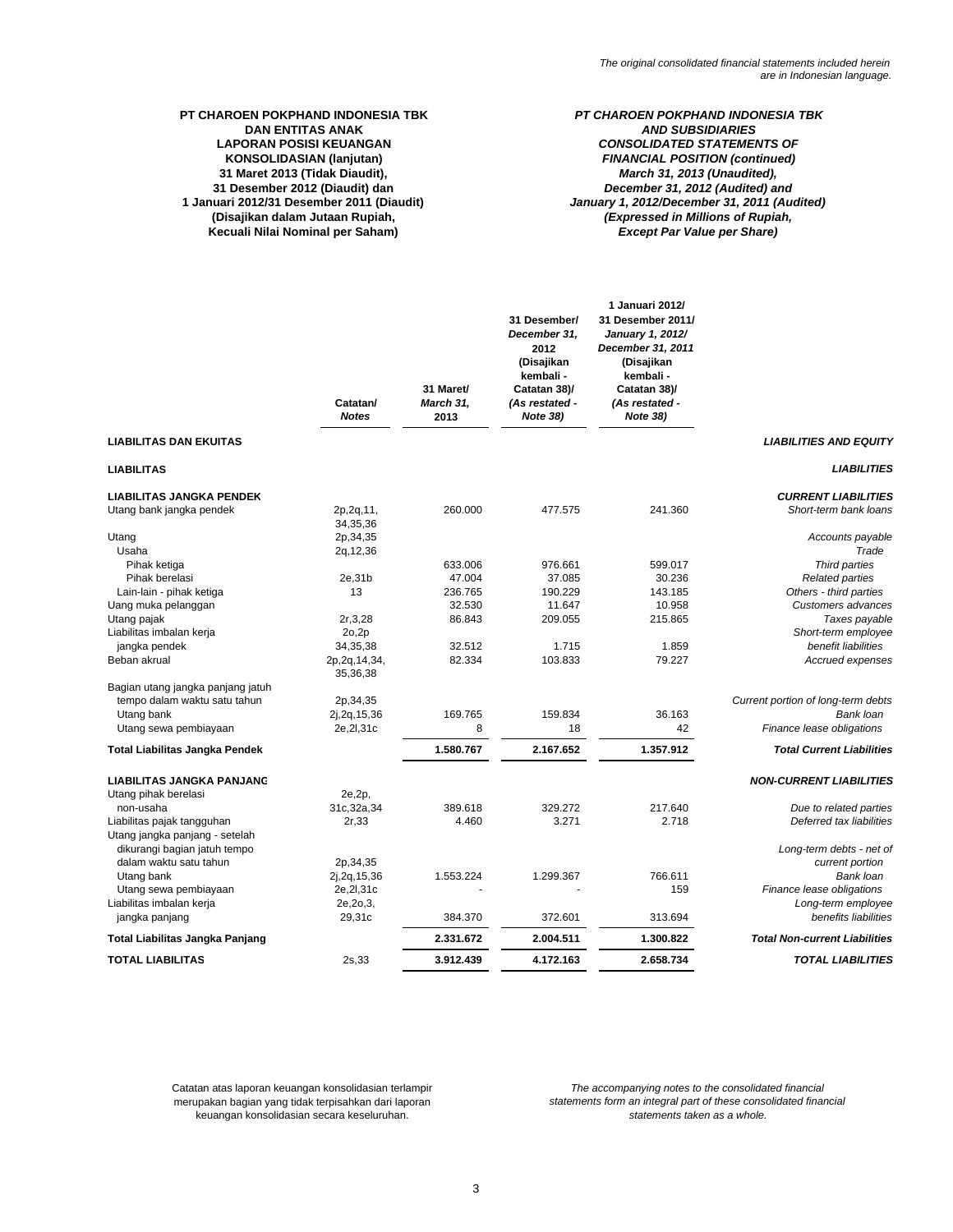# **PT CHAROEN POKPHAND INDONESIA TBK** *PT CHAROEN POKPHAND INDONESIA TBK* **DAN ENTITAS ANAK KONSOLIDASIAN (lanjutan) LAPORAN POSISI KEUANGAN 31 Maret 2013 (Tidak Diaudit),** *March 31, 2013 (Unaudited),* **31 Desember 2012 (Diaudit) dan**

**Kecuali Nilai Nominal per Saham)**

# *AND SUBSIDIARIES CONSOLIDATED STATEMENTS OF* **1 Januari 2012/31 Desember 2011 (Diaudit)** *January 1, 2012/December 31, 2011 (Audited)* **(Disajikan dalam Jutaan Rupiah,** *(Expressed in Millions of Rupiah, Except Par Value per Share) December 31, 2012 (Audited) and FINANCIAL POSITION (continued)*

|                                                                                                                                                                                                                                                                                                                                                          | Catatan/<br><b>Notes</b>       | 31 Maret/<br>March 31,<br>2013            | 31 Desember/<br>December 31,<br>2012<br>(Disajikan<br>kembali -<br>Catatan 38)/<br>(As restated -<br>Note 38) | 1 Januari 2012/<br>31 Desember 2011/<br>January 1, 2012/<br>December 31, 2011<br>(Disajikan<br>kembali -<br>Catatan 38)/<br>(As restated -<br>Note 38) |                                                                                                                                                                                                                                                                                  |
|----------------------------------------------------------------------------------------------------------------------------------------------------------------------------------------------------------------------------------------------------------------------------------------------------------------------------------------------------------|--------------------------------|-------------------------------------------|---------------------------------------------------------------------------------------------------------------|--------------------------------------------------------------------------------------------------------------------------------------------------------|----------------------------------------------------------------------------------------------------------------------------------------------------------------------------------------------------------------------------------------------------------------------------------|
| <b>EKUITAS</b>                                                                                                                                                                                                                                                                                                                                           |                                |                                           |                                                                                                               |                                                                                                                                                        | <b>EQUITY</b>                                                                                                                                                                                                                                                                    |
| <b>EKUITAS YANG DAPAT</b><br><b>DIATRIBUSIKAN KEPADA</b><br>PEMILIK ENTITAS INDUK<br>Modal saham -<br>nilai nominal Rp10 per saham<br>Modal dasar -<br>40.000.000.000 saham<br>Modal ditempatkan dan disetor<br>penuh - 16.398.000.000 saham<br>Tambahan modal disetor<br>Saldo laba<br>Telah ditentukan penggunaannya<br>Belum ditentukan penggunaannya | 1b, 2t, 17<br>2f, 18, 38<br>19 | 163.980<br>121.175<br>33,000<br>8.556.198 | 163.980<br>121.175<br>33.000<br>7.838.460                                                                     | 163.980<br>121.175<br>10.000<br>5.866.112                                                                                                              | <b>EQUITY ATTRIBUTABLE TO</b><br><b>OWNERS OF THE PARENT</b><br>Share capital - Rp10 par value<br>Authorized -<br>40,000,000,000 shares<br>Issued and fully paid -<br>16,398,000,000 shares<br>Additional paid-in-capital<br>Retained earnings<br>Appropriated<br>Unappropriated |
| <b>Total</b>                                                                                                                                                                                                                                                                                                                                             |                                | 8.874.353                                 | 8.156.615                                                                                                     | 6.161.267                                                                                                                                              | <b>Total</b>                                                                                                                                                                                                                                                                     |
| <b>KEPENTINGAN NON-PENGENDALI</b>                                                                                                                                                                                                                                                                                                                        | 2b, 16                         | 19.660                                    | 19.849                                                                                                        | 28.203                                                                                                                                                 | <b>NON-CONTROLLING INTEREST</b>                                                                                                                                                                                                                                                  |
| <b>TOTAL EKUITAS</b>                                                                                                                                                                                                                                                                                                                                     |                                | 8.894.013                                 | 8.176.464                                                                                                     | 6.189.470                                                                                                                                              | <b>TOTAL EQUITY</b>                                                                                                                                                                                                                                                              |
| <b>TOTAL LIABILITAS DAN EKUITAS</b>                                                                                                                                                                                                                                                                                                                      |                                | 12.806.452                                | 12.348.627                                                                                                    | 8.848.204                                                                                                                                              | <b>TOTAL LIABILITIES AND EQUITY</b>                                                                                                                                                                                                                                              |

keuangan konsolidasian secara keseluruhan. Catatan atas laporan keuangan konsolidasian terlampir merupakan bagian yang tidak terpisahkan dari laporan

*statements form an integral part of these consolidated financial statements taken as a whole. The accompanying notes to the consolidated financial*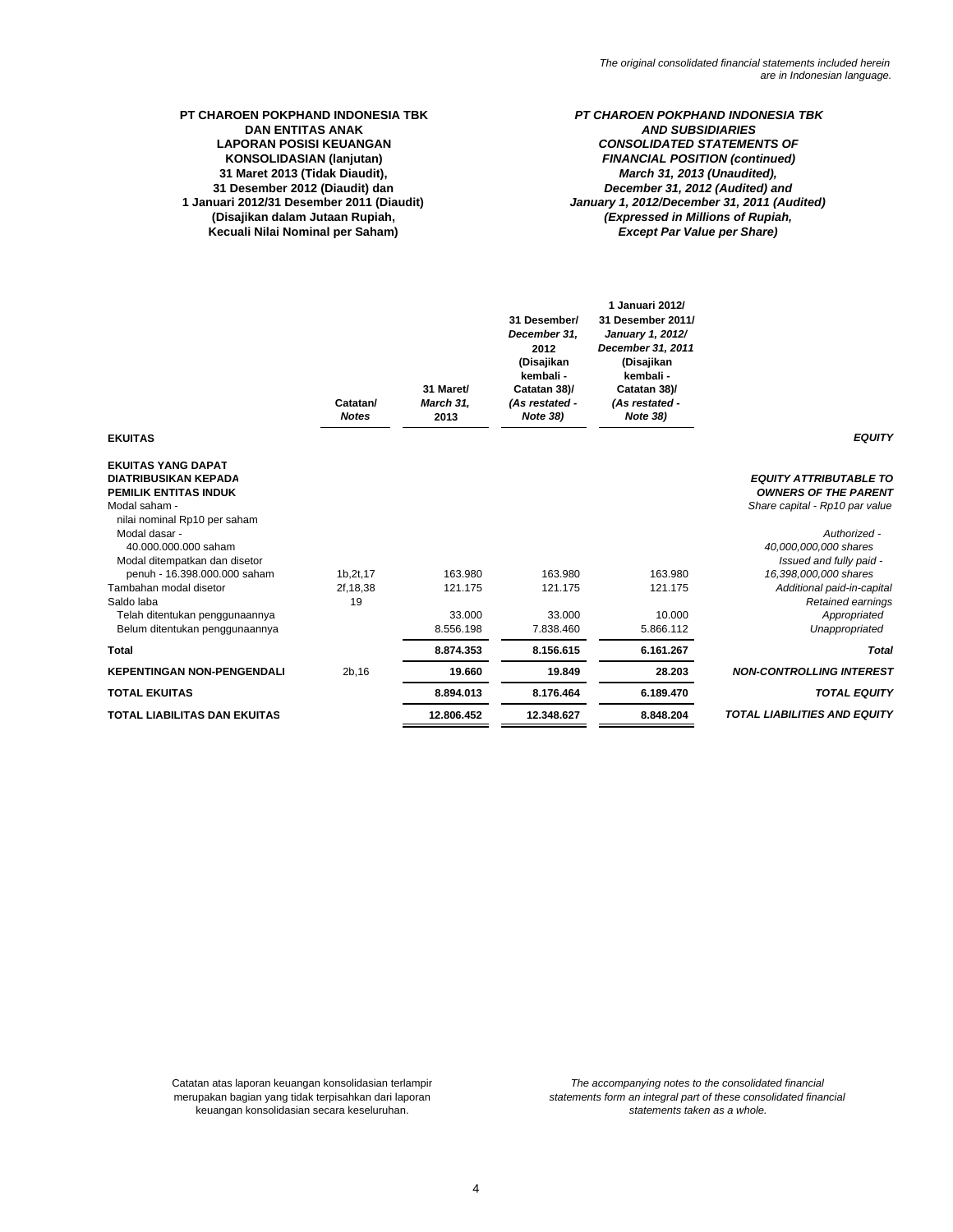### **PT CHAROEN POKPHAND INDONESIA TBK** *PT CHAROEN POKPHAND INDONESIA TBK* **DAN ENTITAS ANAK LAPORAN LABA RUGI KOMPREHENSIF KONSOLIDASIAN Untuk Tiga Bulan Yang Berakhir Pada Tanggal-tanggal 31 Maret 2013 dan 2012 (Tidak Diaudit) (Disajikan dalam Jutaan Rupiah, Kecuali Laba per Saham Dasar)**

*(Expressed in Millions of Rupiah, Except Basic Earnings per Share) CONSOLIDATED STATEMENTS OF COMPREHENSIVE INCOME For The Three Months Period Ended March 31, 2013 and 2012 (Unaudited)*

|                                                                                                                                             | 31 Maret/<br>March 31,<br>2013 | Catatan/<br><b>Notes</b>                        | 31 Maret/<br>March 31,<br>2012 |                                                                                                                              |
|---------------------------------------------------------------------------------------------------------------------------------------------|--------------------------------|-------------------------------------------------|--------------------------------|------------------------------------------------------------------------------------------------------------------------------|
| <b>PENJUALAN NETO</b>                                                                                                                       | 5.645.675                      | 2e, 2n, 2s,<br>20,31a,33                        | 4.894.035                      | <b>NET SALES</b>                                                                                                             |
| <b>BEBAN POKOK PENJUALAN</b>                                                                                                                | 4.481.876                      | 2e,2n,21,31b                                    | 3.642.663                      | <b>COST OF GOODS SOLD</b>                                                                                                    |
| <b>LABA BRUTO</b>                                                                                                                           | 1.163.799                      |                                                 | 1.251.372                      | <b>GROSS PROFIT</b>                                                                                                          |
| Beban penjualan<br>Beban umum dan administrasi                                                                                              | (74.237)<br>(169.570)          | 2k,2o,9a,22<br>2e, 2k, 2o, 9a,<br>23,29,31c,32a | (62.662)<br>(158.846)          | Selling expenses<br>General and administrative expenses                                                                      |
| Pendapatan operasi lain<br>Beban operasi lain                                                                                               | 26.595<br>(19.434)             | 2e, 2k, 2n, 24<br>2k,2n,2q,9b,25                | 15.085<br>(9.609)              | Other operating income<br>Other operating expenses                                                                           |
| <b>LABA USAHA</b>                                                                                                                           | 927.153                        | 2s,33                                           | 1.035.340                      | <b>INCOME FROM OPERATIONS</b>                                                                                                |
| Pendapatan keuangan<br>Biaya keuangan                                                                                                       | 4.417<br>(36.860)              | 26<br>2q,27                                     | 8.979<br>(23.750)              | Finance income<br>Finance costs                                                                                              |
| <b>LABA SEBELUM PAJAK PENGHASILAN</b>                                                                                                       | 894.710                        |                                                 | 1.020.569                      | <b>INCOME BEFORE INCOME TAX</b>                                                                                              |
| Beban pajak penghasilan - neto                                                                                                              | (177.161)                      | 28                                              | (234.086)                      | Income tax expense - net                                                                                                     |
| <b>LABA PERIODE BERJALAN</b>                                                                                                                | 717.549                        |                                                 | 786.483                        | <b>INCOME FOR THE PERIOD</b>                                                                                                 |
| Pendapatan komprehensif lain                                                                                                                |                                |                                                 |                                | Other comprehensive income                                                                                                   |
| <b>TOTAL LABA KOMPREHENSIF</b>                                                                                                              | 717.549                        | 2s,33                                           | 786.483                        | <b>TOTAL COMPREHENSIVE INCOME</b>                                                                                            |
| Laba periode berjalan/total<br>laba komprehensif yang<br>dapat diatribusikan kepada:<br>Pemilik entitas induk<br>Kepentingan non-pengendali | 717.738<br>(189)               | 2b, 16                                          | 783.793<br>2.690               | Income for the period/<br>total comprehensive<br>income attributable to:<br>Owners of the parent<br>Non-controlling interest |
| <b>Total</b>                                                                                                                                | 717.549                        |                                                 | 786.483                        | <b>Total</b>                                                                                                                 |
| <b>LABA PER SAHAM DASAR YANG</b><br>DAPAT DIATRIBUSIKAN KEPADA<br><b>PEMILIK ENTITAS INDUK</b>                                              | 44                             | 2t,30                                           | 48                             | <b>BASIC EARNING PER SHARE</b><br><b>ATTRIBUTABLE TO</b><br><b>OWNERS OF THE PARENT</b>                                      |

Catatan atas laporan keuangan konsolidasian terlampir merupakan bagian yang tidak terpisahkan dari laporan keuangan konsolidasian secara keseluruhan.

*statements form an integral part of these consolidated financial The accompanying notes to the consolidated financial*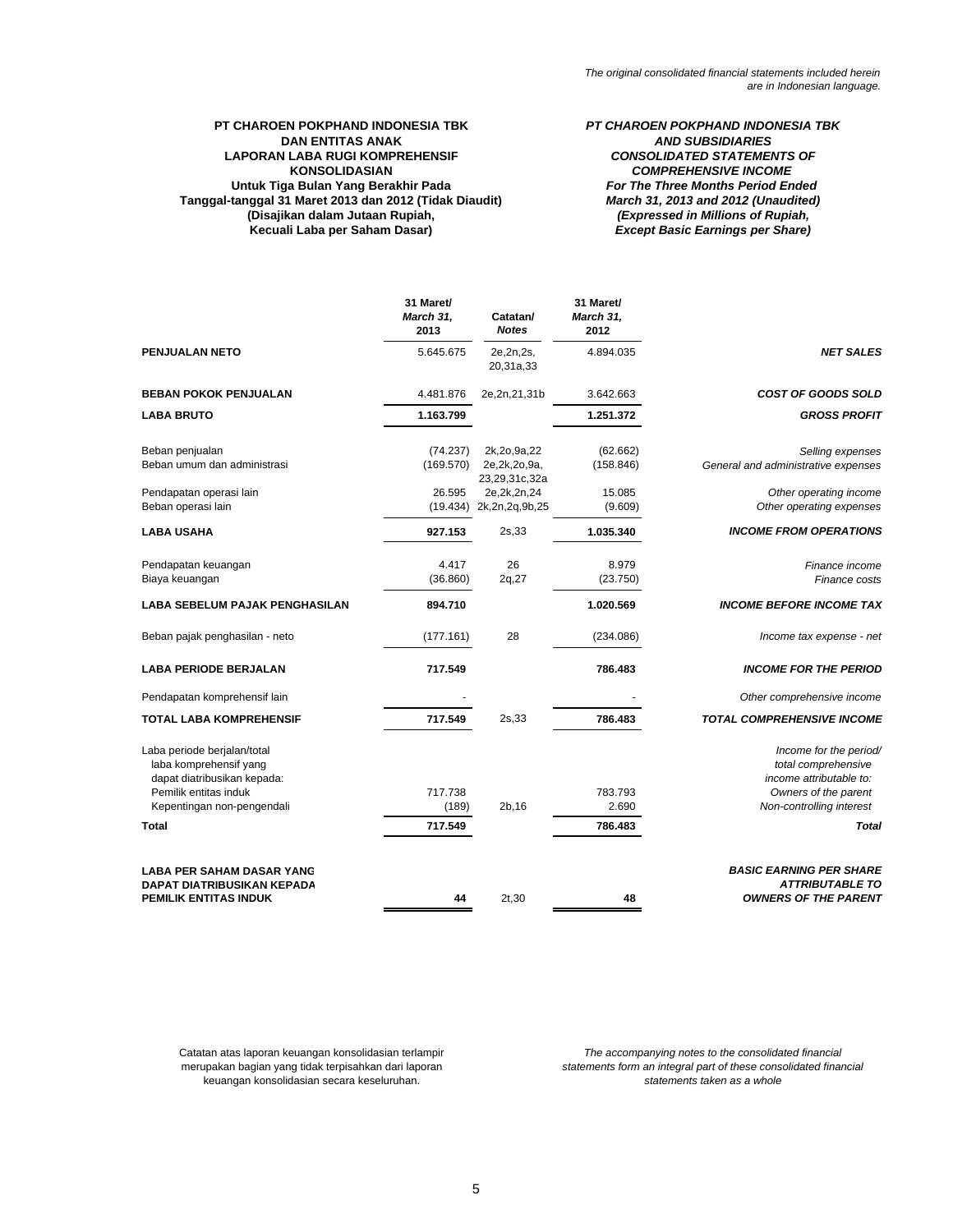### **PT CHAROEN POKPHAND INDONESIA TBK DAN ENTITAS ANAK LAPORAN PERUBAHAN EKUITAS KONSOLIDASIANUntuk Tiga Bulan Yang Berakhir Pada Tanggal-tanggal 31 Maret 2013 dan 2012 (Tidak Diaudit) (Disajikan dalam Jutaan Rupiah)**

### *CONSOLIDATED STATEMENTS OF CHANGES IN EQUITYPT CHAROEN POKPHAND INDONESIA TBK AND SUBSIDIARIES For The Three Months Period Ended March 31, 2013 and 2012 (Unaudited) (Expressed in Millions of Rupiah)*

# **Ekuitas yang Dapat Diatribusikan kepada Pemilik Entitas Induk/** *Equity Attributable to Owners of the Parent*

|                                                                                   | <b>Modal Saham -</b><br>Ditempatkan dan                                          |                                                                                  | Saldo Laba/Retained Earnings                              |                                                                    |                        |                                                                             |                                              |                                                                                 |  |
|-----------------------------------------------------------------------------------|----------------------------------------------------------------------------------|----------------------------------------------------------------------------------|-----------------------------------------------------------|--------------------------------------------------------------------|------------------------|-----------------------------------------------------------------------------|----------------------------------------------|---------------------------------------------------------------------------------|--|
|                                                                                   | Disetor Penuh/<br><b>Issued and</b><br><b>Fully Paid</b><br><b>Share Capital</b> | Tambahan<br><b>Modal Disetor/</b><br><b>Additional</b><br><b>Paid-in Capital</b> | <b>Telah Ditentukan</b><br>Penggunaannya/<br>Appropriated | <b>Belum Ditentukan</b><br>Penggunaannya/<br><b>Unappropriated</b> | Total/<br><b>Total</b> | Kepentingan<br>Non-pengendali/<br><b>Non-controlling</b><br><b>Interest</b> | <b>Total Ekuitas/</b><br><b>Total Equity</b> |                                                                                 |  |
| Saldo, 1 Januari 2012                                                             | 163.980                                                                          | 121.175                                                                          | 10.000                                                    | 5.866.112                                                          | 6.161.267              | 28.203                                                                      | 6.189.470                                    | Balance, January 1, 2012                                                        |  |
| Pembagian dividen tunai oleh<br>Entitas Anak kepada<br>kepentingan non-pengendali |                                                                                  |                                                                                  |                                                           |                                                                    |                        | (93)                                                                        | (93)                                         | Distribution of cash dividend<br>by Subsidiaries to<br>non-controlling interest |  |
| Total laba komprehensif<br>periode berjalan                                       |                                                                                  |                                                                                  | ٠                                                         | 783.793                                                            | 783.793                | 2.690                                                                       | 786.483                                      | Total comprehensive income<br>for the period                                    |  |
| Saldo, 31 Maret 2012                                                              | 163.980                                                                          | 121.175                                                                          | 10.000                                                    | 6.649.905                                                          | 6.945.060              | 30.800                                                                      | 6.975.860                                    | Balance, March 31, 2012                                                         |  |
|                                                                                   |                                                                                  |                                                                                  |                                                           |                                                                    |                        |                                                                             |                                              |                                                                                 |  |
| Saldo, 1 Januari 2013                                                             | 163.980                                                                          | 121.175                                                                          | 33.000                                                    | 7.838.460                                                          | 8.156.615              | 19.849                                                                      | 8.176.464                                    | Balance, January 1, 2013                                                        |  |
| Total laba komprehensif<br>periode berjalan                                       |                                                                                  |                                                                                  |                                                           | 717.738                                                            | 717.738                | (189)                                                                       | 717.549                                      | Total comprehensive income<br>for the period                                    |  |
| Saldo, 31 Maret 2013                                                              | 163.980                                                                          | 121.175                                                                          | 33.000                                                    | 8.556.198                                                          | 8.874.353              | 19.660                                                                      | 8.894.013                                    | Balance, March 31, 2013                                                         |  |

Catatan atas laporan keuangan konsolidasian terlampir merupakan bagian yang tidak terpisahkan dari *The accompanying notes to the consolidated financial statements form an integral part of* laporan keuangan konsolidasian secara keseluruhan.

*these consolidated financial statements taken as a whole.*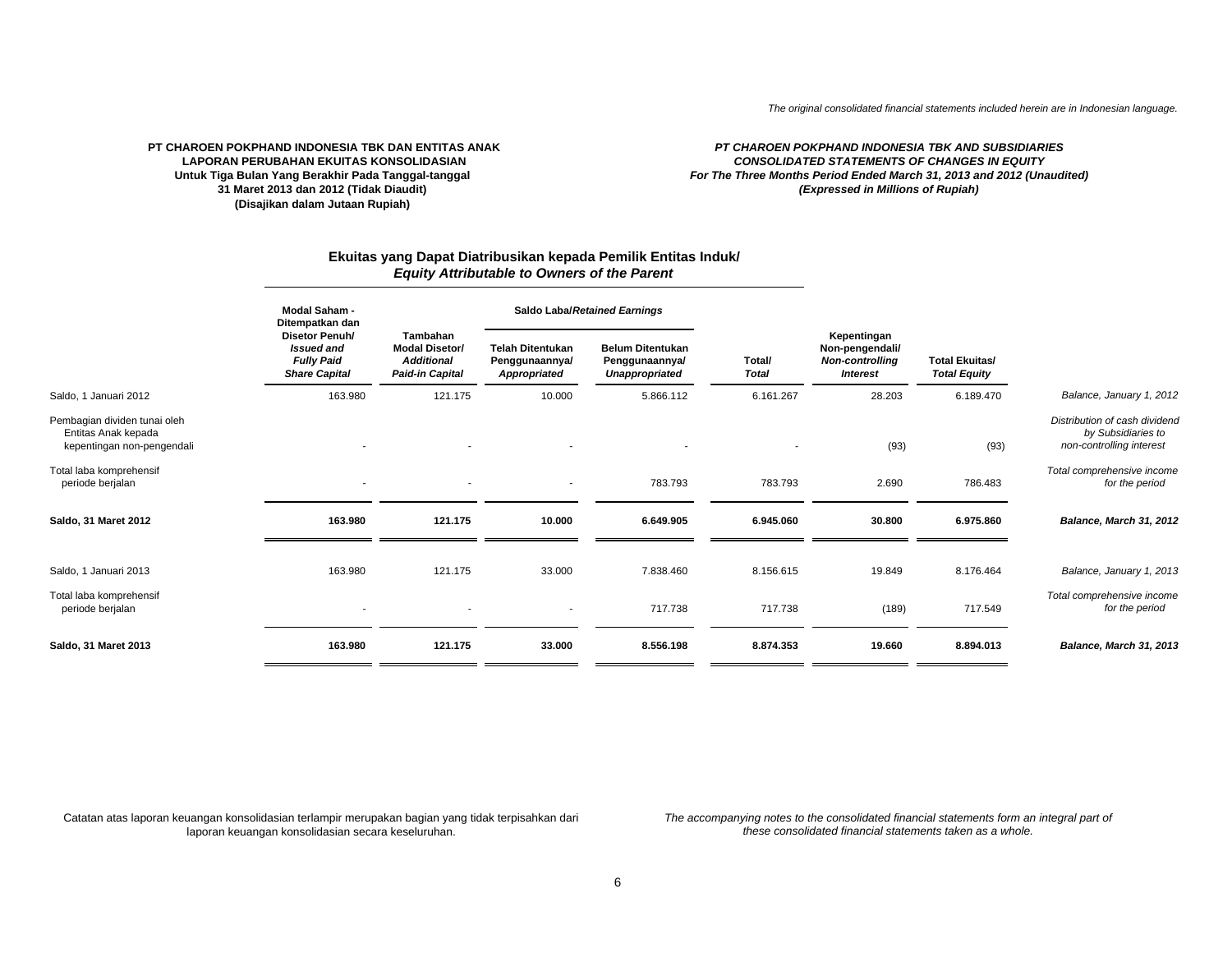# **Tanggal-tanggal 31 Maret 2013 dan 2012 (Tidak Diaudit) (Disajikan dalam Jutaan Rupiah) PT CHAROEN POKPHAND INDONESIA TBK DAN ENTITAS ANAK LAPORAN ARUS KAS KONSOLIDASIAN Untuk Tiga Bulan Yang Berakhir Pada**

*PT CHAROEN POKPHAND INDONESIA Tbk AND SUBSIDIARIES CONSOLIDATED STATEMENTS OF CASH FLOWS For The Three Months Period Ended March 31, 2013 and 2012 (Unaudited) (Expressed in Millions of Rupiah)*

|                                                                                                                                                                                                     | 31 Maret/<br><b>March 31,</b><br>2013    | Catatan/<br><b>Notes</b> | 31 Maret/<br>March 31,<br>2012 |                                                                                                                                                                                             |
|-----------------------------------------------------------------------------------------------------------------------------------------------------------------------------------------------------|------------------------------------------|--------------------------|--------------------------------|---------------------------------------------------------------------------------------------------------------------------------------------------------------------------------------------|
| ARUS KAS DARI AKTIVITAS<br><b>OPERASI</b>                                                                                                                                                           |                                          |                          |                                | <b>CASH FLOWS FROM OPERATING</b><br><b>ACTIVITIES</b>                                                                                                                                       |
| Penerimaan dari pelanggan<br>Pembayaran kepada pemasok                                                                                                                                              | 5.635.620                                |                          | 4.793.284                      | Cash received from customers<br>Payments made to suppliers                                                                                                                                  |
| dan karyawan                                                                                                                                                                                        | (4.784.932)                              |                          | (3.529.873)                    | and employees                                                                                                                                                                               |
| Kas yang diperoleh dari aktivitas operasi<br>Penerimaan dari (Pembayaran untuk):<br>Pendapatan keuangan<br>Biaya keuangan                                                                           | 850.688<br>4.417<br>(32.501)             |                          | 1.263.411<br>8.979<br>(16.680) | Cash provided by operating activities<br>Receipts from (Payments for):<br>Finance income<br>Finance costs                                                                                   |
| Pajak penghasilan                                                                                                                                                                                   | (83.672)                                 |                          | (91.035)                       | Income taxes                                                                                                                                                                                |
| Kas Neto yang Diperoleh dari<br><b>Aktivitas Operasi</b>                                                                                                                                            | 738.932                                  |                          | 1.164.675                      | <b>Net Cash Provided by</b><br><b>Operating Activities</b>                                                                                                                                  |
| <b>ARUS KAS DARI AKTIVITAS</b><br><b>INVESTASI</b><br>Penerimaan dari hasil penjualan<br>aset tetap                                                                                                 | 2.426                                    | 9 <sub>b</sub>           | 5.255                          | <b>CASH FLOWS FROM INVESTING</b><br><b>ACTIVITIES</b><br>Proceeds from sale of<br>property, plant and equipment                                                                             |
| Perolehan aset tetap                                                                                                                                                                                | (523.894)                                | 9                        | (331.498)                      | Acquisitions of property,<br>plant and equipment                                                                                                                                            |
| Kas Neto yang Digunakan untuk<br><b>Aktivitas Investasi</b>                                                                                                                                         | (521.468)                                |                          | (326.243)                      | <b>Net Cash Used in</b><br><b>Investing Activities</b>                                                                                                                                      |
| <b>ARUS KAS DARI AKTIVITAS</b><br>PENDANAAN<br>Penerimaan dari:<br>Utang bank jangka panjang<br>Pembayaran untuk:<br>Utang bank jangka pendek<br>Utang bank jangka panjang<br>Utang sewa pembiayaan | 293.800<br>(217.580)<br>(37.747)<br>(10) |                          | (91.660)<br>(29)               | <b>CASH FLOWS FROM FINANCING</b><br><b>ACTIVITIES</b><br>Proceeds from:<br>Long-term bank loan<br>Payments of:<br>Short-term bank loans<br>Long-term bank loan<br>Finance lease obligations |
| Kas Neto yang Diperoleh dari<br>(Digunakan untuk)<br><b>Aktivitas Pendanaan</b>                                                                                                                     | 38.463                                   |                          | (91.689)                       | Net Cash Provided by (Used in)<br><b>Financing Activities</b>                                                                                                                               |
| <b>KENAIKAN NETO</b><br><b>KAS DAN SETARA KAS</b>                                                                                                                                                   | 255.927                                  |                          | 746.743                        | <b>NET INCREASE IN</b><br><b>CASH AND CASH EQUIVALENTS</b>                                                                                                                                  |
| <b>DAMPAK NETO PERUBAHAN</b><br>NILAI TUKAR ATAS KAS DAN<br><b>SETARA KAS</b>                                                                                                                       | 2.156                                    |                          | 1.349                          | <b>NET EFFECT OF CHANGES IN</b><br><b>EXCHANGE RATES ON CASH</b><br><b>AND CASH EQUIVALENTS</b>                                                                                             |
| <b>KAS DAN SETARA KAS</b><br><b>AWAL TAHUN</b>                                                                                                                                                      | 954.694                                  | 2d, 5                    | 876.198                        | <b>CASH AND CASH EQUIVALENTS</b><br><b>AT BEGINNING OF YEAR</b>                                                                                                                             |
| <b>KAS DAN SETARA KAS</b><br><b>AKHIR PERIODE</b>                                                                                                                                                   | 1.212.777                                | 2d.5                     | 1.624.290                      | <b>CASH AND CASH EQUIVALENTS</b><br><b>AT END OF PERIOD</b>                                                                                                                                 |

Catatan atas laporan keuangan konsolidasian terlampir merupakan bagian yang tidak terpisahkan dari laporan keuangan konsolidasian secara keseluruhan.

*The accompanying notes to the consolidated financial statements form an integral part of these consolidated financial statements taken as a whole.*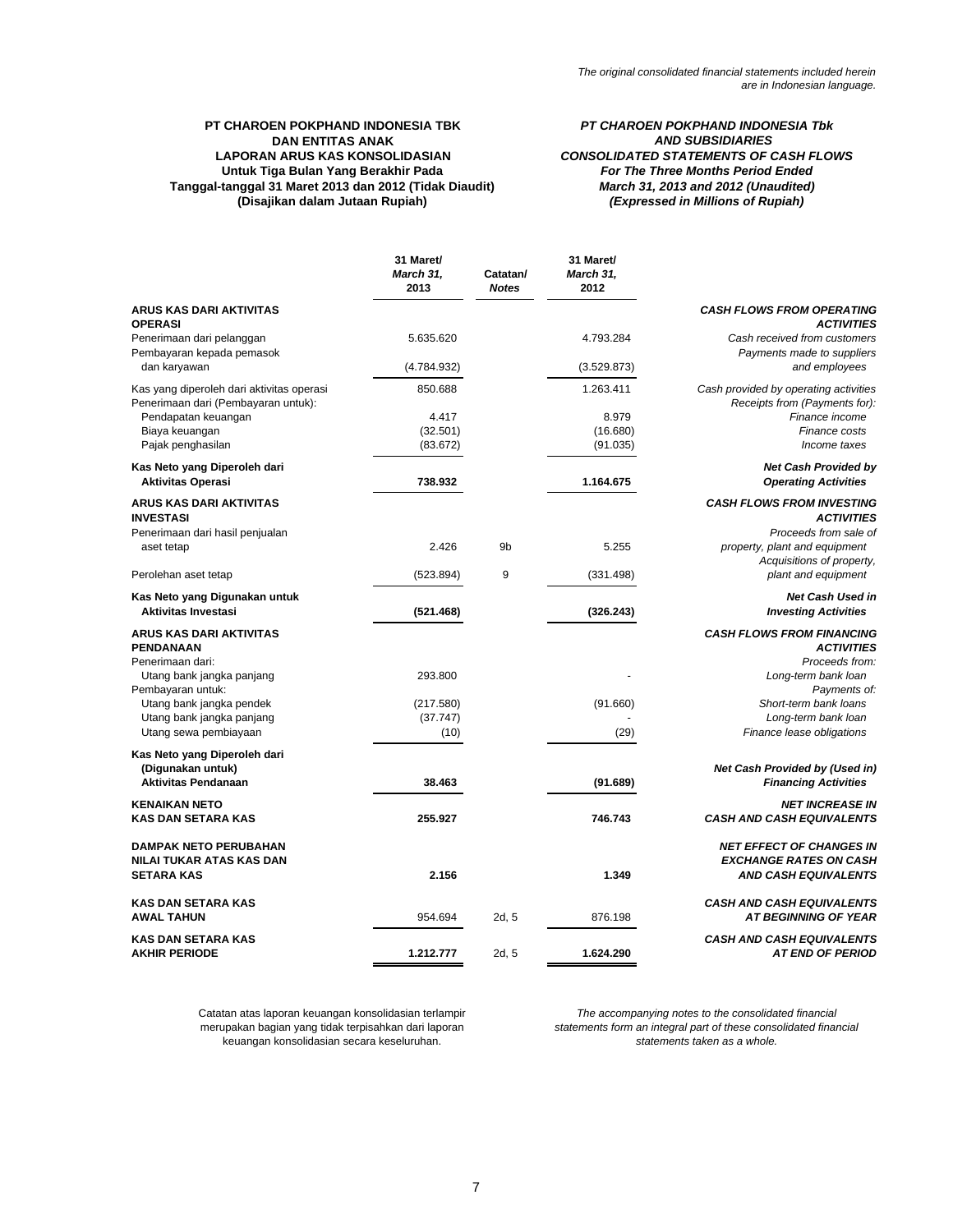PT Charoen Pokphand Indonesia Tbk ("Perusahaan") didirikan di Indonesia dalam rangka Undang-undang Penanaman Modal Asing No. 1 tahun 1967 berdasarkan Akta Notaris Drs. Gde Ngurah Rai, S.H., No. 6 tanggal 7 Januari 1972. Akta pendirian tersebut telah disahkan oleh Menteri Kehakiman Republik Indonesia dalam Surat Keputusan No. YA-5/197/21 tanggal 8 Juni 1973 dan telah diumumkan dalam Berita Negara No. 65, Tambahan No. 573 tanggal 14 Agustus 1973. Anggaran Dasar Perusahaan telah mengalami beberapa kali perubahan, yang terakhir adalah dengan Akta Notaris Fathiah Helmi, S.H., No. 43 tanggal 20 Desember 2010 sehubungan dengan penarikan kembali modal ditempatkan dan disetor penuh melalui pembelian kembali saham. Perubahan ini telah disetujui oleh Departemen Hukum dan Hak Asasi Manusia Republik Indonesia dengan Surat Keputusan Nomor AHU-61146.AH.01.02.Tahun 2010 tanggal 31 Desember 2010.

Kegiatan usaha Perusahaan sesuai dengan Anggaran Dasar, meliputi industri makanan ternak, pembibitan dan budidaya ayam ras serta pengolahannya, industri pengolahan makanan, pengawetan daging ayam dan sapi termasuk unit-unit cold storage, menjual makanan ternak, makanan, daging ayam dan sapi, bahan-bahan asal hewan di wilayah Republik Indonesia, maupun ke luar negeri dengan sejauh diizinkan berdasarkan peraturan perundang-undangan yang berlaku.

Kantor pusat Perusahaan terletak di Jalan Ancol VIII No. 1, Jakarta dengan cabang-cabangnya di Sidoarjo, Medan, Tangerang, Cirebon, Balaraja, Serang, Lampung, Denpasar, Surabaya, Semarang, Makassar dan Salatiga. Perusahaan mulai beroperasi secara komersial sejak tahun 1972.

Grand Tribute Corporation merupakan entitas induk terakhir Perusahaan dan Entitas Anak.

*PT CHAROEN POKPHAND INDONESIA TBK AND SUBSIDIARIES NOTES TO THE CONSOLIDATED FINANCIAL STATEMENTS As of March 31, 2013, December 31, 2012 and January 1, 2012/December 31, 2011 and For The Three Months Period Ended March 31, 2013 and 2012 (Expressed in Millions of Rupiah, Unless Otherwise Stated)* 

# **1. UMUM** *1. GENERAL*

# **a. Pendirian Perusahaan dan Informasi Umum** *a. Establishment of the Company and General Information*

*PT Charoen Pokphand Indonesia Tbk (the "Company") was established in Indonesia within the framework of Foreign Investment Law No. 1 year 1967 based on Notarial Deed No. 6 dated January 7, 1972 of Drs. Gde Ngurah Rai, S.H. The Deed of Establishment was approved by the Ministry of Justice of the Republic Indonesia in its Decision Letter No. YA-5/197/21 dated June 8, 1973 and was published in Supplement No. 573 of State Gazette No. 65 dated August 14, 1973. The Company's Articles of Association has been amended several times, most recently through Notarial Deed No. 43 dated December 20, 2010 of Fathiah Helmi, S.H., in relation to the redemption of the issued and fully paid up shares through a share buyback. This amendment was approved by the Ministry of Justice and Human Rights of the Republic of Indonesia as stated in its Decision Letter No. AHU-61146.AH.01.02.Year 2010 dated December 31, 2010.* 

*Company's business, according to the Article of Association, includes poultry feed, breeding and cultivation of broiler together with its processing, processed food, preservation of chicken and beef including cold storage units, selling poultry feed, chicken and beef, materials from animal sources within the territory of Republic of Indonesia as well as abroad to the extent that it is permitted under the legislations that have been enacted.* 

*The Company's head office is located at Jalan Ancol VIII No. 1, Jakarta and its branches are located in Sidoarjo, Medan, Tangerang, Cirebon, Balaraja, Serang, Lampung, Denpasar, Surabaya, Semarang, Makassar and Salatiga. The Company started its commercial operations in 1972.* 

*Grand Tribute Corporation is the ultimate parent entity of the Company and Subsidiaries.*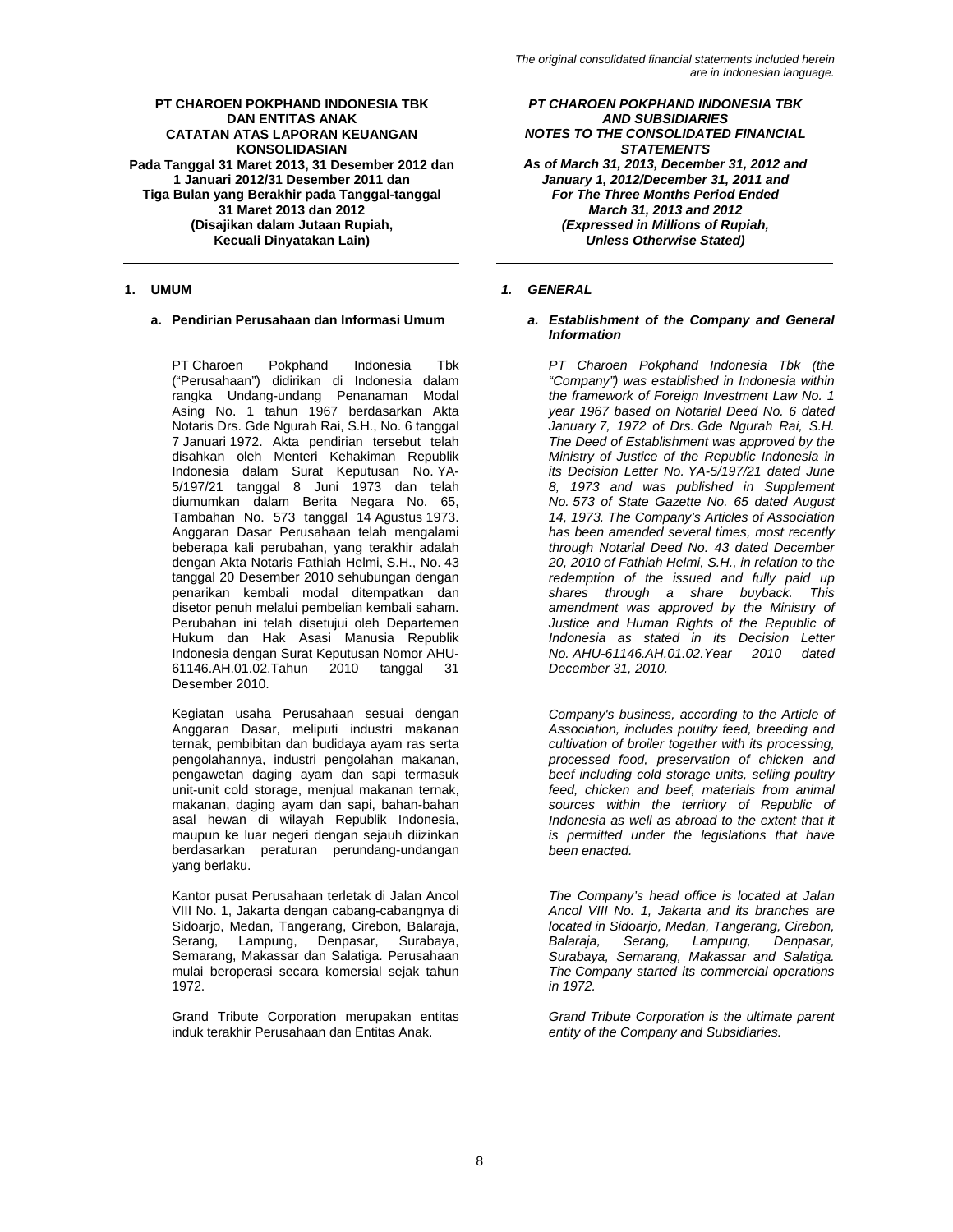# *PT CHAROEN POKPHAND INDONESIA TBK AND SUBSIDIARIES NOTES TO THE CONSOLIDATED FINANCIAL STATEMENTS (continued) As of March 31, 2013, December 31, 2012 and January 1, 2012/December 31, 2011 and For The Three Months Period Ended March 31, 2013 and 2012 (Expressed in Millions of Rupiah, Unless Otherwise Stated)*

# **b. Transaksi Permodalan Perusahaan** *b. Changes on the Company's Share Capital*

*Since the Company's initial public offering, the Company has entered into several share capital transactions as summarized below:* 

| Tahun/<br>Keterangan/<br>Year<br><b>Description</b>                                                     | yang Beredar<br>Setelah Transaksi/<br><b>Outstanding</b><br><b>Shares After the</b><br><b>Transaction</b> |
|---------------------------------------------------------------------------------------------------------|-----------------------------------------------------------------------------------------------------------|
| 1991<br>Penawaran umum perdana sebanyak 2.500.000                                                       |                                                                                                           |
| saham dengan nilai nominal sebesar Rp1.000<br>(Rupiah penuh) per saham dengan harga penawaran           |                                                                                                           |
| Rp5.100 (Rupiah penuh)                                                                                  | 52.500.000                                                                                                |
| Initial public offering of its 2,500,000 shares with par                                                |                                                                                                           |
| value of Rp1,000 (full amount) per share with the offering                                              |                                                                                                           |
| price of Rp5, 100 (full amount)                                                                         |                                                                                                           |
| Konversi obligasi konversi Perusahaan sebesar<br>1994                                                   |                                                                                                           |
| Rp25.000 menjadi 3.806.767 saham/<br>Conversion of the Company's convertible bond of                    | 56.306.767                                                                                                |
| Rp25,000 to 3,806,767 shares                                                                            |                                                                                                           |
| Penawaran Umum Terbatas II dengan<br>1995                                                               |                                                                                                           |
| Hak Memesan Efek Terlebih Dahulu/                                                                       | 112.613.534                                                                                               |
| Limited public offering II with Pre-emptive Rights                                                      |                                                                                                           |
| Pemecahan nilai nominal saham dari Rp1.000<br>1997                                                      |                                                                                                           |
| (Rupiah penuh) menjadi Rp500 (Rupiah penuh)/                                                            | 225.227.068                                                                                               |
| Par value split of the Company's share from Rp1,000                                                     |                                                                                                           |
| (full amount) to Rp500 (full amount)                                                                    |                                                                                                           |
| 1997<br>Penerbitan saham bonus, setiap pemegang 4 saham<br>lama berhak untuk memperoleh 1 saham baru/   | 281.533.835                                                                                               |
| Issuance of bonus shares, whereby each                                                                  |                                                                                                           |
| shareholder holding 4 old shares was entitled to                                                        |                                                                                                           |
| receive 1 new share                                                                                     |                                                                                                           |
| Pemecahan nilai nominal saham dari Rp500<br>2000                                                        |                                                                                                           |
| (Rupiah penuh) menjadi Rp100 (Rupiah penuh)/                                                            | 1.407.669.175                                                                                             |
| Par value split of the Company's share from Rp500                                                       |                                                                                                           |
| (full amount) to Rp100 (full amount)                                                                    |                                                                                                           |
| Penawaran Umum Terbatas III dengan<br>2007                                                              |                                                                                                           |
| Hak Memesan Efek Terlebih Dahulu/                                                                       | 1.642.280.704                                                                                             |
| Limited public offering III with Pre-emptive Rights<br>Pemecahan nilai nominal saham dari Rp100<br>2007 |                                                                                                           |
| (Rupiah penuh) menjadi Rp50 (Rupiah penuh)/                                                             | 3.284.561.408                                                                                             |
| Par value split of the Company's share from Rp100                                                       |                                                                                                           |
| (full amount) to Rp50 (full amount)                                                                     |                                                                                                           |
| 2010<br>Pemecahan nilai nominal saham dari Rp50                                                         |                                                                                                           |
| (Rupiah penuh) menjadi Rp10 (Rupiah penuh)/                                                             | 16.422.807.040                                                                                            |
| Par value split of the Company's share from Rp50                                                        |                                                                                                           |
| (full amount) to Rp10 (full amount)                                                                     |                                                                                                           |
| 2010<br>Penarikan kembali saham ditempatkan dan disetor                                                 |                                                                                                           |
| penuh sebanyak 24.807.040 saham/<br>Redemption of 24,807,040 the issued and fullypaid                   | 16.398.000.000                                                                                            |
| shares                                                                                                  |                                                                                                           |

Sejak penawaran saham perdana, Perusahaan telah melakukan beberapa transaksi permodalan dengan rincian sebagai berikut: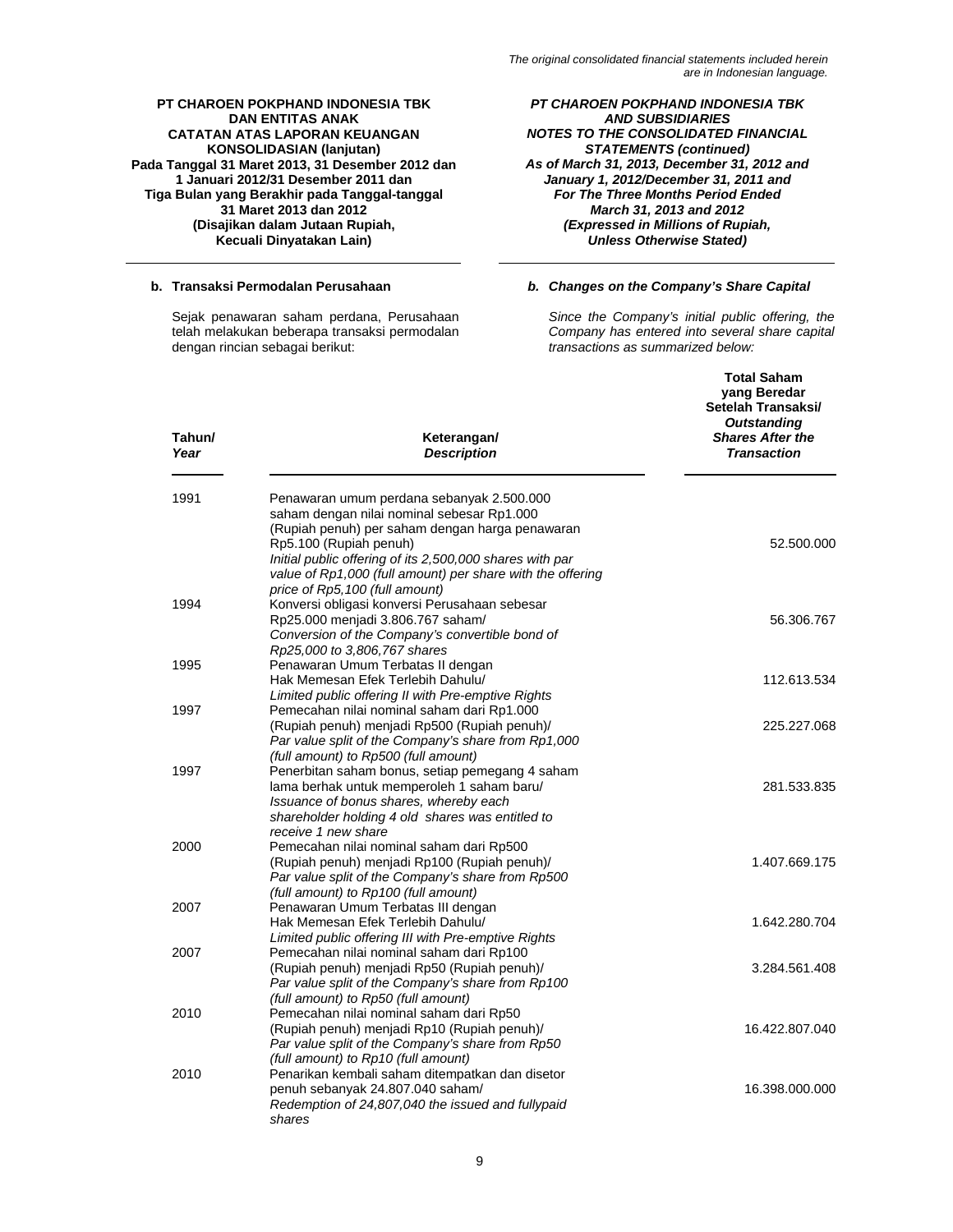Pada tanggal 31 Maret 2013 dan 31 Desember 2012, seluruh saham Perusahaan yang ditempatkan dan disetor penuh telah tercatat di Bursa Efek Indonesia.

# **c. Karyawan, Direksi, Komisaris dan Komite Audit**

Pada tanggal 31 Maret 2013 dan 31 Desember 2012, susunan Dewan Komisaris dan Direksi Perusahaan ditetapkan berdasarkan hasil Rapat<br>Umum Pemegang Saham Luar Biasa Luar Biasa Perusahaan yang diaktakan oleh Fathiah Helmi, S.H., No. 21 tanggal 19 Oktober 2010, adalah sebagai berikut:

sebagai berikut:

Jialipto Jiaravanon<br>Komisaris Independen: The Herman Sugianto Suparman Sastrodimedjo

**Dewan Direksi** *Board of Directors* Presiden Direktur: Tjiu Thomas Effendy *President Director:*  Peraphon Prayooravong Vinai Rakphongphairoj Direktur: Ong Mei Sian *Directors:* **Jemmy**  Eddy Dharmawan Mansjoer Ferdiansyah Gunawan Tjoe

*PT CHAROEN POKPHAND INDONESIA TBK AND SUBSIDIARIES NOTES TO THE CONSOLIDATED FINANCIAL STATEMENTS (continued) As of March 31, 2013, December 31, 2012 and January 1, 2012/December 31, 2011 and For The Three Months Period Ended March 31, 2013 and 2012 (Expressed in Millions of Rupiah, Unless Otherwise Stated)* 

*As of March 31, 2013 and December 31, 2012, all the Company's issued and fully paid shares are listed on the Indonesia Stock Exchange.* 

### *c. Employees, Directors, Commissioners and Audit Committee*

*As of March 31, 2013 and December 31, 2012, the members of the Company's Boards of Commissioners and Directors as appointed at*  Shareholders' *Meeting, the minutes of which were notarized under Deed No. 21 dated October 19, 2010 of Fathiah Helmi, S.H., are as follows:* 

**Dewan Komisaris** *Board of Commissioners*

Presiden Komisaris: Hadi Gunawan Tjoe *President Commissioner:*  **Vice President Commissioners:** 

**Independent Commissioners:** 

*As of March 31, 2013 and December 31, 2012, the members of the Company's audit committee are as follows:* 

| Herman Sugianto        | Chairman |
|------------------------|----------|
| Suparman Sastrodimedio | Member   |
| Rudy Dharma Kusuma     | Member   |
| Petrus Julius          | Member   |
| Yustinus Eddy Tiono    | Member   |
|                        |          |

Pembentukan komite audit Perusahaan telah sesuai dengan peraturan BAPEPAM-LK No. IX.1.5.

Pada tanggal 31 Maret 2013 dan 31 Desember 2012, susunan komite audit Perusahaan adalah

Perusahaan dan Entitas Anak mempunyai 4.430 dan 4.187 orang karyawan tetap masing-masing pada tanggal 31 Maret 2013 dan 2012.

Manajemen Perusahaan bertanggung jawab atas penyusunan dan penyajian laporan keuangan konsolidasian, yang telah diselesaikan dan diotorisasi untuk terbit oleh direksi Perusahaan pada tanggal 30 April 2013.

*The establishment of the Company's audit committee is in compliance with BAPEPAM-LK Rule No. IX.1.5.* 

*The Company and Subsidiaries had 4,430 and 4,187 permanent employees as of March 31, 2013 and 2012, respectively.* 

*The management of the Company is responsible for the preparation and presentation of the consolidated financial statements, which were completed and authorized for issue by the Company's directors on April 30, 2013.*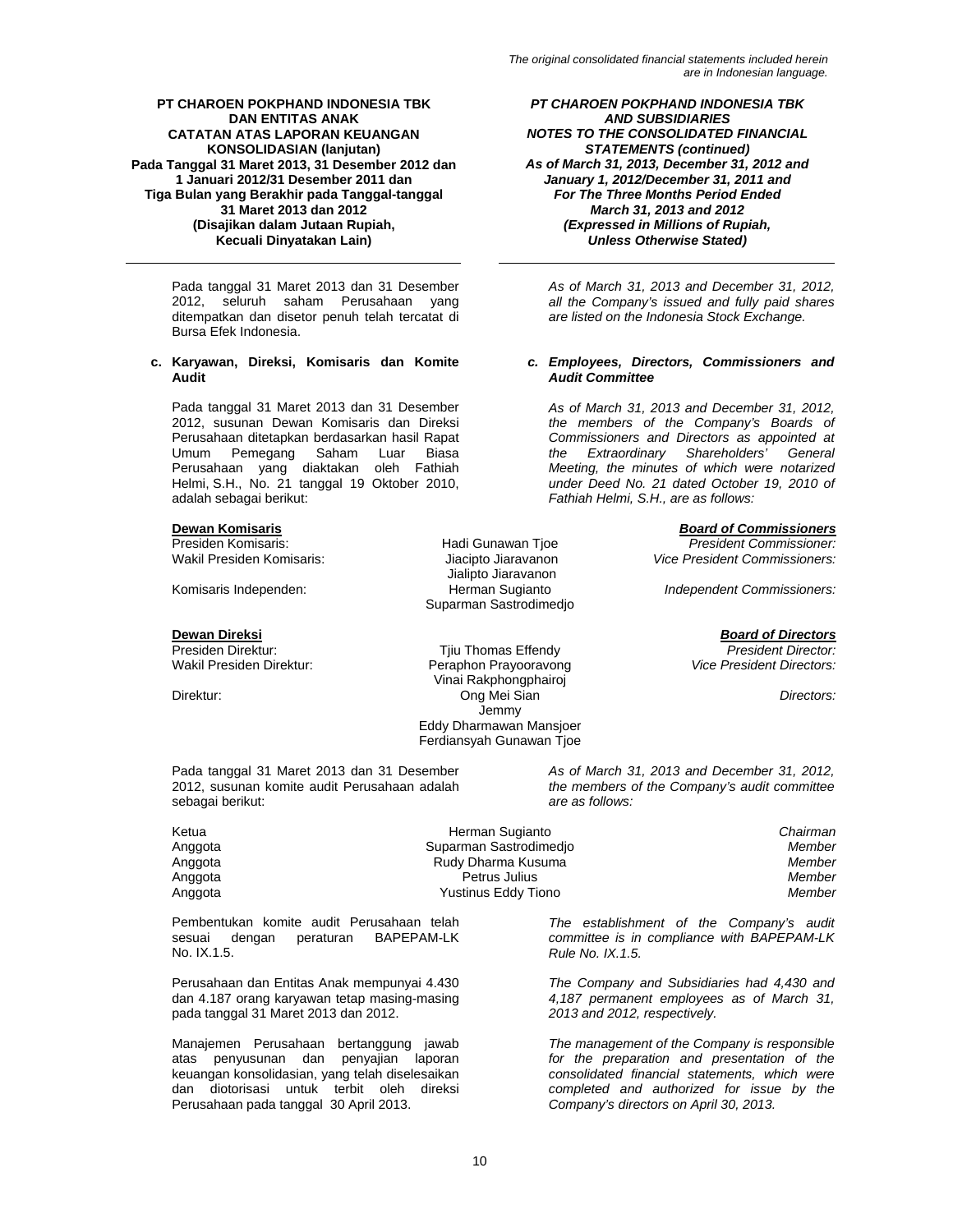Laporan keuangan konsolidasian mencakup akun-akun Perusahaan dan Entitas Anak dengan pemilikan saham lebih dari 50% secara langsung dan tidak langsung, sebagai berikut:

*PT CHAROEN POKPHAND INDONESIA TBK AND SUBSIDIARIES NOTES TO THE CONSOLIDATED FINANCIAL STATEMENTS (continued) As of March 31, 2013, December 31, 2012 and January 1, 2012/December 31, 2011 and For The Three Months Period Ended March 31, 2013 and 2012 (Expressed in Millions of Rupiah, Unless Otherwise Stated)* 

# d. Struktur Grup d. Group Structure

*The consolidated financial statements include the accounts of the Company and Subsidiaries, which share ownership of more than 50%, directly and indirectly, as follows:* 

|                                                                                               |                                                                               |                                                | Mulai<br>Beroperasi/<br>Start of<br><b>Commercial</b><br><b>Operations</b> | Tahun<br>Pendirian/<br>Year of<br>Incorporation | Persentase Pemilikan/<br><b>Percentage of Ownership</b> |                                      | <b>Total Aset/Total Assets</b> |                                      |
|-----------------------------------------------------------------------------------------------|-------------------------------------------------------------------------------|------------------------------------------------|----------------------------------------------------------------------------|-------------------------------------------------|---------------------------------------------------------|--------------------------------------|--------------------------------|--------------------------------------|
| <b>Entitas Anak/</b><br><b>Subsidiaries</b>                                                   | Kegiatan Pokok/<br><b>Principal Activity</b>                                  | <b>Tempat</b><br>Kedudukan/<br><b>Domicile</b> |                                                                            |                                                 | 31 Maret/<br>March 31,<br>2013                          | 31 Desember/<br>December 31.<br>2012 | 31 Maret/<br>March 31,<br>2013 | 31 Desember/<br>December 31.<br>2012 |
| Pemilikan langsung/                                                                           |                                                                               |                                                |                                                                            |                                                 |                                                         |                                      |                                |                                      |
| Direct ownership<br>PT Charoen Pokphand<br>Jaya Farm ("CPJF")                                 | Peternakan unggas/<br>Poultry farming                                         | Jakarta                                        | 1972                                                                       | 1972                                            | 99,99                                                   | 99,99                                | 4.041.238                      | 3.583.794                            |
| PT Primafood International<br>("PFI")                                                         | Perdagangan produk<br>makanan olahan/<br>Trading of processed<br>chicken      | Jakarta                                        | 2000                                                                       | 2000                                            | 99,96                                                   | 99,96                                | 227.227                        | 217.075                              |
| PT Vista Grain ("VG")*                                                                        | Produksi dan distribusi<br>makanan ternak/<br>Production and distribution     | Lampung                                        | 1982                                                                       | 1980                                            | 99,92                                                   | 99,92                                | 32.821                         | 33.080                               |
| PT Poly Packaging<br>Industry ("PPI")                                                         | of poultry feed<br>Produksi kemasan plastik/<br>Production of plastic product | Tangerang                                      | 2003                                                                       | 2003                                            | 99,96                                                   | 99,96                                | 50.914                         | 51.525                               |
| PT Feprotama Pertiwi<br>(FP)                                                                  | Produksi dan distribusi<br>bahan baku pakan/<br>Production and distribution   | Tangerang                                      | 1994                                                                       | 1992                                            | 99,32                                                   | 99,32                                | 19.642                         | 17.812                               |
| PT Agrico International                                                                       | of chicken feather meal<br>Perdagangan/                                       | Tangerang                                      | 2009                                                                       | 2008                                            | 99,99                                                   | 99,99                                | 266.567                        | 247.646                              |
| ("Al")<br>PT Gizindo Sejahtera                                                                | Trading<br>Peternakan unggas/                                                 | Jakarta                                        |                                                                            | 2012                                            | 99,97                                                   | 99,97                                | 37.544                         | 37.483                               |
| Jaya ("GSJ")<br>PT Sarana Proteindo<br>Utama ("SPU")                                          | Poultry farming<br>Peternakan unggas/<br>Poultry farming                      | Jakarta                                        | 2012                                                                       | 2012                                            | 99,99                                                   | 99,99                                | 365.915                        | 304.994                              |
| Pemilikan tidak langsung<br>melalui CPJF/<br>Indirect ownership<br>through CPJF               |                                                                               |                                                |                                                                            |                                                 |                                                         |                                      |                                |                                      |
| PT Centralavian Pertiwi<br>("CAP")                                                            | Peternakan unggas/<br>Poultry farming                                         | Jakarta                                        | 1991                                                                       | 1991                                            | 99,99                                                   | 99,99                                | 446.956                        | 413.149                              |
| PT Satwa Utama Raya<br>("SUR")                                                                | Peternakan unggas/<br>Poultry farming                                         | Surabaya                                       | 1987                                                                       | 1980                                            | 99,99                                                   | 99,99                                | 349.601                        | 302.059                              |
| PT Vista Agung Kencana<br>("VAK")                                                             | Peternakan unggas/<br>Poultry farming                                         | Palembang                                      | 1986                                                                       | 1980                                            | 99,97                                                   | 99,97                                | 202.357                        | 174.489                              |
| PT Istana Satwa Borneo<br>("ISB")                                                             | Peternakan unggas/<br>Poultry farming                                         | Balikpapan                                     | 1989                                                                       | 1983                                            | 99,96                                                   | 99,96                                | 71.775                         | 64.021                               |
| PT Cipta Khatulistiwa<br>Mandiri ("CKM")                                                      | Peternakan unggas/                                                            | Pontianak                                      | 1989                                                                       | 1983                                            | 50,00                                                   | 50,00                                | 45.901                         | 50.753                               |
| PT Cipendawa Agriindustri<br>("CAI")(Catatan 4/Note4)                                         | Poultry farming<br>Peternakan unggas/<br>Poultry farming                      | Jakarta                                        | 2010                                                                       | 2009                                            | 99,98                                                   | 99,98                                | 69.735                         | 63.666                               |
| Pemilikan tidak langsung<br>melalui SPU/<br>Indirect ownership                                |                                                                               |                                                |                                                                            |                                                 |                                                         |                                      |                                |                                      |
| through SPU<br>PT Proteindo Sumber                                                            | Peternakan unggas/                                                            | Jambi                                          |                                                                            | 2012                                            | 99,96                                                   | 99,96                                | 25.076                         | 24.964                               |
| Sejahtera ("PSS")<br>PT Hamparan Proteindo                                                    | Poultry farming<br>Peternakan unggas/                                         | Medan                                          |                                                                            | 2012                                            | 99,96                                                   | 99,96                                | 25.290                         | 25.284                               |
| Utama ("HPU")<br>PT Kharisma Proteindo<br>Utama ("KPU")                                       | Poultry farming<br>Peternakan unggas/<br>Poultry farming                      | Lampung                                        |                                                                            | 2012                                            | 99.97                                                   | 99.97                                | 67.714                         | 37.698                               |
| Pemilikan tidak langsung<br>melalui PFI/<br>Indirect ownership<br>through PFI<br>PT Singa Mas | Perdagangan produk                                                            |                                                |                                                                            |                                                 |                                                         |                                      |                                |                                      |
| International ("SMI")                                                                         | makanan olahan/<br>Trading of processed<br>chicken                            | Jakarta                                        |                                                                            | 2012                                            | 99,90                                                   | 99,90                                | 10.049                         | 10.010                               |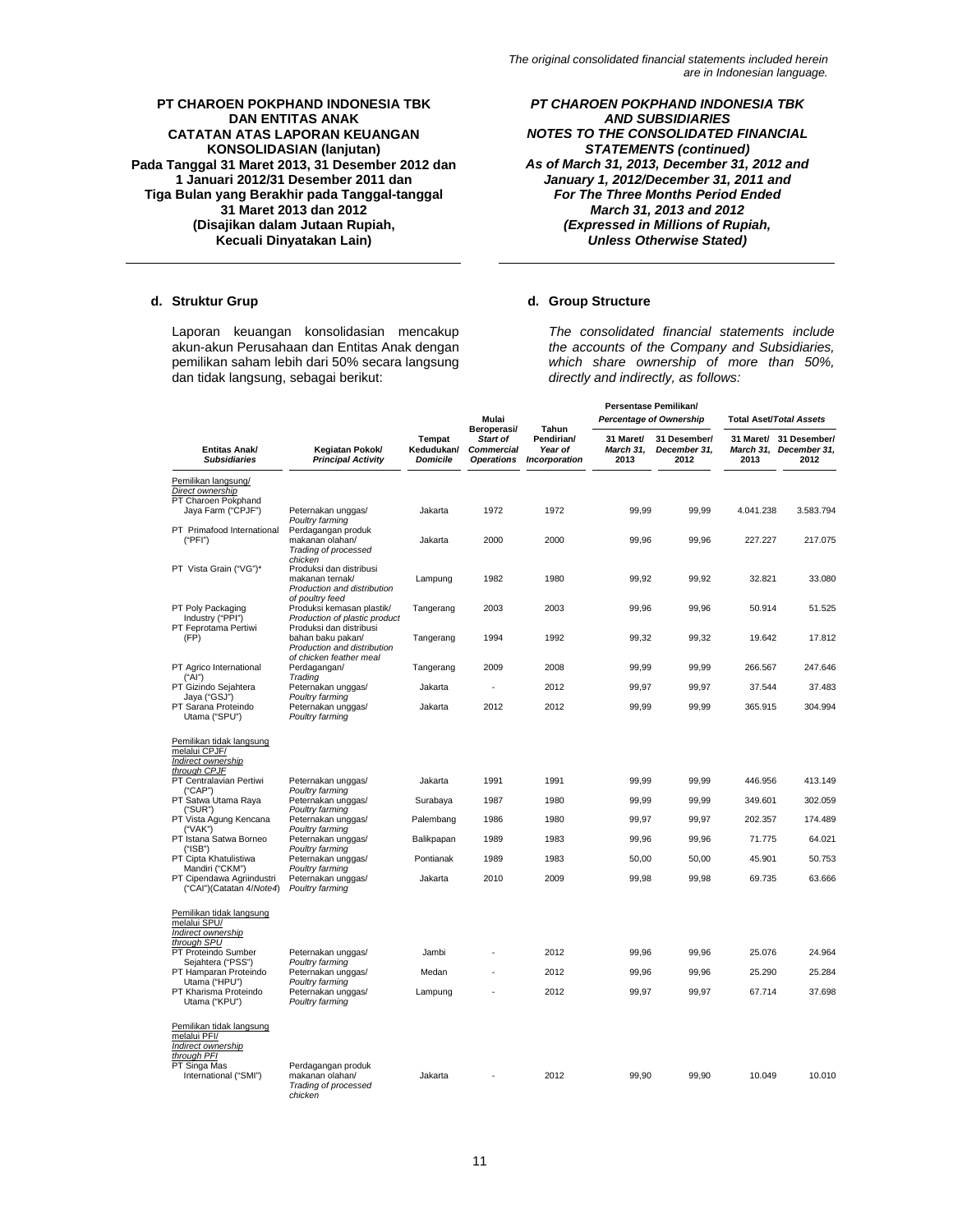∗ Dalam Rapat Umum Pemegang Saham Luar Biasa VG pada tanggal 26 April 2012, para pemegang saham VG menyetujui untuk menghentikan kegiatan usaha VG berlaku efektif pada tanggal 1 Mei 2012. Perusahaan telah mengalihkan seluruh kegiatan produksi VG ke pabrik pakan baru milik Perusahaan di Lampung

Kebijakan akuntansi dan pelaporan yang signifikan yang diterapkan secara konsisten oleh Perusahaan dan Entitas Anak (selanjutnya secara bersamasama disebut sebagai "Kelompok Usaha") dalam penyusunan laporan keuangan konsolidasian untuk tiga bulan yang berakhir pada tanggal-tanggal 31 Maret 2013 dan 2012, adalah sebagai berikut:

# **a. Dasar Penyajian Laporan Keuangan Konsolidasian**

Laporan keuangan konsolidasian ini telah disusun dan disajikan sesuai dengan Standar Akuntansi Keuangan di Indonesia ("SAK"), yang mencakup Pernyataan Standar Akuntansi Keuangan ("PSAK") dan Interpretasi Standar Akuntansi Keuangan ("ISAK") yang dikeluarkan oleh Dewan Standar Akuntansi Keuangan Ikatan Akuntan Indonesia serta peraturan-peraturan serta Pedoman Penyajian dan Pengungkapan Laporan Keuangan yang diterbitkan oleh Badan Pengawas Pasar Modal dan Lembaga Keuangan ("Bapepam-LK"). Seperti diungkapkan dalam catatan-catatan terkait di bawah ini, beberapa standar akuntansi yang telah direvisi dan diterbitkan efektif tanggal 1 Januari 2012.

Kebijakan akuntansi yang diterapkan dalam penyusunan laporan keuangan konsolidasian adalah selaras dengan kebijakan akuntansi yang diterapkan dalam penyusunan laporan keuangan konsolidasian Kelompok Usaha untuk tahun yang berakhir pada tanggal 31 Desember 2011, kecuali pengaruhnya atas penerapan beberapa SAK yang telah direvisi efektif sejak tanggal 1 Januari 2012 seperti diungkapkan pada catatan ini.

Laporan keuangan konsolidasian disusun dengan menggunakan konsep akrual, kecuali laporan arus kas konsolidasian, dengan menggunakan konsep biaya historis, kecuali

*PT CHAROEN POKPHAND INDONESIA TBK AND SUBSIDIARIES NOTES TO THE CONSOLIDATED FINANCIAL STATEMENTS (continued) As of March 31, 2013, December 31, 2012 and January 1, 2012/December 31, 2011 and For The Three Months Period Ended March 31, 2013 and 2012 (Expressed in Millions of Rupiah, Unless Otherwise Stated)* 

∗ *In the Extraordinary Shareholders' General Meeting VG on April 26, 2012, VG's shareholders agreed to discontinue the operational activities of VG effective on May 1, 2012. The Company has transferred all production activities of VG to the new feedmill of the Company in Lampung.* 

# **2. IKHTISAR KEBIJAKAN AKUNTANSI PENTING** *2. SUMMARY OF SIGNIFICANT ACCOUNTING POLICIES*

*The significant accounting and reporting policies consistently applied by the Company and Subsidiaries (collectively referred to as the "Group") in the preparation of the consolidated financial statements for three months ended March 31, 2013 and 2012, are as follows:* 

# *a. Basis of Presentation of Consolidated Financial Statements*

*The consolidated financial statements have been prepared and presented in accordance with Indonesian Financial Accounting Standards ("FAS"), which comprise the Statements of Financial Accounting Standards ("SFAS") and Interpretations of Financial Accounting Standards ("IFAS") issued by the Board of Financial Accounting Standards of the Indonesian Institute of Accountants and the Regulations and the Guidelines on Financial Statement Presentation and Disclosures issued by the Capital Market and Financial Institution Supervisory Agency ("BAPEPAM-LK"). As disclosed further in the relevant succeeding notes, several amended and published accounting standards were adopted effective January 1, 2012.* 

*The accounting policies adopted in the preparation of the consolidated financial statements are consistent with those adopted in the preparation of the Group's consolidated financial statements for the year ended December 31, 2011, except for the effects of the adoption of several amended FAS effective January 1, 2012, as disclosed in this note.* 

*The consolidated financial statements have been prepared on an accrual basis, except for the consolidated statements of cash flows, using the historical cost concept of accounting, except as*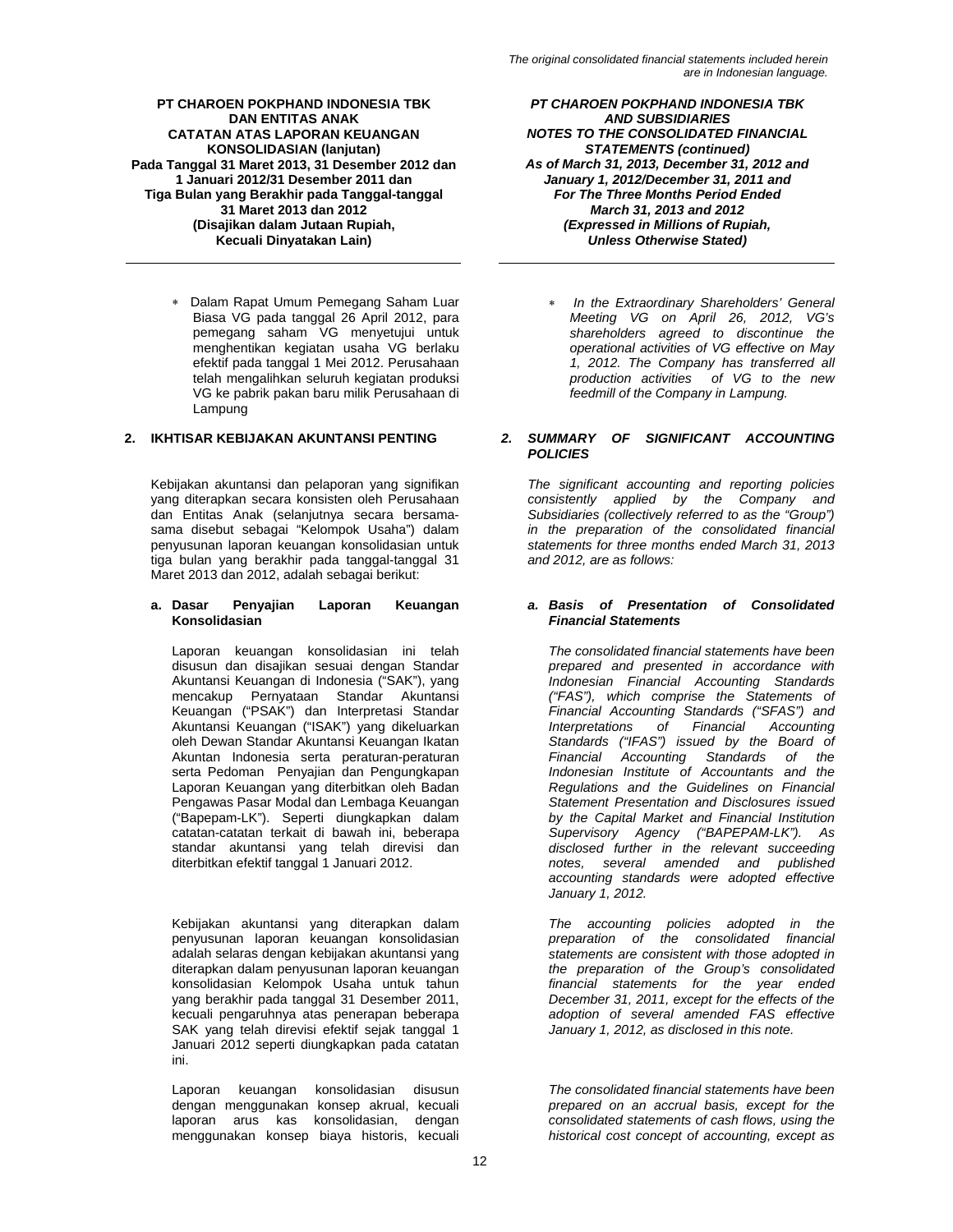seperti yang diungkapkan dalam catatan atas laporan keuangan konsolidasian yang relevan.

Laporan arus kas konsolidasian disusun dengan menggunakan metode langsung dengan mengelompokkan arus kas dalam aktivitas operasi, investasi dan pendanaan.

Tahun buku Kelompok Usaha adalah 1 Januari - 31 Desember.

Mata uang pelaporan yang digunakan dalam penyusunan laporan keuangan konsolidasian ini adalah Rupiah Indonesia, yang merupakan mata uang fungsional Perusahaan dan masing-masing Entitas Anak.

# **b. Prinsip-prinsip Konsolidasian** *b. Principles of Consolidation*

Laporan keuangan konsolidasian meliputi laporan keuangan Perusahaan dan Entitasentitas Anak seperti yang disebutkan pada Catatan 1d yang dimiliki oleh Perusahaan (secara langsung atau tidak langsung) dengan kepemilikan saham lebih dari 50% dan dikendalikan oleh Perusahaan.

Laporan keuangan konsolidasian Entitas-entitas Anak disusun untuk periode pelaporan yang sama dengan Perusahaan, menggunakan kebijakan akuntansi yang konsisten.

Semua saldo akun, transaksi, penghasilan dan beban antar perusahaan yang signifikan, termasuk keuntungan atau kerugian yang belum direalisasi, dieliminasi untuk mencerminkan posisi keuangan dan hasil operasi Kelompok Usaha sebagai satu kesatuan usaha.

Entitas-entitas Anak dikonsolidasi secara penuh sejak tanggal akuisisi, yaitu tanggal Kelompok Usaha memperoleh pengendalian, sampai dengan tanggal entitas induk kehilangan pengendalian. Pengendalian dianggap ada ketika Perusahaan memiliki secara langsung atau tidak langsung melalui Entitas-entitas Anak lebih dari setengah hak suara entitas.

Seluruh laba rugi komprehensif diatribusikan pada pemilik entitas induk dan pada kepentingan non-pengendali ("KNP") bahkan jika hal ini mengakibatkan KNP mempunyai saldo defisit.

Perubahan dalam bagian kepemilikan entitas induk pada entitas anak yang tidak mengakibatkan hilangnya pengendalian, dicatat sebagai transaksi ekuitas. Jika kehilangan

*PT CHAROEN POKPHAND INDONESIA TBK AND SUBSIDIARIES NOTES TO THE CONSOLIDATED FINANCIAL STATEMENTS (continued) As of March 31, 2013, December 31, 2012 and January 1, 2012/December 31, 2011 and For The Three Months Period Ended March 31, 2013 and 2012 (Expressed in Millions of Rupiah, Unless Otherwise Stated)* 

*disclosed in the relevant notes herein.* 

*The consolidated statements of cash flows are presented using the direct method, which classifies the cash flows into operating, investing and financing activities.* 

*The financial reporting period of the Group is January 1 - December 31.* 

*The reporting currency used in the consolidated financial statements is the Indonesian rupiah, which is the Company and each of its Subsidiaries' functional currency.* 

*The consolidated financial statements comprise of financial statements of the Company and those of its Subsidiaries as mentioned in Note 1d, in which the Company maintains (directly or indirectly) equity ownership of more than 50% and which are controlled by the Company.* 

*The consolidated financial statements of the Subsidiaries are prepared for the same reporting period as the Company, using consistent accounting policies.* 

*All significant intra and inter-group balances, transactions, income and expenses, and unrealized profits or losses, are eliminated to reflect the financial position and the results of operations of the Group as one business entity.* 

*Subsidiaries are fully consolidated from the date of acquisition, being the date on which the Group obtained control, and will continue to be consolidated until the date such control ceases. Control is presumed to exist if the Company owns directly or indirectly through Subsidiaries more than half of the voting power of an entity.* 

*Total comprehensive income within a subsidiary is attributed to the owners of the parent and to the non-controlling interests ("NCI") even if that results in a deficit balance.* 

*A change in the parent's ownership interest in a subsidiary, without a loss of control, is accounted for as an equity transaction. If the Group loses control over a subsidiary, it:*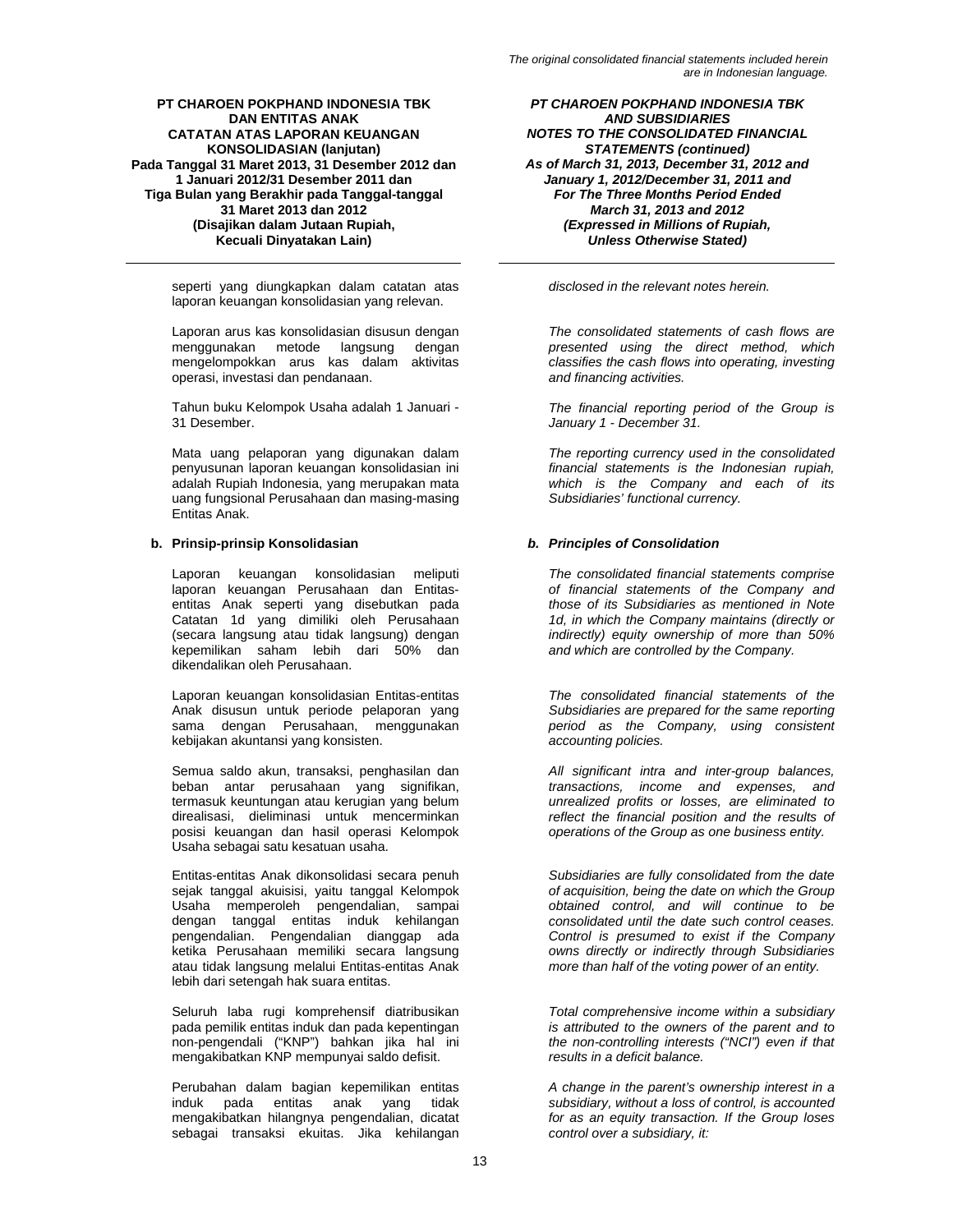pengendalian atas suatu entitas anak, maka Kelompok Usaha:

- menghentikan pengakuan aset (termasuk setiap *goodwill*) dan liabilitas entitas anak Perusahaan;
- menghentikan pengakuan jumlah tercatat setiap KNP;
- menghentikan pengakuan akumulasi selisih penjabaran yang dicatat di ekuitas, bila ada;
- mengakui nilai wajar pembayaran yang diterima;
- mengakui setiap sisa investasi pada nilai wajarnya;
- mengakui setiap perbedaan yang dihasilkan sebagai keuntungan atau kerugian dalam laba rugi; dan
- mereklasifikasi bagian induk atas komponen yang sebelumnya diakui sebagai pendapatan komprehensif lainnya ke laba rugi, atau mengalihkan secara langsung ke saldo laba, sebagaimana mestinya.

KNP mencerminkan bagian atas laba atau rugi dan aset neto dari Entitas-entitas Anak yang tidak dapat diatribusikan secara langsung maupun tidak langsung oleh Perusahaan, yang masing-masing disajikan dalam laporan laba rugi komprehensif konsolidasian dan dalam ekuitas pada laporan posisi keuangan konsolidasian, terpisah dari bagian yang dapat diatribusikan kepada pemilik entitas induk.

Kombinasi bisnis dicatat dengan menggunakan metode pembelian. Biaya perolehan dari sebuah akuisisi diukur pada nilai agregat imbalan yang dialihkan, diukur pada nilai wajar pada tanggal akuisisi dan jumlah setiap KNP pada pihak yang diakuisisi. Untuk setiap kombinasi bisnis, pihak pengakuisisi mengukur KNP pada entitas yang diakuisisi baik pada nilai wajar ataupun pada proporsi kepemilikan KNP atas aset neto yang teridentifikasi dari entitas yang diakuisisi. Biayabiaya akuisisi yang timbul dibebankan langsung dan disertakan dalam beban-beban administrasi.

Ketika melakukan akuisisi atas sebuah bisnis, Kelompok Usaha mengklasifikasikan dan menentukan aset keuangan yang diperoleh dan liabilitas keuangan yang diambil alih berdasarkan pada persyaratan kontraktual, kondisi ekonomi dan kondisi terkait lain yang ada pada tanggal akuisisi.

*PT CHAROEN POKPHAND INDONESIA TBK AND SUBSIDIARIES NOTES TO THE CONSOLIDATED FINANCIAL STATEMENTS (continued) As of March 31, 2013, December 31, 2012 and January 1, 2012/December 31, 2011 and For The Three Months Period Ended March 31, 2013 and 2012 (Expressed in Millions of Rupiah, Unless Otherwise Stated)* 

- *derecognizes the assets (including goodwill) and liabilities of the subsidiary;*
- *derecognizes the carrying amount of any NCI;*
- *derecognizes the cumulative translation differences recorded in equity, if any;*
- *recognizes the consideration received at its fair value;*
- *recognizes the fair value of any investment retained;*
- *recognizes any surplus or deficit in profit or loss; and*
- *reclassifies the parent's share of components previously recognized as other comprehensive income to profit or loss or retained earnings, as appropriate.*

*NCI reflects the portion of the profit or loss and net assets of the Subsidiaries attributable to equity interests that are not owned directly or indirectly by the Company, which are presented respectively in the consolidated statements of comprehensive income and under the equity section of the consolidated statements of financial position, separately from the corresponding portion attributable to owners of the parent.* 

# **c. Kombinasi Bisnis** *c. Business Combination*

*Business combinations are accounted for using the purchase method. The cost of an acquisition is measured as the aggregate of the consideration transferred, measured at the acquisition date fair value and at the amount of any NCI in the acquiree. For each business combination, the acquirer measures the NCI in the acquiree either at fair value or at the proportionate share of the acquiree's identifiable net assets. Acquisition costs incurred are directly charged as expense and included in administrative expenses.* 

*When the Group acquires a business, it assesses the financial assets acquired and liabilities assumed for appropriate classification and designation in accordance with the contractual terms, economic circumstances and pertinent conditions as of the acquisition date.*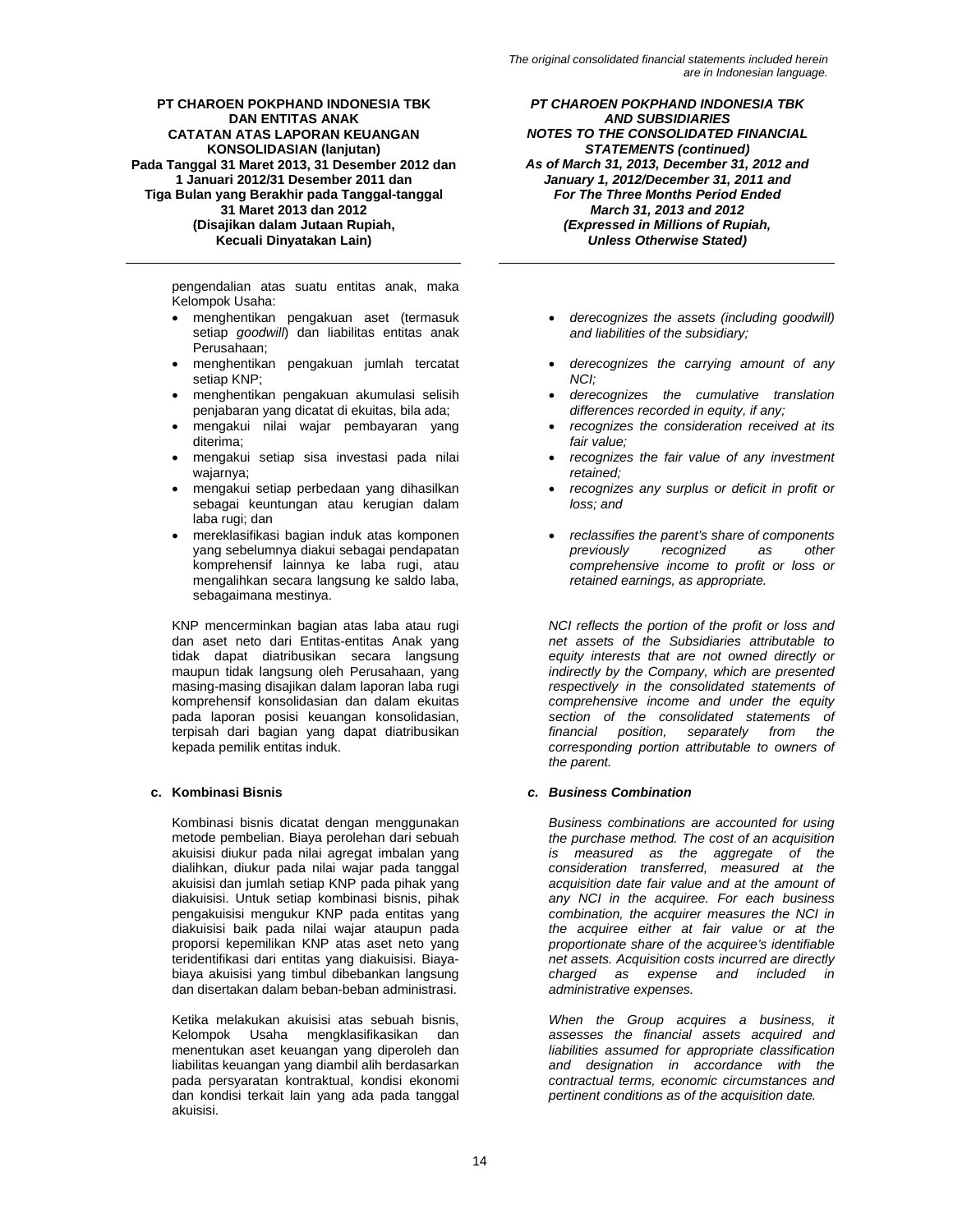Dalam suatu kombinasi bisnis yang dilakukan secara bertahap, pihak pengakuisisi mengukur kembali kepentingan ekuitas yang dimiliki sebelumnya pada pihak yang diakuisisi pada nilai wajar tanggal akuisisi dan mengakui keuntungan atau kerugian yang dihasilkan dalam laba rugi.

Imbalan kontinjensi yang dialihkan oleh pihak pengakuisisi diakui pada nilai wajar tanggal akuisisi. Perubahan nilai wajar atas imbalan kontinjensi setelah tanggal akuisisi yang diklasifikasikan sebagai aset atau liabilitas, akan diakui dalam laba rugi atau pendapatan komprehensif lain sesuai dengan PSAK No. 55 (Revisi 2011), "Instrumen Keuangan: Pengakuan dan Pengukuran". Jika diklasifikasikan sebagai ekuitas, imbalan kontinjensi tidak diukur kembali dan penyelesaian selanjutnya diperhitungkan dalam ekuitas. Dalam hal tidak dalam lingkup PSAK No. 55 (Revisi 2011), gunakan PSAK lain yang sesuai.

Pada tanggal akuisisi, *goodwill* awalnya diukur berdasarkan harga perolehan yang merupakan selisih lebih nilai agregat imbalan yang dialihkan dan jumlah setiap KNP atas jumlah aset teridentifikasi yang diperoleh dan liabilitas yang diambil alih. Jika imbalan tersebut kurang dari nilai wajar aset neto entitas anak yang diakuisisi, selisih tersebut diakui dalam laba rugi.

Setelah pengakuan awal, *goodwill* diukur pada jumlah tercatat dikurangi akumulasi kerugian penurunan nilai. Untuk tujuan pengujian penurunan nilai, *goodwill* yang diperoleh dari suatu kombinasi bisnis, sejak tanggal akuisisi dialokasikan kepada setiap Unit Penghasil Kas ("UPK") dari Kelompok Usaha yang diharapkan akan bermanfaat dari sinergi kombinasi tersebut, terlepas dari apakah aset atau liabilitas lain dari pihak yang diakuisisi ditetapkan atas UPK tersebut.

Jika *goodwill* telah dialokasikan pada suatu UPK dan operasi tertentu atas UPK tersebut dihentikan, maka *goodwill* yang diasosiasikan dengan operasi yang dihentikan tersebut termasuk dalam jumlah tercatat operasi tersebut ketika menentukan keuntungan atau kerugian dari pelepasan. *Goodwill* yang dilepaskan tersebut diukur berdasarkan nilai relatif operasi yang dihentikan dan porsi UPK yang ditahan.

*PT CHAROEN POKPHAND INDONESIA TBK AND SUBSIDIARIES NOTES TO THE CONSOLIDATED FINANCIAL STATEMENTS (continued) As of March 31, 2013, December 31, 2012 and January 1, 2012/December 31, 2011 and For The Three Months Period Ended March 31, 2013 and 2012 (Expressed in Millions of Rupiah, Unless Otherwise Stated)* 

*If the business combination is carried out in stages, the acquirer's previously held equity interest in the acquiree is remeasured to fair value at the acquisition date through profit or loss.* 

*Any contingent consideration to be transferred by the acquirer will be recognized at fair value at the acquisition date. Subsequent changes to the fair value of the contingent consideration which is deemed to be an asset or liability, will be recognized in accordance No. 55 (Revised 2011), "Financial Instruments: Recognition and Measurement", either in profit or loss or as other comprehensive income. If the contingent consideration is classified as equity, it should not be remeasured until it is finally settled within equity. If it does not fall within SFAS No. 55 (Revised 2011), the appropriate SFAS should be used.* 

*At acquisition date, goodwill is initially measured at cost, being the excess of the aggregate of the consideration transferred and the amount recognized for NCI over the net identifiable assets acquired and liabilities assumed. If this consideration is lower than the fair value of the net assets of the subsidiary acquired, then the difference is recognized in profit or loss.* 

*After initial recognition, goodwill is measured at cost less any accumulated impairment losses. For the purpose of impairment testing, goodwill acquired in a business combination is, from the acquisition date, allocated to each of the Group's Cash-Generating Units ("CGU") that are expected to benefit from the combination, irrespective of whether other assets or liabilities of the acquiree are assigned to those CGUs.* 

*If goodwill forms part of a CGU and part of the operation within that CGU is disposed of, the goodwill associated with the operation disposed of is included in the carrying amount of the operation when determining the gain or loss on disposal of the operation. Goodwill disposed of in this circumstance is measured on the basis of the relative values of the operation disposed of and the portion of the CGU retained.*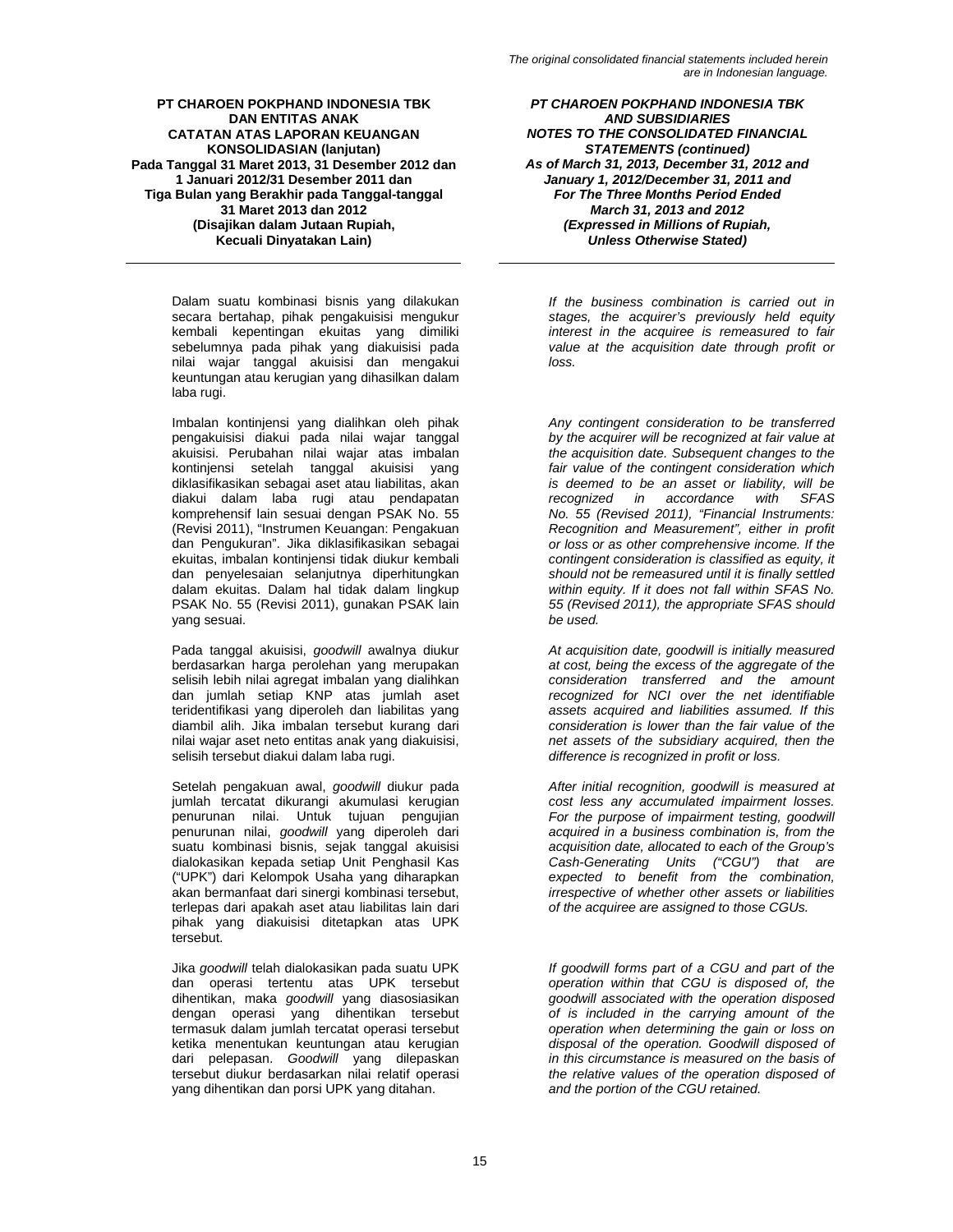Untuk tujuan laporan posisi keuangan konsolidasian, kas dan setara kas merupakan kas dan bank, deposito *on call* dan deposito berjangka dengan jangka waktu tiga bulan atau kurang sejak tanggal penempatan dan tidak digunakan sebagai jaminan.

# **e. Transaksi dengan Pihak-pihak Berelasi** *e. Transactions with Related Parties*

Transaksi dengan pihak-pihak berelasi dilakukan berdasarkan persyaratan yang disetujui oleh kedua belah pihak, di mana persyaratan tersebut mungkin tidak sama dengan transaksi lain yang dilakukan dengan pihak-pihak yang tidak berelasi.

Seluruh sifat dan transaksi signifikan dengan pihak-pihak berelasi diungkapkan dalam Catatan 31c.

# **f. Transaksi Restrukturisasi Entitas Sepengendali**

Transaksi restrukturisasi antara entitas sepengendali dicatat sesuai dengan PSAK No. 38 (Revisi 2004) tentang "Akuntansi Entitas Sepengendali". Berdasarkan standar ini, transaksi restrukturisasi antara entitas sepengendali yang dilakukan dalam rangka reorganisasi perusahaan yang berada dalam suatu kelompok usaha yang sama, bukan merupakan perubahan pemilikan dalam arti substansi ekonomi, sehingga transaksi demikian tidak dapat menimbulkan laba atau rugi bagi seluruh kelompok perusahaan ataupun bagi entitas individual dalam kelompok perusahaan tersebut dan harus dicatat sesuai dengan nilai buku dengan menggunakan metode penyatuan kepemilikan. Dalam metode penyatuan kepemilikan, laporan keuangan dari perusahaan yang direstrukturisasi<br>disajikan sedemikian rupa seolah-olah sedemikian perusahaan tersebut telah bergabung sejak permulaan tahun penyajian laporan keuangan konsolidasian.

Selisih antara harga pengalihan dengan nilai buku neto Entitas Anak yang diakuisisi yang berasal dari transaksi restrukturisasi entitas sepengendali dicatat sebagai "Tambahan Modal Disetor" pada bagian ekuitas dalam laporan posisi keuangan konsolidasian.

*PT CHAROEN POKPHAND INDONESIA TBK AND SUBSIDIARIES NOTES TO THE CONSOLIDATED FINANCIAL STATEMENTS (continued) As of March 31, 2013, December 31, 2012 and January 1, 2012/December 31, 2011 and For The Three Months Period Ended March 31, 2013 and 2012 (Expressed in Millions of Rupiah, Unless Otherwise Stated)* 

# **d. Kas dan Setara Kas** *d. Cash and Cash Equivalents*

*For the purpose of the consolidated statements of financial position, cash and cash equivalents are cash on hand and in banks, deposits on call and time deposits with maturities of three months or less than the time of placement and not pledged as collateral.* 

*Transactions with related parties are made based on terms agreed by both parties, which terms may not be the same as those of the transactions between unrelated parties.* 

*The full nature of the relationship and significant transactions with related parties are disclosed in Note 31c.* 

### *f. Restructuring Transactions of Entities under Common Control*

*Restructuring transactions of entities under common control are accounted for in accordance with SFAS No. 38 (Revised 2004), "Accounting for Restructuring of Entities under Common Control". Based on this standard, restructuring transactions between entities under common control carried out within the framework of reorganizing the entities under the same group, do not constitute a change of ownership based on the economic substance of such transactions and do not result in gain or loss to the group or to the individual entity within the same group. Furthermore, such transactions must be recorded at book value using the pooling-ofinterests method. Under the pooling-of-interests method, the financial statements of the restructured company are presented as if they had been combined from the beginning of the year in which the consolidated financial statements are presented.* 

*The difference between the transfer price and the net book value from the acquisition of Subsidiaries arising from a restructuring transaction between entities under common control is presented as "Additional Paid-in Capital" as part of equity in the consolidated statements of financial position.*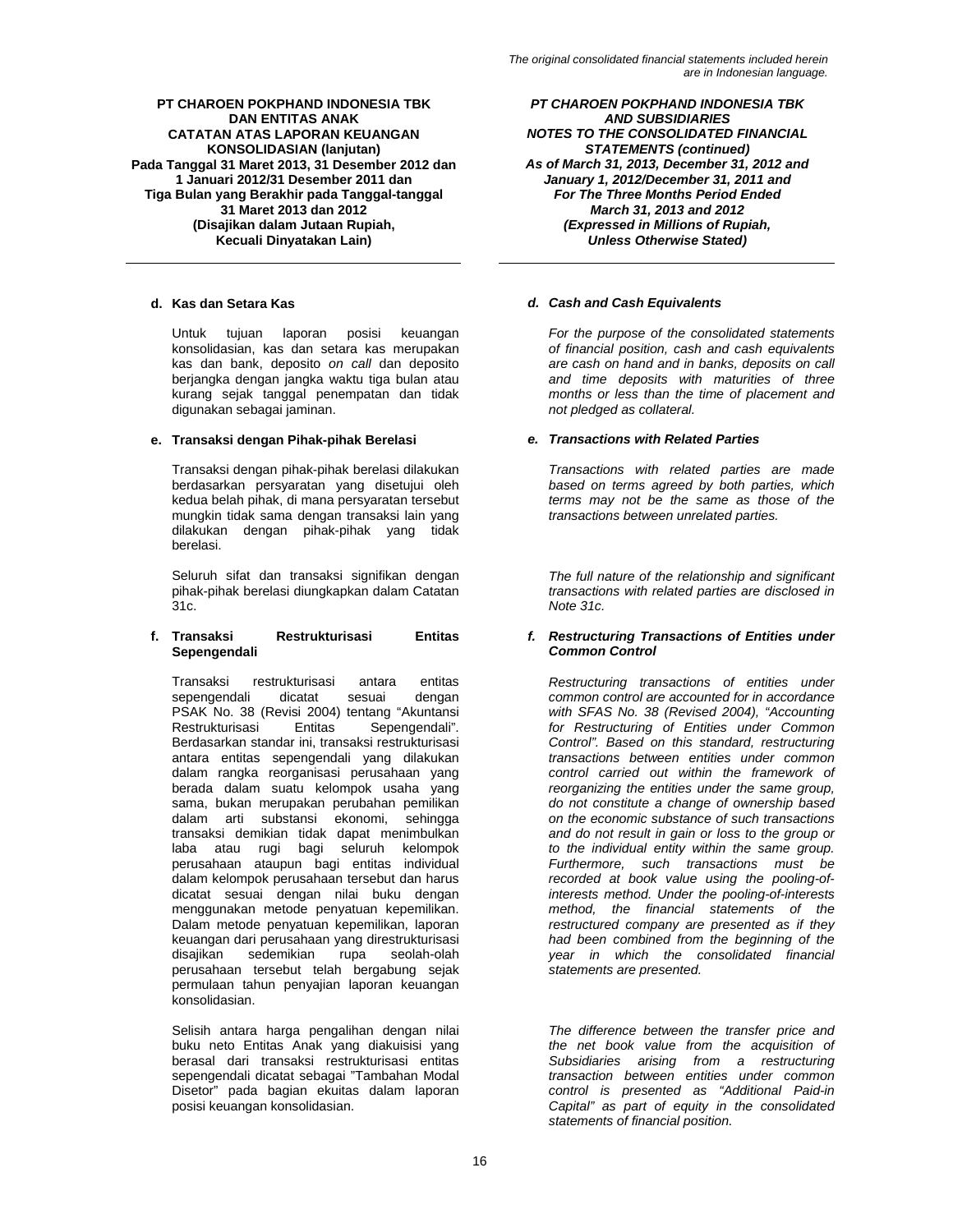Perubahan nilai ekuitas Entitas Anak yang berasal dari transaksi restrukturisasi entitas sepengendali dicatat pada akun "Tambahan Modal Disetor - Perubahan Ekuitas pada Entitas Anak" pada bagian ekuitas dalam laporan posisi keuangan konsolidasian.

Persediaan dinyatakan sebesar nilai terendah antara biaya perolehan dan nilai realisasi bersih. Nilai realisasi bersih adalah taksiran harga jual dalam kegiatan usaha normal setelah dikurangi dengan estimasi biaya penyelesaian dan<br>estimasi biaya yang diperlukan untuk diperlukan untuk melaksanakan penjualan. Biaya perolehan ditentukan dengan metode rata-rata tertimbang.<br>Cadangan penurunan nilai persediaan nilai persediaan<br>hasil penelaahan ditentukan berdasarkan terhadap keadaan persediaan pada akhir tahun.

# **h. Ayam Pembibit Turunan** *h. Breeding Flocks*

Ayam pembibit turunan dinyatakan sebesar biaya perolehan dikurangi akumulasi deplesi, cadangan kematian dan ayam afkir. Biaya-biaya yang terjadi selama masa pertumbuhan diakumulasikan dan dideplesi sejak dimulainya masa produksi. Deplesi dihitung dengan<br>menggunakan metode saldo menurun menggunakan berdasarkan taksiran umur produktif ayam telah menghasilkan sejak awal masa produksi dengan memperhitungkan nilai sisa. Masa deplesi adalah kurang lebih 42 minggu. Penentuan awal masa produksi didasarkan pada pertimbangan dan pengalaman manajemen. Ayam pembibit turunan dapat dianggap mulai berproduksi setelah berumur kurang lebih 24 minggu. Cadangan kematian diestimasi berdasarkan data kematian sebelumnya dan usia ayam.

# **i. Biaya Dibayar di Muka** *i. Prepaid Expenses*

Biaya dibayar di muka diamortisasi dan dibebankan pada usaha sesuai dengan masa manfaatnya. Bagian jangka panjang dari biaya dibayar di muka disajikan dalam "Aset Tidak Lancar Lainnya" dalam laporan posisi keuangan konsolidasian.

Penerapan PSAK No. 26 (Revisi 2011) tidak memberikan pengaruh yang besar terhadap pelaporan keuangan dan pengungkapan dalam laporan keuangan konsolidasian.

*PT CHAROEN POKPHAND INDONESIA TBK AND SUBSIDIARIES NOTES TO THE CONSOLIDATED FINANCIAL STATEMENTS (continued) As of March 31, 2013, December 31, 2012 and January 1, 2012/December 31, 2011 and For The Three Months Period Ended March 31, 2013 and 2012 (Expressed in Millions of Rupiah, Unless Otherwise Stated)* 

*The change in the equity of Subsidiaries arising from restructuring transactions under common control is recorded to the "Additional Paid-in Capital - Changes in Equity of Subsidiary" account as part of equity in the consolidated statements of financial position.* 

# **g. Persediaan** *g. Inventories*

*Inventories are stated at the lower of cost or net realizable value. Net realizable value is the estimated selling price in the ordinary course of business, less the estimated cost of completion and the estimated costs necessary for a sale to be made. Cost is determined by the weightedaverage method. Allowance for any decline in the value of inventories is provided through a review of the condition of the inventories at the end of the year.* 

*Breeding flocks are stated at cost less accumulated depletion, allowance for mortality and culled birds. Costs incurred during the growing period are accumulated and depleted at the start of the production period. Depletion is computed using the declining balance method based on the estimated productive lives of the producing flocks from the start of the production period after taking into account their salvage values. The depletion period is normally 42 weeks. The start of the production period is determined on the basis of management's assessment and experience. Breeding flocks can normally start producing after 24 weeks. Mortality allowance is estimated from past mortality data and the age of the birds.* 

*Prepaid expenses are amortized and charged to operations over the periods benefited. The longterm portion of the prepaid expenses is presented as "Other Non-Current Assets" account in the consolidated statements of financial position.* 

# **j. Biaya Pinjaman** *j. Borrowing Costs*

*The adoption of SFAS No. 26 (Revised 2011) has no significant impact on the financial reporting and disclosures in the consolidated financial statements.*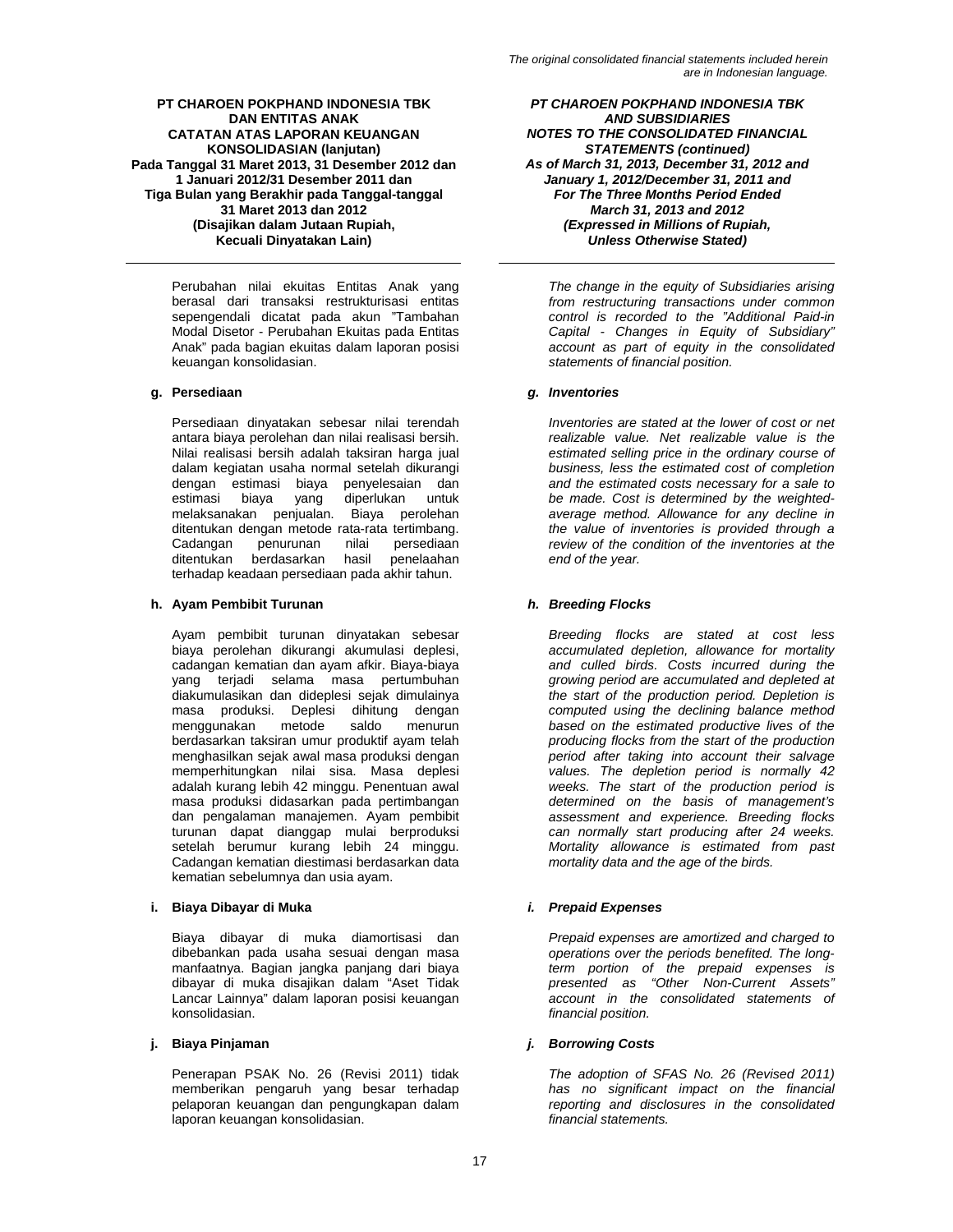Biaya pinjaman yang dapat diatribusikan langsung dengan perolehan, konstruksi, atau pembuatan aset kualifikasian dikapitalisasi sebagai bagian biaya perolehan aset tersebut. Biaya pinjaman lainnya diakui sebagai beban pada saat terjadi. Biaya pinjaman terdiri dari biaya bunga dan biaya pendanaan lain yang ditanggung Kelompok Usaha sehubungan dengan peminjaman dana.

Kapitalisasi biaya pinjaman dimulai pada saat aktivitas yang diperlukan untuk mempersiapkan aset agar dapat digunakan sesuai dengan maksudnya dan pengeluaran untuk aset kualifikasian dan biaya pinjamannya telah terjadi. Kapitalisasi biaya pinjaman dihentikan pada saat selesainya secara substansi seluruh aktivitas yang diperlukan untuk mempersiapkan aset kualifikasian agar dapat digunakan sesuai dengan maksudnya.

Mulai tanggal 1 Januari 2012, Kelompok Usaha menerapkan PSAK No.16 (Revisi 2011), "Aset Tetap" dan ISAK No. 25, "Hak atas Tanah".

Penerapan PSAK No. 16 (Revisi 2011) tidak memberikan dampak yang signifikan terhadap pelaporan keuangan dan pengungkapan dalam laporan keuangan konsolidasian.

ISAK No. 25 menetapkan bahwa biaya pengurusan legal hak atas tanah dalam bentuk Hak Guna Usaha ("HGU"), Hak Guna Bangunan ("HGB") dan Hak Pakai ("HP") ketika tanah diperoleh pertama kali diakui sebagai bagian dari biaya perolehan tanah pada akun "Aset Tetap" dan tidak diamortisasi. Sementara biaya pengurusan atas perpanjangan atau pembaruan legal hak atas tanah dalam bentuk HGU, HGB dan HP diakui sebagai bagian dari akun "Aset Tidak Lancar Lainnya - Beban Ditangguhkan - Neto" pada laporan posisi keuangan konsolidasian dan diamortisasi sepanjang mana yang lebih pendek antara umur hukum hak dan umur ekonomis tanah. Sesuai dengan ketentuan transisi ISAK No. 25 tersebut, biaya pengurusan legal pertama kali hak atas tanah dalam bentuk HGU, HGB dan HP yang diakui sebagai bagian dari akun "Beban Tangguhan" pada laporan posisi keuangan konsolidasian sebelum tanggal 1 Januari 2012 direklasifikasi ke akun "Aset Tetap - Tanah" dan amortisasinya dihentikan pada tanggal 1 Januari 2012.

*PT CHAROEN POKPHAND INDONESIA TBK AND SUBSIDIARIES NOTES TO THE CONSOLIDATED FINANCIAL STATEMENTS (continued) As of March 31, 2013, December 31, 2012 and January 1, 2012/December 31, 2011 and For The Three Months Period Ended March 31, 2013 and 2012 (Expressed in Millions of Rupiah, Unless Otherwise Stated)* 

*Borrowing costs that are directly attributable to the acquisition, construction or production of a qualifying asset are capitalized as part of the cost of the related asset. Otherwise, borrowing costs are recognized as expenses when incurred. Borrowing costs consist of interest and other financing charges that the Group incurs in connection with the borrowing of funds.* 

*Capitalization of borrowing costs commences when the activities to prepare the qualifying asset for its intended use are in progress and the expenditures for the qualifying asset and the borrowing costs have been incurred. Capitalization of borrowing costs ceases when substantially all of the activities necessary to prepare the qualifying assets have been completed and the assets are ready for their intended use.* 

# **k. Aset Tetap** *k. Property, Plant and Equipment*

*Starting January 1, 2012, the Group adopted SFAS No.16 (Revised 2011), "Fixed Assets" and IFAS No. 25, "Land Rights".* 

*The adoption of SFAS No. 16 (Revised 2011) has no significant impact on the financial reporting and disclosures in the consolidated financial statements.* 

*IFAS No. 25 prescribes that the legal cost of land rights in the form of Business Usage Rights ("Hak Guna Usaha" or "HGU"), Building Usage Right (Hak Guna Bangunan or "HGB") and Usage Rights ("Hak Pakai" or "HP") when the land was acquired initially are recognized as part of the cost of the land under the "Property, plant and equipment" account and not amortized. The extension or the legal renewal costs of land rights in the form of HGU, HGB and HP are recognized as part of the "Other Non-current Assets - Deferred Charges - Net" account in the consolidated statements of financial position and are amortized over the shorter of the legal life of the right and the economic life of the land. In accordance with the transitional provision of IFAS No. 25, the initial legal costs in the form of HGU, HGB and HP which were recognized as part of the "Deferred Charges" account in the consolidated statements of financial position prior to January 1, 2012 were reclassified to the "Property, Plant and Equipment - Land" account and ceased to be amortized on January 1, 2012.*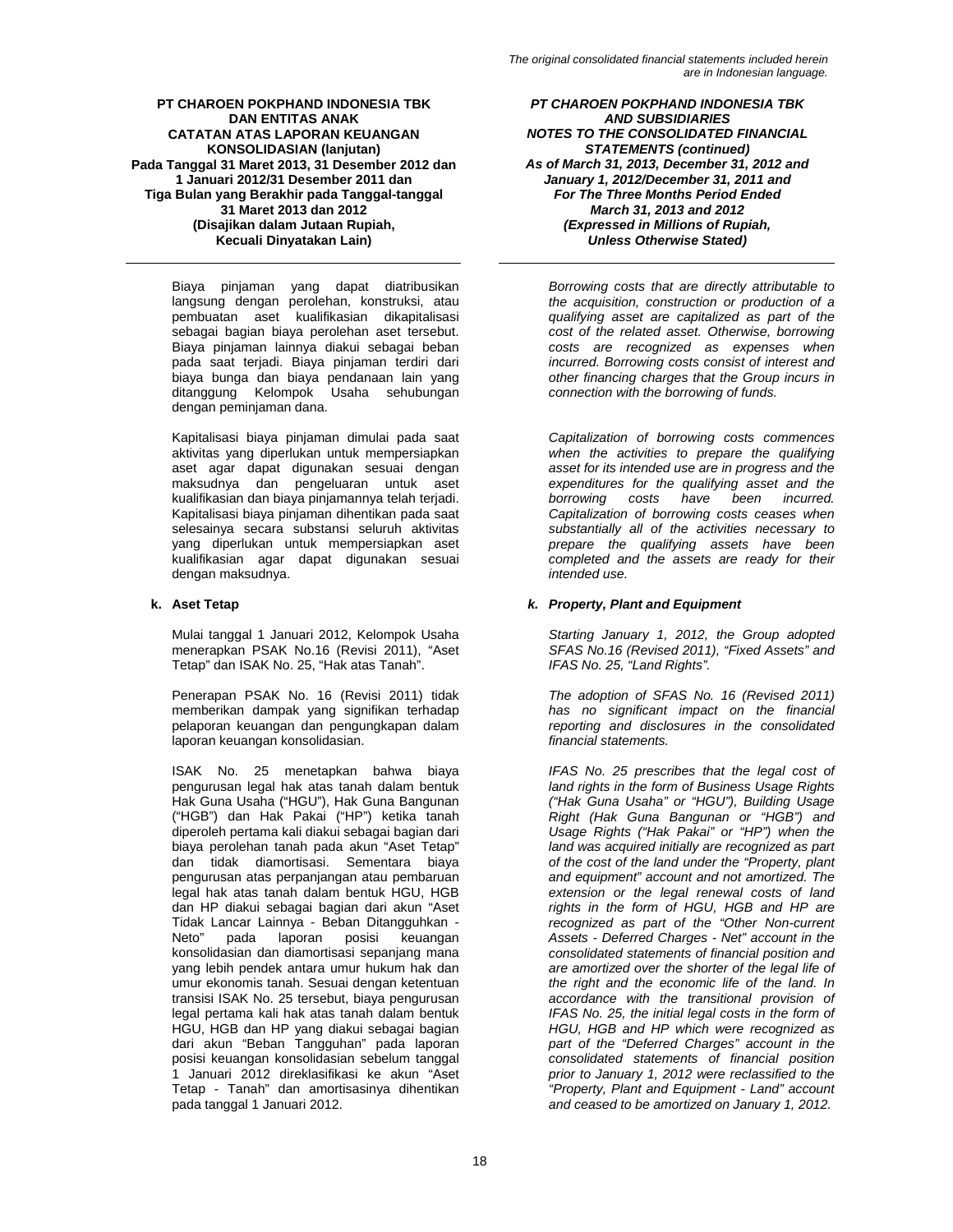Efektif 2012, sesuai dengan penerapan ISAK No. 25, beban tangguhan atas biaya perolehan Hak atas Tanah dan Bangunan ("BPHTB") yang disajikan dalam "Aset Tidak Lancar Lainnya" telah direklasifikasi ke akun "Aset Tetap - Tanah" (Catatan 9j).

# Kepemilikan Langsung *Direct Ownership*

Seluruh aset tetap awalnya diakui sebesar biaya perolehan, yang terdiri atas harga perolehan dan biaya-biaya tambahan yang dapat diatribusikan langsung untuk membawa aset ke lokasi dan kondisi yang diinginkan supaya aset tersebut siap digunakan sesuai dengan maksud manajemen.

Setelah pengakuan awal, aset tetap dinyatakan pada biaya perolehan dikurangi akumulasi penyusutan dan akumulasi rugi penurunan nilai.

Penyusutan aset dimulai pada saat aset tersebut siap untuk digunakan sesuai maksud<br>penggunaannya dan dihitung dengan penggunaannya dan dihitung dengan menggunakan metode garis lurus dengan memperhitungkan taksiran nilai residu sebesar persentase tertentu dari nilai tercatat, kecuali untuk prasarana tanah yang tidak diperhitungkan nilai residunya, berdasarkan taksiran masa manfaat ekonomis aset yang bersangkutan sebagai berikut:

*PT CHAROEN POKPHAND INDONESIA TBK AND SUBSIDIARIES NOTES TO THE CONSOLIDATED FINANCIAL STATEMENTS (continued) As of March 31, 2013, December 31, 2012 and January 1, 2012/December 31, 2011 and For The Three Months Period Ended March 31, 2013 and 2012 (Expressed in Millions of Rupiah, Unless Otherwise Stated)* 

*Effective 2012, in line with the application of IFAS No. 25, deferred charges in the form of Acquisition Costs of Rights to Land and Building ("BPHTB") in "Other Non-current Assets" were reclassified to the "Property, Plant and Equipment - Land" account (Note 9j).* 

*All property, plant and equipment are initially recognized at cost, which comprises purchase price and any costs directly attributable to bringing the asset to the location and condition necessary for it to be capable of operating in the manner intended by management.* 

*Subsequent to initial recognition, property, plant and equipment are carried at cost less any subsequent accumulated depreciation and impairment losses.* 

*Depreciation of an asset starts when it is available for use and is computed using the straight-line method, after taking into account the salvage values at a certain percentage of carrying values, except for land improvements which have no salvage value, over the estimated useful lives of the assets as follows:* 

|                                          | Tahun/Years |                                     |
|------------------------------------------|-------------|-------------------------------------|
| Prasarana tanah                          | 5           | Land improvements                   |
| Bangunan                                 | 20          | <b>Buildings</b>                    |
| Mesin dan peralatan                      | 12          | Machinery and equipment             |
|                                          |             | Transportation equipment, office    |
| Peralatan transportasi, peralatan kantor |             | equipment, wells and waterlines and |
| instalasi air dan peralatan laboratorium | $4 - 5$     | laboratory equipment                |
| Peralatan peternakan                     | $2 - 5$     | Poultry equipment                   |

Nilai tercatat aset tetap ditelaah atas penurunan jika terjadi peristiwa atau perubahan keadaan yang mengindikasikan bahwa nilai tercatat mungkin tidak dapat seluruhnya terealisasi.

Jumlah tercatat komponen dari suatu aset tetap dihentikan pengakuannya pada saat dilepaskan atau saat tidak ada manfaat ekonomis masa depan yang diharapkan dari penggunaan. Laba atau rugi yang timbul dari penghentian pengakuan aset (dihitung sebagai perbedaan antara jumlah neto hasil pelepasan dan jumlah tercatat dari aset) dimasukkan sebagai laba rugi pada tahun aset tersebut dihentikan

*The carrying amounts of property, plant and equipment are reviewed for impairment when events or changes in circumstances indicate that the carrying values may not be fully recoverable.* 

*The carrying amount of property, plant and equipment is derecognized upon disposal or when no future economic benefits are expected from their use. Any gain or loss arising from derecognition of an asset (calculated as the difference between the net disposal proceeds and the carrying amount of the asset) is recognized as profit or loss for the year in which the asset is derecognized.*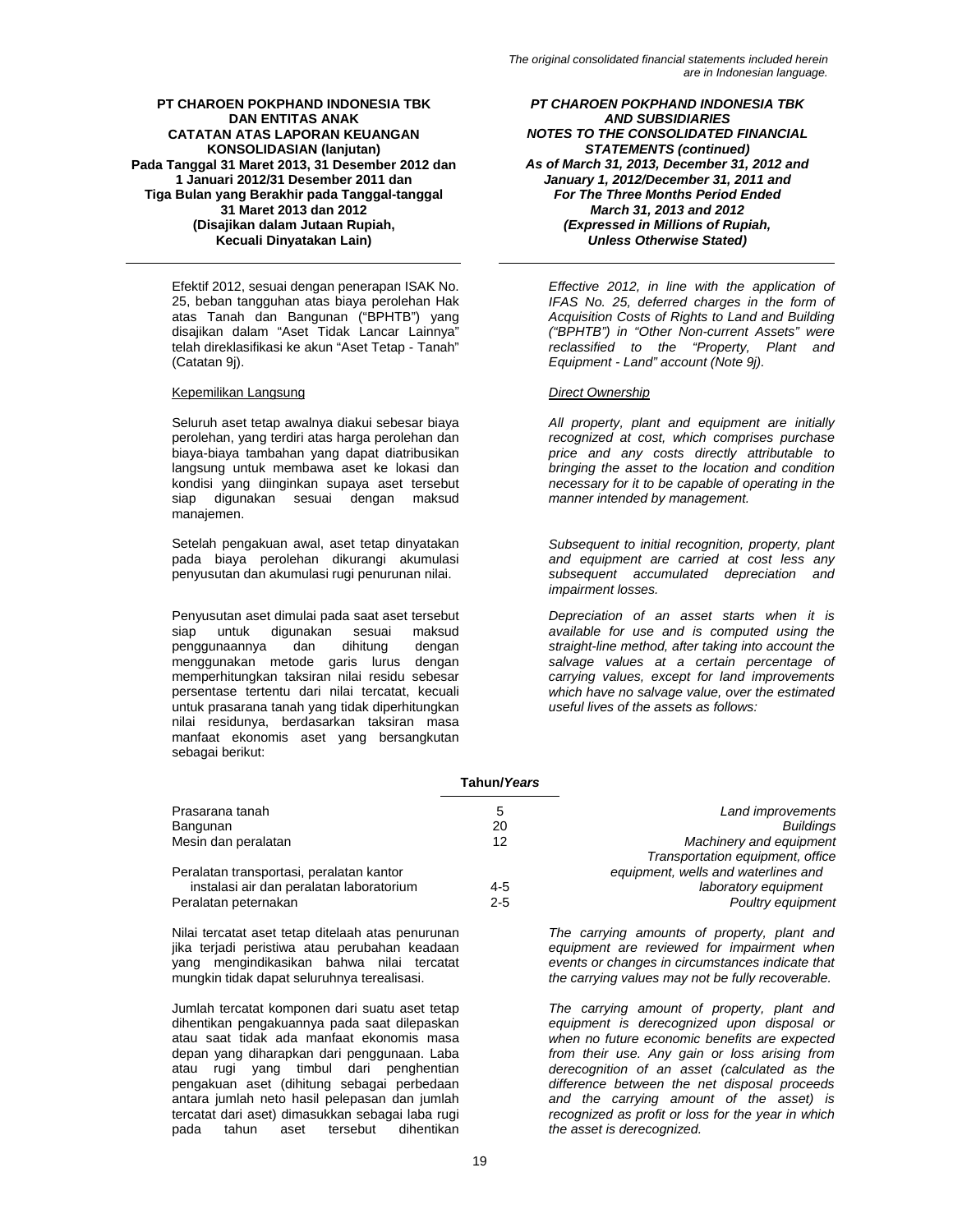### pengakuannya.

Pada setiap akhir tahun buku, nilai residu, umur manfaat dan metode penyusutan di-*review*, dan jika sesuai dengan keadaan, disesuaikan secara prospektif.

Tanah dinyatakan sebesar biaya perolehan dan tidak disusutkan.

Aset tetap dalam penyelesaian dicatat sebesar biaya perolehan, yang mencakup kapitalisasi beban pinjaman dan biaya-biaya lainnya yang terjadi sehubungan dengan pendanaan aset tetap dalam penyelesaian tersebut. Akumulasi biaya perolehan akan direklasifikasi ke akun "Aset Tetap" yang bersangkutan pada saat aset tetap tersebut telah selesai dikerjakan dan siap untuk digunakan. Aset tetap dalam penyelesaian tidak disusutkan karena belum tersedia untuk digunakan.

Beban pemeliharaan dan perbaikan dibebankan pada operasi pada saat terjadinya. Beban pemugaran dan penambahan dalam jumlah besar dikapitalisasi kepada jumlah tercatat aset tetap terkait memenuhi kriteria pengukuran.

Sejak 1 Januari 2012, Kelompok Usaha menerapkan PSAK No. 30 (Revisi 2011), yaitu "Sewa", apabila sewa mengandung elemen tanah dan bangunan sekaligus, entitas harus menelaah klasifikasi untuk setiap elemen secara terpisah apakah sebagai sewa pembiayaan atau sewa operasi.

Penerapan PSAK No. 30 (Revisi 2011) tidak menyebabkan perubahan yang signifikan terhadap pelaporan keuangan dan pengungkapan dalam laporan keuangan konsolidasian.

Kelompok Usaha mengklasifikasikan sewa berdasarkan sejauh mana risiko dan manfaat yang terkait dengan kepemilikan aset sewaan berada pada *lessor* atau *lessee*, dan pada substansi transaksi daripada bentuk kontraknya.

# Sewa Pembiayaan - sebagai *Lessee Finance Lease - as Lessee*

Suatu sewa diklasifikasikan sebagai sewa pembiayaan jika sewa tersebut mengalihkan

*PT CHAROEN POKPHAND INDONESIA TBK AND SUBSIDIARIES NOTES TO THE CONSOLIDATED FINANCIAL STATEMENTS (continued) As of March 31, 2013, December 31, 2012 and January 1, 2012/December 31, 2011 and For The Three Months Period Ended March 31, 2013 and 2012 (Expressed in Millions of Rupiah, Unless Otherwise Stated)* 

*Residual value, useful life and method of depreciation are reviewed, and adjusted prospectively, if appropriate, at the end of each accounting period.* 

*Land are stated at cost and not depreciated.* 

# Aset dalam penyelesaian *Construction in progress*

*Construction in progress is stated at cost, including capitalized borrowing costs and other charges incurred in connection with the financing of asset under constructions mentioned. The accumulated costs will be reclassified to the appropriate "Property, plant and equipment" account when the construction is completed and ready for use. Assets under construction are not depreciated as these are not yet available for use.* 

*Repair and maintenance is charged to profit or loss when incurred. The cost of major renovation and restoration is included in the carrying amount of the related property, plant and equipment if recognition criteria are satisfied.* 

# **l. Sewa** *l. Leases*

*Starting January 1, 2012, the Group adopted SFAS No. 30 (Revised 2011), "Lease", i.e., when a lease includes both land and building elements, an entity should assess the classification of each element separately whether as a finance or an operating lease.* 

*The adoption of SFAS No. 30 (Revised 2011) has no significant impact on the financial reporting and disclosures in the consolidated financial statements.* 

*The Group classifies leases based on the extent to which risks and rewards incidental to the ownership of a leased asset are vested in the lessor or the lessee, and based on the substance of the transaction rather than the form of the contract.* 

*A lease is classified as a finance lease if it transfers substantially all the risks and rewards*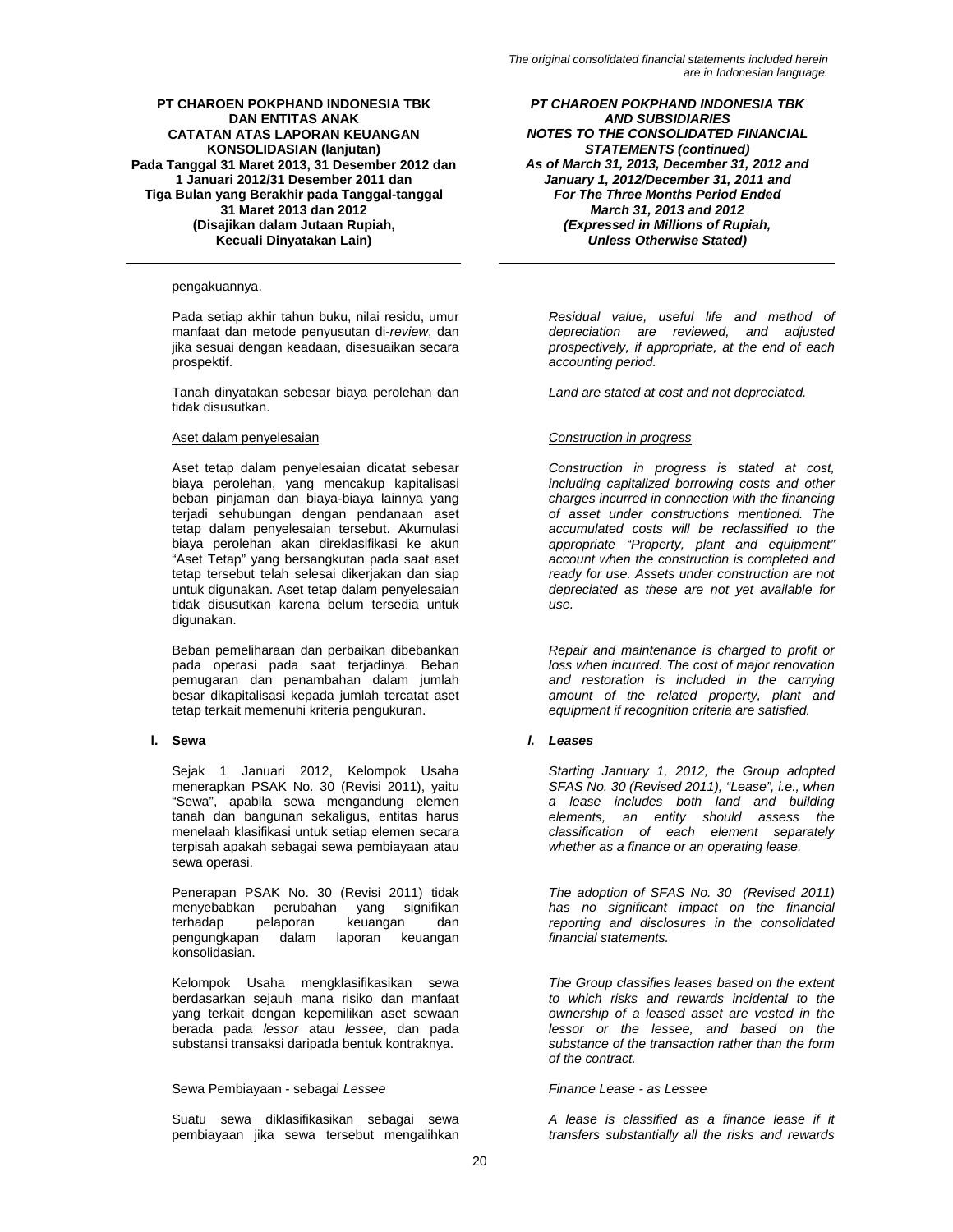secara substansi seluruh risiko dan manfaat yang terkait dengan kepemilikan aset sewaan. Sewa tersebut dikapitalisasi sebesar nilai wajar aset sewa pembiayaan atau sebesar nilai kini dari pembayaran sewa minimum, jika nilai kini lebih rendah dari nilai wajar. Pembayaran sewa minimum harus dipisahkan antara bagian yang merupakan beban keuangan dan bagian yang merupakan pelunasan liabilitas, sedemikian rupa sehingga menghasilkan suatu tingkat suku bunga periodik yang konstan atas saldo liabilitas. Biaya keuangan dibebankan langsung ke laba rugi.

Jika terdapat kepastian yang memadai bahwa *lessee* akan mendapatkan hak kepemilikan pada akhir masa sewa, aset sewa pembiayaan disusutkan selama estimasi masa manfaat aset tersebut. Jika tidak terdapat kepastian tersebut, maka aset sewa pembiayaan disusutkan selama periode yang lebih pendek antara umur manfaat aset sewa pembiayaan atau masa sewa.

# Sewa Operasi - sebagai *Lessee Operating Lease - as Lessee*

Suatu sewa diklasifikasikan sebagai sewa operasi jika sewa tidak mengalihkan secara substansi seluruh risiko dan manfaat yang terkait dengan kepemilikan aset. Dengan demikian, pembayaran sewa diakui sebagai beban dengan dasar garis lurus selama masa sewa.

# **m. Penurunan Nilai Aset Non-Keuangan** *m. Impairment of Non-financial Assets*

Pada setiap akhir periode pelaporan, Kelompok Usaha menilai apakah terdapat indikasi suatu aset mengalami penurunan nilai. Jika terdapat indikasi tersebut atau pada saat pengujian penurunan nilai aset (yaitu aset takberwujud dengan umur manfaat tidak terbatas, aset takberwujud yang belum dapat digunakan, atau *goodwill* yang diperoleh dalam suatu kombinasi bisnis) diperlukan, maka Kelompok Usaha membuat estimasi formal jumlah terpulihkan aset tersebut.

Jumlah terpulihkan yang ditentukan untuk aset individual adalah jumlah yang lebih tinggi antara nilai wajar aset atau UPK dikurangi biaya untuk menjual dengan nilai pakainya, kecuali aset tersebut tidak menghasilkan arus kas masuk yang sebagian besar independen dari aset atau kelompok aset lain.

Jika nilai tercatat aset lebih besar daripada nilai terpulihkannya, maka aset tersebut dipertimbangkan mengalami penurunan nilai dan

*PT CHAROEN POKPHAND INDONESIA TBK AND SUBSIDIARIES NOTES TO THE CONSOLIDATED FINANCIAL STATEMENTS (continued) As of March 31, 2013, December 31, 2012 and January 1, 2012/December 31, 2011 and For The Three Months Period Ended March 31, 2013 and 2012 (Expressed in Millions of Rupiah, Unless Otherwise Stated)* 

*incidental to ownership of the leased assets. Such leases are capitalized at the inception of the lease at the fair value of the leased property or at the present value of minimum lease payments if the current value is lower than the fair value. Lease payments should be split between the portion representing finance charges and the portion that represents settlement of liabilities so as to achieve a constant rate of interest on the remaining balance of liability. Finance cost are charged directly to profit or loss.* 

*If there is a reasonable certainty that the Group will obtain ownership by the end of the lease term, capitalized assets are depreciated over the estimated useful lifes of the assets. In the absence of such certainty, those assets are depreciated over the shorter of the estimated useful life of the asset or the lease term.* 

*A lease is classified as an operating lease if it does not transfer substantially all the risks and rewards incidental to ownership of the leased asset. Accordingly, the related lease payments are recognized in profit or loss on a straight-line basis over the lease term.* 

*The Group will assess each annual reporting period whether there is an indication that an asset may be impaired. If any such indication exists, or when annual impairment testing for an asset (i.e., an intangible asset with an indefinite useful life, an intangible asset not yet available for use, or goodwill acquired in a business combination) is required, the Group make a formal estimate of the asset's recoverable amount.* 

*An asset's recoverable amount is the higher of the asset's or CGU's fair value less costs to sell and its value in use, and is determined for an individual asset, unless the asset does not generate cash inflows that are largely independent of those from other assets or groups of assets.* 

*If the carrying amount of an asset exceeds its recoverable amount, the asset is considered impaired and is written down to its recoverable*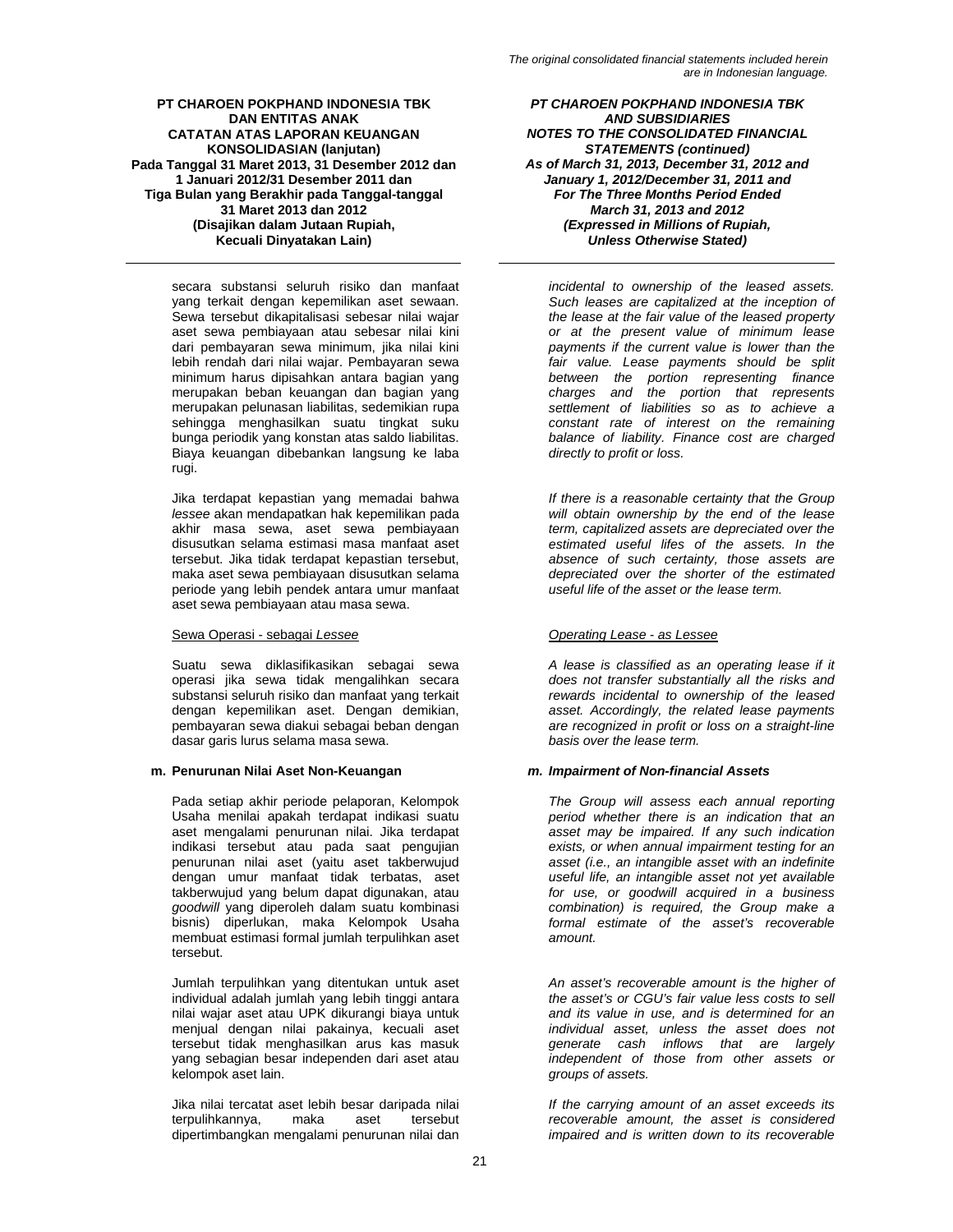nilai tercatat aset diturunkan nilai menjadi sebesar nilai terpulihkannya. Rugi penurunan nilai dari operasi yang berkelanjutan disajikan dalam "Beban Operasi Lain - Rugi Penurunan Nilai *Goodwill*" pada laporan laba rugi komprehensif konsolidasian. Dalam menghitung nilai pakai, estimasi arus kas masa depan neto didiskontokan ke nilai kini dengan menggunakan tingkat diskonto sebelum pajak yang menggambarkan penilaian pasar kini dari nilai waktu uang dan risiko spesifik atas aset.

Dalam menentukan nilai wajar dikurangi biaya untuk menjual, digunakan harga penawaran pasar terakhir, jika tersedia. Jika tidak terdapat Kelompok Usaha menggunakan model penilaian yang sesuai untuk menentukan nilai wajar aset. Perhitunganperhitungan ini dikuatkan oleh penilaian berganda atau indikator nilai wajar yang tersedia.

Kerugian penurunan nilai dari operasi yang berkelanjutan, jika ada, diakui pada laba rugi sesuai dengan kategori biaya yang konsisten dengan fungsi aset yang diturunkan nilainya.

Penilaian dilakukan pada setiap akhir periode pelaporan apakah terdapat indikasi bahwa rugi penurunan nilai yang telah diakui dalam periode sebelumnya untuk aset selain *goodwill* mungkin tidak ada lagi atau mungkin telah menurun. Jika indikasi dimaksud ditemukan, maka entitas mengestimasi jumlah terpulihkan aset tersebut. Kerugian penurunan nilai yang telah diakui dalam periode sebelumnya untuk aset selain *goodwill* dibalik hanya jika terdapat perubahan asumsi-asumsi yang digunakan untuk menentukan jumlah terpulihkan aset tersebut sejak rugi penurunan nilai terakhir diakui. Dalam hal ini, jumlah tercatat aset dinaikkan ke jumlah terpulihkannya. Pembalikan tersebut dibatasi sehingga jumlah tercatat aset tidak melebihi jumlah terpulihkannya maupun jumlah tercatat, setelah dikurangi penyusutan, seandainya tidak ada rugi penurunan nilai yang telah diakui untuk aset tersebut pada tahun sebelumnya. Pembalikan rugi penurunan nilai diakui dalam laba rugi. Setelah pembalikan tersebut, penyusutan aset tersebut disesuaikan di periode mendatang untuk mengalokasikan jumlah tercatat aset yang direvisi, dikurangi nilai sisanya, dengan dasar yang sistematis selama sisa umur manfaatnya.

*Goodwill* diuji untuk penurunan nilai setiap akhir periode pelaporan dan ketika terdapat suatu indikasi bahwa nilai tercatatnya mengalami

*PT CHAROEN POKPHAND INDONESIA TBK AND SUBSIDIARIES NOTES TO THE CONSOLIDATED FINANCIAL STATEMENTS (continued) As of March 31, 2013, December 31, 2012 and January 1, 2012/December 31, 2011 and For The Three Months Period Ended March 31, 2013 and 2012 (Expressed in Millions of Rupiah, Unless Otherwise Stated)* 

*amount. Impairment losses of continuing operations is presented as "Other Operating Expenses - Loss on Impairment of Goodwill" in the consolidated statements of comprehensive income. In assessing the value in use, the estimated net future cash flows are discounted to their present value using a pre-tax discount rate that reflects current market assessments of the time value of money and the risks specific to the asset.* 

*In determining fair value less costs to sell, recent market transactions are taken into account, if available. If no such transactions can be identified, an appropriate valuation model is used to determine the fair value of the assets. These calculations are corroborated by valuation multiples or other available fair value indicators.* 

*Impairment losses of continuing operations, if any, are recognized in profit or loss under expense categories that are consistent with the functions of the impaired assets.* 

*An assessment is made at the end of each reporting period as to whether there is any indication that previously recognized impairment losses recognized for an asset other than goodwill may no longer exist or may have decreased. If such indication exists, the recoverable amount is estimated. A previously recognized impairment loss for an asset other than goodwill is reversed only if there has been a change in the assumptions used to determine the asset's recoverable amount since the last impairment loss was recognized. If that is the case, the carrying amount of the asset is increased to its recoverable amount. The reversal is limited so that the carrying amount of the asset does not exceed its recoverable amount, nor exceed the carrying amount that would have been determined, net of depreciation, if no impairment loss had been recognized for the asset in prior years. Reversal of an impairment loss is recognized in profit or loss. After such reversal, the depreciation charge on the mentioned asset is adjusted in future periods to allocate the asset's revised carrying amount, less any residual value, on a systematic basis over its remaining useful life.* 

*Goodwill is tested for impairment at the end of each reporting period and when circumstances indicate that the carrying value may be impaired.*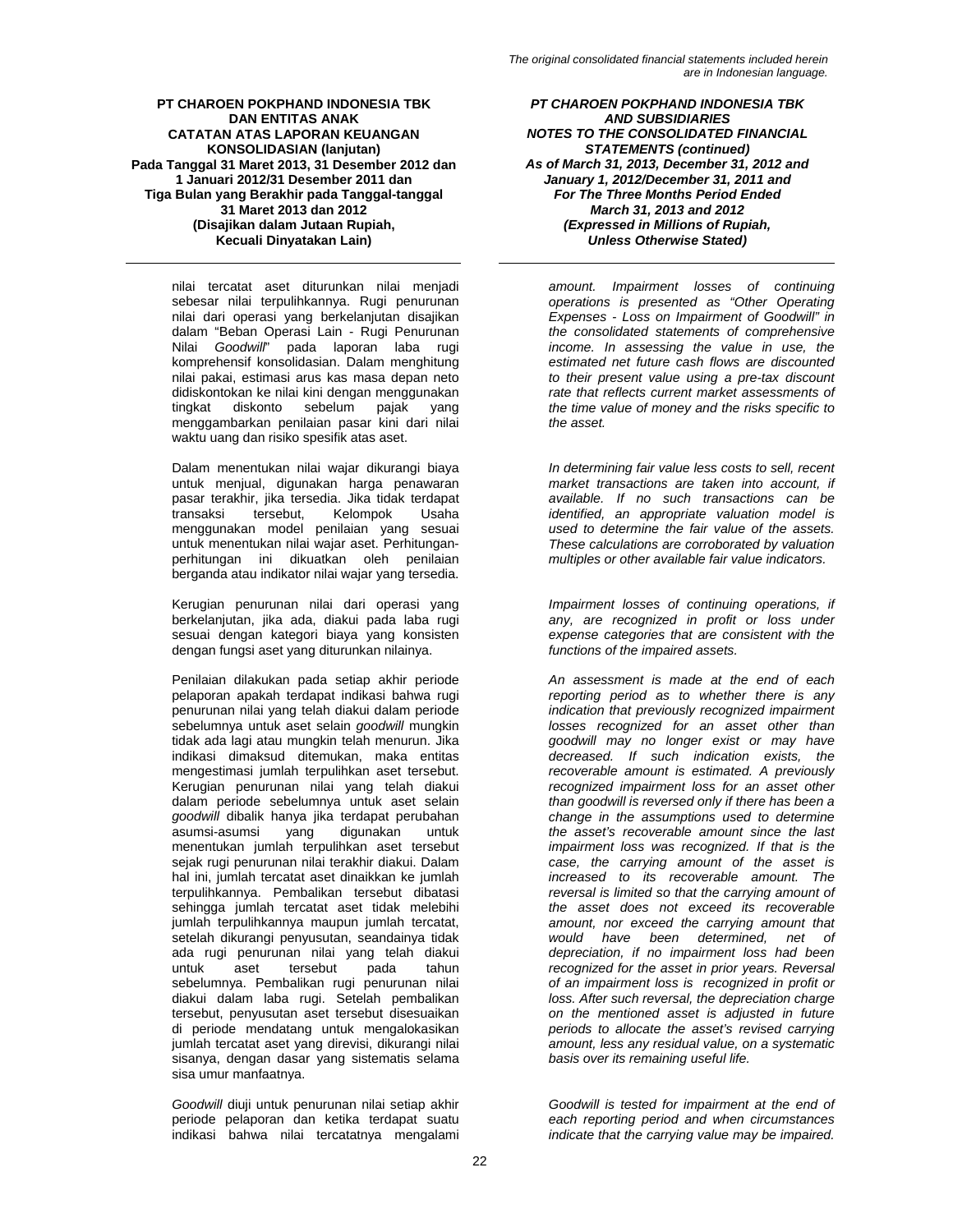penurunan nilai. Penurunan nilai bagi *goodwill* ditetapkan dengan menentukan jumlah tercatat tiap UPK (atau kelompok UPK) di mana *goodwill* terkait. Jika jumlah terpulihkan UPK kurang dari jumlah tercatatnya, maka rugi penurunan nilai diakui. Rugi penurunan nilai terkait *goodwill* tidak dapat dibalik pada periode berikutnya.

Pendapatan diakui bila besar kemungkinan manfaat ekonomi akan diperoleh oleh Kelompok Usaha dan jumlahnya dapat diukur secara andal tanpa memperhitungkan kapan pembayaran dilakukan. Pendapatan diukur pada nilai wajar pembayaran yang diterima, tidak termasuk diskon, rabat, dan Pajak Pertambahan Nilai ("PPN"). Kriteria spesifik berikut juga harus dipenuhi sebelum pendapatan diakui:

# Penjualan Barang *Sale of Goods*

Penjualan barang adalah pendapatan dari penjualan diakui pada saat penyerahan barang kepada pelanggan. Pendapatan dari penjualan ayam afkir, karung bekas, bahan baku (kecuali premix), kotoran ayam dan produk sampingan dicatat sebesar hasil penjualan neto dikurangi dengan biaya-biaya yang dikeluarkan, dan disajikan sebagai "Pendapatan Operasi Lain" dalam laporan laba rugi komprehensif konsolidasian.

# Pendapatan dan Beban Bunga *Interest Income and Expense*

Untuk semua instrumen keuangan yang diukur pada biaya perolehan diamortisasi, pendapatan atau biaya bunga dicatat dengan menggunakan metode Suku Bunga Efektif ("SBE"), yaitu suku bunga yang secara tepat mendiskontokan estimasi pembayaran atau penerimaan kas di masa datang selama perkiraan umur dari instrumen keuangan, atau jika lebih tepat, digunakan periode yang lebih singkat, untuk nilai tercatat neto dari aset keuangan atau liabilitas keuangan.

Beban diakui pada saat terjadinya (dasar akrual). *Expenses are recognized when incurred (accrual* 

# **o. Liabilitas Imbalan Kerja Karyawan** *o. Employee Benefit Liabilities*

Mulai tanggal 1 Januari 2012, Kelompok Usaha menerapkan PSAK No. 24 (Revisi 2010), "Imbalan Kerja".

*PT CHAROEN POKPHAND INDONESIA TBK AND SUBSIDIARIES NOTES TO THE CONSOLIDATED FINANCIAL STATEMENTS (continued) As of March 31, 2013, December 31, 2012 and January 1, 2012/December 31, 2011 and For The Three Months Period Ended March 31, 2013 and 2012 (Expressed in Millions of Rupiah, Unless Otherwise Stated)* 

*Impairment is determined for goodwill by assessing the recoverable amount of each CGU (or group of CGUs) to which the goodwill relates. If the recoverable amount of the CGU is less than its carrying amount, an impairment loss is recognized. Impairment losses relating to goodwill cannot be reversed in future periods.* 

# **n. Pengakuan Pendapatan dan Beban** *n. Revenue and Expense Recognition*

*Revenue is recognized to the extent that it is probable that the economic benefits will flow to the Group and the revenue can be reliably measured, regardless of when the payment is made. Revenue is measured at the fair value of the consideration received, excluding discounts, rebates and Value Added Tax ("VAT"). The following specific recognition criteria must also be met before revenue is recognized:* 

*Revenue from sales is recognized upon delivery of the goods to the customers. Income from sales of culled birds, used sacks, raw materials (except premix), chicken dung and by products are recognized net of the related expenses incurred, and is presented as "Other Operating Income" in the consolidated statements of comprehensive income.* 

*For all financial instruments measured at amortized cost, interest income or expense is recorded using the Effective Interest Rate ("EIR"), which is the rate that precisely discounts the estimated future cash payments or receipts through the expected life of the financial instrument or a shorter period, where appropriate, to the net carrying amount of the financial asset or liability.* 

*basis).* 

*Starting January 1, 2012, the Group adopted SFAS No. 24 (Revised 2010), "Employee Benefit".*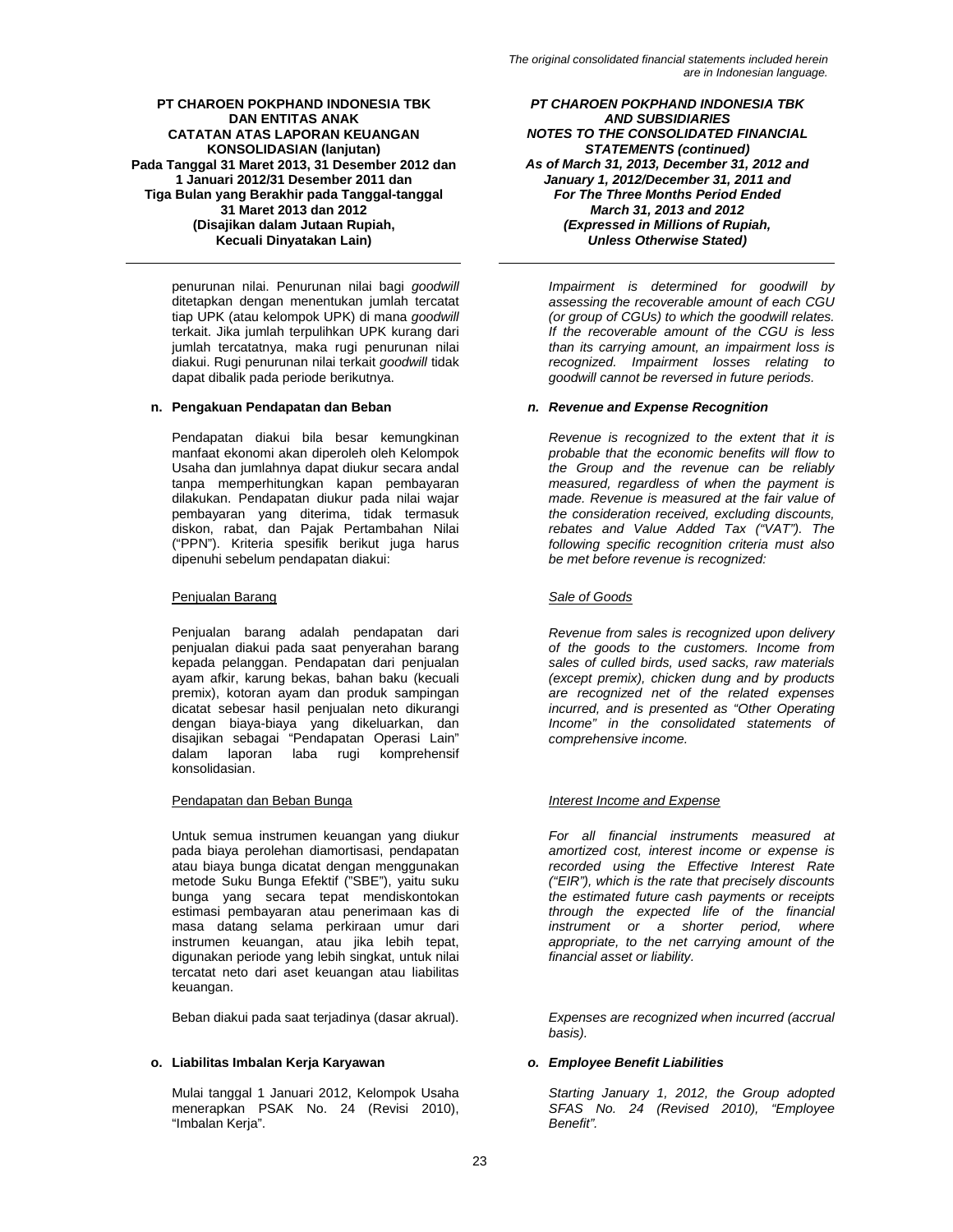Revisi PSAK No. 24 (Revisi 2010), "Imbalan Kerja" yang relevan terhadap Kelompok Usaha adalah diperbolehkannya Perusahaan untuk menerapan metode yang sistematis atas pengakuan yang lebih cepat dari kerugian/keuntungan aktuarial, yang antara lain adalah pengakuan langsung dari seluruh<br>kerugian/keuntungan aktuarial. Karena kerugian/keuntungan aktuarial. Karena Kelompok Usaha tidak memilih metode ini namun tetap menggunakan metode pengakuan keuntungan/kerugian yang jatuh di luar "koridor" seperti diuraikan lebih lanjut berikut ini, maka penerapan awal PSAK No. 24 yang direvisi tersebut tersebut tidak memberikan pengaruh signifikan atas laporan keuangan konsolidasian kecuali untuk penambahan pengungkapan yang dibutuhkan.

Kelompok Usaha mengakui liabilitas diestimasi atas imbalan kerja karyawan berdasarkan peraturan Perusahaan dan sesuai dengan Undang-undang Ketenagakerjaan No. 13/2003 tanggal 25 Maret 2003. Dalam PSAK ini, nilai kini kewajiban imbalan pasti, beban jasa kini dan ditentukan menggunakan metode penilaian "*Projected Unit Credit*".

Penyisihan biaya jasa masa lalu ditangguhkan dan diamortisasi selama sisa masa kerja ratarata yang diharapkan dari karyawan yang memenuhi syarat tersebut. Selain itu, penyisihan untuk biaya jasa kini dibebankan langsung pada operasi tahun berjalan. Keuntungan atau kerugian aktuarial yang timbul dari penyesuaian dan perubahan dalam asumsi-asumsi aktuarial diakui sebagai pendapatan atau beban apabila akumulasi keuntungan atau kerugian aktuarial neto yang belum diakui pada akhir periode pelaporan sebelumnya melebihi 10% dari nilai kini kewajiban imbalan pasti pada tanggal tersebut. Keuntungan atau kerugian aktuarial yang melebihi batas 10% tersebut diakui atas dasar metode garis lurus selama ekspektasi rata-rata sisa masa kerja karyawan yang memenuhi syarat.

Kelompok Usaha mengakui laba atau rugi dari kurtailmen pada saat kurtailmen terjadi. Keuntungan atau kerugian kurtailmen terdiri dari perubahan yang terjadi dalam nilai kini kewajiban pensiun manfaat pasti dan keuntungan atau kerugian aktuarial dan biaya jasa lalu yang belum diakui sebelumnya.

*PT CHAROEN POKPHAND INDONESIA TBK AND SUBSIDIARIES NOTES TO THE CONSOLIDATED FINANCIAL STATEMENTS (continued) As of March 31, 2013, December 31, 2012 and January 1, 2012/December 31, 2011 and For The Three Months Period Ended March 31, 2013 and 2012 (Expressed in Millions of Rupiah, Unless Otherwise Stated)* 

*Revision of SFAS No. 24 (Revised 2010), "Employee Benefits" that is relevant to the Group is permission for the Company to adopt a certain systematic method for faster recognition of actuarial gain or loss, which includes immediate recognition of all actuarial gains or losses. Since the Group opted not to apply this method but to continue the method used to recognize actuarial gain or loss falling outside the "corridor" as further disclosed below, the initial adoption of the revised SFAS No. 24 does not have a significant impact to the consolidated financial statements except for the additional required disclosures.* 

*The Group provides post employment benefits under the Company's regulations and under Labor Law No. 13/2003 dated March 25, 2003. Under this revised SFAS, the present value of defined benefit obligation, current service cost and past service cost are determined using the "Projected Unit Credit" method.* 

*Provisions made pertaining to past service costs are deferred and amortized over the expected average remaining service years of the qualified employees. On the other hand, provisions for current service costs are directly charged to operations of the current year. Actuarial gains or losses arising from experience adjustments and changes in actuarial assumptions are recognized as income or expense when the net cumulative unrecognized actuarial gains or losses at the end of the previous reporting period exceed the greater of 10% of the present value of the defined benefit obligations. The actuarial gains or losses in excess of mentioned 10% threshold are recognized on a straight-line method over the expected average remaining service years of the qualified employees.* 

*The Group recognizes gains or losses the curtailment when the curtailment occurs. The gain or loss on curtailment comprises any change in the present value of defined benefit obligations and any related actuarial gains and losses and past service costs that had not previously been recognized.*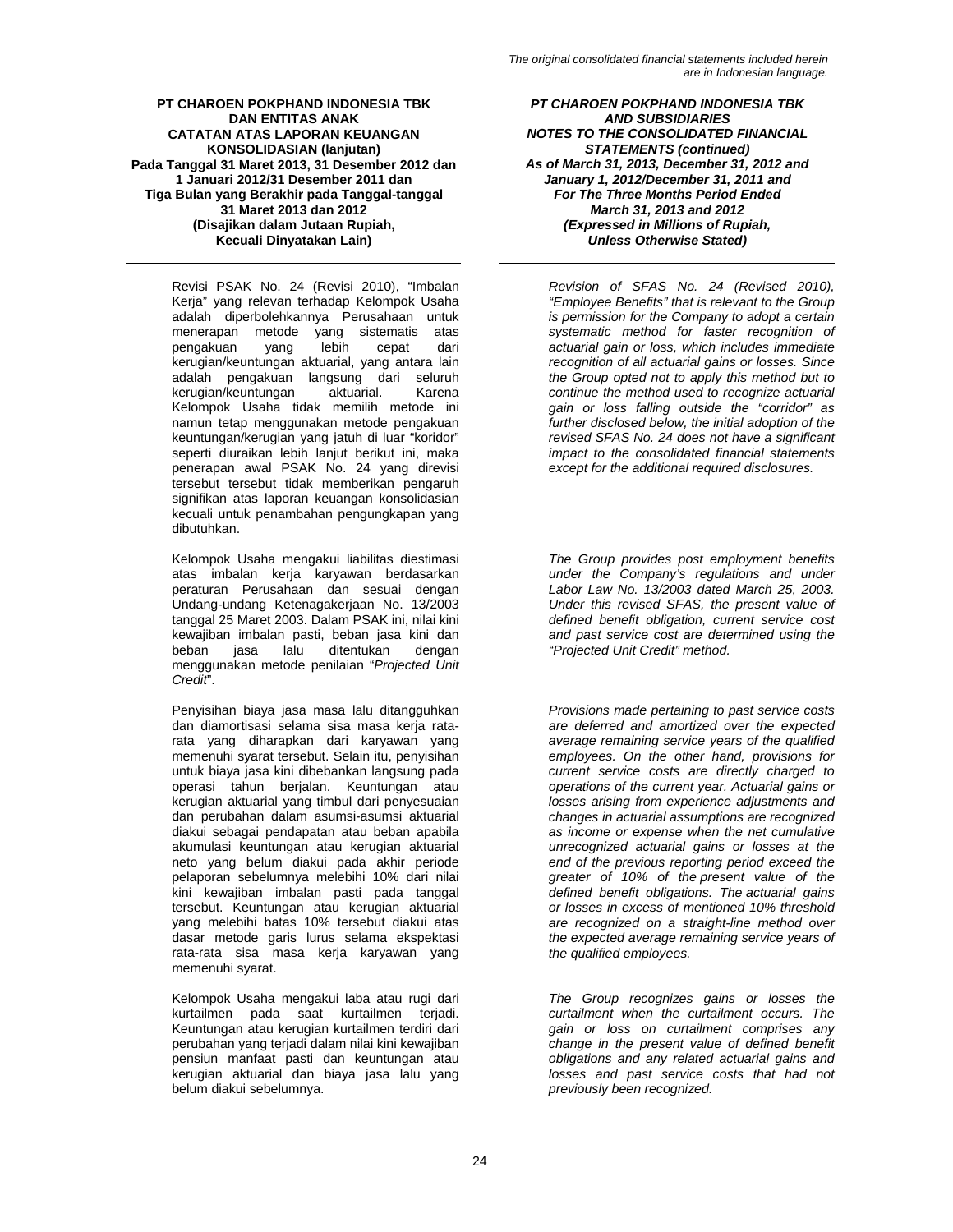Efektif tanggal 1 Januari 2012, Kelompok Usaha menerapkan PSAK No. 50 (Revisi 2010), "Instrumen Keuangan: Penyajian", dan PSAK No. 55 (Revisi 2011), "Instrumen Keuangan: Pengakuan dan Pengukuran", serta PSAK No. 60, "Instrumen Keuangan: Pengungkapan", yang menggantikan PSAK No. 50 (Revisi 2006), "Instrumen Keuangan: Penyajian dan Pengungkapan" dan PSAK No. 55 (Revisi 2006), "Instrumen Keuangan: Pengakuan dan Pengukuran".

Penerapan PSAK revisi baru tersebut tidak menimbulkan pengaruh yang signifikan terhadap pengungkapan dalam laporan keuangan konsolidasian.

Aset keuangan diklasifikasikan sebagai salah satu dari aset keuangan yang diukur pada nilai wajar melalui laba rugi, pinjaman yang diberikan dan piutang, investasi dimiliki hingga jatuh tempo, dan aset keuangan tersedia untuk dijual, mana yang sesuai. Kelompok Usaha menetapkan<br>klasifikasi aset keuangan setelah klasifikasi aset pengakuan awal dan, jika diperbolehkan dan sesuai, akan melakukan evaluasi atas klasifikasi ini pada setiap akhir tahun keuangan.

Pada saat pengakuan awalnya, aset keuangan diukur pada nilai wajar, dan dalam hal aset keuangan tidak diukur pada nilai wajar melalui laba rugi, ditambah dengan biaya transaksi yang dapat diatribusikan secara langsung.

# Pengukuran Setelah Pengakuan Awal *Subsequent Measurement*

Pinjaman yang diberikan dan piutang adalah aset keuangan non-derivatif dengan pembayaran tetap atau telah ditentukan dan tidak memiliki kuotasi di pasar aktif. Setelah pengakuan awal, aset tersebut dicatat pada biaya perolehan diamortisasi dengan menggunakan metode suku bunga efektif ("SBE"), dan keuntungan atau kerugian terkait diakui pada laba rugi ketika pinjaman yang diberikan dan piutang dihentikan pengakuannya atau mengalami

*PT CHAROEN POKPHAND INDONESIA TBK AND SUBSIDIARIES NOTES TO THE CONSOLIDATED FINANCIAL STATEMENTS (continued) As of March 31, 2013, December 31, 2012 and January 1, 2012/December 31, 2011 and For The Three Months Period Ended March 31, 2013 and 2012 (Expressed in Millions of Rupiah, Unless Otherwise Stated)* 

# **p. Instrumen Keuangan** *p. Financial Instruments*

*Effective January 1, 2012, the Group adopted SFAS No. 50 (Revised 2010), "Financial Instruments: Presentation", and SFAS No. 55 (Revised 2011), "Financial Instruments: Recognition and Measurement", and SFAS No. 60, "Financial Instruments: Disclosures", which superseded SFAS No. 50 (Revised 2006), "Financial Instruments: Presentation and Disclosures", and SFAS No. 55 (Revised 2006), "Financial Instruments: Recognition and Measurement".* 

*The adoption of these new revised SFAS has no significant impact on disclosures in the consolidated financial statements.* 

# **i. Aset Keuangan** *i. Financial Assets*

# Pengakuan Awal *Initial Recognition*

*Financial assets are classified as financial assets at fair value through profit or loss, loans and receivables, held-to-maturity investments, or available-for-sale financial assets, as appropriate. The Group determines the classification of its financial assets after initial recognition and, where allowed and appropriate, re-evaluates this designation at each financial year-end.* 

*When financial assets are recognized initially, they are measured at fair value, and in the case of financial assets not at fair value through profit or loss, plus directly attributable transaction costs.* 

*Loans and receivables are non-derivative financial assets with fixed or determinable payments that are not quoted in an active market. After initial recognition, such assets are carried at amortized cost using the effective interest ("EIR") method, and the related gains or losses are recognized in the profit or loss when the loans and receivables are derecognized or impaired, as well as through the amortization process.*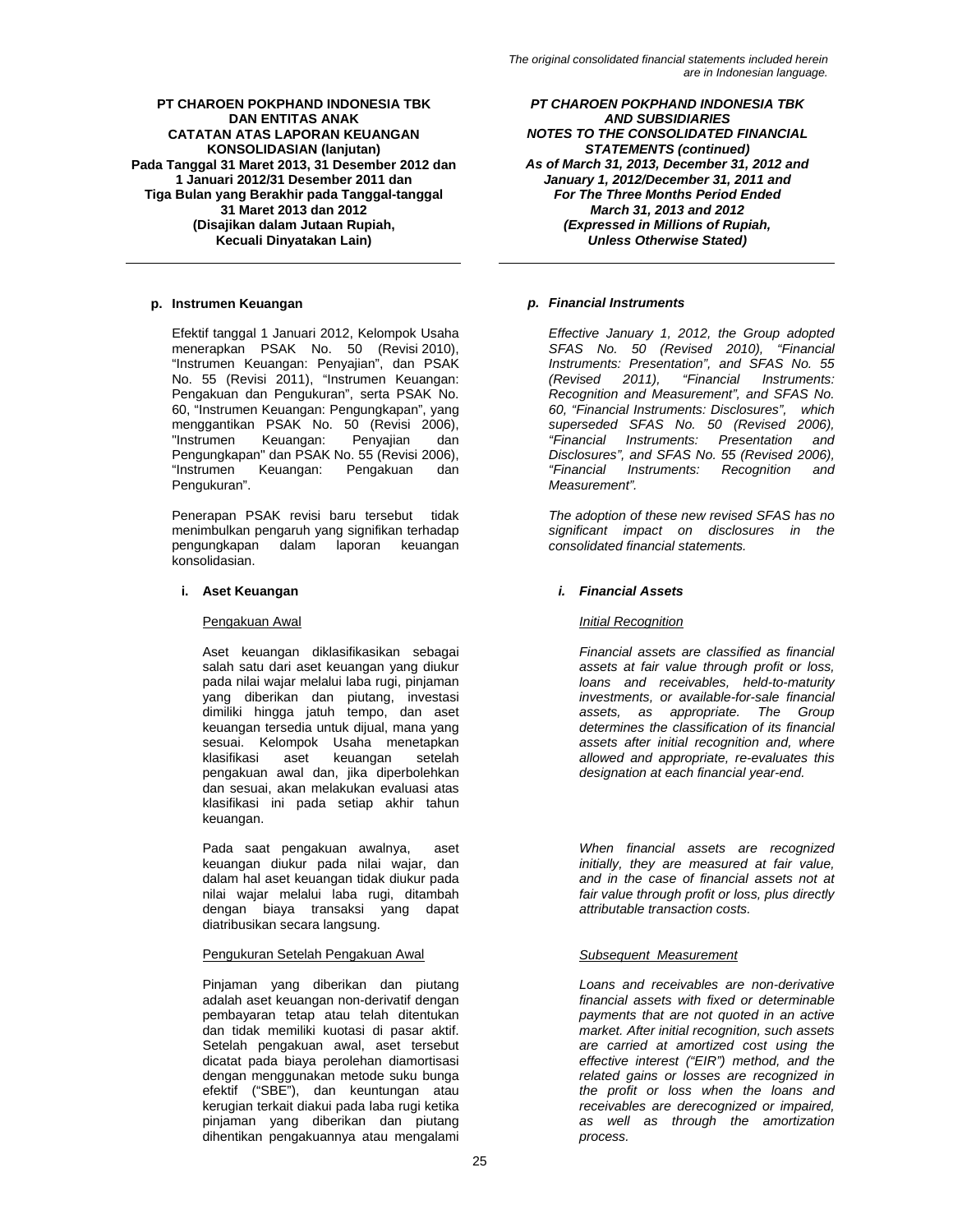penurunan nilai, atau melalui proses amortisasi.

Aset keuangan Kelompok Usaha mencakup kas dan setara kas, piutang usaha, piutang lain-lain dan aset tidak lancar lainnya - neto diklasifikasikan sebagai pinjaman yang diberikan dan piutang.

• Aset Keuangan yang Diukur pada Nilai Wajar Melalui Laba Rugi

Aset keuangan yang diukur pada nilai wajar melalui laba rugi meliputi aset keuangan dalam kelompok diperdagangkan dan aset keuangan yang pada saat pengakuan awalnya ditetapkan untuk diukur pada nilai wajar melalui laba rugi.

Aset keuangan diklasifikasikan sebagai<br>kelompok diperdagangkan iika diperdagangkan jika diperoleh atau dimiliki untuk tujuan dijual dalam waktu dekat. Aset derivatif juga diklasifikasikan dalam kelompok diperdagangkan kecuali ditetapkan sebagai instrumen lindung nilai yang efektif. Aset keuangan yang diukur pada nilai wajar melalui laba rugi dicatat dalam laporan posisi keuangan konsolidasian pada nilai wajar dengan keuntungan atau kerugian diakui sebagai laba rugi.

Derivatif melekat dalam kontrak utama dicatat sebagai derivatif terpisah ketika risiko dan karakteristiknya tidak berkaitan erat dengan kontrak utama dan kontrak utama tersebut tidak dicatat pada nilai wajar. Derivatif melekat ini diukur pada nilai wajar dengan laba atau rugi yang timbul dari perubahan nilai wajar tersebut diakui sebagai laba rugi. Penilaian kembali hanya terjadi jika terdapat perubahan dalam ketentuan kontrak yang secara signifikan mengubah arus kas yang diperlukan.

Kelompok Usaha tidak mempunyai aset keuangan yang diukur pada nilai wajar melalui laporan laba rugi pada tanggal 31 Maret 2013 dan 2012.

*PT CHAROEN POKPHAND INDONESIA TBK AND SUBSIDIARIES NOTES TO THE CONSOLIDATED FINANCIAL STATEMENTS (continued) As of March 31, 2013, December 31, 2012 and January 1, 2012/December 31, 2011 and For The Three Months Period Ended March 31, 2013 and 2012 (Expressed in Millions of Rupiah, Unless Otherwise Stated)* 

> *The Group's principal financial assets including cash and cash equivalents, trade receivables, other receivables and other non-current assets - net are classified as loans and receivables.*

> • *Financial Assets at Fair Value through Profit or Loss*

*Financial assets at fair value through profit or loss include financial assets held for trading and financial assets designated upon initial recognition at fair value through profit or loss.* 

*Financial assets are classified as held for trading if they are acquired for the purpose of selling in the near term. Derivative assets are also classified as held for trading unless they are designated as effective hedging instruments. Financial assets at fair value through profit or loss are carried in the consolidated statement of financial position at fair value with gains or losses recognized as profit or loss.* 

*Derivatives embedded in host contracts are accounted for as separate derivatives when their risks and characteristics are not closely related to those of the host contracts and the host contracts are not carried at fair value. These embedded derivatives are measured at fair value with gains or losses arising from changes in fair value recognized as profit or loss. Reassessment only occurs if there is a change in the terms of the contract that significantly modifies the cash flows that would otherwise be required.* 

*The Group does not have financial assets at fair value through profit or loss as of Maret 31, 2013 and 2012.*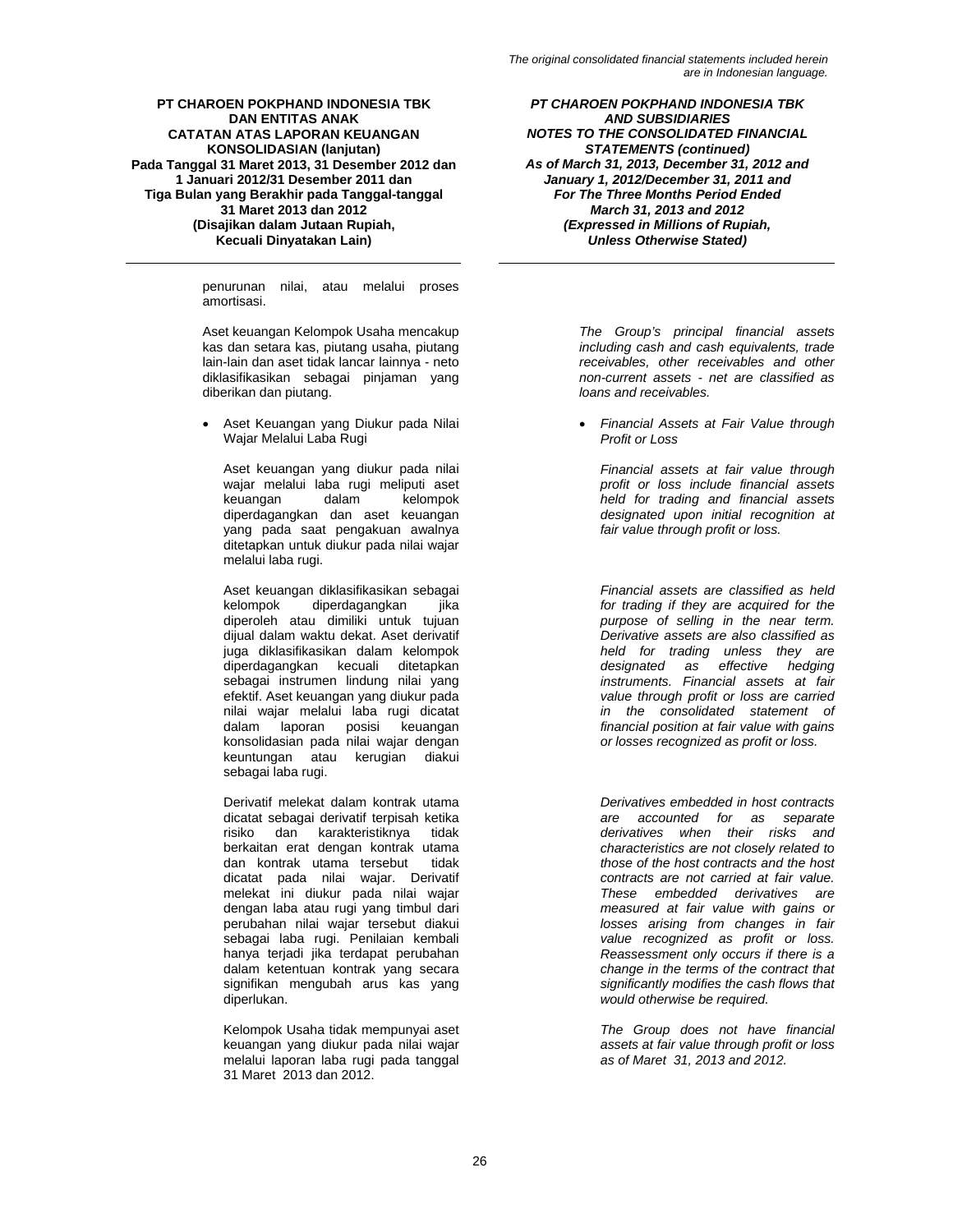• Pinjaman yang diberikan dan piutang • *Loans and receivables* 

Piutang usaha dan lain-lain diklasifikasikan dan dicatat sebagai pinjaman yang diberikan dan piutang sesuai dengan PSAK No. 55 (Revisi 2011).

Cadangan atas jumlah yang tidak tertagih dicatat bila ada bukti yang obyektif bahwa Kelompok Usaha tidak akan dapat menagih piutang tersebut. Piutang tidak tertagih dihapuskan pada saat diidentifikasi. Rincian lebih lanjut tentang kebijakan akuntansi untuk penurunan nilai aset keuangan diungkapkan pada paragraf-paragraf berikutnya yang relevan pada Catatan ini.

# Penghentian Pengakuan *Derecognition*

Penghentian pengakuan atas suatu aset keuangan, atau, bila dapat diterapkan untuk bagian dari aset keuangan atau bagian dari kelompok aset keuangan serupa, terjadi bila:

- hak kontraktual atas arus kas yang berasal dari aset keuangan tersebut berakhir; atau
- Kelompok Usaha mentransfer hak kontraktual untuk menerima arus kas yang berasal dari aset keuangan tersebut atau menanggung kewajiban untuk membayar arus kas yang diterima tersebut tanpa penundaan yang signifikan kepada pihak ketiga melalui suatu kesepakatan penyerahan dan<br>apabila (a) secara substansial substansial mentransfer seluruh risiko dan manfaat atas kepemilikan aset keuangan tersebut, atau (b) secara substansial<br>tidak mentransfer dan tidak mentransfer mempertahankan seluruh risiko dan<br>manfaat atas kepemilikan aset manfaat atas kepemilikan aset<br>keuangan tersebut, namun telah keuangan tersebut, namun mentransfer pengendalian atas aset keuangan tersebut.

Apabila Kelompok Usaha mentransfer hak untuk menerima arus kas yang berasal dari aset keuangan atau mengadakan kesepakatan penyerahan, atau tidak

*PT CHAROEN POKPHAND INDONESIA TBK AND SUBSIDIARIES NOTES TO THE CONSOLIDATED FINANCIAL STATEMENTS (continued) As of March 31, 2013, December 31, 2012 and January 1, 2012/December 31, 2011 and For The Three Months Period Ended March 31, 2013 and 2012 (Expressed in Millions of Rupiah, Unless Otherwise Stated)* 

*Trade and other receivables are classified and accounted for as loans and receivables under SFAS No. 55 (Revised 2011).* 

*An allowance is made for uncollectible amounts when there is objective evidence that the Group will not be able to collect the receivables. Bad debts are written off when identified. Further details of the accounting policy for impairment of financial assets are disclosed in the relevant succeeding paragraphs under this Note.* 

*A financial asset, or, where applicable a part of a financial asset or part of a group of similar financial assets, is derecognized when:* 

- *the contractual rights to receive cash flows from the financial asset have expired; or*
- *The Group has transferred its contractual rights to receive cash flows from the financial asset or has assumed an obligation to pay them in full without material delay to a third party under a "pass-through" arrangement and either (a) has transferred substantially all the risks and rewards of the financial asset, or (b) has neither transferred nor retained substantially all the risks and rewards of the financial asset, but has transferred control of the financial asset.*

*Where the Group has transferred its rights to receive cash flows from a financial asset or has entered into a pass-through arrangement, or has neither transferred nor*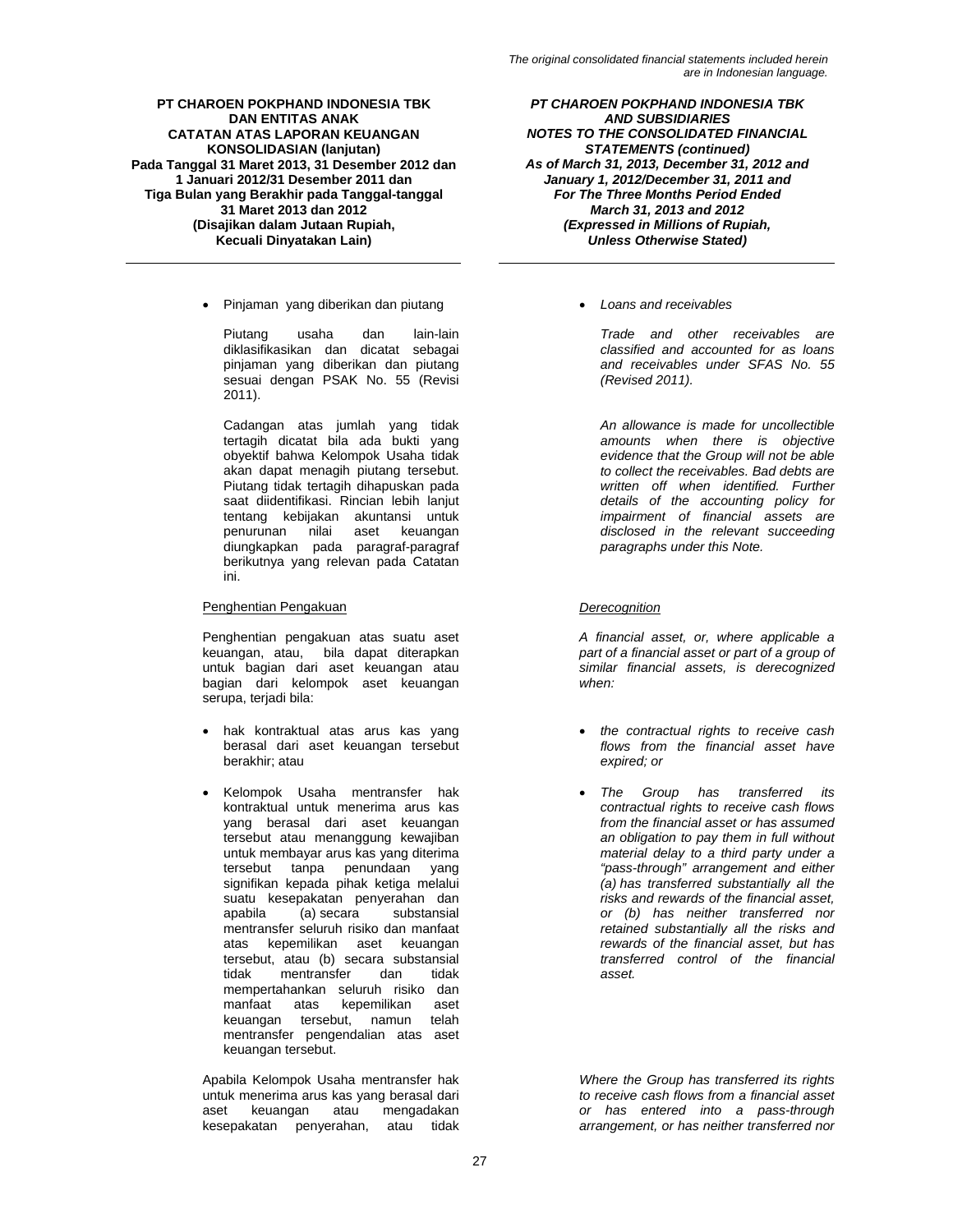mentransfer maupun tidak mempertahankan secara substansi seluruh risiko dan manfaat atas aset keuangan tersebut namun telah mentransfer pengendalian atas aset keuangan tersebut, maka suatu aset keuangan baru diakui oleh Kelompok Usaha sebesar keterlibatannya yang berkelanjutan dengan aset keuangan tersebut.

Keterlibatan berkelanjutan yang berbentuk pemberian jaminan atas aset yang ditransfer diukur sebesar jumlah terendah antara nilai tercatat aset yang ditransfer dan nilai maksimal pembayaran yang diterima yang mungkin harus dibayar kembali oleh Kelompok Usaha.

Dalam hal ini, Kelompok Usaha juga mengakui liabilitas terkait. Aset yang<br>ditransfer diukur atas dasar yang ditransfer diukur atas dasar merefleksikan hak dan kewajiban Kelompok Usaha yang ditahan.

Pada saat penghentian pengakuan atas aset keuangan secara keseluruhan, maka selisih antara nilai tercatat dan jumlah dari (i) pembayaran yang diterima, termasuk aset baru yang diperoleh dikurangi dengan liabilitas baru yang ditanggung; dan (ii) keuntungan atau kerugian kumulatif yang telah diakui secara langsung dalam ekuitas, harus diakui pada laba rugi.

# Penurunan Nilai *Impairment*

Pada setiap tanggal pelaporan, Kelompok Usaha mengevaluasi apakah terdapat bukti yang obyektif bahwa aset keuangan atau kelompok aset keuangan mengalami penurunan nilai. Penurunan nilai atas aset keuangan atau kelompok aset keuangan dianggap telah terjadi, jika dan hanya jika, terdapat bukti yang objektif mengenai penurunan nilai sebagai akibat dari satu atau lebih peristiwa yang terjadi setelah pengakuan awal aset tersebut ("peristiwa kerugian"), dan peristiwa kerugian tersebut berdampak pada estimasi arus kas masa depan aset keuangan atau kelompok aset keuangan yang dapat diestimasi secara andal.

Bukti penurunan nilai dapat meliputi indikasi pihak peminjam atau kelompok peminjam mengalami kesulitan keuangan signifikan, wanprestasi atau tunggakan

*PT CHAROEN POKPHAND INDONESIA TBK AND SUBSIDIARIES NOTES TO THE CONSOLIDATED FINANCIAL STATEMENTS (continued) As of March 31, 2013, December 31, 2012 and January 1, 2012/December 31, 2011 and For The Three Months Period Ended March 31, 2013 and 2012 (Expressed in Millions of Rupiah, Unless Otherwise Stated)* 

> *retained substantially all the risks and rewards of the financial asset but has transferred control of the financial asset, a new financial asset is recognized to the extent of the Group's continuing involvement in the asset.*

> *Continuing involvement that takes the form of a guarantee over the transferred asset is measured at the lower of the original carrying amount of the asset and the maximum amount of consideration received that the Group could be required to repay.*

> *In that case, the Group also recognizes an associated liability. The transferred asset and the associated liability are measured on a basis that reflects the rights and obligations that the Group has retained.*

> *On derecognition of a financial asset in its entirety, the difference between the carrying amount and the sum of (i) the consideration received, including any new asset obtained less any new liability assumed; and (ii) any cumulative gain or loss that has been recognized directly in equity, is recognized in the profit or loss.*

*The Group assesses at each reporting date whether there is any objective evidence that a financial asset or a group of financial assets is impaired. A financial asset or a group of financial assets is deemed to be impaired if, and only if, there is objective evidence of impairment as a result of one or more events that have occurred after the initial recognition of the asset (an incurred "loss event") and that loss event has an impact on the estimated future cash flows of the financial asset or the group of financial assets that can be reliably estimated.* 

*Evidence of impairment may include indications that the debtors or a group of debtors is experiencing significant financial difficulty, default or delinquency in interest*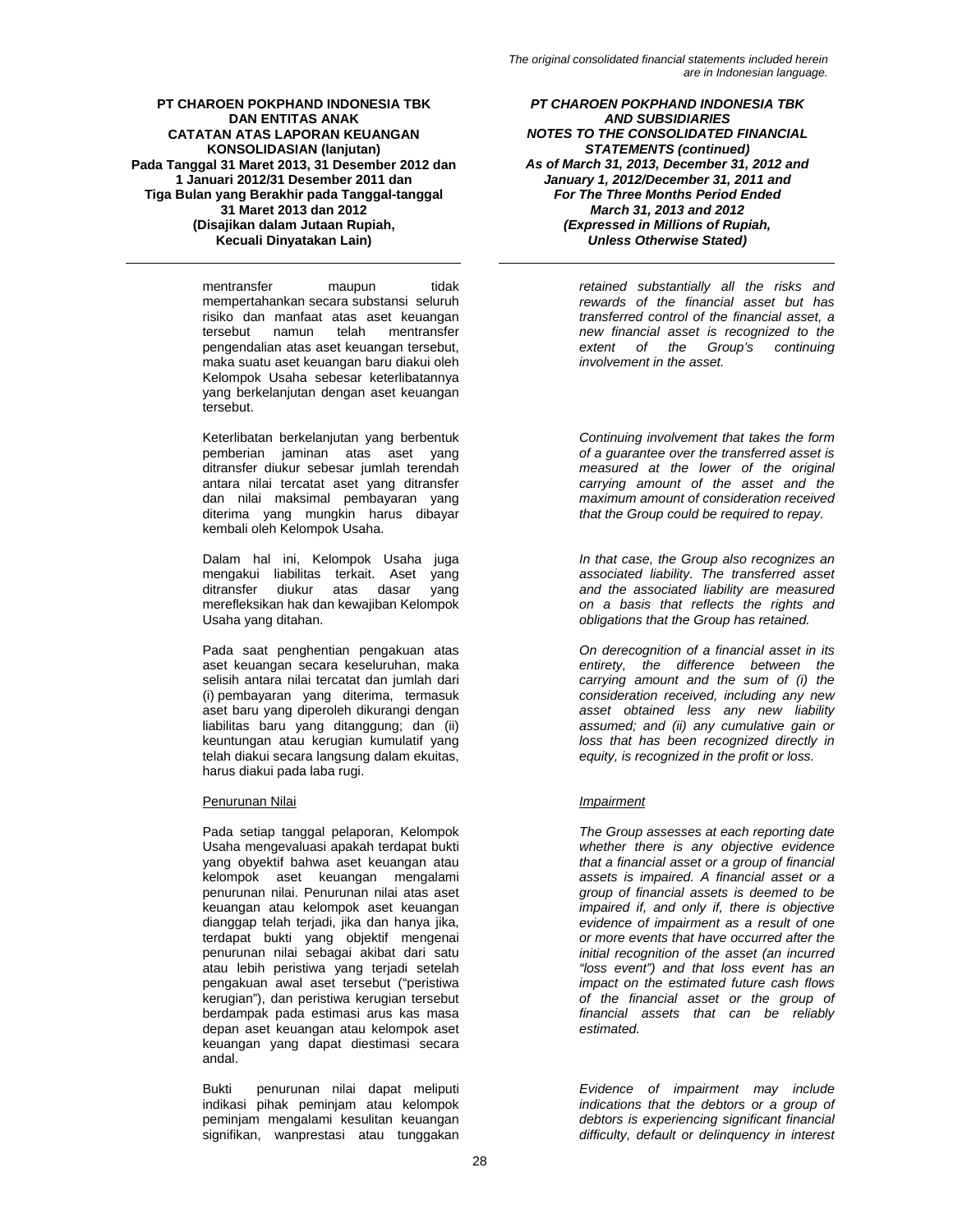pembayaran bunga atau pokok, terdapat kemungkinan bahwa pihak peminjam akan<br>dinyatakan pailit atau melakukan dinyatakan pailit atau melakukan reorganisasi keuangan lainnya dan pada saat data yang dapat diobservasi mengindikasikan adanya penurunan yang dapat diukur atas estimasi arus kas masa datang, seperti meningkatnya tunggakan atau kondisi ekonomi yang berkorelasi dengan wanprestasi.

• Aset Keuangan yang Dicatat pada Biaya Perolehan Diamortisasi

Untuk pinjaman yang diberikan dan piutang yang dicatat pada biaya perolehan yang diamortisasi, Kelompok Usaha pertama kali secara individual menentukan bahwa terdapat bukti objektif mengenai penurunan nilai atas aset keuangan yang signifikan secara individual, atau secara kolektif untuk aset keuangan yang tidak signifikan secara individual. Jika Kelompok Usaha menentukan tidak terdapat bukti objektif mengenai penurunan nilai atas aset keuangan yang dinilai secara individual, terlepas aset keuangan tersebut signifikan atau tidak, maka Kelompok Usaha memasukkan aset tersebut ke dalam kelompok aset keuangan yang memiliki karakteristik risiko kredit yang sejenis dan menilai penurunan nilai kelompok tersebut secara kolektif. Aset yang penurunan nilainya dinilai secara individual dan untuk itu kerugian penurunan nilai diakui atau tetap diakui, tidak termasuk dalam penilaian atau penurunan nilai secara kolektif.

Jika terdapat bukti objektif bahwa kerugian penurunan nilai telah terjadi, jumlah kerugian tersebut diukur sebagai selisih antara nilai tercatat aset dengan nilai kini estimasi arus kas masa datang (tidak termasuk kerugian kredit di masa mendatang yang belum terjadi). Nilai kini estimasi arus kas masa datang didiskonto menggunakan SBE awal dari aset keuangan tersebut. Jika pinjaman yang diberikan atau piutang memiliki suku bunga variabel, tingkat diskonto untuk mengukur kerugian penurunan nilai adalah SBE terkini.

Nilai tercatat aset keuangan dikurangi melalui penggunaan akun cadangan

*PT CHAROEN POKPHAND INDONESIA TBK AND SUBSIDIARIES NOTES TO THE CONSOLIDATED FINANCIAL STATEMENTS (continued) As of March 31, 2013, December 31, 2012 and January 1, 2012/December 31, 2011 and For The Three Months Period Ended March 31, 2013 and 2012 (Expressed in Millions of Rupiah, Unless Otherwise Stated)* 

> *or principal payments, the probability that they will enter bankruptcy or other financial reorganization, and when observable data indicates that there is a measurable decrease in estimated future cash flows, such as increase in arrears or economic conditions that correlate with defaults.*

• *Financial Assets Carried at Amortized Cost* 

*For loans and receivables carried at amortized cost, the Group first assesses individually whether objective evidence of impairment exists for financial assets that are individually significant, or collectively for financial assets that are not individually significant. If the Group determines that no objective evidence of impairment exists for an individually assessed financial asset, whether significant or not, it includes the asset in a group of financial assets with similar credit risk characteristics and collectively assesses them for impairment. Assets that are individually assessed for impairment and for which an impairment loss is, or continues to be, recognized are not included in a collective assessment or impairment.* 

*When there is objective evidence that an impairment loss has been incurred, the amount of the loss is measured as the difference between the asset's carrying amount and the present value of estimated future cash flows (excluding future credit losses that have not been incurred). The present value of the estimated future cash flows is discounted at the financial asset's original EIR. If a loan or receivable has a variable interest rate, the discount rate for measuring impairment loss is the current EIR.* 

*The carrying amount of the asset is reduced through the use of an*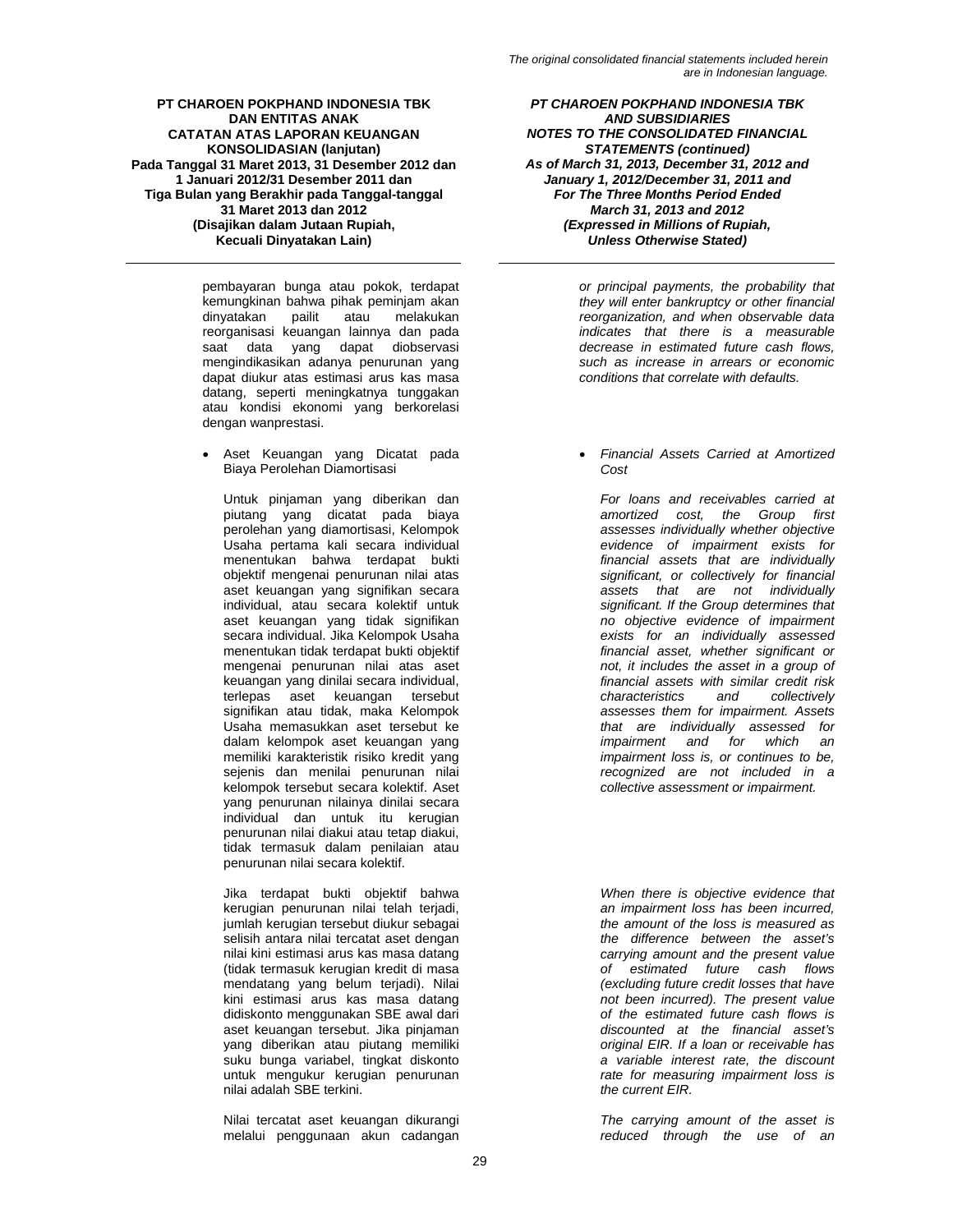dan jumlah kerugian tersebut diakui secara langsung dalam laba rugi. Pendapatan bunga terus diakui atas nilai tercatat yang telah dikurangi tersebut berdasarkan suku bunga yang digunakan untuk mendiskontokan arus kas masa depan dengan tujuan untuk mengukur kerugian penurunan nilai. Pinjaman yang diberikan dan piutang beserta dengan cadangan terkait<br>dihapuskan jika tidak terdapat dihapuskan kemungkinan yang realistis atas pemulihan di masa mendatang dan seluruh agunan, jika ada, sudah direalisasi atau ditransfer kepada Kelompok Usaha.

Jika, dalam tahun berikutnya, nilai estimasi kerugian penurunan nilai aset keuangan bertambah atau berkurang yang dikarenakan peristiwa yang terjadi setelah penurunan nilai diakui, maka kerugian penurunan nilai yang sebelumnya diakui ditambahkan atau<br>dikurangi (dipulihkan) dengan (dipulihkan) dengan<br>akun cadangan. menyesuaikan Pemulihan tersebut tidak boleh mengakibatkan nilai tercatat aset keuangan melebihi biaya perolehan diamortisasi yang seharusnya jika penurunan nilai tidak diakui pada tanggal pemulihan dilakukan. Jika penghapusan nantinya terpulihkan, jumlah pemulihan aset keuangan diakui pada laba rugi.

Jika terdapat bukti objektif bahwa kerugian penurunan nilai telah terjadi, maka jumlah kerugian penurunan nilai diukur berdasarkan selisih antara nilai tercatat aset keuangan dengan nilai kini dan estimasi arus kas masa mendatang yang didiskontokan pada tingkat pengembalian yang berlaku di pasar untuk aset keuangan serupa (tidak termasuk ekspektasi kerugian kredit masa datang yang belum terjadi).

# **ii. Liabilitas Keuangan** *ii. Financial Liabilities*

Liabilitas keuangan diklasifikasikan sebagai liabilitas keuangan yang diukur pada nilai wajar melalui laba rugi, liabilitas keuangan yang diukur dengan biaya diamortisasi, atau derivatif yang ditetapkan sebagai

*PT CHAROEN POKPHAND INDONESIA TBK AND SUBSIDIARIES NOTES TO THE CONSOLIDATED FINANCIAL STATEMENTS (continued) As of March 31, 2013, December 31, 2012 and January 1, 2012/December 31, 2011 and For The Three Months Period Ended March 31, 2013 and 2012 (Expressed in Millions of Rupiah, Unless Otherwise Stated)* 

> *allowance account and the amount of the loss is directly recognized in profit or loss. Interest income continues to be accrued on the reduced carrying amount based on the rate of interest used to discount future cash flows for the purpose of measuring impairment loss. Loans and receivables, together with the associated allowance, are written off when there is no realistic prospect of future recovery and all collateral, if any, has been realized or has been transferred to the Group.*

> *If, in a subsequent year, the amount of the estimated impairment loss increases or decreases because of events occurring after the impairment was recognized, the previously recognized impairment loss is increased or reduced by adjusting the allowance account. The reversal shall not result in a carrying amount of the financial asset that exceeds what the amortized cost would have been had the impairment not been recognized at the date the impairment was reversed. If a future write-off is later recovered, the recovery is recognized in profit or loss.*

> *When there is objective evidence that an impairment loss has occurred, the amount of the impairment loss is measured as the difference between the carrying amount of the financial asset and the present value of estimated future cash flows discounted at the current market rate of return for a similar financial asset (excluding future expected credit losses that have not yet been incurred).*

# Pengakuan Awal *Initial Recognition*

*Financial liabilities are classified as financial liabilities at fair value through profit or loss, financial liabilities at amortized cost, or as derivatives designated as hedging instruments in an effective hedge,*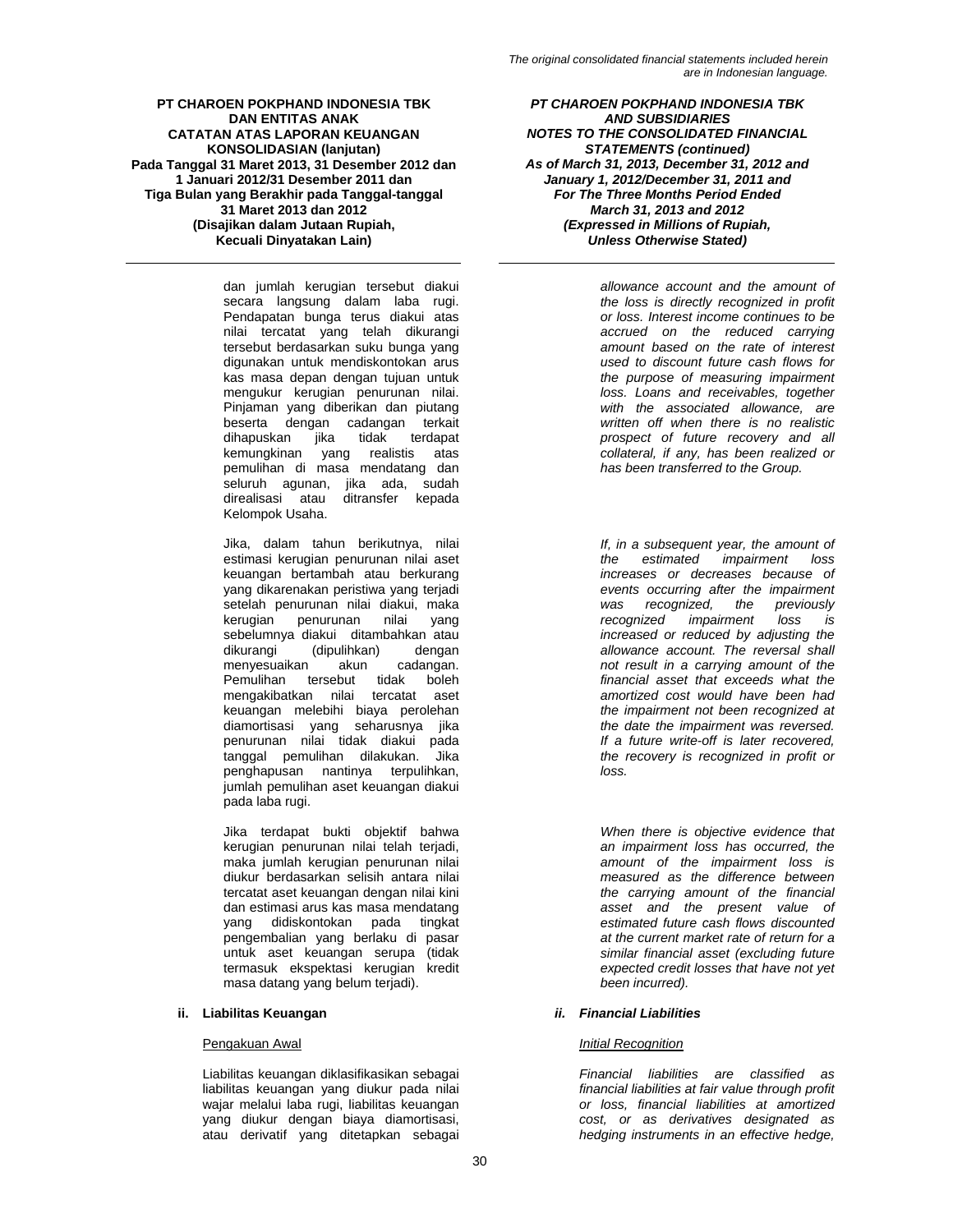instrumen lindung nilai dalam lindung nilai yang efektif, mana yang sesuai. Pada tanggal pelaporan, Kelompok Usaha tidak memiliki liabilitas keuangan selain yang diklasifikasikan sebagai liabilitas keuangan yang diukur dengan biaya diamortisasi. Kelompok Usaha menetapkan klasifikasi atas liabilitas keuangan pada saat pengakuan awal.

Pengakuan awal liabilitas keuangan yang diukur dengan biaya diamortisasi dicatat pada nilai wajar ditambah biaya transaksi yang dapat diatribusikan secara langsung.

Liabilitas keuangan utama Kelompok Usaha meliputi utang bank jangka pendek, utang usaha, utang lain-lain, beban akrual, liabilitas imbalan kerja karyawan jangka pendek dan utang jangka panjang.

### Pengukuran Setelah Pengakuan Awal *Subsequent Measurement*

Liabilitas untuk utang usaha dan utang lain-lain lancar, dan beban akrual dinyatakan sebesar jumlah tercatat (jumlah nosional), yang kurang lebih sebesar nilai wajarnya.

• Utang dan Pinjaman Jangka Panjang yang Dikenakan Bunga

Setelah pengakuan awal, utang dan pinjaman jangka panjang yang dikenakan bunga diukur dengan biaya<br>perolehan diamortisasi dengan diamortisasi dengan menggunakan metode SBE. Pada tanggal pelaporan, biaya bunga yang masih harus dibayar dicatat secara terpisah dari pokok pinjaman terkait<br>dalam bagian liabilitas lancar. liabilitas lancar. Keuntungan dan kerugian diakui dalam laba rugi ketika liabilitas dihentikan pengakuannya serta melalui proses amortisasi menggunakan metode SBE.

Biaya perolehan diamortisasi dihitung dengan mempertimbangkan setiap diskonto atau premium atas perolehan dan komisi atau biaya yang merupakan bagian tidak terpisahkan dari SBE. Amortisasi SBE dicatat sebagai biaya keuangan dalam laba rugi.

*PT CHAROEN POKPHAND INDONESIA TBK AND SUBSIDIARIES NOTES TO THE CONSOLIDATED FINANCIAL STATEMENTS (continued) As of March 31, 2013, December 31, 2012 and January 1, 2012/December 31, 2011 and For The Three Months Period Ended March 31, 2013 and 2012 (Expressed in Millions of Rupiah, Unless Otherwise Stated)* 

> *as appropriate. As at the reporting dates, the Group has no other financial liabilities than those classified as financial liabilities at amortized cost. The Group determines the classification of its financial liabilities upon initial recognition.*

> *Financial liabilities in the form of financial liabilities at amortized cost are initially measured at their fair values plus directly attributable transaction costs.*

> *The Group's principal financial liabilities include short-term bank loans, trade payables, expenses, short-terms employee benefit liabilities and long-term debts.*

• Utang • *Payables* 

*Liabilities for trade and other payables, and accrued expenses are stated at carrying amounts (nominal amounts), which approximate their fair values.* 

• *Long-term Interest-bearing Loans and Borrowings* 

*Subsequent to initial recognition, longterm interest-bearing loans and borrowings are measured at amortized cost using the EIR method. At the reporting dates, accrued interest is recorded separately from the associated borrowings in the current liabilities section. Gains and losses are recognized in the profit or loss when the liabilities are derecognized as well as through the amortization process using the EIR method.* 

*Amortized costs are calculated by taking into account any discount or premium on acquisition and fees or costs that are an integral part of EIR. The EIR amortization is recorded as a finance cost in profit or loss.*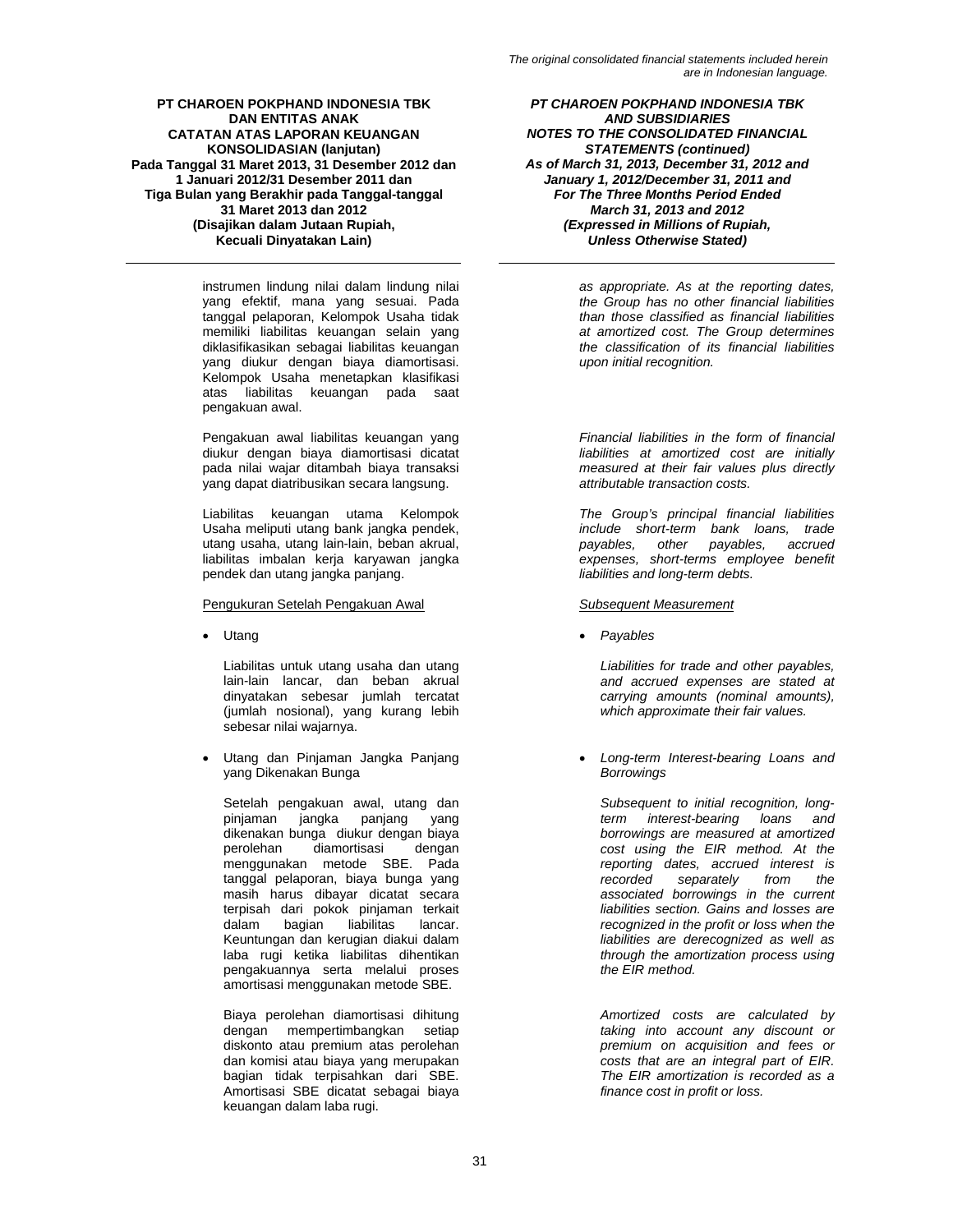# Penghentian Pengakuan *Derecognition*

Suatu liabilitas keuangan dihentikan pengakuannya pada saat kewajiban yang ditetapkan dalam kontrak dihentikan atau dibatalkan atau kadaluwarsa.

Ketika sebuah liabilitas keuangan ditukar dengan liabilitas keuangan lain dari pemberi pinjaman yang sama atas persyaratan yang secara substansial berbeda, atau bila persyaratan dari liabilitas keuangan tersebut secara substansial dimodifikasi, pertukaran atau modifikasi persyaratan tersebut dicatat sebagai penghentian pengakuan liabilitas keuangan awal dan pengakuan liabilitas keuangan baru, dan selisih antara nilai tercatat masing-masing liabilitas keuangan tersebut diakui dalam laba rugi.

# Kontrak Komoditas Berjangka *Future Commodity Contracts*

PSAK No. 55 (Revisi 2011) mensyaratkan seluruh kondisi berikut harus dipenuhi agar hubungan lindung nilai dapat memenuhi kualifikasi akuntansi lindung nilai: (i) pada saat dimulainya lindung nilai terdapat penetapan dan pendokumentasian formal atas hubungan lindung nilai dan tujuan manajemen risiko Kelompok Usaha serta strategi pelaksanaan lindung nilai; (ii) lindung nilai diharapkan akan sangat efektif dalam rangka saling hapus atas perubahan nilai wajar atau perubahan arus kas yang dapat diatribusikan pada risiko yang dilindungi nilai; (iii) untuk lindung nilai atas arus kas, suatu prakiraan transaksi yang merupakan subyek dari suatu lindung nilai harus bersifat kemungkinan besar terjadi dan terdapat eksposur perubahan arus kas yang dapat mempengaruhi laporan laba rugi; (iv) efektivitas lindung nilai dapat diukur secara handal, dan (v) lindung nilai dinilai secara berkesinambungan dan ditentukan bahwa efektivitasnya sangat tinggi sepanjang periode pelaporan keuangan di mana lindung nilai tersebut ditetapkan.

Kontrak komoditas berjangka yang dimiliki memenuhi persyaratan seperti yang telah diungkapkan di atas dan oleh karena itu tidak dapat

*PT CHAROEN POKPHAND INDONESIA TBK AND SUBSIDIARIES NOTES TO THE CONSOLIDATED FINANCIAL STATEMENTS (continued) As of March 31, 2013, December 31, 2012 and January 1, 2012/December 31, 2011 and For The Three Months Period Ended March 31, 2013 and 2012 (Expressed in Millions of Rupiah, Unless Otherwise Stated)* 

*A financial liability is derecognized when the obligation under the contract is discharged or cancelled or has expired.* 

*When an existing financial liability is replaced by another from the same lender on substantially different terms, or the terms of an existing liability are substantially modified, such an exchange or modification is treated as derecognition of the original liability and recognition of a new liability, and the difference in the respective carrying amounts is recognized in the profit or loss.* 

*SFAS No. 55 (Revised 2011) requires that all of the following conditions should be met for a hedging relationship to qualify as hedge accounting: (i) at the inception of the hedge, there is formal designation and documentation of the hedging relationship and the Group's risk management objective and strategy for undertaking the hedge; (ii) the hedge is expected to be highly effective in achieving offsetting changes in fair value or cash flows attributable to the hedged risk; (iii) for cash flow hedges, a forecast transaction that is the subject of the hedge must be highly probable and must involve exposure to variations in cash flows that could ultimately affect profit or loss; (iv) the effectiveness of the hedge can be reliably measured; and (v) the hedge is assessed on an on-going basis and determined to have been highly effective throughout the financial reporting periods for which the hedge was designated.* 

# **iii. Instrumen Keuangan Derivatif** *iii. Derivative Financial Instruments*

*The Group's future commodity contract transactions do not qualify under the above-mentioned criteria and therefore are not designated as hedges for accounting*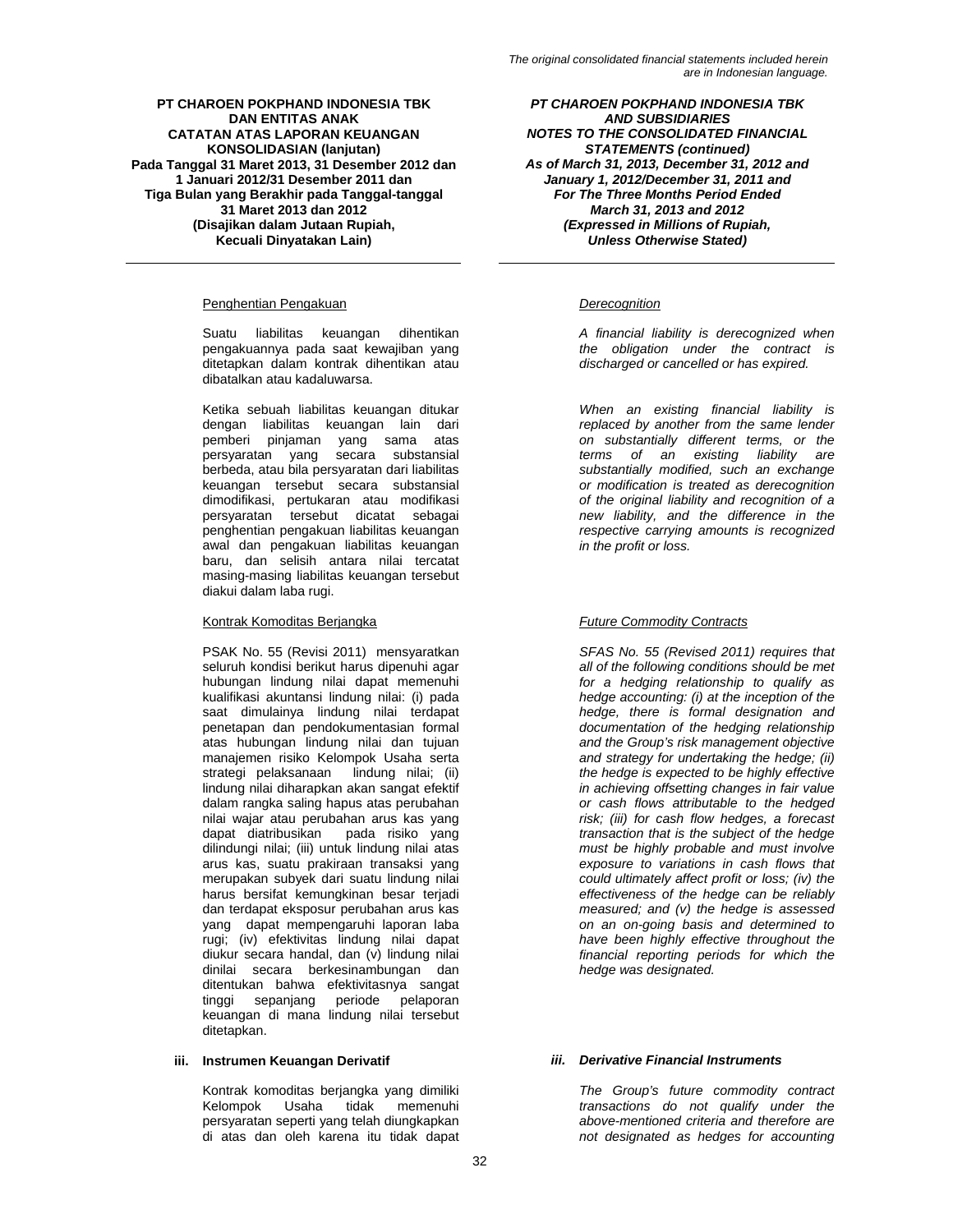dikategorikan sebagai lindung nilai untuk tujuan akuntansi. Oleh karenanya piutang yang timbul dari transaksi ini disajikan pada laporan posisi keuangan konsolidasian sebagai instrumen keuangan biasa, dan sesuai dengan PSAK No. 55 (Revisi 2011), piutang atas kontrak yang telah diselesaikan dicatat sebesar nilai tercatat berdasarkan harga kuotasi dari komoditas terkait pada tanggal penyelesaian kontrak, sedangkan piutang atas kontrak yang belum diselesaikan dinyatakan sebesar harga kuotasi dari komoditas terkait pada tanggal pelaporan. Keuntungan atau kerugian yang timbul dari perubahan nilai wajar kontrak komoditas berjangka tersebut diakui secara langsung pada operasi tahun/periode berjalan.

# Saling Hapus Instrumen Keuangan *Offsetting of Financial Instruments*

Aset keuangan dan liabilitas keuangan disaling hapuskan dan nilai netonya disajikan dalam laporan posisi keuangan konsolidasian jika, dan hanya jika, terdapat hak secara hukum untuk melakukan saling hapus atas jumlah tercatat dari aset keuangan dan liabilitas keuangan tersebut dan terdapat intensi untuk menyelesaikan secara neto, atau untuk merealisasikan aset dan menyelesaikan liabilitas secara bersamaan.

Nilai wajar instrumen keuangan yang diperdagangkan di pasar aktif pada setiap tanggal pelaporan ditentukan dengan mengacu pada kuotasi harga pasar atau kuotasi harga pedagang efek (harga penawaran untuk posisi beli dan harga permintaan untuk posisi jual), tidak termasuk pengurangan apapun untuk biaya transaksi.

Untuk instrumen keuangan yang tidak memiliki pasar aktif, nilai wajar ditentukan dengan menggunakan teknik penilaian. Teknik penilaian mencakup penggunaan transaksi pasar terkini yang dilakukan secara wajar oleh pihak-pihak yang berkeinginan dan memahami; penggunaan nilai wajar terkini instrumen lain yang secara substansial sama; analisa arus kas yang didiskonto; atau model penilaian lain.

*PT CHAROEN POKPHAND INDONESIA TBK AND SUBSIDIARIES NOTES TO THE CONSOLIDATED FINANCIAL STATEMENTS (continued) As of March 31, 2013, December 31, 2012 and January 1, 2012/December 31, 2011 and For The Three Months Period Ended March 31, 2013 and 2012 (Expressed in Millions of Rupiah, Unless Otherwise Stated)* 

> *purposes. Accordingly, the related receivables and payables arising from these transactions are presented in the consolidated statements of financial position as regular financial instruments, and in accordance with SFAS No. 55 (Revised 2011), receivables for which the contracts have been closed are carried at carrying amounts based on quoted market prices of the related commodities at the closing dates of the contracts, while those receivables for which the contracts have not been closed are stated based on the quoted market prices of the related commodities at the reporting dates. Gains or losses arising from changes in fair values of such future commodity contracts are directly recognized in current operations.*

*Financial assets and financial liabilities are offset and the net amounts reported in the consolidated statements of financial position if, and only if, there is a currently enforceable legal right to offset the recognized amounts and there is an intention to settle on a net basis, or to realize the assets and settle the liabilities simultaneously.* 

# Nilai Wajar Instrumen Keuangan *Fair Value of Financial Instruments*

*The fair value of financial instruments that are traded on active markets at each reporting date is determined by reference to quoted market prices or dealer price quotations (bid price for long position and ask price for short position), without any deduction whatsoever for transaction costs.* 

*For financial instruments where there is no active market, fair value is determined by usage of valuation techniques. Such techniques may include using recent arm's length market transactions; reference to the current fair value of another instrument that is substantially similar; discounted cash flow analysis; or other valuation models.*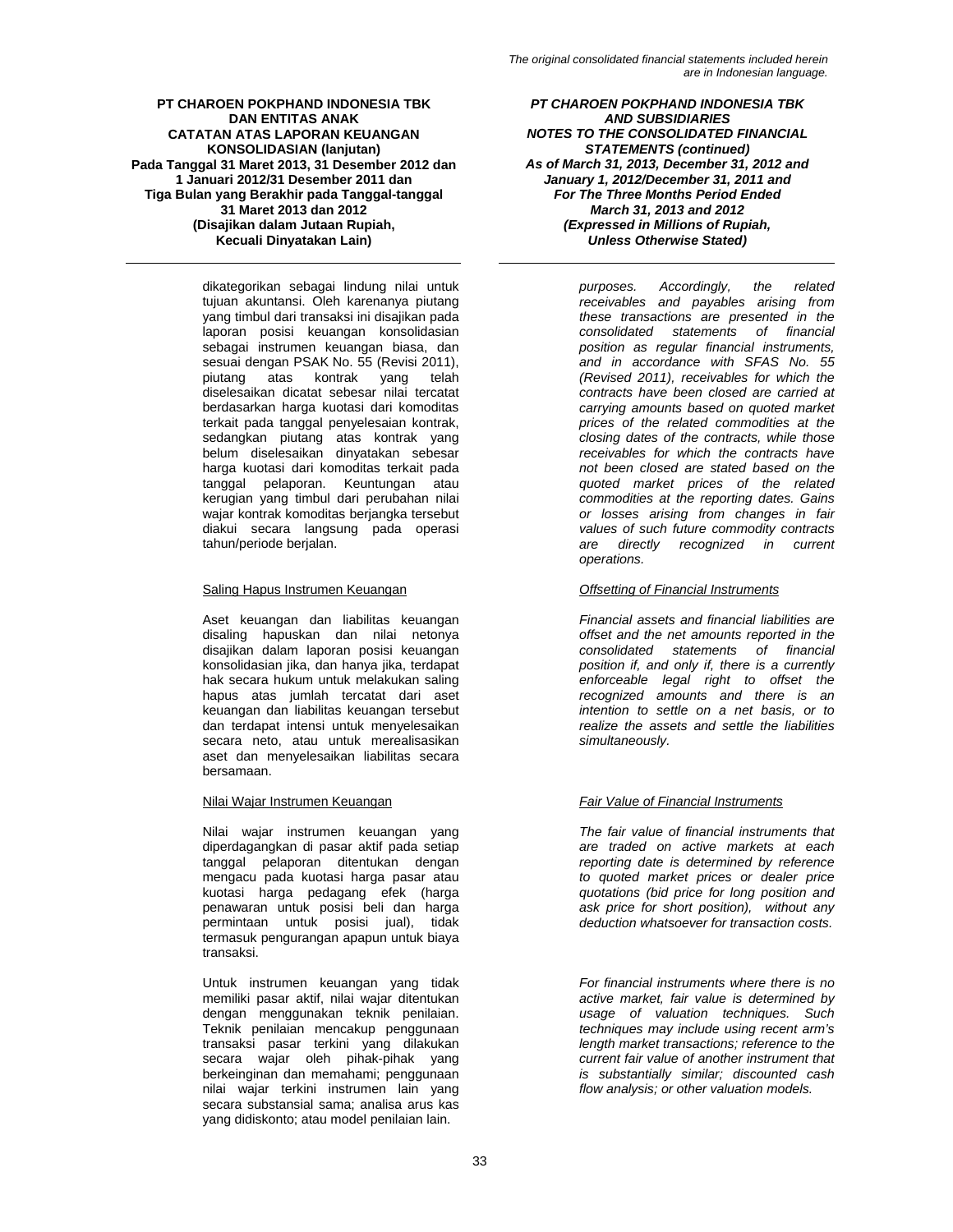# Penyesuaian Risiko Kredit *Credit Risk Adjustment*

Kelompok Usaha menyesuaikan harga di pasar yang lebih menguntungkan untuk mencerminkan adanya perbedaan risiko kredit pihak lawan antara instrumen yang diperdagangkan di pasar tersebut dengan instrumen yang dinilai untuk posisi aset keuangan. Dalam menentukan nilai wajar posisi liabilitas keuangan, risiko kredit Kelompok Usaha terkait dengan instrumen yang bersangkutan harus diperhitungkan.

Mulai tanggal 1 Januari 2012, Kelompok Usaha menerapkan PSAK No. 10 (Revisi 2010), "Transaksi dalam Mata Uang Asing".

Penerapan PSAK No. 10 (Revisi 2010) tidak menimbulkan perubahan yang signifikan terhadap pelaporan keuangan dan pengungkapan dalam laporan keuangan konsolidasian.

Transaksi dalam mata uang asing dicatat ke dalam Rupiah berdasarkan kurs yang berlaku pada saat transaksi dilakukan. Pada akhir periode pelaporan, aset dan liabilitas moneter dalam mata uang asing dijabarkan sesuai dengan rata-rata kurs jual dan beli yang diterbitkan oleh Bank Indonesia pada tanggal transaksi perbankan terakhir untuk tahun/periode yang bersangkutan, dan laba atau rugi kurs yang timbul, dikreditkan atau dibebankan pada operasi tahun kini.

Pada tanggal 31 Maret 2013 dan 31 Desember 2012, kurs yang digunakan sebagai berikut (Rupiah penuh):

*PT CHAROEN POKPHAND INDONESIA TBK AND SUBSIDIARIES NOTES TO THE CONSOLIDATED FINANCIAL STATEMENTS (continued) As of March 31, 2013, December 31, 2012 and January 1, 2012/December 31, 2011 and For The Three Months Period Ended March 31, 2013 and 2012 (Expressed in Millions of Rupiah, Unless Otherwise Stated)* 

*The Group adjusts prices in the more advantageous market to reflect any differences in counterparty credit risk between instruments traded in that market and the ones being valued for financial asset positions. In determining the fair value of financial liability positions, the Group's own credit risk associated with the instrument is taken into account.* 

# **q. Transaksi dan Saldo Dalam Mata Uang Asing** *q. Foreign Currency Transactions and Balances*

*Starting January 1, 2012, the Group adopted SFAS No. 10 (Revised 2010), " Transactions in Foreign Currencies".* 

*The adoption of SFAS No. 10 (Revised 2010) has no significant impact on the financial reporting and disclosures in the consolidated financial statements.* 

*Transactions involving foreign currencies are recorded in rupiah amounts at the rates of exchange prevailing at the time the transactions are made. At the end of the reporting period, monetary assets and liabilities denominated in foreign currencies are adjusted to reflect the average of the selling and buying rates of exchange as published by Bank Indonesia, prevailing at the last banking transaction date of the year/period, and any resulting gains or losses are credited or charged to operations of the current year.* 

*As of March 31, 2013 and December 31, 2012, the exchange rates used were as follows (full amounts):* 

|                  | 31 Maret/<br>March 31,<br>2013 | 31 Desember/<br>December 31,<br>2012 |                  |
|------------------|--------------------------------|--------------------------------------|------------------|
| EUR <sub>1</sub> | 12.423                         | 12.810                               | EUR1             |
| AUD <sub>1</sub> | 10.130                         | 10.025                               | AUD <sub>1</sub> |
| AS\$1            | 9.719                          | 9.670                                | <b>US\$1</b>     |

# **r. Pajak Penghasilan** *r. Income Tax*

Mulai tanggal 1 Januari 2012, Kelompok Usaha menerapkan PSAK No. 46 (Revisi 2010), "Pajak Penghasilan". PSAK No. 46 (Revisi 2010), mensyaratkan Kelompok Usaha mencatat bunga dan denda untuk kekurangan/kelebihan

*Starting January 1, 2012, the Group adopted SFAS No. 46 (Revised 2010) ,"Accounting for Income Tax". SFAS No. 46 (Revised 2010), requires the Group to present interest and penalties for the underpayment/overpayment of*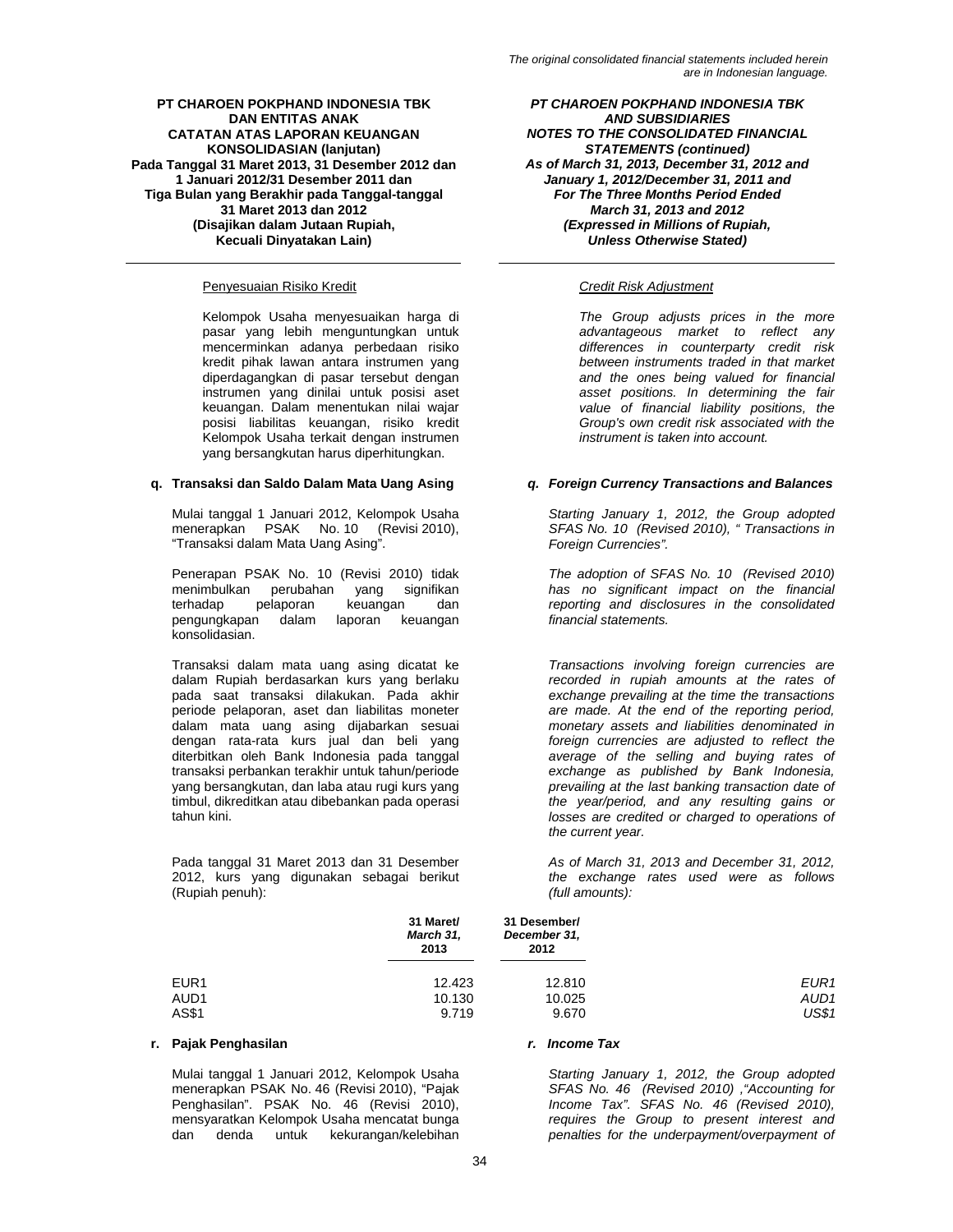pembayaran pajak penghasilan, jika ada, sebagai bagian dari "Beban Pajak Penghasilan - Kini" dalam laporan laba rugi komprehensif konsolidasian.

Penerapan PSAK No. 46 (Revisi 2010) tidak menimbulkan perubahan yang signifikan terhadap pelaporan keuangan namun berdampak pada pengungkapan dalam laporan keuangan konsolidasian.

Beban pajak penghasilan merupakan jumlah dari pajak penghasilan badan yang terutang saat ini dan pajak tangguhan.

Aset dan liabilitas pajak kini untuk tahun berjalan dan lalu diukur sebesar jumlah yang diharapkan dapat direstitusi dari atau dibayarkan kepada otoritas perpajakan. Tarif pajak dan peraturan pajak yang digunakan untuk menghitung jumlah tersebut adalah yang telah berlaku pada tanggal pelaporan.

Penghasilan kena pajak berbeda dengan laba yang dilaporkan dalam laba atau rugi karena penghasilan kena pajak tidak termasuk bagian dari pendapatan atau beban yang dikenakan pajak atau dikurangkan di tahun-tahun yang berbeda, dan juga tidak termasuk bagian-bagian yang tidak dikenakan pajak atau tidak dapat dikurangkan.

Koreksi terhadap liabilitas perpajakan dicatat saat surat ketetapan pajak diterima atau apabila dilakukan banding, ketika hasil banding sudah diputuskan.

# Pajak tangguhan *Deferred tax*

Pajak tangguhan diakui dengan menggunakan metode liabilitas atas perbedaan temporer pada tanggal pelaporan antara dasar pengenaan pajak aset dan liabilitas dan jumlah tercatatnya untuk tujuan pelaporan keuangan pada tanggal pelaporan.

Liabilitas pajak tangguhan diakui untuk semua perbedaan temporer yang kena pajak dan aset pajak tangguhan diakui untuk perbedaan temporer yang boleh dikurangkan dan rugi fiskal yang belum terpakai, sepanjang besar kemungkinan besar laba kena pajak akan tersedia sehingga perbedaan temporer yang boleh dikurangkan dan rugi fiskal yang belum terpakai tersebut dapat dimanfaatkan.

*PT CHAROEN POKPHAND INDONESIA TBK AND SUBSIDIARIES NOTES TO THE CONSOLIDATED FINANCIAL STATEMENTS (continued) As of March 31, 2013, December 31, 2012 and January 1, 2012/December 31, 2011 and For The Three Months Period Ended March 31, 2013 and 2012 (Expressed in Millions of Rupiah, Unless Otherwise Stated)* 

*income tax, if any, as part of "Income Tax Expense - Current" in the consolidated statement of comprehensive income.* 

*The adoption of SFAS No. 46 (Revised 2010) has no significant impact on the financial reporting however have disclosures in the consolidated financial statements.* 

*Income tax expense represents the sum of the corporate income tax currently payable and deferred tax.* 

# Pajak kini *Current tax*

*Current income tax assets and liabilities for the current and prior year are measured at the amount expected to be recovered from or paid to the tax authority. The tax rates and tax laws used to compute the amount are those that have been enacted as the reporting dates.* 

*Taxable profit differs from profit as reported in the profit or loss because it excludes items of income or expense that are taxable or deductible in other years and it further excludes items that are never taxable or deductible.* 

*Amendments to the taxation obligations are recorded when an assessment is received or if appealed against, when the results of the appeal are determined.* 

*Deferred tax is provided using the liability method on temporary differences at the reporting date between the tax bases of assets and liabilities and their carrying amounts for financial reporting purposes at the reporting date.* 

*Deferred tax liabilities are recognized for all taxable temporary differences and deferred tax assets are recognized for deductible temporary differences and unused tax losses to the extent that is probable that taxable income will be available in future years against which the deductible temporary differences and unused tax losses can be utilized.*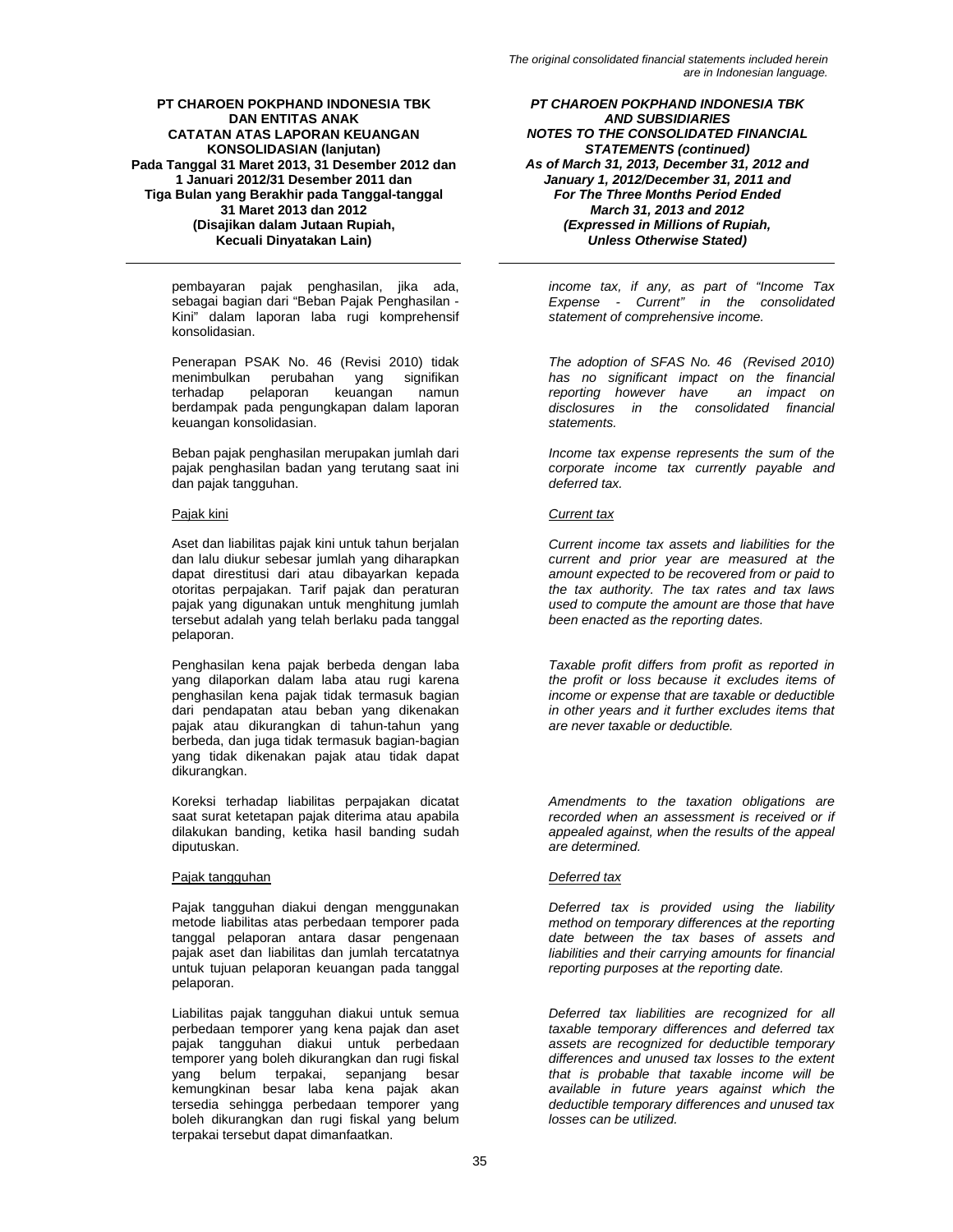Aset pajak tangguhan diakui untuk seluruh perbedaan temporer yang boleh dikurangkan dan akumulasi rugi pajak yang belum dikompensasikan, bila kemungkinan besar laba kena pajak akan tersedia sehingga perbedaan temporer dapat dikurangkan tersebut dan rugi pajak belum dikompensasikan tersebut dapat dimanfaatkan.

Liabilitas pajak tangguhan dan aset pajak tangguhan (jika memenuhi kriteria) diakui atas perbedaan temporer kena pajak terkait dengan investasi pada Entitas Anak, kecuali yang waktu pembalikannya dapat dikendalikan dan kemungkinan besar perbedaan temporer tersebut tidak akan dibalik di masa depan yang dapat diperkirakan.

Jumlah tercatat aset pajak tangguhan ditelaah pada setiap tanggal pelaporan dan nilai tercatat aset pajak tangguhan tersebut diturunkan apabila laba fiskal mungkin tidak memadai untuk mengkompensasi sebagian atau semua manfaat aset pajak tangguhan. Aset pajak tangguhan yang belum diakui sebelumnya ditelaah pada setiap tanggal pelaporan dan diakui sepanjang laba kena pajak yang akan datang kemungkinan akan besar akan tersedia untuk dipulihkan.

Aset dan liabilitas pajak tangguhan diukur berdasarkan tarif pajak yang diharapkan akan dipakai pada tahun saat aset direalisasikan atau liabilitas diselesaikan berdasarkan tarif pajak dan peraturan perpajakan yang berlaku atau yang telah substantif berlaku pada tanggal pelaporan.

Perubahan nilai tercatat aset dan liabilitas pajak tangguhan yang disebabkan perubahan tarif pajak dibebankan pada tahun berjalan, kecuali untuk transaksi-transaksi yang sebelumnya telah langsung dibebankan atau dikreditkan ke ekuitas.

Pajak tangguhan sehubungan dengan bagian yang diakui di luar laba atau rugi diakui diluar laba atau rugi. Pajak tangguhan tersebut diakui berkaitan dengan transaksi baik yang ada di pendapatan komprehensif lainnya atau langsung dibebankan ke ekuitas.

Aset pajak tangguhan dan liabilitas pajak tangguhan disaling-hapuskan jika terdapat hak secara hukum untuk melakukan saling hapus atas aset pajak kini terhadap liabilitas pajak kini atau aset dan liabilitas pajak tangguhan pada entitas yang sama, atau kelompok usaha yang

*PT CHAROEN POKPHAND INDONESIA TBK AND SUBSIDIARIES NOTES TO THE CONSOLIDATED FINANCIAL STATEMENTS (continued) As of March 31, 2013, December 31, 2012 and January 1, 2012/December 31, 2011 and For The Three Months Period Ended March 31, 2013 and 2012 (Expressed in Millions of Rupiah, Unless Otherwise Stated)* 

*Deferred tax assets are recognized for all deductible temporary differences and carry forward or unused tax losses to the extent that it is probable that taxable profits will be available against which the deductible temporary differences and carry forward of unused tax losses can be utilized.* 

*Deferred tax liabilities and assets (provided fulfilling criteria) are recognized in respect of taxable temporary differences associated with investments in Subsidiaries, except where the timing of the reversal of the temporary differences can be controlled and it is probable that the temporary differences will not be reversed in the foreseeable future.* 

*The carrying amount of deferred tax assets is reviewed at each reporting date and reduced to the extent that is no longer probable that sufficient taxable profit will be available to allow all or part of the benefit of the deferred tax assets to be utilized. Unrecognized deferred tax assets are reassessed at each reporting date and are recognized to the extent that it has become probable that future taxable income will allow the deferred tax assets to be recovered.* 

*Deferred tax assets and liabilities are measured at the tax rates and are expected to apply to the year when the asset is realized or the liability is settled on the tax rates and tax laws that have been enacted or substantively enacted by the end of reporting period.* 

*Changes in the carrying amount of deferred tax assets and liabilities due to a change in tax rates are changed to current year operations, except to the extent that they relate to items previously charged or credited to equity.* 

*Deferred tax relating to items recognized outside of profit or loss is recognized outside profit or loss. Deferred tax items are recognized in correlation to the underlying transaction either in other comprehensive income or directly in equity.* 

*Deferred tax assets and deferred tax liabilities are offset when a legally enforceable rights exists to offset current tax assets against current tax liabilities, or the deferred tax assets and deferred tax liabilities relate to the same taxable entity, or the group intends to settle its current*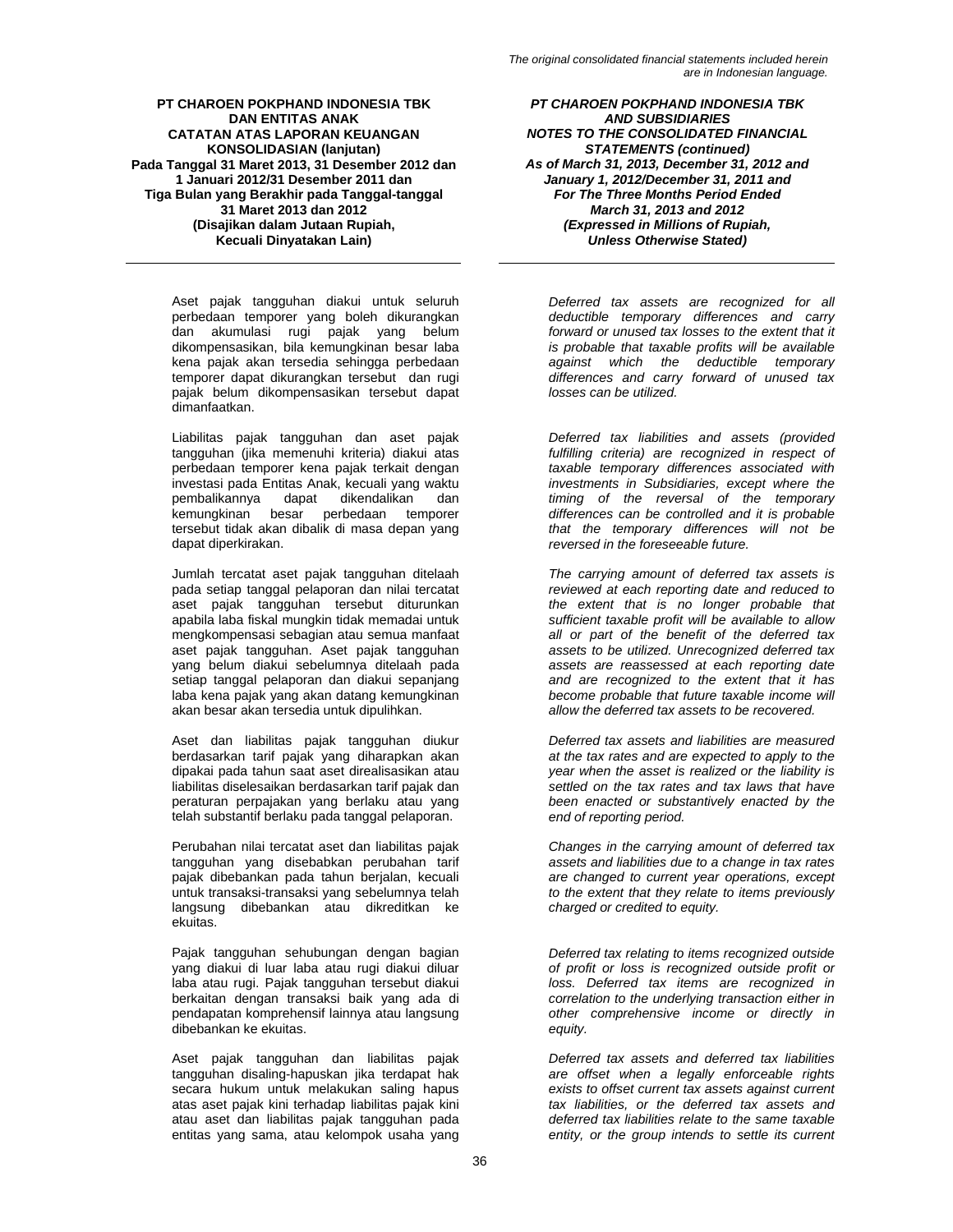bermaksud untuk menyelesaikan aset dan liabilitas lancar berdasarkan jumlah neto.

Segmen adalah bagian khusus dari Kelompok Usaha yang terlibat baik dalam menyediakan produk (segmen usaha), maupun dalam menyediakan produk dalam lingkungan ekonomi tertentu (segmen geografis), yang memiliki risiko dan imbalan yang berbeda dari segmen lainnya.

Pendapatan, beban, hasil, aset dan liabilitas segmen termasuk item-item yang dapat diatribusikan langsung kepada suatu segmen serta hal-hal yang dapat dialokasikan dengan dasar yang sesuai kepada segmen tersebut. Segmen ditentukan sebelum saldo dan transaksi antar Kelompok Usaha, dieliminasi sebagai bagian dari proses konsolidasi.

Mulai tanggal 1 Januari 2012, Kelompok Usaha menerapkan PSAK No. 56 (Revisi 2011), "Laba Per Saham".

Penerapan PSAK No. 56 (Revisi 2011) tidak menimbulkan perbedaan yang besar terhadap pelaporan keuangan dan pengungkapan dalam laporan keuangan konsolidasian.

Laba per saham dihitung berdasarkan rata-rata tertimbang jumlah saham yang beredar selama tahun yang bersangkutan (dikurangi perolehan kembali saham beredar).

Perusahaan tidak mempunyai efek berpotensi saham biasa yang bersifat dilutif pada tanggal 31 Maret 2013 dan 2012, dan oleh karenanya, laba per saham dilusian tidak dihitung dan disajikan pada laporan laba rugi komprehensif konsolidasian.

Provisi diakui jika Kelompok Usaha memiliki liabilitas kini (baik bersifat hukum maupun bersifat konstruktif) yang akibat peristiwa masa lalu, besar kemungkinannya besar penyelesaian liabilitas tersebut mengakibatkan arus keluar sumber daya yang mengandung manfaat ekonomi dan estimasi yang andal mengenai jumlah kewajiban tersebut dapat dibuat.

Provisi ditelaah pada setiap akhir periode *Provisions are reviewed at each reporting date* 

*PT CHAROEN POKPHAND INDONESIA TBK AND SUBSIDIARIES NOTES TO THE CONSOLIDATED FINANCIAL STATEMENTS (continued) As of March 31, 2013, December 31, 2012 and January 1, 2012/December 31, 2011 and For The Three Months Period Ended March 31, 2013 and 2012 (Expressed in Millions of Rupiah, Unless Otherwise Stated)* 

*assets and liabilities on a net basis.* 

# **s. Informasi Segmen** *s. Segment Information*

*A segment is a distinguishable component of the Group that is engaged either in providing certain products (business segment), or in providing products within a particular economic environment (geographical segment), which is subject to risks and rewards that are different from those of other segments.* 

*Segment revenue, expenses, results, assets and liabilities include items directly attributable to a segment as well as those that can be allocated on a reasonable basis to that segment. They are determined before intra-Group balances and intra-Group transactions are eliminated, as part of consolidation process.* 

# **t. Laba per Saham** *t. Earnings per Share*

*Starting January 1, 2012, the Group adopted SFAS No. 56 (Revised 2011), "Earnings Per Share".* 

*The adoption of SFAS No. 56 (Revised 2011) has no significant impact on the financial reporting and disclosures in the consolidated financial statements.* 

*Earnings per share is computed on the basis of the weighted average number of issued and fully paid shares during the year (less treasury stock).* 

*The Company has no outstanding dilutive potential ordinary shares as of March 31, 2013 and 2012, and accordingly, no diluted earnings per share is calculated and presented in the consolidated statements of comprehensive income.* 

# **u. Provisi** *u. Provision*

*Provisions are recognized when the Group has a present obligation (legal or constructive) where, as a result of a past event, it is probable that an outflow of resources embodying economic benefits will be required to settle the obligation and a reliable estimate can be made of the amount of the obligation.*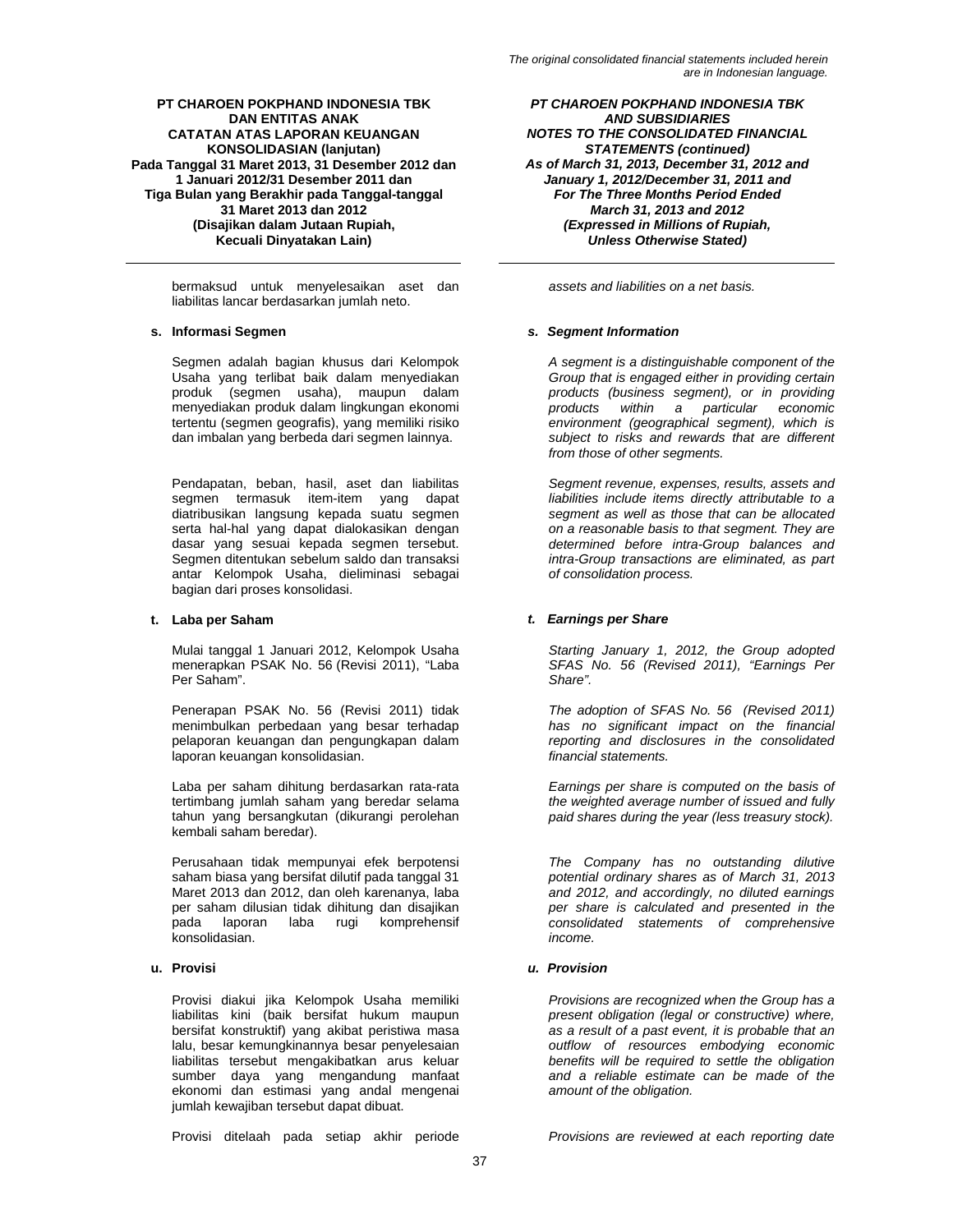pelaporan dan disesuaikan untuk mencerminkan estimasi terbaik yang paling kini. Jika arus keluar sumber daya untuk menyelesaikan liabilitas kemungkinan besar tidak terjadi, maka provisi dibatalkan.

Penyusunan laporan keuangan konsolidasian Kelompok Usaha mengharuskan Manajemen untuk membuat pertimbangan, estimasi dan asumsi yang mempengaruhi jumlah yang dilaporkan atas pendapatan, beban, aset dan liabilitas, dan pengungkapan atas liabilitas kontijensi, pada akhir periode pelaporan. Ketidakpastian mengenai asumsi dan estimasi tersebut dapat mengakibatkan penyesuaian material terhadap nilai tercatat aset dan liabilitas yang terpengaruh pada periode pelaporan berikutnya.

# **Pertimbangan** *Judgments*

Pertimbangan berikut ini dibuat oleh Manajemen dalam rangka penerapan kebijakan akuntansi Kelompok Usaha yang memiliki pengaruh paling signifikan atas jumlah yang diakui dalam laporan keuangan konsolidasian:

Kelompok Usaha menetapkan klasifikasi atas aset dan liabilitas tertentu sebagai aset keuangan dan liabilitas keuangan dengan mempertimbangkan bila definisi yang ditetapkan PSAK No. 55 dipenuhi. Dengan demikian, asset dan liabilitas keuangan diakui sesuai dengan kebijakan akuntansi Kelompok Usaha seperti diungkapkan pada Catatan 2p.

Mata uang fungsional dari masing-masing entitas dalam Kelompok Usaha adalah mata uang dari lingkungan ekonomi primer dimana entitas beroperasi. Mata uang tersebut adalah mata uang yang mempengaruhi pendapatan dan beban dari jasa yang diberikan.

Akuntansi akuisisi mensyaratkan penggunaan estimasi akuntansi secara ekstensif dalam mengalokasikan harga beli kepada nilai pasar wajar aset dan liabilitas yang diakuisisi, termasuk aset takberwujud. Akuisisi bisnis tertentu oleh Kelompok Usaha menimbulkan *goodwill*. Sesuai PSAK No. 22 (Revisi 2009), "Kombinasi Bisnis", *goodwill* tidak

*PT CHAROEN POKPHAND INDONESIA TBK AND SUBSIDIARIES NOTES TO THE CONSOLIDATED FINANCIAL STATEMENTS (continued) As of March 31, 2013, December 31, 2012 and January 1, 2012/December 31, 2011 and For The Three Months Period Ended March 31, 2013 and 2012 (Expressed in Millions of Rupiah, Unless Otherwise Stated)* 

*and adjusted to reflect the current best estimate. If it is no longer probable that an outflow of resources embodying economic benefits will be required to settle the obligation, the provision is reversed.* 

# **3. SUMBER ESTIMASI KETIDAKPASTIAN** *3. SOURCE OF ESTIMATION UNCERTAINTY*

*The preparation of the Group's consolidated financial statements requires Management to make judgments, estimates and assumptions that affect the reported amounts of revenues, expenses, assets and liabilities, and the disclosure of contingent liabilities, at the end of the reporting period. Uncertainty for these assumptions and estimates could result in outcomes that may require material adjustments to the carrying amounts of the assets and liabilities affected in future reporting periods.* 

*The following judgments are made by Management in the process of applying those of the Group's accounting policies that have the most significant effects on the amounts recognized in the consolidated financial statements:* 

# Klasifikasi Aset dan Liabilitas Keuangan *Classification of Financial Assets and Financial liabilities*

*The Group determines the classifications of certain assets and liabilities as financial assets and financial liabilities by judging if they meet the definitions set out in SFAS No. 55. Accordingly, the financial assets and financial liabilities are accounted for in accordance with the Group's accounting policies disclosed in Note 2p.* 

# Penentuan Mata Uang Fungsional *Determination of Functional Currency*

*The functional currency of the each of entities under the Group is the currency of the primary economic environment in which each entity operates. It is the currency that mainly influences the revenue and cost of rendering services.* 

# Alokasi Harga Beli dan Penurunan Nilai *Goodwill Purchase Price Allocation and Goodwill Impairment*

*Acquisition accounting requires extensive use of accounting estimates to allocate purchase prices to the fair market values of the assets and liabilities purchased, including intangible assets. Certain business acquisitions of the Group have resulted in goodwill. Under SFAS No. 22 (Revised 2009), "Business Combinations", such goodwill is not*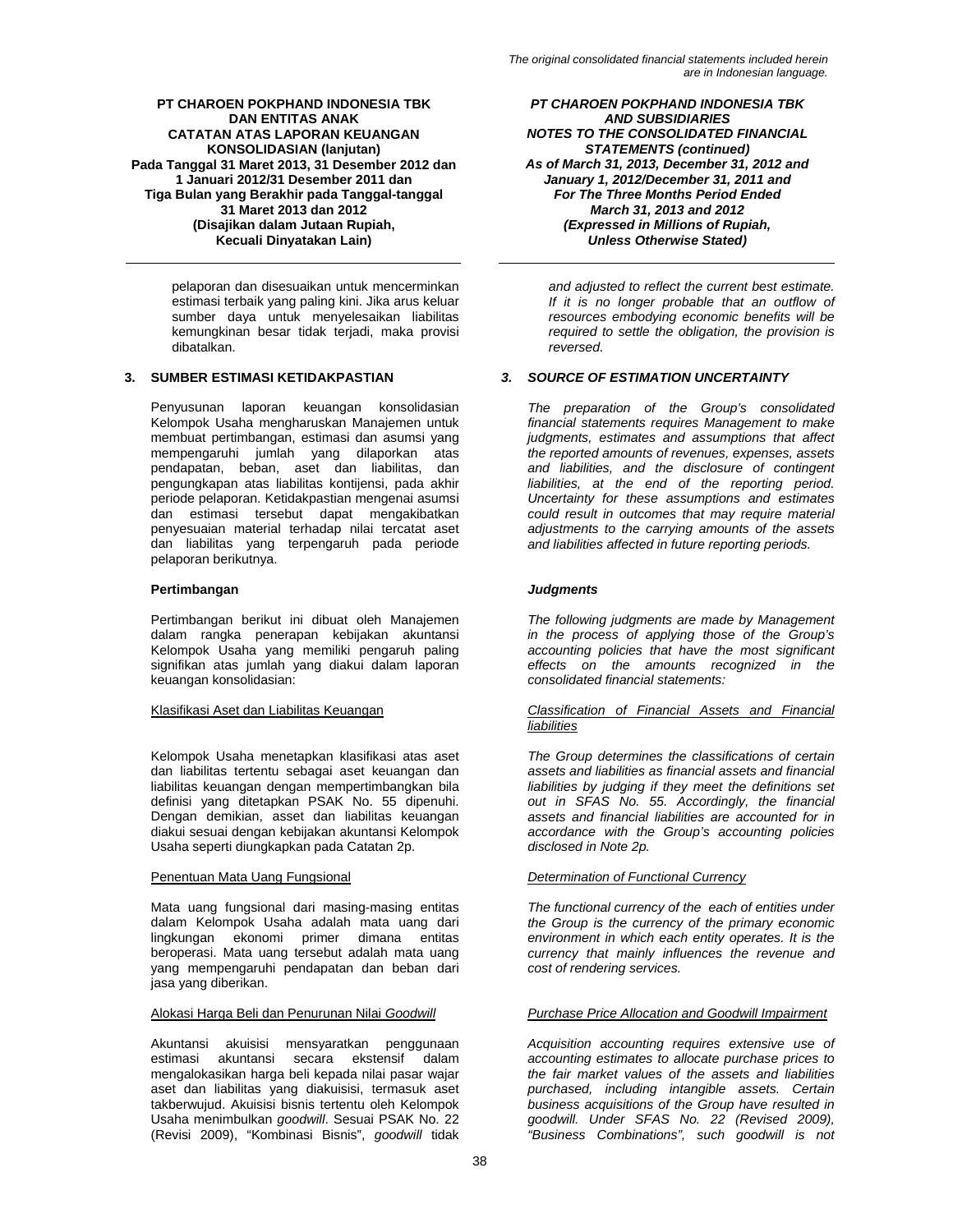diamortisasi dan diuji bagi penurunan nilai setiap tahunnya. Nilai tercatat *goodwill* pada tanggal 31 Desember 2011 sebesar Rp7.438. Penjelasan lebih rinci diungkapkan dalam Catatan 4.

Pengujian penurunan nilai dilakukan apabila terdapat indikasi penurunan nilai. Dalam hal ini, *goodwill* diuji untuk penurunan nilai setiap tahunnya dan jika terdapat indikasi penurunan nilai. Manajemen harus menggunakan pertimbangan dalam mengestimasi jumlah terpulihkan dan menentukan adanya indikasi penurunan nilai.

Asumsi utama masa depan dan sumber utama estimasi ketidakpastian lain pada tanggal pelaporan yang memiliki risiko signifikan bagi penyesuaian yang material terhadap nilai tercatat aset dan liabilitas untuk tahun berikutnya diungkapkan di bawah ini. Kelompok Usaha mendasarkan asumsi dan estimasi pada parameter yang tersedia pada saat laporan keuangan konsolidasian disusun. Asumsi dan situasi mengenai perkembangan masa depan mungkin berubah akibat perubahan pasar atau situasi di luar kendali Kelompok Usaha. Perubahan tersebut dicerminkan dalam asumsi terkait pada saat terjadinya.

Kelompok Usaha mengevaluasi akun tertentu jika terdapat informasi bahwa pelanggan yang bersangkutan tidak dapat memenuhi kewajiban keuangannya. Dalam hal tersebut, Kelompok Usaha mempertimbangkan, berdasarkan fakta dan situasi yang tersedia, termasuk namun tidak terbatas pada, jangka waktu hubungan dengan pelanggan dan status kredit dari pelanggan berdasarkan catatan kredit dari pihak ketiga dan faktor pasar yang telah diketahui, untuk mencatat provisi spesifik atas jumlah piutang pelanggan guna mengurangi jumlah piutang yang diharapkan dapat diterima oleh Kelompok Usaha. Penyisihan spesifik ini dievaluasi kembali dan disesuaikan jika tambahan informasi yang diterima mempengaruhi jumlah cadangan atas penurunan nilai piutang usaha.

Bila Kelompok Usaha memutuskan bahwa tidak terdapat bukti obyektif atas penurunan nilai pada evaluasi individual atas piutang usaha, baik yang

*PT CHAROEN POKPHAND INDONESIA TBK AND SUBSIDIARIES NOTES TO THE CONSOLIDATED FINANCIAL STATEMENTS (continued) As of March 31, 2013, December 31, 2012 and January 1, 2012/December 31, 2011 and For The Three Months Period Ended March 31, 2013 and 2012 (Expressed in Millions of Rupiah, Unless Otherwise Stated)* 

*amortized and is subject to annual impairment testing. The carrying amount of the Company's goodwill as of December 31, 2011 was Rp7,438. Further details are disclosed in Note 4.* 

*An impairment test is performed when certain impairment indicators are present. In the case of goodwill, such assets are subject to impairment testing an annual basis and whenever there is an indication of impairment. Management has to use its judgment in estimating the recoverable value and determining if there is any indication of impairment.* 

# **Estimasi dan Asumsi** *Estimates and Assumptions*

*The key assumptions concerning the future and other key sources of estimation uncertainty at the reporting date that have a significant risk of causing material adjustments to the carrying amounts of assets and liabilities within the next financial year/period are disclosed below. The Group based its assumptions and estimates on parameters available when the consolidated financial statements were prepared. Existing circumstances and assumptions relating to future developments may change as a result of market changes or circumstances beyond the control of the Group. Such changes are reflected in the assumptions when they occur.* 

# Cadangan atas Penurunan Nilai Piutang Usaha *Allowance for Impairment of Trade Receivables*

a. Evaluasi Individual *a. Individual Assessment*

*The Group evaluates specific accounts where it has information that certain customers are unable to meet their financial obligations. In these cases, the Group exercises its judgment, based on the available facts and circumstances, including but not limited to, the length of its relationship with the customer and the customer's current credit status based on third party credit reports and known market factors, to record specific provisions for customers against amounts due in an effort to reduce the receivable amounts that the Group expects to collect. These specific provisions are reevaluated and adjusted if additional information received affects the amounts of allowance for impairment of trade receivables.* 

# b. Evaluasi Kolektif *b. Collective Assessment*

*If the Group determines that no objective evidence of impairment exists for an individually assessed trade receivable, whether significant or*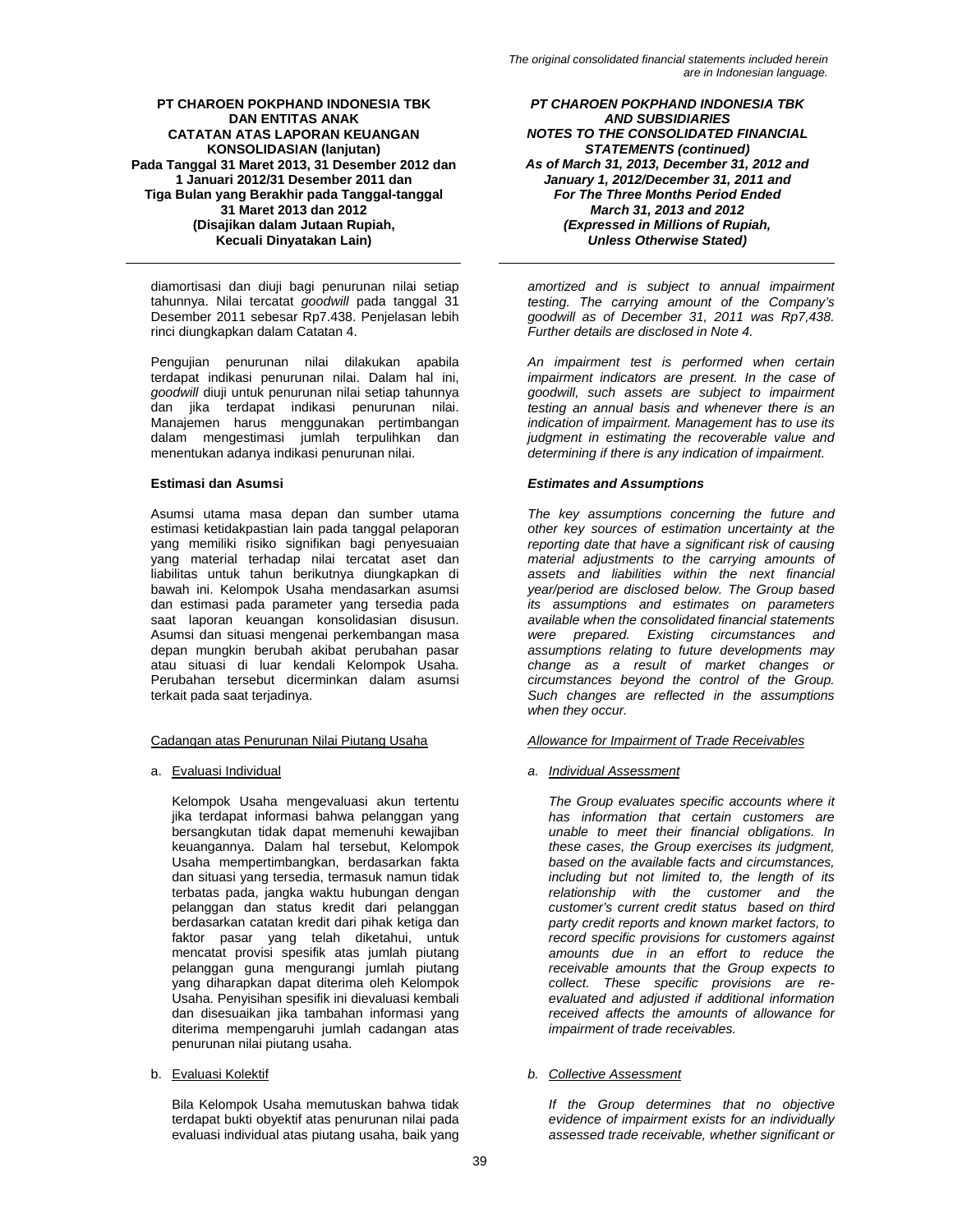nilainya signifikan maupun tidak, Kelompok Usaha menyertakannya dalam kelompok piutang usaha dengan risiko kredit yang serupa karakteristiknya dan melakukan evaluasi kolektif atas penurunan nilai. Karakteristik yang dipilih mempengaruhi estimasi arus kas masa depan atas kelompok piutang usaha tersebut karena merupakan indikasi bagi kemampuan pelanggan untuk melunasi jumlah terutang.

Arus kas masa depan pada kelompok piutang usaha yang dievaluasi secara kolektif untuk penurunan nilai diestimasi berdasarkan pengalaman kerugian historis bagi piutang usaha dengan karakteristik risiko kredit yang serupa dengan piutang usaha pada kelompok tersebut.

Nilai tercatat dari piutang usaha Kelompok Usaha sebelum cadangan atas penurunan nilai pada tanggal 31 Maret 2013 dan 31 Desember 2012 masing-masing sebesar Rp1.871.556 dan Rp1.798.637. Penjelasan lebih rinci diungkapkan dalam Catatan 6.

Penentuan liabilitas dan biaya imbalan kerja jangka panjang Kelompok Usaha bergantung pada pemilihan asumsi yang digunakan oleh aktuaris independen dalam menghitung jumlah-jumlah tersebut. Asumsi tersebut termasuk antara lain, tingkat diskonto, tingkat kenaikan gaji tahunan, tingkat pengunduran diri karyawan tahunan, tingkat kecacatan, umur pensiun dan tingkat kematian. Keuntungan dan kerugian aktuarial diakui sebagai laba rugi apabila akumulasi neto dari keuntungan dan kerugian aktuarial yang belum diakui pada akhir tahun pelaporan sebelumnya melebihi 10% dari nilai kini liabilitas imbalan pasti pada tanggal tersebut. Walaupun Kelompok Usaha berkeyakinan bahwa asumsi tersebut adalah wajar dan sesuai, perbedaan signifikan pada hasil aktual atau perubahan signifikan dalam asumsi yang ditetapkan Kelompok Usaha dapat mempengaruhi secara material liabilitas diestimasi atas imbalan kerja dan beban imbalan kerja jangka panjang.

Nilai tercatat atas liabilitas imbalan kerja jangka panjang Kelompok Usaha pada tanggal 31 Maret 2013 dan 31 Desember 2012 masing-masing sebesar Rp384.370 dan Rp372.601. Penjelasan lebih rinci diungkapkan dalam Catatan 29.

Biaya perolehan aset tetap, kecuali tanah, *The costs of property, plant and equipment, except* 

*PT CHAROEN POKPHAND INDONESIA TBK AND SUBSIDIARIES NOTES TO THE CONSOLIDATED FINANCIAL STATEMENTS (continued) As of March 31, 2013, December 31, 2012 and January 1, 2012/December 31, 2011 and For The Three Months Period Ended March 31, 2013 and 2012 (Expressed in Millions of Rupiah, Unless Otherwise Stated)* 

*not, it includes the asset in a group of financial assets with similar credit risk characteristics and collectively assesses them for impairment. The characteristics chosen are relevant to the estimation of future cash flows for groups of such trade receivables by being indicative of the customers' ability to settle in full amounts due.* 

*Future cash flows in a group of trade receivables that are collectively evaluated for impairment are estimated on the basis of historical loss experience for trade receivables with credit risk characteristics similar to those in the group.* 

*The carrying amount of the Group's trade receivables before allowance for impairment as of March 31, 2013 and December 31, 2012 were Rp1,871,556 and Rp1,798,637, respectively. Further details are disclosed in Note 6.* 

# Imbalan Kerja *Employee Benefits*

*The determination of the Group's obligations and long-term employee benefit expenses is dependent on its selection of certain assumptions used by independent actuaries in calculating such amounts. Those assumptions include discount rates, future annual salary increase, annual employee turnover rate, disability rate, retirement age and mortality rate. Actuarial gains and losses are recognized as profit or loss when the net cumulative unrecognized actuarial gains and losses at the end of the previous reporting year exceed 10% of the current defined benefit obligation at that date. While the Group believes that its assumptions are reasonable and appropriate, significant differences in the Group's results or significant changes in the Group's assumptions may materially affect its estimated liabilities for employee benefits and long-term employee benefit expenses.* 

*The carrying amounts of the Group's long-term employee benefit liabilities as of March 31, 2013 and December 31, 2012 amounted to Rp384,370 and Rp372,601. Further details are disclosed in Note 29.* 

# Penyusutan dan Penurunan Nilai Aset Tetap *Depreciation and Impairment of Property, Plant and Equipment*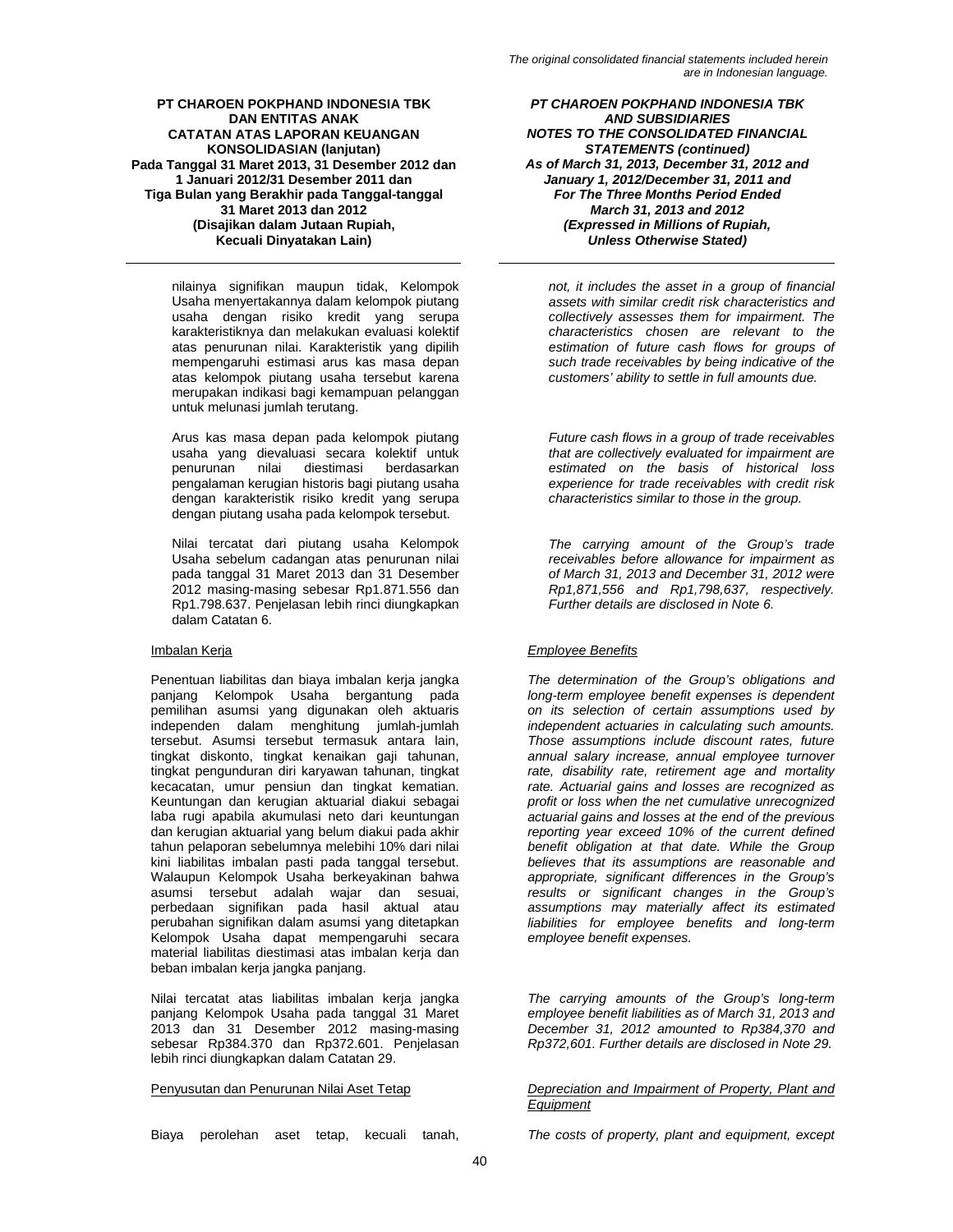disusutkan dengan menggunakan metode garis lurus berdasarkan taksiran masa manfaat ekonomisnya dengan memperhitungan taksiran nilai residu sebesar persentase tertentu dari nilai tercatat, kecuali untuk prasarana tanah yang tidak diperhitungkan nilai residunya. mengestimasi masa manfaat ekonomis aset tetap antara 2 sampai dengan 20 tahun. Ini adalah umur yang secara umum diharapkan dalam industri di mana Kelompok Usaha menjalankan bisnisnya. Perubahan tingkat pemakaian dan perkembangan teknologi dapat mempengaruhi masa manfaat ekonomis dan nilai sisa aset, dan karenanya biaya penyusutan masa depan mungkin direvisi.

Penelaahan atas penurunan nilai dilakukan apabila terdapat indikasi penurunan nilai aset tertentu. Penentuan nilai wajar aset membutuhkan estimasi arus kas yang diharapkan akan dihasilkan dari pemakaian berkelanjutan dan pelepasan akhir atas aset tersebut.

Nilai tercatat neto atas aset tetap Kelompok Usaha pada tanggal 31 Maret 2013 dan 31 Desember 2012 masing-masing sebesar Rp5.059.967 dan Rp4.593.000. Penjelasan lebih rinci diungkapkan dalam Catatan 9.

# Pajak Penghasilan *Income Tax*

Pertimbangan signifikan dilakukan dalam menentukan penyisihan atas pajak penghasilan badan. Terdapat transaksi dan perhitungan tertentu yang penentuan pajak akhirnya adalah tidak pasti sepanjang kegiatan usaha normal. Kelompok Usaha mengakui liabilitas atas pajak penghasilan badan berdasarkan estimasi apakah akan terdapat tambahan pajak penghasilan badan.

Pada tanggal 31 Desember 2012, Kelompok Usaha menjadi subjek pemeriksaan pajak untuk tahun pajak 2004 ("CPJF"), tahun 2006 ("VAK"), tahun 2007 ("CPJF"), tahun 2009 dan 2010 ("CPI"), tahun 2011 ("CPJF, SUR, ISB, CKM dan VAK").

Nilai tercatat atas utang pajak penghasilan pasal 29 pada tanggal 31 Maret 2013 dan 31 Desember 2012 masing-masing sebesar Rp53.437 dan Rp29.401. Penjelasan lebih rinci diungkapkan dalam Catatan 28.

Kelompok Usaha melakukan penelaahan atas nilai tercatat aset pajak tangguhan pada setiap akhir periode pelaporan dan mengurangi nilai tersebut sampai sebesar kemungkinan aset tersebut tidak

*PT CHAROEN POKPHAND INDONESIA TBK AND SUBSIDIARIES NOTES TO THE CONSOLIDATED FINANCIAL STATEMENTS (continued) As of March 31, 2013, December 31, 2012 and January 1, 2012/December 31, 2011 and For The Three Months Period Ended March 31, 2013 and 2012 (Expressed in Millions of Rupiah, Unless Otherwise Stated)* 

*land, are depreciated on a straight-line basis over their estimated useful lives after taking into account the residual values at a certain percentage of the carrying values, except for land improvements which have no salvage value. Management estimates the useful lives of such property, plant and equipment to be from 2 to 20 years. These are common life expectancies applied in the industries where the Group conducts its businesses. Changes in the expected level of usage and technological developments could affect the economic useful lives and the residual values of these assets, necessitating revision of future depreciation charges.* 

*Impairment review is performed when certain impairment indicators are present. Determining the fair value of assets requires the estimation of cash flows expected to be generated from the continued use and ultimate disposition of such assets.* 

*The net carrying amounts of the Group's property, plant and equipment as of March 31, 2013 and December 31, 2012 amounted to Rp5,059,967 and Rp4,593,000, respectively. Further details are disclosed in Note 9.* 

*Significant judgment is involved in determining the provision for corporate income tax. There are certain transactions and computations for which the ultimate tax determination is uncertain in the ordinary course of business. The Group recognizes liabilities for expected corporate income tax issues based on estimates as to whether additional corporate income tax will be due.* 

*As of December 31, 2012, the Group is subject to tax audit for fiscal years 2004 ("CPJF"), 2006 ("VAK"), 2007 ("CPJF"), 2009 and 2010 ("CPI"), 2011 ("CPJF, SUR, ISB, CKM and VAK").* 

*The carrying amount of income tax payable art 29 as of March 31, 2013 and December 31, 2012 amounted to Rp53,437 and Rp29,401, respectively. Further details are disclosed in Note 28.* 

# Realisasi dari Aset Pajak Tangguhan *Realization of Deferred Income Tax Assets*

*The Group reviews the carrying amounts of deferred income tax assets at the end of each reporting period and reduces these to the extent that it is no longer probable that sufficient taxable income will be*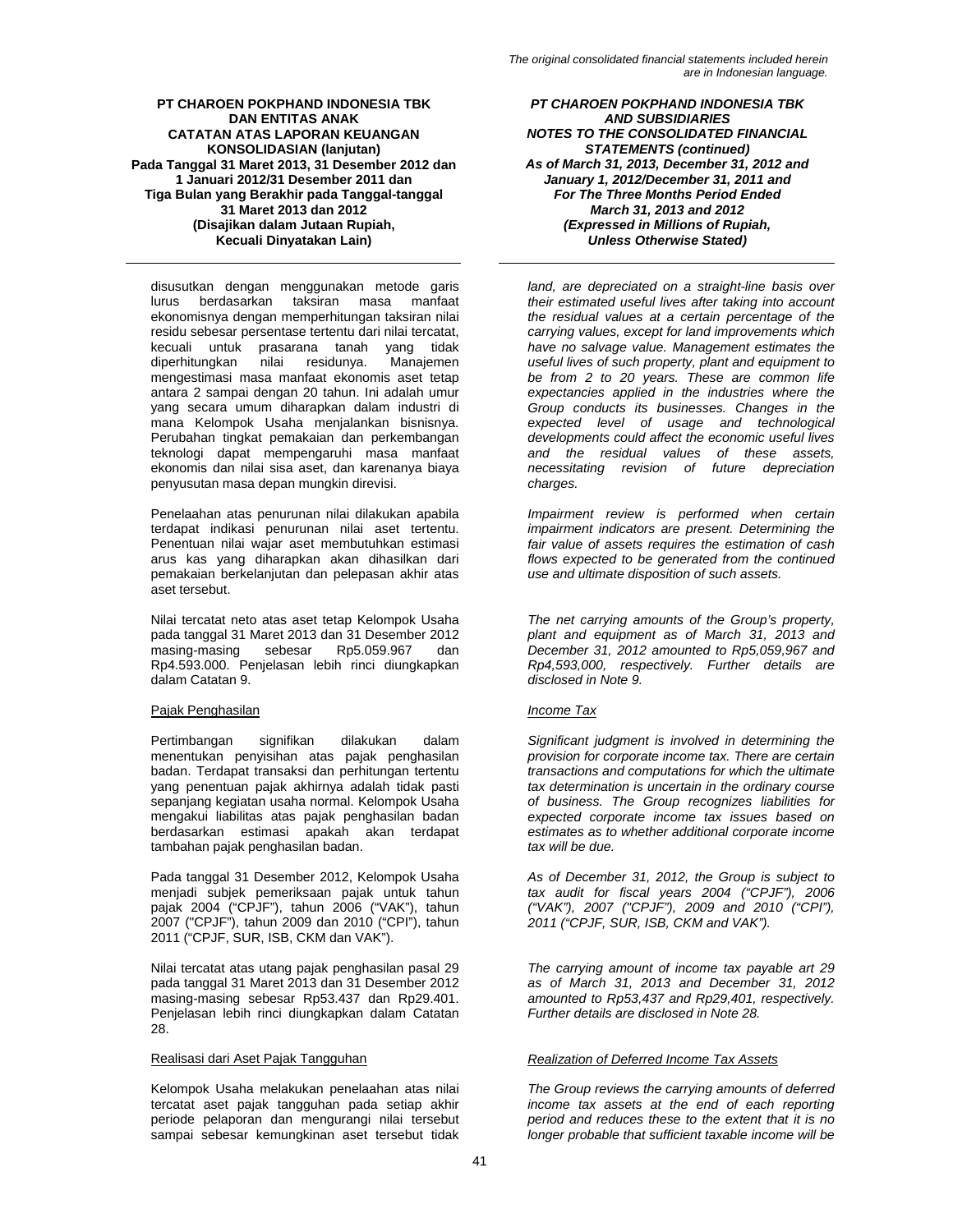dapat direalisasikan, dimana penghasilan kena pajak yang tersedia memungkinkan untuk penggunaan seluruh atau sebagian dari aset pajak tangguhan tersebut. Penelaahan Kelompok Usaha atas pengakuan aset pajak tangguhan untuk perbedaan temporer yang dapat dikurangkan, didasarkan atas tingkat dan waktu dari penghasilan kena pajak yang ditaksirkan untuk periode pelaporan berikutnya. Taksiran ini berdasarkan hasil pencapaian Kelompok Usaha di masa lalu dan ekspektasi di masa depan terhadap pendapatan dan beban, sebagaimana juga dengan strategi perencanaan perpajakan di masa depan. Pada tanggal 31 Maret 2013 dan 31 Desember 2012 saldo aset pajak tangguhan masing-masing sebesar Rp93.427 dan Rp92.337.

Cadangan penurunan nilai pasar persediaan diestimasi berdasarkan fakta dan situasi yang tersedia, termasuk namun tidak terbatas kepada, kondisi fisik persediaan yang dimiliki, harga jual pasar, estimasi biaya penyelesaian dan estimasi biaya yang timbul untuk penjualan. Cadangan dievaluasi kembali dan disesuaikan jika terdapat tambahan informasi yang yang mempengaruhi jumlah yang diestimasi. Nilai tercatat persediaan Kelompok Usaha sebelum cadangan penurunan nilai persediaan pada tanggal 31 Maret 2013 dan 31 Desember 2012 masing-masing sebesar Rp3.115.117 dan Rp3.370.241. Penjelasan lebih rinci diungkapkan dalam Catatan 7.

### Deplesi dan Cadangan Kematian Ayam Pembibit Turunan

Deplesi dihitung dengan menggunakan metode saldo menurun berdasarkan taksiran umur produktif ayam telah menghasilkan sejak awal masa produksi dengan memperhitungkan nilai sisa. Cadangan kematian diestimasi berdasarkan data kematian sebelumnya, serta usia ayam. Nilai tercatat ayam pembibit turunan neto pada tanggal 31 Maret 2013 dan 31 Desember 2012 masing-masing sebesar Rp674.360 dan Rp624.710. Penjelasan lebih rinci diungkapkan dalam Catatan 8.

Pada tahun 2011, Perusahaan dan PT Charoen Pokphand Jaya Farm ("CPJF"), Entitas Anak, menandatangani perjanjian jual beli saham dengan Taufik dan PT Cipendawa Agro Lestari, keduanya merupakan pihak ketiga, masing-masing untuk membeli 5 saham dan 105.866 saham atau merupakan 100% saham PT Cipendawa Agriindustri

*PT CHAROEN POKPHAND INDONESIA TBK AND SUBSIDIARIES NOTES TO THE CONSOLIDATED FINANCIAL STATEMENTS (continued) As of March 31, 2013, December 31, 2012 and January 1, 2012/December 31, 2011 and For The Three Months Period Ended March 31, 2013 and 2012 (Expressed in Millions of Rupiah, Unless Otherwise Stated)* 

*available to allow all or part of the deferred income tax assets to be utilized. The Group's assessment of the recognition of deferred income tax assets for deductible temporary differences is based on the level and timing of forecast taxable income for the subsequent reporting periods. This forecast is based on the Group's past results and future expectations as to revenues and expenses as well as future tax planning strategies. As of March 31, 2013 and December 31, 2012, deferred tax assets amounted to Rp93,427 and Rp92,337, respectively.* 

# Cadangan Penurunan Nilai Persediaan *Allowance for Decline in Values of Inventories*

*Allowance for decline in market values of inventories is estimated on the basis of the best available facts and circumstances, including but not limited to, the physical condition of the inventories, their market selling prices, estimated costs of completion and estimated costs to be incurred for their sale. The allowance are re-evaluated and adjusted as additional information received affects the estimated amounts. The carrying amounts of the Group's inventories before allowance for decline in values of Inventories as of March 31, 2013 and December 31, 2012 amounted to Rp3,115,117 and Rp3,370,241, respectively. Further details are disclosed in Note 7.* 

# *Depletion and Mortality Allowance of Breeding Flocks*

*Depletion is computed using the declining balance method based on the estimated productive lives of the producing flocks from the start of the production period after taking into account their salvage values. Mortality allowance is estimated from previous data and the age of the chickens. The net carrying amounts of breeding flocks as of March 31, 2013 and December 31, 2012 are Rp674,360 and Rp624,710, respectively. Further details are disclosed in Note 8.* 

# **4. AKUISISI** *4. ACQUISITION*

*In 2011, the Company and PT Charoen Pokphand Jaya Farm ("CPJF"), a Subsidiary, entered into a sale and purchase of shares agreement with Taufik and PT Cipendawa Agro Lestari, both third parties, to purchase 5 shares and 105,866 shares, respectively, representing 100% ownership in PT Cipendawa Agriindustri ("CAI") with a total purchase*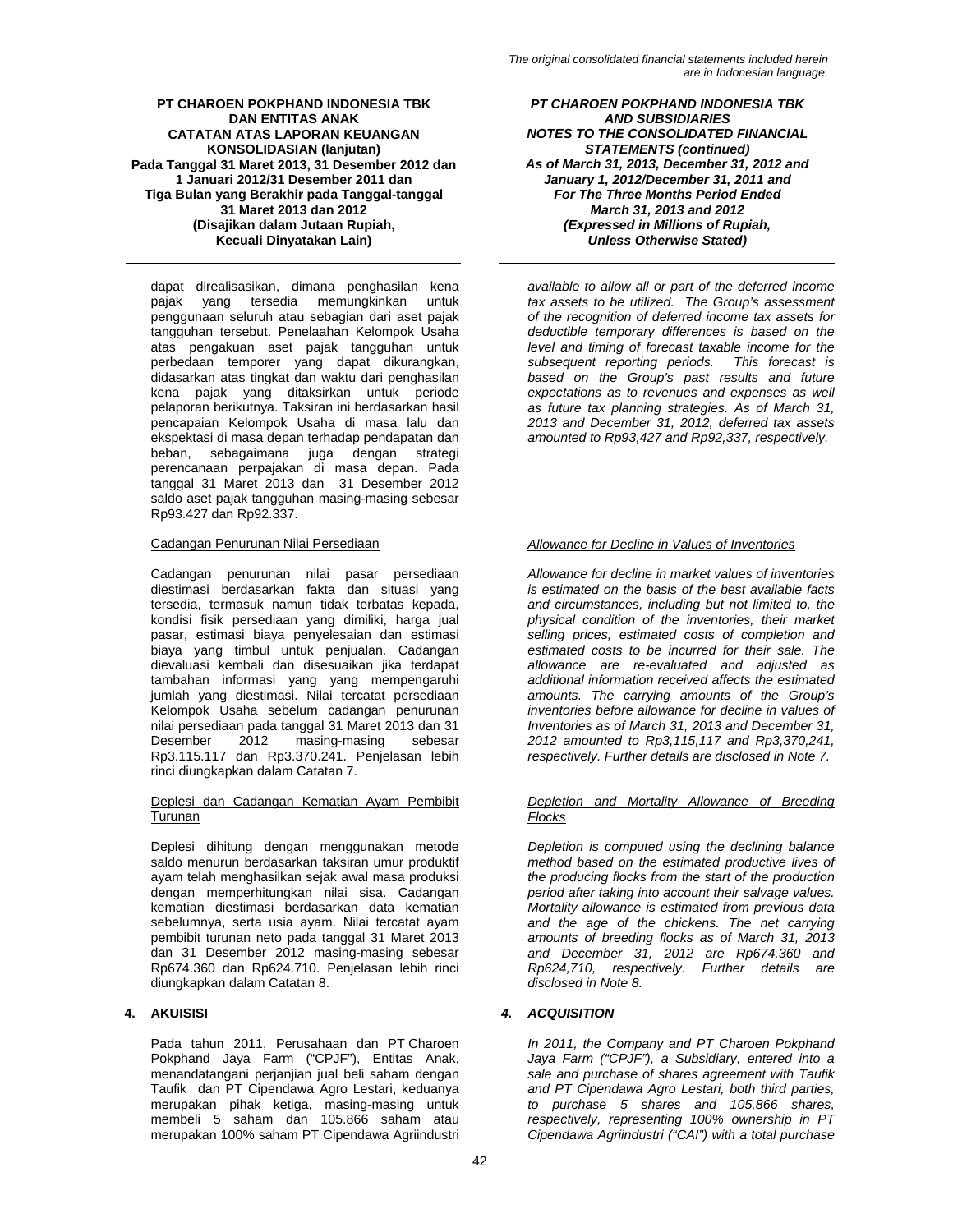*PT CHAROEN POKPHAND INDONESIA TBK AND SUBSIDIARIES NOTES TO THE CONSOLIDATED FINANCIAL STATEMENTS (continued) As of March 31, 2013, December 31, 2012 and January 1, 2012/December 31, 2011 and For The Three Months Period Ended March 31, 2013 and 2012 (Expressed in Millions of Rupiah, Unless Otherwise Stated)* 

("CAI") dengan jumlah harga beli sebesar Rp15.374. *price of Rp15,374.* 

Nilai wajar aset dan liabilitas teridentifikasi dari CAI pada tanggal akuisisi adalah sebagai berikut:

*The fair values of the identifiable assets and liabilities of CAI at the date of acquisition are as follows:* 

|                                            | Nilai wajar pada<br>saat akuisisi/<br><b>Fair value on</b><br>acquisition date |                                              |
|--------------------------------------------|--------------------------------------------------------------------------------|----------------------------------------------|
| Aset                                       |                                                                                | <b>Assets</b>                                |
| Kas dan bank                               | 441                                                                            | Cash on hand and cash in banks               |
| Persediaan                                 | 3.747                                                                          | <i><u><b>Inventories</b></u></i>             |
| Ayam pembibit turunan - neto               | 9.730                                                                          | Breeding flocks - net                        |
| Aset lancar lainnya                        | 415                                                                            | Other current assets                         |
| Aset tetap - neto (Catatan 9)              | 12.338                                                                         | Property, plant and equipment - net (Note 9) |
| Aset tidak lancar lainnya                  | 1.475                                                                          | Other non-current assets                     |
| <b>Total aset</b>                          | 28.146                                                                         | <b>Total assets</b>                          |
| Liabilitas                                 |                                                                                | <b>Liabilities</b>                           |
| Utang usaha                                | 8.122                                                                          | Trade payables                               |
| Utang lancar lainnya                       | 7.088                                                                          | Other current liabilities                    |
| Liabilitas imbalan kerja karyawan          | 5.000                                                                          | Liabilities for employee benefits            |
| <b>Total liabilitas</b>                    | 20.210                                                                         | <b>Total liabilities</b>                     |
| Nilai wajar dari aset neto yang diakuisisi | 7.936                                                                          | Fair value of net assets acquired            |
| Goodwill yang timbul dari akuisisi         | 7.438                                                                          | Goodwill arising from acquisition            |
| Harga pembelian                            | 15.374                                                                         | <b>Purchase price</b>                        |

Nilai wajar aset tetap yang diakuisi didasarkan pada penilaian oleh penilai independen. Nilai wajar aset dan liabilitas teridentifikasi lainnya mendekati nilai tercatat pada tanggal akuisisi.

Kelompok Usaha melakukan pengujian penurunan nilai tahunan pada tanggal 31 Desember 2012 dan 2011. Pada tahun 2012, CAI mengalami kerugian yang mengindifikasikan potensi penurunan nilai *goodwill*. Nilai terpulihkan atas CAI ditentukan berdasarkan perhitungan nilai pakai menggunakan proyeksi arus kas untuk lima tahun. Berdasarkan analisis ini, Kelompok Usaha mengakui kerugian penurunan nilai *goodwill* sebesar Rp7.438 yang dicatat sebagai bagian dari "Beban Operasi Lain - Rugi Penurunan Nilai *Goodwill*" dalam laporan laba rugi komprehensif konsolidasian tahun 2012.

*The fair value of the acquired property, plant and equipment is based on a valuation by an independent valuer. The fair values of other identifiable assets and liabilities approximates their carrying values at the date of acquisition.*

*The Group performed its annual impairment test as of December 31, 2012 and 2011. In 2012, CAI incurred net loss, indicating a potential impairment of goodwill. The recoverable amount of CAI has been determined based on a value in use calculation using cash flow projections covering a five-year period. As a result of this analysis, the Group has recognized loss on impairment of goodwill of Rp7,438, which is recorded as part of "Other Operating Expense - Loss on Impairment of Goodwill" in the consolidated statements of comprehensive income for the year 2012.*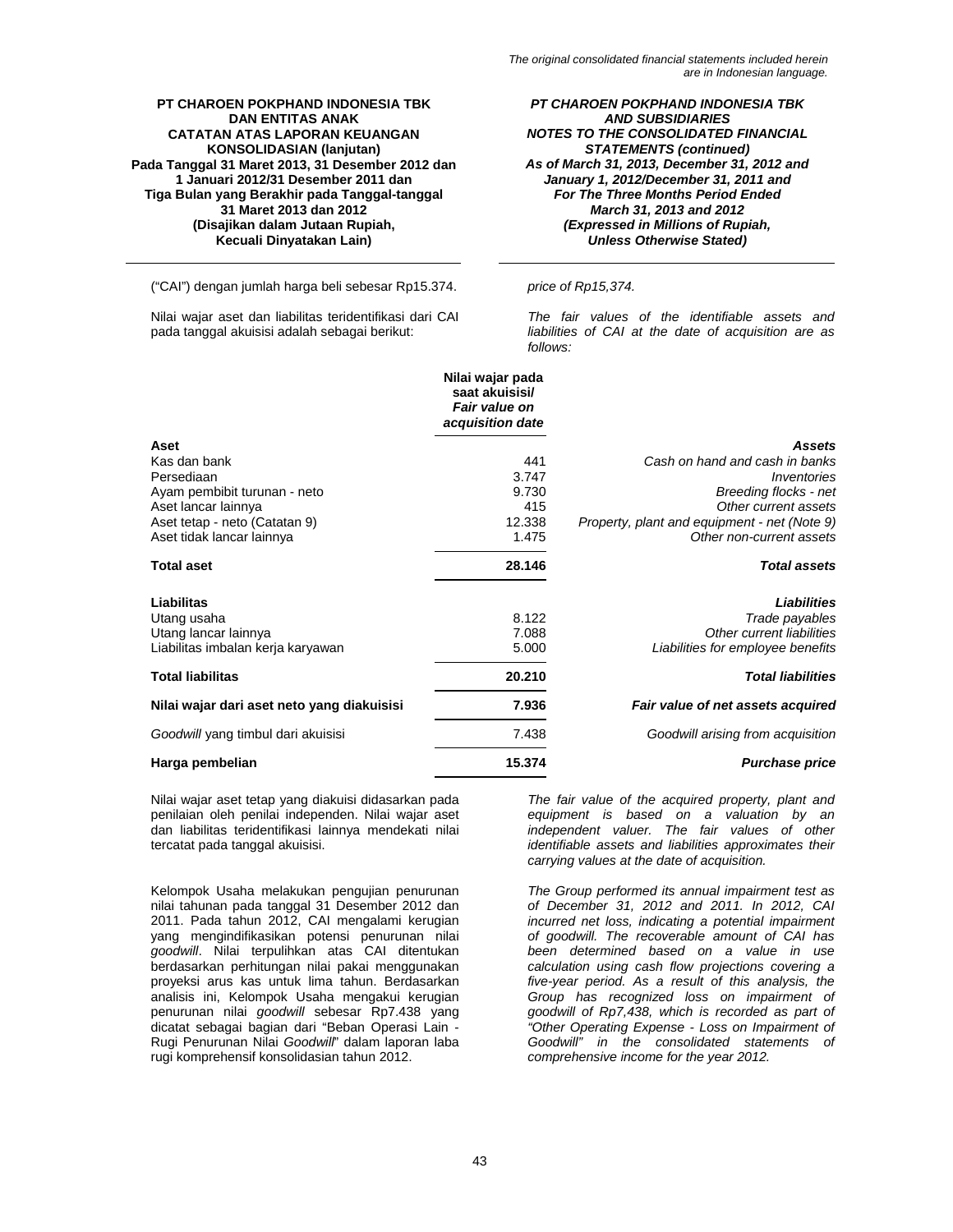*PT CHAROEN POKPHAND INDONESIA TBK AND SUBSIDIARIES NOTES TO THE CONSOLIDATED FINANCIAL STATEMENTS (continued) As of March 31, 2013, December 31, 2012 and January 1, 2012/December 31, 2011 and For The Three Months Period Ended March 31, 2013 and 2012 (Expressed in Millions of Rupiah, Unless Otherwise Stated)* 

# **5. KAS DAN SETARA KAS** *5. CASH AND CASH EQUIVALENTS*

Akun ini terdiri dari: *This account consists of:* 

|                                                | 31 Maret/<br>March 31,<br>2013 | 31 Desember/<br>December 31,<br>2012 |                                  |
|------------------------------------------------|--------------------------------|--------------------------------------|----------------------------------|
| Ƙas                                            | 5.158                          | 4.700                                | Cash on Hand                     |
| Bank                                           |                                |                                      | Cash in Banks                    |
| Pihak Ketiga                                   |                                |                                      | <b>Third Parties</b>             |
| Rupiah Indonesia                               |                                |                                      | Indonesian Rupiah                |
| PT Bank Central Asia Tbk                       | 185.518                        | 218.462                              | PT Bank Central Asia Tbk         |
| PT Bank CIMB Niaga Tbk                         | 68.185                         | 86.336                               | PT Bank CIMB Niaga Tbk           |
| PT Bank Mandiri (Persero) Tbk                  | 12.271                         | 6.030                                | PT Bank Mandiri (Persero) Tbk    |
| PT Bank Rakyat Indonesia                       |                                |                                      | PT Bank Rakyat Indonesia         |
| (Persero) Tbk                                  | 7.530                          | 7.960                                | (Persero) Tbk                    |
| PT Bank DBS Indonesia                          | 7.005                          | 1.678                                | PT Bank DBS Indonesia            |
| PT Bank Danamon Indonesia Tbk                  | 6.770                          | 4.516                                | PT Bank Danamon Indonesia Tbk    |
| Citibank N.A., Jakarta                         | 5.017                          | 5.706                                | Citibank N.A., Jakarta           |
| PT Bank Negara Indonesia                       |                                |                                      | PT Bank Negara Indonesia         |
| (Persero) Tbk                                  | 3.483                          | 5.480                                | (Persero) Tbk                    |
| PT Bank Permata Tbk                            | 3.206                          | 1.016                                | PT Bank Permata Tbk              |
| PT Bank Rabobank International                 |                                |                                      | PT Bank Rabobank International   |
| Indonesia                                      | 390                            | 1.270                                | Indonesia                        |
| Bank lainnya (masing-masing                    |                                |                                      |                                  |
| di bawah Rp1.000)                              | 1.973                          | 2.198                                | Other banks (below Rp1,000 each) |
| Dolar Amerika Serikat                          |                                |                                      | <b>United States Dollar</b>      |
| PT Bank Central Asia Tbk                       |                                |                                      |                                  |
| (AS\$5.969.356 pada tahun                      |                                |                                      | PT Bank Central Asia Tbk         |
| 2013 dan AS\$292.830                           |                                |                                      | (US\$5,969,356 in 2013 and       |
| pada tahun 2012)                               | 58.016                         | 2.832                                | US\$292,830 in 2012)             |
| PT Bank DBS Indonesia                          |                                |                                      |                                  |
| (AS\$2.949.536 pada tahun                      |                                |                                      | PT Bank DBS Indonesia            |
| 2013 dan AS\$2.173.320                         |                                |                                      | (US\$2,949,536 in 2013 and       |
| pada tahun 2012)                               | 28.667                         | 21.016                               | US\$2, 173, 320 in 2012)         |
| PT Bank Chinatrust Indonesia                   |                                |                                      |                                  |
| (AS\$1.888.551 pada tahun                      |                                |                                      | PT Bank Chinatrust Indonesia     |
| 2013 dan AS\$88.605                            |                                |                                      | (US\$1,888,551 in 2013 and       |
| pada tahun 2012)                               | 18.355                         | 857                                  | US\$88,605 in 2012)              |
| PT Bank CIMB Niaga Tbk                         |                                |                                      |                                  |
| (AS\$1.598.975 pada tahun                      |                                |                                      | PT Bank CIMB Niaga Tbk           |
| 2013 dan AS\$6.720                             |                                |                                      | (US\$1,598,975 in 2013 and       |
| pada tahun 2012)                               | 15.540                         | 65                                   | US\$6,720 in 2012)               |
| Citibank N.A., Jakarta                         |                                |                                      |                                  |
| (AS\$956.184 pada tahun 2013                   |                                |                                      | Citibank N.A., Jakarta           |
| dan AS\$1.788.067 pada                         |                                |                                      | (US\$956,184 in 2013 and         |
| tahun 2012)                                    | 9.293                          | 17.291                               | US\$1,788,067 in 2012)           |
| PT Bank Rabobank International                 |                                |                                      |                                  |
| Indonesia                                      |                                |                                      | PT Bank Rabobank International   |
|                                                |                                |                                      | Indonesia                        |
| (AS\$203.225 pada tahun<br>2013 dan AS\$83.081 |                                |                                      | (US\$203,225 in 2013 and         |
|                                                |                                |                                      |                                  |
| pada tahun 2012)                               | 1.975                          | 803                                  | US\$83,081 in 2012)              |
| Natixis, Singapura                             |                                |                                      |                                  |
| (AS\$123.412 pada tahun                        |                                |                                      | Natixis, Singapore               |
| 2013 dan AS\$123.442                           |                                |                                      | (US\$123,412 in 2013 and         |
| pada tahun 2012)                               | 1.200                          | 1.193                                | US\$123,442 in 2012)             |

(berlanjut) *(forward)*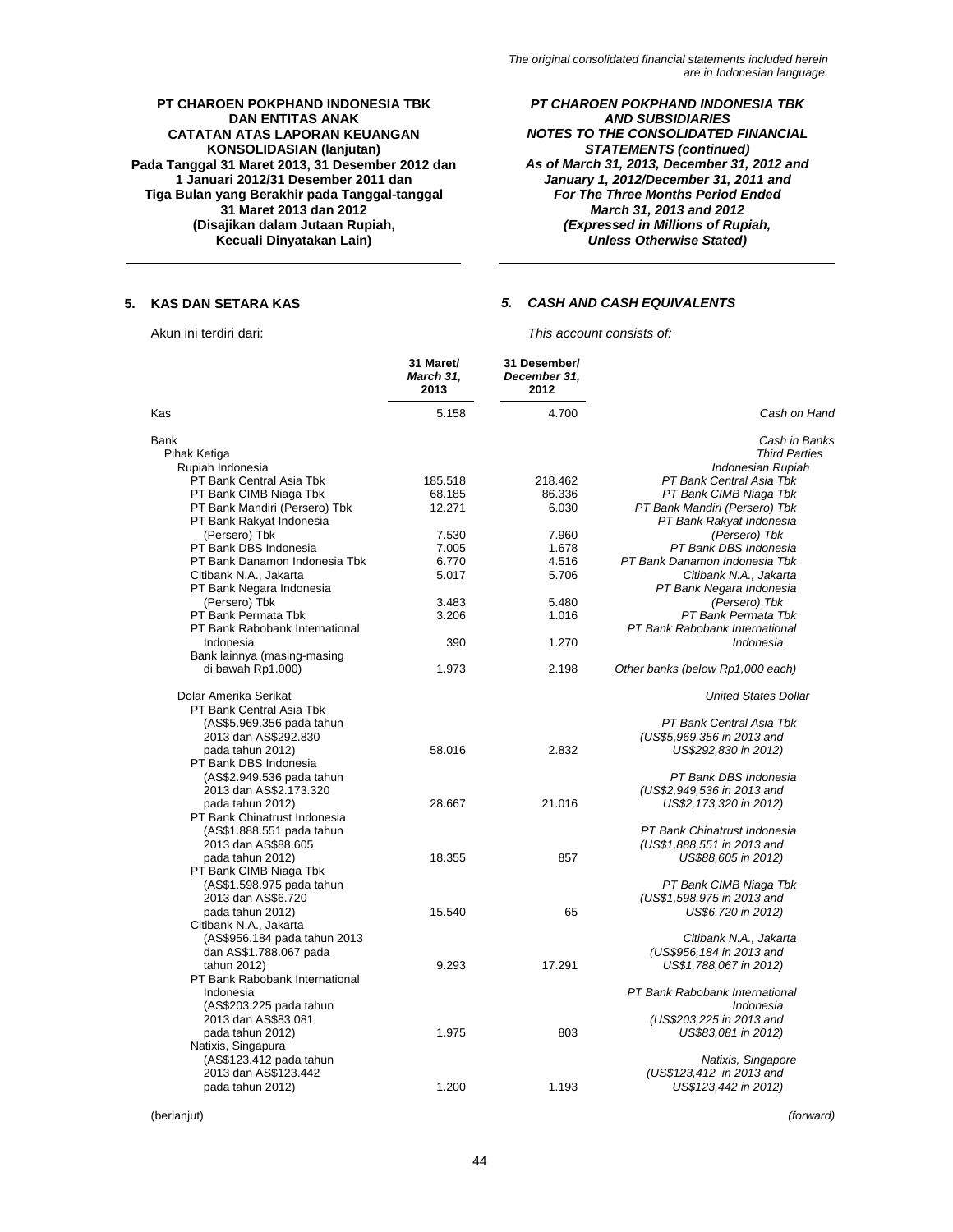*PT CHAROEN POKPHAND INDONESIA TBK AND SUBSIDIARIES NOTES TO THE CONSOLIDATED FINANCIAL STATEMENTS (continued) As of March 31, 2013, December 31, 2012 and January 1, 2012/December 31, 2011 and For The Three Months Period Ended March 31, 2013 and 2012 (Expressed in Millions of Rupiah, Unless Otherwise Stated)* 

|                                                                                                        | 31 Maret/<br>March 31,<br>2013 | 31 Desember/<br>December 31,<br>2012 |                                                                                            |
|--------------------------------------------------------------------------------------------------------|--------------------------------|--------------------------------------|--------------------------------------------------------------------------------------------|
| PT Bank Danamon Indonesia<br>Tbk. (AS\$68.025 pada tahun<br>2013 dan AS\$1.508.226<br>pada tahun 2012) | 661                            | 14.585                               | PT Bank Danamon Indonesia Tbk.<br>(US\$68.025 in 2013 and<br>US\$1,508,226 in 2012)        |
| Bank lainnya (AS\$65.868 pada<br>tahun 2013 dan AS\$66.939                                             |                                |                                      | Other banks (US\$65,868 in 2013                                                            |
| pada tahun 2012)                                                                                       | 640                            | 647                                  | and US\$66,939 in 2012)                                                                    |
| Euro Eropa<br>Citibank N.A., Jakarta                                                                   |                                |                                      | European Euro                                                                              |
| (EUR270.121 pada tahun 2013                                                                            |                                |                                      | Citibank N.A., Jakarta                                                                     |
| dan EUR283.824 pada<br>tahun 2012)                                                                     | 3.356                          | 3.636                                | (EUR270, 121 in 2013 and<br>EUR283,824 in 2012)                                            |
| Pihak Berelasi (Catatan 31c)<br>PT Bank Agris                                                          |                                |                                      | Related Party (Note 31c)<br>PT Bank Agris                                                  |
| Rupiah Indonesia<br>Dolar Amerika Serikat<br>(AS\$42.806 pada tahun<br>2013 dan AS\$39.260             | 8.971                          | 7.490                                | Indonesian Rupiah<br><b>United States Dollar</b><br>(US\$42,806 in 2013)<br>and US\$39,260 |
| pada tahun 2012)                                                                                       | 416                            | 380                                  | in 2012)                                                                                   |
| Deposito                                                                                               |                                |                                      | Deposits                                                                                   |
| Pihak Ketiga                                                                                           |                                |                                      | <b>Third Parties</b>                                                                       |
| Rupiah Indonesia                                                                                       |                                |                                      | Indonesian Rupiah                                                                          |
| Citibank N.A., Jakarta                                                                                 | 237.302                        | 77.850                               | Citibank N.A., Jakarta                                                                     |
| PT Bank Mandiri (Persero) Tbk                                                                          | 44.500                         | 44.500                               | PT Bank Mandiri (Persero) Tbk                                                              |
| PT Bank ICBC Indonesia<br>PT Bank CIMB Niaga Tbk                                                       | 30.000<br>27.350               | 14.500<br>13.350                     | PT Bank ICBC Indonesia<br>PT Bank CIMB Niaga Tbk                                           |
| PT Bank Danamon Indonesia Tbk                                                                          | 18.500                         | 72.200                               | PT Bank Danamon Indonesia Tbk                                                              |
| PT Bank Central Asia Tbk                                                                               |                                | 35.000                               | PT Bank Central Asia Tbk                                                                   |
| PT Bank Chinatrust Indonesia                                                                           |                                | 5.000                                | PT Bank Chinatrust Indonesia                                                               |
| Dolar Amerika Serikat                                                                                  |                                |                                      | <b>United States Dollar</b>                                                                |
| Citibank N.A., Jakarta<br>(AS\$24.731.423 pada tahun                                                   |                                |                                      | Citibank N.A., Jakarta                                                                     |
| 2013 dan AS\$2.500.000                                                                                 |                                |                                      | (US\$24,731,423 in 2013 and                                                                |
| pada tahun 2012)<br>PT Bank ICBC Indonesia                                                             | 240.365                        | 24.175                               | US\$2,500,000 in 2012)                                                                     |
| (AS\$7.527.971 pada tahun                                                                              |                                |                                      | PT Bank ICBC Indonesia                                                                     |
| 2013 dan AS\$17.627.411<br>pada tahun 2012)                                                            | 73.164                         | 170.457                              | (US\$7,527,971 in 2013 and<br>US\$17,627,411 in 2012)                                      |
| PT Bank Danamon Indonesia Tbk<br>(AS\$4.000.000 pada                                                   |                                |                                      | PT Bank Danamon Indonesia Tbk                                                              |
| tahun 2012)                                                                                            |                                | 38.680                               | (US\$4,000,000 in 2012)                                                                    |
| PT Bank Rabobank International<br>Indonesia (AS\$500.000                                               |                                |                                      | PT Bank Rabobank International<br>Indonesia                                                |
| pada tahun 2012)                                                                                       |                                | 4.835                                | (US\$500,000 in 2012)                                                                      |
| Pihak Berelasi (Catatan 31c)                                                                           |                                |                                      | Related party (Note 31c)                                                                   |
| Rupiah Indonesia                                                                                       |                                |                                      | Indonesian Rupiah                                                                          |
| PT Bank Agris                                                                                          | 88.000                         | 38.000                               | PT Bank Agris                                                                              |
| <b>Total</b>                                                                                           | 1.212.777                      | 954.694                              | <b>Total</b>                                                                               |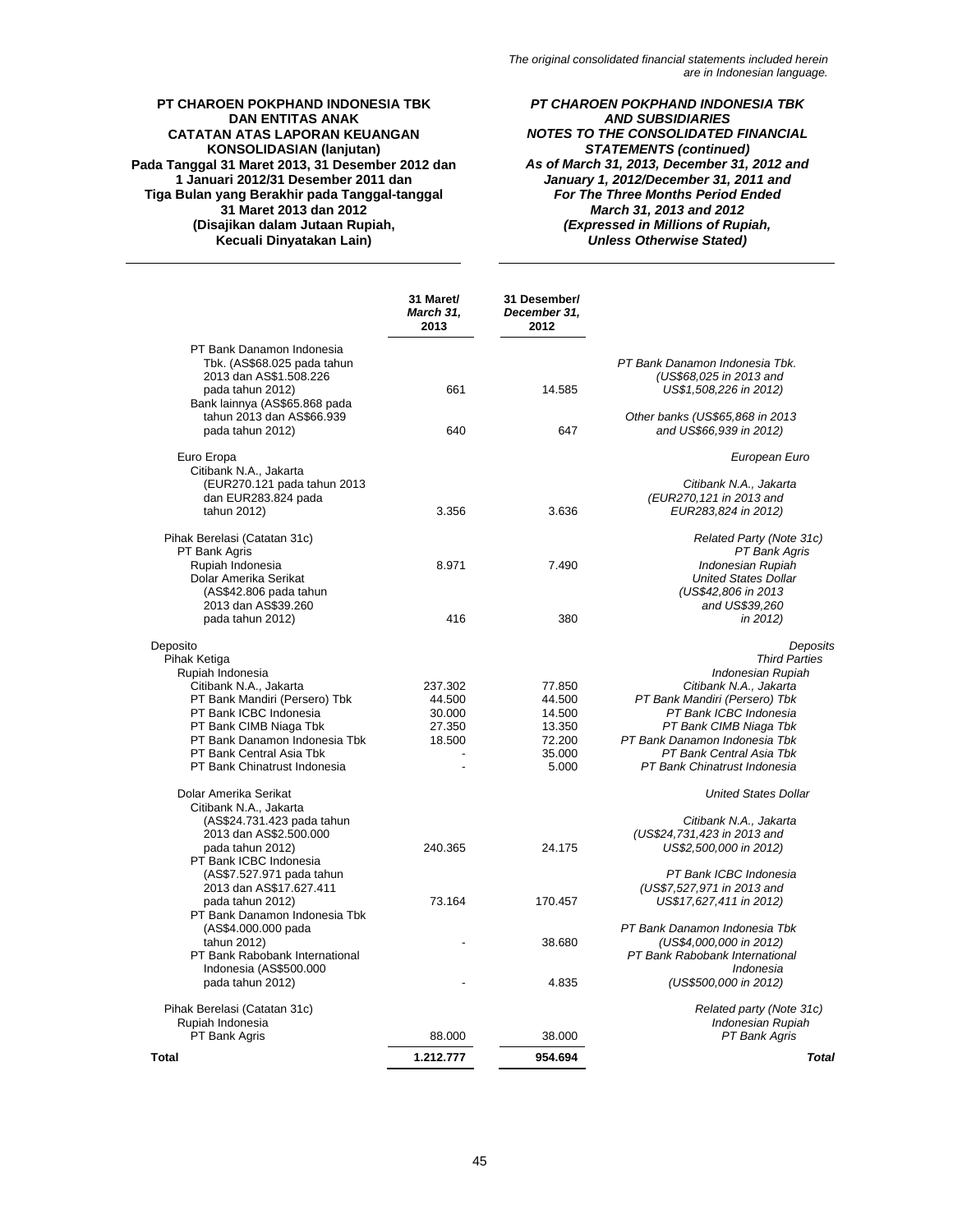*PT CHAROEN POKPHAND INDONESIA TBK AND SUBSIDIARIES NOTES TO THE CONSOLIDATED FINANCIAL STATEMENTS (continued) As of March 31, 2013, December 31, 2012 and January 1, 2012/December 31, 2011 and For The Three Months Period Ended March 31, 2013 and 2012 (Expressed in Millions of Rupiah, Unless Otherwise Stated)* 

Suku bunga tahunan deposito berkisar antara: *The deposits bear annual interest rates ranging as follows:*

|                       | 31 Maret/<br>March 31.<br>2013 | 31 Desember/<br>December 31.<br>2012 |                             |
|-----------------------|--------------------------------|--------------------------------------|-----------------------------|
| Rupiah Indonesia      | 2.47% - 8.00%                  | 2.47% - 5.50%                        | Indonesian Rupiah           |
| Dolar Amerika Serikat | $0.00\%$ - 3.00%               | $0.01\%$ - 3.00%                     | <b>United States Dollar</b> |

*follows:*

# **6. PIUTANG USAHA** *6. ACCOUNTS RECEIVABLE - TRADE*

Rincian piutang usaha adalah sebagai berikut: *The details of accounts receivables - trade are as* 

# a. Berdasarkan pelanggan: *a. Based on customer:*

|                               | 31 Maret/<br>March 31,<br>2013 | 31 Desember/<br>December 31,<br>2012 |                                   |
|-------------------------------|--------------------------------|--------------------------------------|-----------------------------------|
| Pihak ketiga:                 |                                |                                      | Third parties:                    |
| PT Gemilang Unggas Prima      | 58.556                         | 38.776                               | PT Gemilang Unggas Prima          |
| PT Sinar Ternak Sejahtera     | 51.696                         | 42.485                               | PT Sinar Ternak Sejahtera         |
| PT Minang Ternak Sejahtera    | 43.695                         | 33.069                               | PT Minang Ternak Sejahtera        |
| PT Bintang Sejahtera Bersama  | 42.612                         | 45.515                               | PT Bintang Sejahtera Bersama      |
| PT Indah Ternak Mandiri       | 38.533                         | 29.641                               | PT Indah Ternak Mandiri           |
| PT Sinar Inti Mustika         | 35.678                         | 30.290                               | PT Sinar Inti Mustika             |
| PT Semesta Mitra Sejahtera    | 35.507                         | 33.406                               | PT Semesta Mitra Sejahtera        |
| PT Fast Food Indonesia Tbk    | 28.037                         | 28.472                               | PT Fast Food Indonesia Tbk        |
| PT Sumber Ternak Pratama      | 24.110                         | 27.402                               | PT Sumber Ternak Pratama          |
| PT Sinar Sarana Sentosa       | 24.061                         | 23.738                               | PT Sinar Sarana Sentosa           |
| PT Cemerlang Unggas Lestari   | 23.966                         | 22.569                               | PT Cemerlang Unggas Lestari       |
| PT Alam Terang Mandiri        | 23.308                         | 19.762                               | PT Alam Terang Mandiri            |
| PT Citra Kalimantan Sejahtera | 22.046                         | 22.679                               | PT Citra Kalimantan Sejahtera     |
| PT Mitra Abadi Satwa          | 21.657                         | 21.637                               | PT Mitra Abadi Satwa              |
| PT Prospek Mitra Lestari      | 21.526                         | 18.791                               | PT Prospek Mitra Lestari          |
| PT Sumber Unggas Cemerlang    | 21.279                         | 14.090                               | PT Sumber Unggas Cemerlang        |
| PT Prospek Karyatama          | 21.137                         | 15.073                               | PT Prospek Karyatama              |
| PT Multi Sarana Pakanindo     | 20.880                         | 22.645                               | PT Multi Sarana Pakanindo         |
| PT Karya Semangat Mandiri     | 20.383                         | 14.730                               | PT Karya Semangat Mandiri         |
| PT Mitra Sinar Jaya           | 8.360                          | 45.436                               | PT Mitra Sinar Jaya               |
| Lain-lain (masing-masing      |                                |                                      |                                   |
| di bawah Rp20.000)            | 1.251.007                      | 1.221.916                            | Others (below Rp20,000 each)      |
| Total                         | 1.838.034                      | 1.772.122                            | Total                             |
| Cadangan penurunan nilai      | (5.173)                        | (5.355)                              | Allowance for impairment          |
| Pihak ketiga - neto           | 1.832.861                      | 1.766.767                            | <b>Third parties - net</b>        |
| Pihak berelasi (Catatan 31a)  | 33.522                         | 26.515                               | <b>Related parties (Note 31a)</b> |
|                               |                                |                                      |                                   |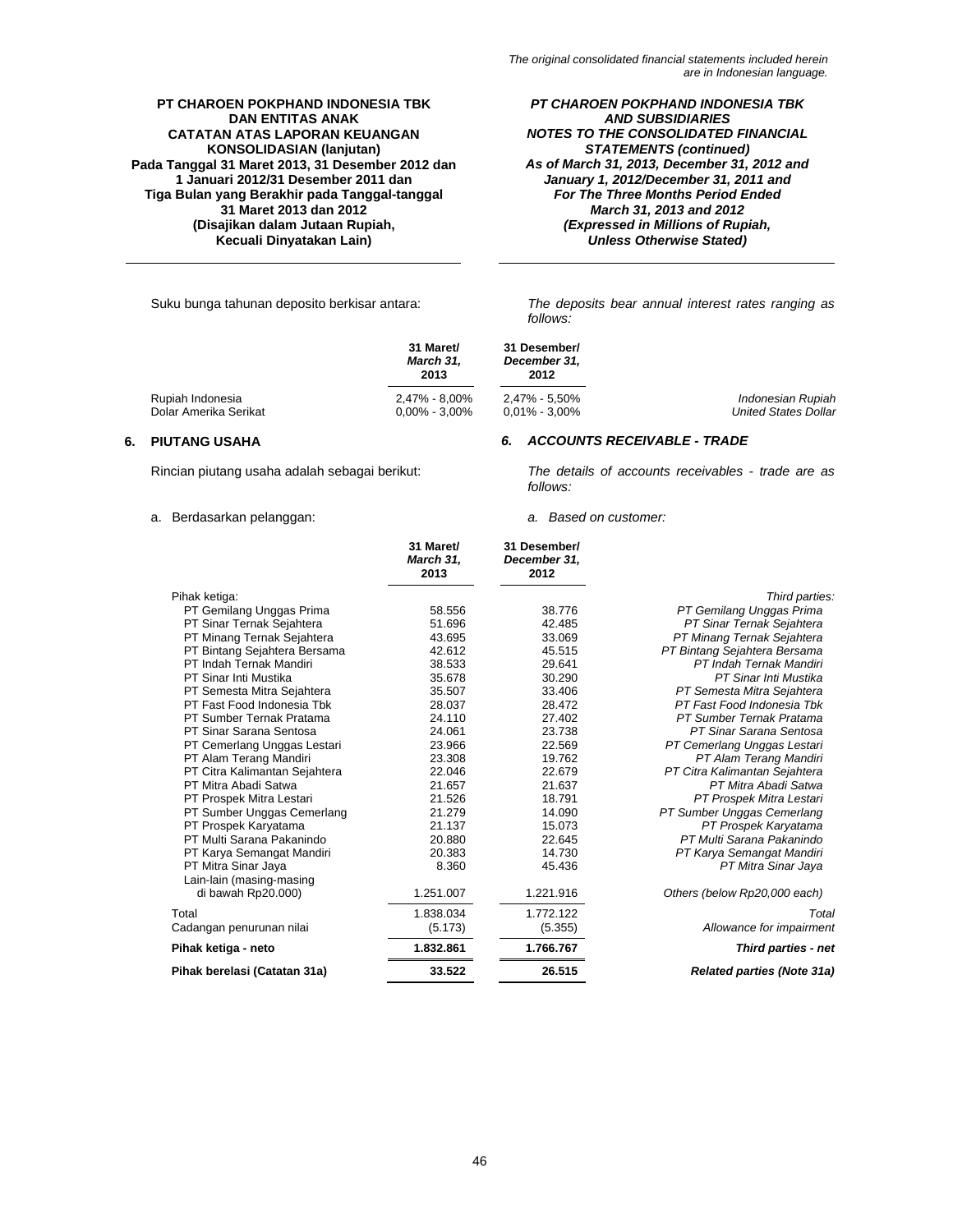*PT CHAROEN POKPHAND INDONESIA TBK AND SUBSIDIARIES NOTES TO THE CONSOLIDATED FINANCIAL STATEMENTS (continued) As of March 31, 2013, December 31, 2012 and January 1, 2012/December 31, 2011 and For The Three Months Period Ended March 31, 2013 and 2012 (Expressed in Millions of Rupiah, Unless Otherwise Stated)* 

### b. Berdasarkan umur piutang: *b. Based on customer:*

Analisa umur piutang usaha berdasarkan tanggal faktur adalah sebagai berikut:

*The aging analysis of accounts receivable trade based on invoice date is as follows:* 

|                               | 31 Maret/<br>March 31,<br>2013 | 31 Desember/<br>December 31.<br>2012 |                          |
|-------------------------------|--------------------------------|--------------------------------------|--------------------------|
| Pihak ketiga:                 |                                |                                      | Third parties:           |
| Kurang dari 31 hari           | 1.393.210                      | 1.323.963                            | Less than 31 days        |
| 31 - 60 hari                  | 323.360                        | 352.109                              | $31 - 60$ days           |
| 61 - 90 hari                  | 85.678                         | 69.220                               | $61 - 90$ days           |
| 91 - 180 hari                 | 19.676                         | 8.554                                | 91 - 180 days            |
| Lebih dari 180 hari           | 16.110                         | 18.276                               | Over 180 days            |
| Total                         | 1.838.034                      | 1.772.122                            | Total                    |
| Cadangan atas penurunan nilai | (5.173)                        | (5.355)                              | Allowance for impairment |
| <b>Neto</b>                   | 1.832.861                      | 1.766.767                            | <b>Net</b>               |
| Pihak berelasi:               |                                |                                      | Related parties:         |
| Kurang dari 31 hari           | 30.431                         | 23.015                               | Less than 31 days        |
| 31 - 60 hari                  | 2.630                          | 3.500                                | $31 - 60$ days           |
| 61 - 90 hari                  | 461                            |                                      | $61 - 90$ days           |
| <b>Total</b>                  | 33.522                         | 26.515                               | <b>Total</b>             |

Mutasi cadangan atas penurunan nilai adalah sebagai berikut:

*The movements of allowance for impairment are as follows:*

|                                    | 31 Maret 2013 / March 31, 2013 |                                      |                     |                             |
|------------------------------------|--------------------------------|--------------------------------------|---------------------|-----------------------------|
|                                    | Individual/ <i>Individual</i>  | Kolektif/Collective                  | <b>Total/Total</b>  |                             |
| Saldo awal                         | 4.306                          | 1.049                                | 5.355               | Beginning balance           |
| Pemulihan cadangan                 | (3)                            |                                      | (3)                 | Recovery of allowance       |
| Penghapusan                        | (179)                          |                                      | (179)               | Write-off                   |
| Saldo akhir                        | 4.124                          | 1.049                                | 5.173               | <b>Ending balance</b>       |
|                                    |                                | 31 Desember 2012 / Desember 31, 2012 |                     |                             |
|                                    | Individual/ <i>Individual</i>  | Kolektif/Collective                  | Total/ <i>Total</i> |                             |
| Saldo awal                         | 6.740                          | 255                                  | 6.995               | Beginning balance           |
| Penyisihan selama periode berjalan | 165                            | 892                                  | 1.057               | Provision during the period |
| Pemulihan cadangan                 | (2.329)                        | (98)                                 | (2.427)             | Recovery of allowance       |
| Penghapusan                        | (270)                          |                                      | (270)               | Write-off                   |
| Saldo akhir                        | 4.306                          | 1.049                                | 5.355               | <b>Ending balance</b>       |

Cadangan atas penurunan nilai dilakukan untuk menutup kemungkinan kerugian adanya penurunan nilai.

Berdasarkan hasil penelaahan terhadap adanya penurunan nilai piutang pada akhir tahun, manajemen berkeyakinan bahwa jumlah cadangan atas penurunan nilai tersebut cukup untuk menutup kemungkinan kerugian atas tidak tertagihnya piutang usaha.

*The impairment allowance is provided to cover possible losses from impairment.*

*Based on the results of the review for impairment of receivable accounts at the end of the year, the management believes that the allowance for impairment is adequate to cover possible losses from the non-collection of accounts receivable trade.*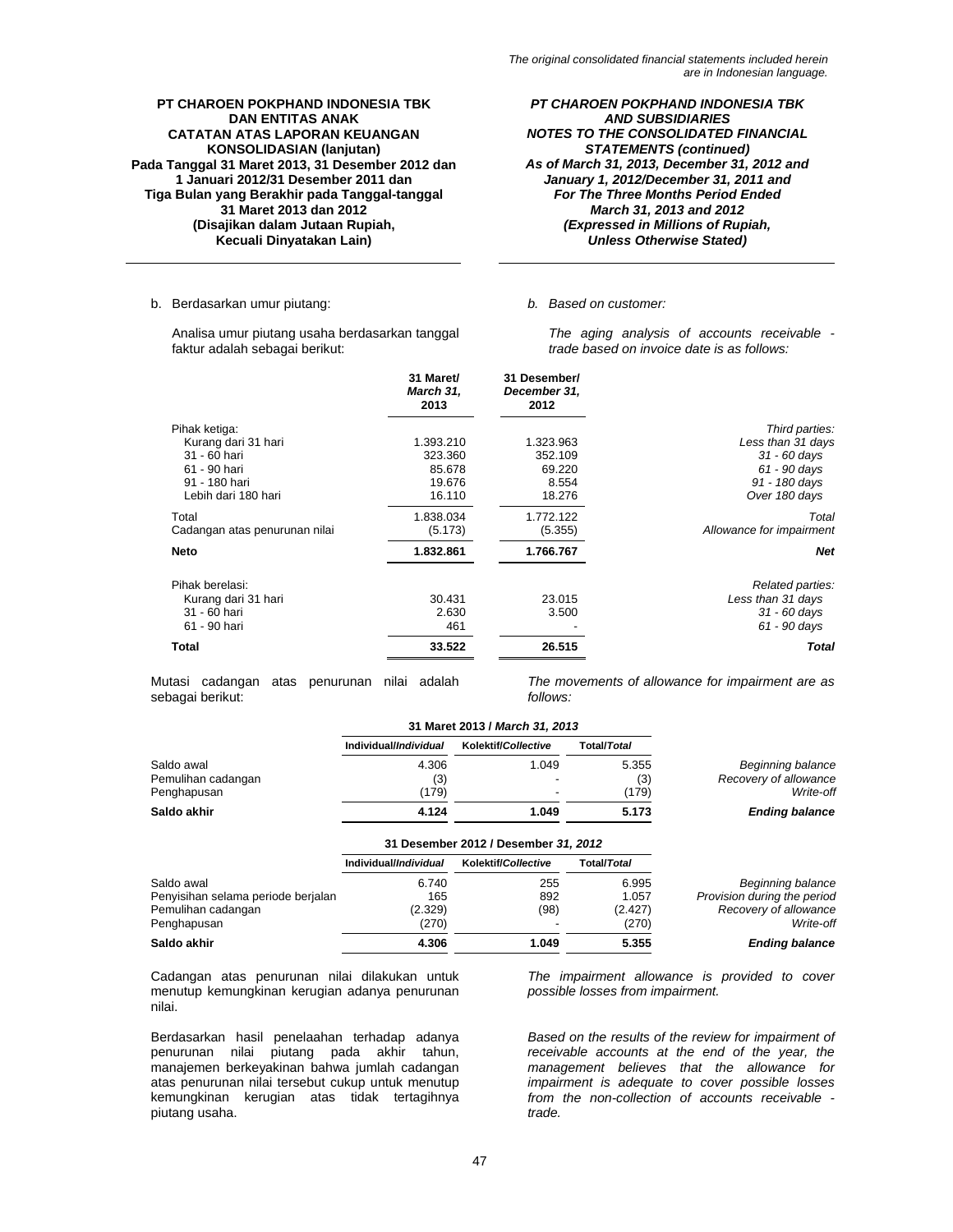Seluruh saldo piutang usaha pada tanggal 31 Maret 2013 dan 31 Desember 2012 dalam mata uang Rupiah.

Piutang usaha milik Perusahaan masing-masing sebesar Rp112.500 pada tanggal 31 Maret 2013 dan 31 Desember 2012 digunakan sebagai jaminan atas fasilitas pinjaman dari PT Bank CIMB Niaga Tbk (Catatan 32b).

Akun ini merupakan persediaan berdasarkan segmen usaha sebagai berikut:

*PT CHAROEN POKPHAND INDONESIA TBK AND SUBSIDIARIES NOTES TO THE CONSOLIDATED FINANCIAL STATEMENTS (continued) As of March 31, 2013, December 31, 2012 and January 1, 2012/December 31, 2011 and For The Three Months Period Ended March 31, 2013 and 2012 (Expressed in Millions of Rupiah, Unless Otherwise Stated)* 

*All accounts receivable ‐ trade as of March 31, 2013 and December 31, 2012 are in rupiah.*

*Accounts receivable - trade of the Company amounting to Rp112,500 as of March 31, 2013 and December 31, 2012 is used as collateral for the loan facility from PT Bank CIMB Niaga Tbk (Note 32b).*

# **7. PERSEDIAAN** *7. INVENTORIES*

*This account represents inventories based on business segments as follows:*

|                                                                                                                                                                     | 31 Maret/<br>March 31,<br>2013                                         | 31 Desember/<br>December 31,<br>2012                                   |                                                                                                                                                   |
|---------------------------------------------------------------------------------------------------------------------------------------------------------------------|------------------------------------------------------------------------|------------------------------------------------------------------------|---------------------------------------------------------------------------------------------------------------------------------------------------|
| Pakan<br>Bahan baku<br>Barang dalam perjalanan<br>Barang jadi<br>Kemasan dan suku cadang<br>Obat-obatan<br>Barang dalam proses<br>Lain-lain                         | 1.752.782<br>394.772<br>223.659<br>76.945<br>72.495<br>26.149<br>3.821 | 1.451.278<br>943.630<br>249.761<br>79.231<br>24.920<br>19.351<br>3.542 | Feeds<br>Raw materials<br>Goods in transit<br>Finished goods<br>Packaging and spareparts<br><b>Medicines</b><br>Work in process<br>Others         |
| Sub-total                                                                                                                                                           | 2.550.623                                                              | 2.771.713                                                              | Sub-total                                                                                                                                         |
| Anak ayam usia sehari<br>Barang dalam proses<br>- Telur untuk ditetaskan<br>Pakan<br>Obat-obatan<br>Kemasan dan suku cadang<br>Barang dalam perjalanan<br>Lain-lain | 177.315<br>47.119<br>21.243<br>19.258<br>17.408<br>1.212               | 168.374<br>29.463<br>21.506<br>20.259<br>16.934<br>1.540               | Day-old chicks<br>Work in process<br>- Hatching eggs<br>Feed<br><b>Medicines</b><br>Packaging and spareparts<br>Goods in transit<br><b>Others</b> |
| Sub-total                                                                                                                                                           | 283.555                                                                | 258.076                                                                | Sub-total                                                                                                                                         |
| Ayam olahan<br>Barang jadi<br>Bahan baku<br>Kemasan dan suku cadang<br>Barang dalam perjalanan<br>Barang dalam proses                                               | 74.516<br>49.784<br>38.569<br>17.572<br>1.047                          | 73.335<br>49.799<br>38.609<br>10.916<br>2.501                          | Processed chicken<br>Finished goods<br>Raw materials<br>Packaging and spareparts<br>Goods in transit<br>Work in process                           |
| Sub-total                                                                                                                                                           | 181.488                                                                | 175.160                                                                | Sub-total                                                                                                                                         |
| Lain-lain<br>Barang jadi<br>Bahan baku<br>Barang dalam proses<br>Barang dalam perjalanan<br>Lain-lain                                                               | 66.131<br>21.854<br>6.016<br>464<br>4.986                              | 133.659<br>15.523<br>8.431<br>5.039<br>2.640                           | Others<br>Finished goods<br>Raw materials<br>Work in process<br>Goods in transit<br><b>Others</b>                                                 |
| Sub-total                                                                                                                                                           | 99.451                                                                 | 165.292                                                                | Sub-total                                                                                                                                         |
| Total<br>Dikurangi cadangan penurunan<br>nilai persediaan                                                                                                           | 3.115.117<br>(3.924)                                                   | 3.370.241<br>(3.924)                                                   | <b>Total</b><br>Less allowance for decline in value<br>of inventories                                                                             |
| Neto                                                                                                                                                                | 3.111.193                                                              | 3.366.317                                                              | Net                                                                                                                                               |
|                                                                                                                                                                     |                                                                        |                                                                        |                                                                                                                                                   |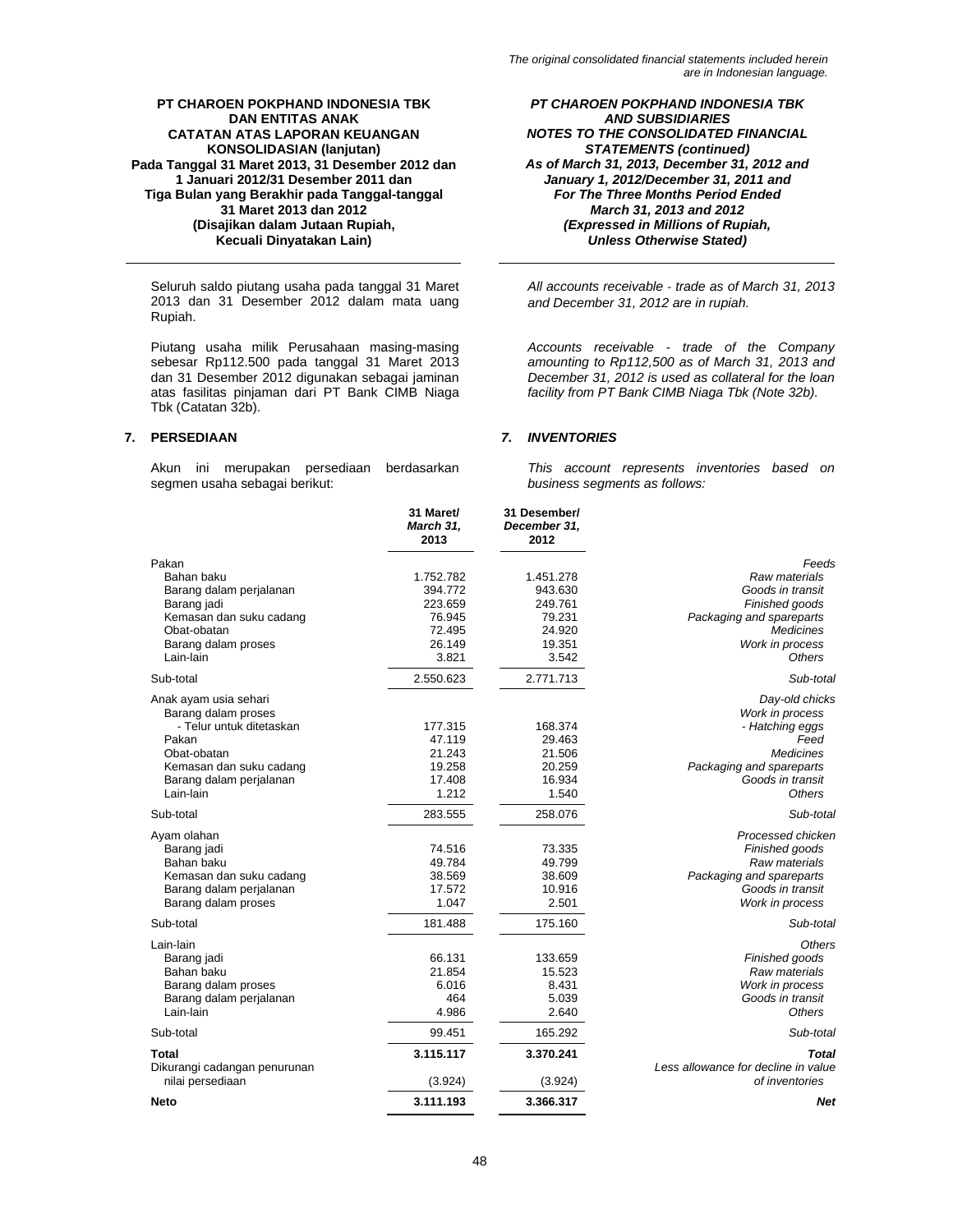Pada tanggal 31 Maret 2013 dan 31 Desember 2012, persediaan (kecuali persediaan tertentu yang masih dalam perjalanan) dan ayam pembibit turunan (Catatan 8) telah diasuransikan terhadap risiko kerugian akibat kerusakan, bencana alam, kebakaran dan risiko lainnya berdasarkan suatu paket polis tertentu, dengan nilai pertanggungan masing-masing sebesar Rp1.915.178. Manajemen berpendapat bahwa nilai pertanggungan cukup untuk menutup kemungkinan kerugian yang timbul dari risiko-risiko tersebut.

Persediaan milik Perusahaan masing-masing sebesar Rp155.000 pada tanggal 31 Maret 2013 dan 31 Desember 2012 digunakan sebagai jaminan atas fasilitas pinjaman dari PT Bank CIMB Niaga Tbk (Catatan 32b).

Mutasi cadangan penurunan nilai persediaan adalah sebagai berikut:

*PT CHAROEN POKPHAND INDONESIA TBK AND SUBSIDIARIES NOTES TO THE CONSOLIDATED FINANCIAL STATEMENTS (continued) As of March 31, 2013, December 31, 2012 and January 1, 2012/December 31, 2011 and For The Three Months Period Ended March 31, 2013 and 2012 (Expressed in Millions of Rupiah, Unless Otherwise Stated)* 

*As of March 31, 2013 and December 31, 2012, inventories (except for certain goods in transit) and breeding flocks (Note 8) are covered by insurance against losses from damage, natural disasters, fire and other risks under blanket policies amounting to Rp1,915,178 respectively. Management believes that the insurance coverage is adequate to cover possible losses arising from such risks.* 

*Inventories of the Company amounting to Rp155,000 as of March 31, 2013 and December 31, 2012 are used as collateral for the loan facility from PT Bank CIMB Niaga Tbk (Note 32b).*

*The movements of allowance for decline value of inventories are as follows:* 

|                             | 31 Maret/<br>March 31,<br>2013 | 31 Desember/<br>December 31,<br>2012 |                                 |
|-----------------------------|--------------------------------|--------------------------------------|---------------------------------|
| Saldo pada awal tahun       | 3.924                          | 151                                  | Balance at beginning of year    |
| Penyisihan periode berjalan | $\overline{\phantom{0}}$       | 3.773                                | Provision during the period     |
| Saldo pada akhir periode    | 3.924                          | 3.924                                | <b>Balance at end of period</b> |

Berdasarkan hasil penelaahan atas kondisi persediaan pada akhir periode, Manajemen berkeyakinan bahwa jumlah cadangan penurunan nilai persediaan tersebut cukup untuk menutup kemungkinan kerugian atas penurunan nilai persediaan.

Pemulihan cadangan atas penurunan nilai persediaan tersebut di atas telah diakui karena terjualnya barang jadi terkait kepada pihak ketiga dengan harga di atas nilai perolehannya.

*Based on the review of the condition of the inventories at the end of the period, the Management believes that the allowance for decline in value of inventories is adequate to cover possible losses from the decline in value of these inventories.* 

*The above reversals of allowance for decline in values of inventories were recognized in view of the sales of the related finished goods to third parties at prices above their carrying values.*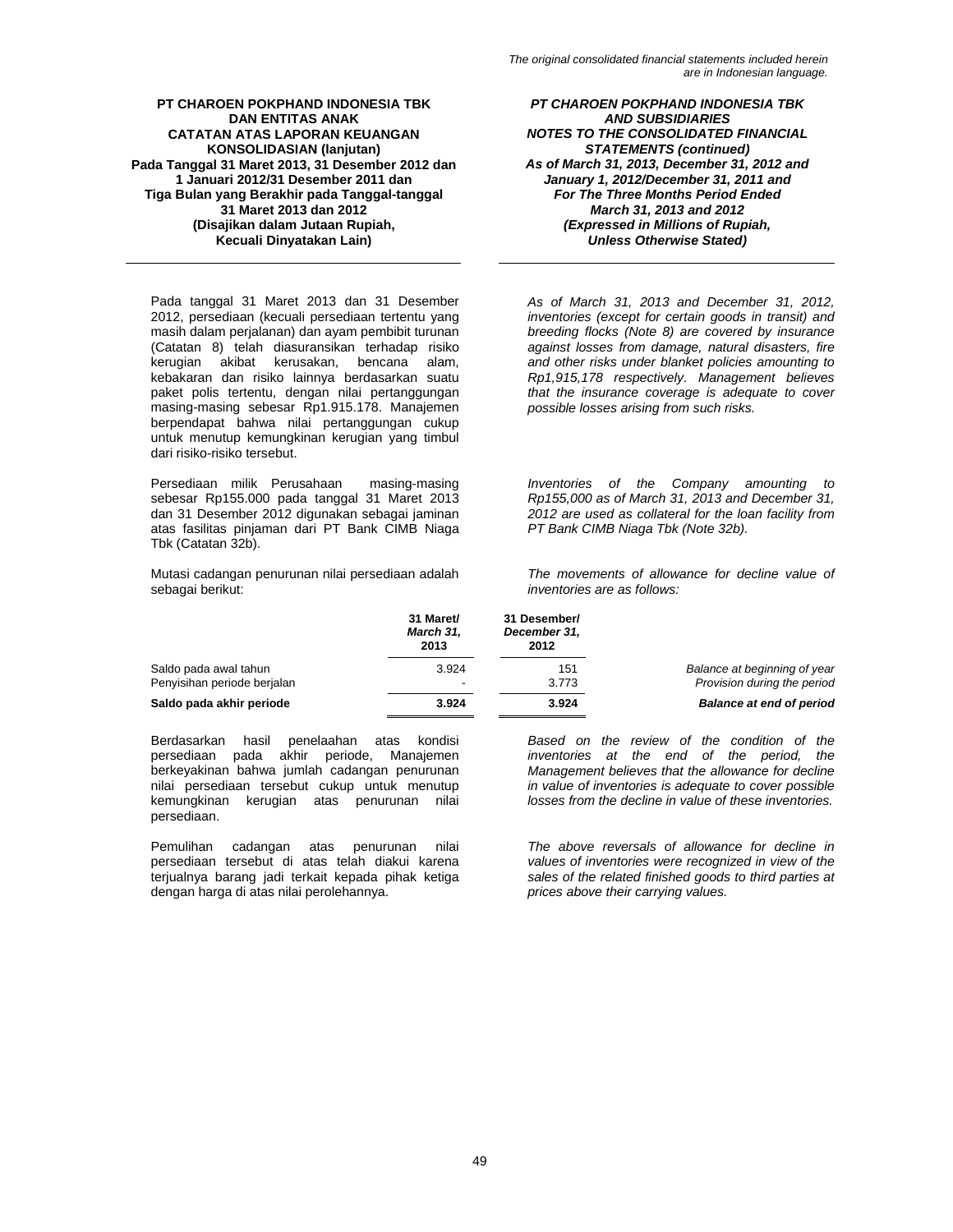*PT CHAROEN POKPHAND INDONESIA TBK AND SUBSIDIARIES NOTES TO THE CONSOLIDATED FINANCIAL STATEMENTS (continued) As of March 31, 2013, December 31, 2012 and January 1, 2012/December 31, 2011 and For The Three Months Period Ended March 31, 2013 and 2012 (Expressed in Millions of Rupiah, Unless Otherwise Stated)* 

# **8. AYAM PEMBIBIT TURUNAN** *8. BREEDING FLOCKS*

Ayam pembibit turunan terdiri dari: *Breeding flocks consist of:* 

|                                                       | 31 Maret/<br>March 31,<br>2013 | 31 Desember/<br>December 31,<br>2012 |                                        |
|-------------------------------------------------------|--------------------------------|--------------------------------------|----------------------------------------|
| Telah menghasilkan (masa produksi):<br>Saldo awal     | 427.704                        | 350.641                              | Producing flocks:<br>Beginning balance |
| Reklasifikasi dari ayam belum                         |                                |                                      |                                        |
| menghasilkan                                          | 243.097                        | 869.842                              | Reclassification from growing flocks   |
| Akumulasi deplesi                                     | (171.329)                      | (588.055)                            | Accumulated depletion                  |
| Ayam afkir                                            | (40.400)                       | (204.724)                            | Culled birds                           |
| Saldo akhir                                           | 459.072                        | 427.704                              | <b>Ending balance</b>                  |
| Cadangan kematian                                     | (5.435)                        | (17.358)                             | Allowance for mortality                |
| Eliminasi                                             | (29.804)                       | (44.467)                             | Elimination                            |
| Total setelah eliminasi                               | 423.833                        | 365.879                              | Balance after elimination              |
| Belum menghasilkan                                    |                                |                                      |                                        |
| (masa pertumbuhan):                                   |                                |                                      | Growing flocks:                        |
| Saldo awal                                            | 286,828                        | 232.085                              | Beginning balance                      |
| Biaya masa pertumbuhan<br>Reklasifikasi ke ayam telah | 229.885                        | 924.585                              | Cost incurred during growing phase     |
| menghasilkan                                          | (243.097)                      | (869.842)                            | Reclassification to producing flocks   |
| Saldo akhir                                           | 273.616                        | 286.828                              | <b>Ending balance</b>                  |
| Eliminasi                                             | (23.089)                       | (27.997)                             | Elimination                            |
| Total setelah eliminasi                               | 250.527                        | 258.831                              | Balance after elimination              |
| Total                                                 | 674.360                        | 624.710                              | <b>Total</b>                           |
|                                                       |                                |                                      |                                        |

Pada tanggal 31 Maret 2013 dan 31 Desember 2012, ayam pembibit turunan telah diasuransikan terhadap risiko kerugian akibat kerusakan, bencana alam, kebakaran dan risiko lainnya berdasarkan suatu paket polis tertentu (Catatan 7).

Eliminasi merupakan laba yang belum direalisasi atas penjualan pakan dan anak ayam usia sehari antara Perusahaan dan Entitas Anak tertentu yang dieliminasi untuk tujuan konsolidasi.

Berdasarkan hasil penelaahan atas kondisi ayam pembibit turunan pada akhir periode, Manajemen berkeyakinan bahwa jumlah cadangan kematian ayam masa produksi tersebut cukup untuk menutup kemungkinan kerugian atas penurunan nilai ayam pembibit turunan.

*As of March 31, 2013 and December 31, 2012, the breeding flocks are covered by insurance against losses from damage, natural disasters, fire and other risks under blanket policies (Note 7).* 

*Elimination represents unrealized profit on sales of feed and day-old chicks between the Company and certain Subsidiaries that are eliminated for consolidation purposes.* 

*Based on the review of the condition of the breeding flocks at the end of the period, the Management believes that the allowance for mortality of producing flocks are adequate to cover possible losses from the decline in value of these breeding flocks.*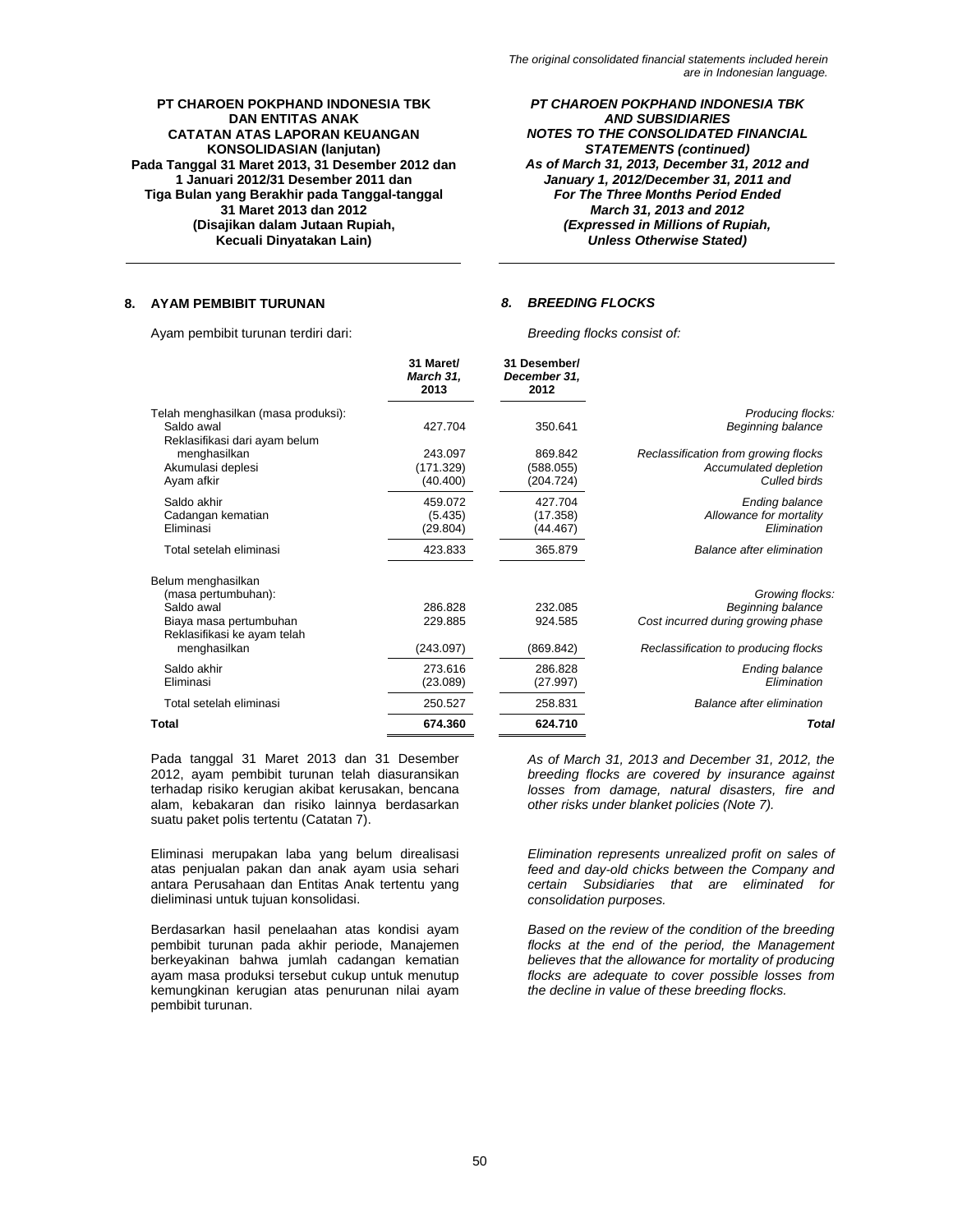# *PT CHAROEN POKPHAND INDONESIA TBK AND SUBSIDIARIES NOTES TO THE CONSOLIDATED FINANCIAL STATEMENTS (continued) As of March 31, 2013, December 31, 2012 and January 1, 2012/December 31, 2011 and For The Three Months Period Ended March 31, 2013 and 2012 (Expressed in Millions of Rupiah, Unless Otherwise Stated)*

# **9. ASET TETAP** *9. PROPERTY, PLANT AND EQUIPMENT*

Rincian aset tetap adalah sebagai berikut: *The details of property, plant and equipment are as follows:* 

|                                   | Saldo Awal/<br><b>Beginning</b><br><b>Balance</b> | Penambahan/<br><b>Addition</b> | Reklasifikasi/<br><b>Reclassification</b> | Pengurangan/<br><b>Deduction</b> | Saldo Akhir/<br><b>Ending</b><br><b>Balance</b> |                                     |
|-----------------------------------|---------------------------------------------------|--------------------------------|-------------------------------------------|----------------------------------|-------------------------------------------------|-------------------------------------|
| Harga Perolehan                   |                                                   |                                |                                           |                                  |                                                 | Cost                                |
| Pemilikan Langsung                |                                                   |                                |                                           |                                  |                                                 | Direct Ownership                    |
| Tanah                             | 610.101                                           | 17.412                         | 49.348                                    |                                  | 676.861                                         | Land                                |
| Prasarana tanah                   | 183.439                                           | 1.650                          | 7.278                                     |                                  | 192.367                                         | Land improvements                   |
| Bangunan                          | 1.590.090                                         | 8.052                          | 86.753                                    |                                  | 1.684.895                                       | <b>Building</b>                     |
| Mesin dan peralatan               | 1.409.709                                         | 8.063                          | 54.798                                    | 4.576                            | 1.467.994                                       | Machinery and equipment             |
| Peralatan transportasi            | 78.175                                            | 2.393                          | 525                                       | 547                              | 80.546                                          | Transportation equipment            |
| Peralatan kantor                  | 155.511                                           | 1.707                          | 2.447                                     | 1.152                            | 158.513                                         | Office equipment                    |
| Instalasi air                     | 119.020                                           | 1.320                          | 8.863                                     | 9                                | 129.194                                         | Wells and waterlines                |
| Peralatan peternakan              | 587.101                                           | 9.387                          | 27.806                                    | 1.257                            | 623.037                                         | Poultry equipment                   |
| Peralatan laboratorium            | 18.507                                            | 135                            | 58                                        |                                  | 18.700                                          | Laboratory equipment                |
| Total                             | 4.751.653                                         | 50.119                         | 237.876                                   | 7.541                            | 5.032.107                                       | Total                               |
| Aset dalam Penyelesaian           |                                                   |                                |                                           |                                  |                                                 | <b>Construction in Progress</b>     |
| Tanah                             | 144.324                                           | 16.472                         | (1.424)                                   |                                  | 159.372                                         | Land                                |
| Bangunan dan prasarana            |                                                   |                                |                                           |                                  |                                                 | Building and land                   |
| tanah                             | 787.353                                           | 184.263                        | (185.162)                                 | 56                               | 786.398                                         | improvements                        |
|                                   |                                                   | 26.885                         |                                           |                                  | 312.572                                         |                                     |
| Mesin dan peralatan               | 307.859                                           |                                | (22.144)                                  | 28                               |                                                 | Machinery and equipment             |
| Instalasi air                     | 48.482                                            | 3.805                          | (7.945)                                   | ×,                               | 44.342                                          | Wells and waterlines                |
| Peralatan peternakan              | 148.935                                           | 264.624                        | (21.201)                                  | ٠                                | 392.358                                         | Poultry equipment                   |
| Total                             | 1.436.953                                         | 496.049                        | (237.876)                                 | 84                               | 1.695.042                                       | Total                               |
| Aset Sewa Pembiayaan              |                                                   |                                |                                           |                                  |                                                 | <b>Leased Assets</b>                |
| Peralatan transportasi            | 1.478                                             |                                |                                           |                                  | 1.478                                           | Transportation equipment            |
| Total Harga Perolehan             | 6.190.084                                         | 546.168                        |                                           | 7.625                            | 6.728.627                                       | <b>Total Cost</b>                   |
| Akumulasi Penyusutan              |                                                   |                                |                                           |                                  |                                                 | <b>Accumulated Depreciation</b>     |
| Pemilikan Langsung                |                                                   |                                |                                           |                                  |                                                 | Direct Ownership                    |
| Prasarana tanah                   | 83.518                                            | 6.658                          |                                           |                                  | 90.176                                          | Land improvements                   |
| Bangunan                          | 416.837                                           | 17.361                         |                                           |                                  | 434.198                                         | <b>Building</b>                     |
| Mesin dan peralatan               | 551.722                                           | 23.688                         |                                           | 2.625                            | 572.785                                         | Machinery and equipment             |
| Peralatan transportasi            | 58.715                                            | 977                            |                                           | 438                              | 59.254                                          | <b>Transportation equipment</b>     |
| Peralatan kantor                  | 119.298                                           | 2.348                          |                                           | 871                              | 120.775                                         | Office equipment                    |
| Instalasi air                     |                                                   | 5.122                          |                                           | 9                                | 66.239                                          | Wells and waterlines                |
|                                   | 61.126                                            |                                |                                           |                                  |                                                 |                                     |
| Peralatan peternakan              | 280.879                                           | 20.183                         |                                           | 1.097                            | 299.965                                         | Poultry equipment                   |
| Peralatan laboratorium            | 11.519                                            | 243                            |                                           |                                  | 11.762                                          | Laboratory equipment                |
| Total                             | 1.583.614                                         | 76.580                         |                                           | 5.040                            | 1.655.154                                       | Total                               |
| Aset Sewa Pembiayaan              |                                                   |                                |                                           |                                  |                                                 | Leased Assets                       |
| Peralatan transportasi            | 1.174                                             | 36                             |                                           |                                  | 1.210                                           | Transportation equipment            |
| <b>Total Akumulasi</b>            |                                                   |                                |                                           |                                  |                                                 | <b>Total Accumulated</b>            |
| Penyusutan                        | 1.584.788                                         | 76.616                         |                                           | 5.040                            | 1.656.364                                       | Depreciation                        |
| Dikurangi rugi penurunan<br>nilai |                                                   |                                |                                           |                                  |                                                 | Less loss on impairment<br>in value |
| Bangunan                          | 5.783                                             |                                |                                           |                                  | 5.783                                           | <b>Building</b>                     |
| Mesin dan peralatan               | 6.513                                             |                                |                                           |                                  | 6.513                                           | Machinery and equipment             |
| Total                             | 12.296                                            |                                |                                           |                                  | 12.296                                          | Total                               |
| Nilai Buku Neto                   | 4.593.000                                         |                                |                                           |                                  | 5.059.967                                       | <b>Net Book Value</b>               |

# **31 Maret 2013 /** *March 31, 2013*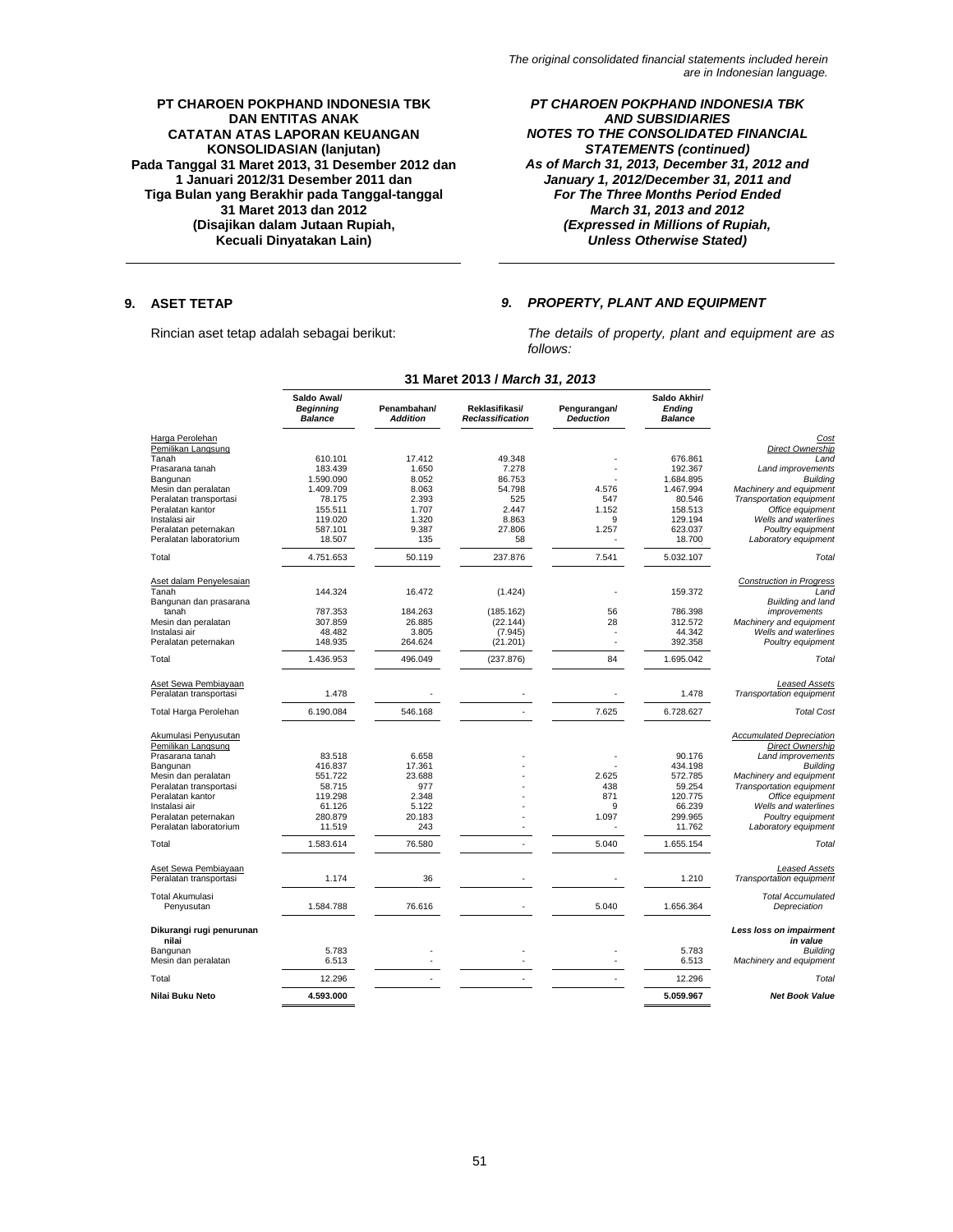*PT CHAROEN POKPHAND INDONESIA TBK AND SUBSIDIARIES NOTES TO THE CONSOLIDATED FINANCIAL STATEMENTS (continued) As of March 31, 2013, December 31, 2012 and January 1, 2012/December 31, 2011 and For The Three Months Period Ended March 31, 2013 and 2012 (Expressed in Millions of Rupiah, Unless Otherwise Stated)* 

|                                            |                                                   |                                | 31 Desember 2012 / December 31, 2012 |                                  |                                                 |                                                     |
|--------------------------------------------|---------------------------------------------------|--------------------------------|--------------------------------------|----------------------------------|-------------------------------------------------|-----------------------------------------------------|
|                                            | Saldo Awal/<br><b>Beginning</b><br><b>Balance</b> | Penambahan/<br><b>Addition</b> | Reklasifikasi/<br>Reclassification   | Pengurangan/<br><b>Deduction</b> | Saldo Akhir/<br><b>Ending</b><br><b>Balance</b> |                                                     |
| Harga Perolehan                            |                                                   |                                |                                      |                                  |                                                 | Cost                                                |
| Pemilikan Langsung                         |                                                   |                                |                                      |                                  |                                                 | Direct Ownership                                    |
| Tanah                                      | 426.817                                           | 125.222                        | 63.612                               | 5.550                            | 610.101                                         | Land                                                |
| Prasarana tanah                            | 117.640                                           | 12.434                         | 54.728                               | 1.363                            | 183.439                                         | Land improvements                                   |
| Bangunan                                   | 1.250.887                                         | 26.454                         | 325.612                              | 12.863                           | 1.590.090                                       | <b>Building</b>                                     |
| Mesin dan peralatan                        | 1.141.811                                         | 64.369                         | 223.416                              | 19.887                           | 1.409.709                                       | Machinery and equipment                             |
| Peralatan transportasi                     | 72.260                                            | 9.327                          | 687                                  | 4.099                            | 78.175                                          | Transportation equipment                            |
| Peralatan kantor                           | 145.435                                           | 8.336                          | 4.222                                | 2.482                            | 155.511                                         | Office equipment                                    |
| Instalasi air                              | 79.960                                            | 7.001                          | 33.330                               | 1.271                            | 119.020                                         | Wells and waterlines                                |
| Peralatan peternakan                       | 434.491                                           | 59.960                         | 104.228                              | 11.578                           | 587.101                                         | Poultry equipment                                   |
| Peralatan laboratorium                     | 14.033                                            | 3.183                          | 1.291                                |                                  | 18.507                                          | Laboratory equipment                                |
| Total                                      | 3.683.334                                         | 316.286                        | 811.126                              | 59.093                           | 4.751.653                                       | Total                                               |
| Aset dalam Penyelesaian                    |                                                   |                                |                                      |                                  |                                                 | <b>Construction in Progress</b>                     |
| Tanah                                      | 36.841                                            | 166.070                        | (58.587)                             |                                  | 144.324                                         | Land                                                |
| Bangunan dan prasarana                     |                                                   |                                |                                      |                                  |                                                 | Building and land                                   |
| tanah                                      | 470.618                                           | 719.856                        | (381.850)                            | 21.271                           | 787.353                                         | improvements                                        |
| Mesin dan peralatan                        | 229.155                                           | 310.797                        | (232.093)                            |                                  | 307.859                                         | Machinery and equipment                             |
| Instalasi air                              | 30.996                                            | 48.928                         | (31.442)                             |                                  | 48.482                                          | Wells and waterlines                                |
| Peralatan peternakan                       | 115.520                                           | 140.195                        |                                      |                                  | 148.935                                         | Poultry equipment                                   |
|                                            |                                                   |                                | (106.780)                            |                                  |                                                 |                                                     |
| Total                                      | 883.130                                           | 1.385.846                      | (810.752)                            | 21.271                           | 1.436.953                                       | Total                                               |
| Aset Sewa Pembiayaan                       |                                                   |                                |                                      |                                  |                                                 | <b>Leased Assets</b>                                |
| Mesin                                      | 374                                               |                                | (374)                                |                                  |                                                 | Machinery                                           |
| Peralatan transportasi                     | 1.478                                             |                                |                                      |                                  | 1.478                                           | Transportation equipment                            |
| Total                                      | 1.852                                             |                                | (374)                                |                                  | 1.478                                           | Total                                               |
| Total Harga Perolehan                      | 4.568.316                                         | 1.702.132                      |                                      | 80.364                           | 6.190.084                                       | <b>Total Cost</b>                                   |
| Akumulasi Penyusutan<br>Pemilikan Langsung |                                                   |                                |                                      |                                  |                                                 | <b>Accumulated Depreciation</b><br>Direct Ownership |
| Prasarana tanah                            | 62.560                                            | 20.964                         |                                      | 6                                | 83.518                                          | Land improvements                                   |
| Bangunan                                   | 357.965                                           | 60.308                         |                                      | 1.436                            | 416.837                                         | <b>Building</b>                                     |
| Mesin dan peralatan                        | 483.759                                           | 80.692                         |                                      | 12.729                           | 551.722                                         | Machinery and equipment                             |
| Peralatan transportasi                     | 58.492                                            | 3.600                          |                                      | 3.377                            | 58.715                                          | Transportation equipment                            |
| Peralatan kantor                           | 112.078                                           | 9.118                          |                                      | 1.898                            | 119.298                                         | Office equipment                                    |
| Instalasi air                              | 45.366                                            | 16.165                         |                                      | 405                              | 61.126                                          | Wells and waterlines                                |
| Peralatan peternakan                       | 225.768                                           | 61.030                         |                                      | 5.919                            | 280.879                                         | Poultry equipment                                   |
| Peralatan laboratorium                     | 10.407                                            | 1.112                          |                                      |                                  | 11.519                                          | Laboratory equipment                                |
| Total                                      | 1.356.395                                         | 252.989                        |                                      | 25.770                           | 1.583.614                                       | Total                                               |
| Aset Sewa Pembiayaan                       |                                                   |                                |                                      |                                  |                                                 | <b>Leased Assets</b>                                |
| Peralatan transportasi                     | 1.021                                             | 153                            |                                      |                                  | 1.174                                           | Transportation equipment                            |
| <b>Total Akumulasi</b>                     |                                                   |                                |                                      |                                  |                                                 | <b>Total Accumulated</b>                            |
| Penyusutan                                 | 1.357.416                                         | 253.142                        |                                      | 25.770                           | 1.584.788                                       | Depreciation                                        |
| Dikurangi rugi penurunan                   |                                                   |                                |                                      |                                  |                                                 | Less loss on impairment                             |
| nilai                                      |                                                   |                                |                                      |                                  |                                                 | in value                                            |
| Bangunan<br>Mesin dan peralatan            | 5.783<br>6.513                                    |                                |                                      |                                  | 5.783<br>6.513                                  | <b>Building</b><br>Machinery and equipment          |
| Total                                      | 12.296                                            |                                |                                      |                                  | 12.296                                          | Total                                               |
| Nilai Buku Neto                            | 3.198.604                                         |                                |                                      |                                  | 4.593.000                                       | <b>Net Book Value</b>                               |
|                                            |                                                   |                                |                                      |                                  |                                                 |                                                     |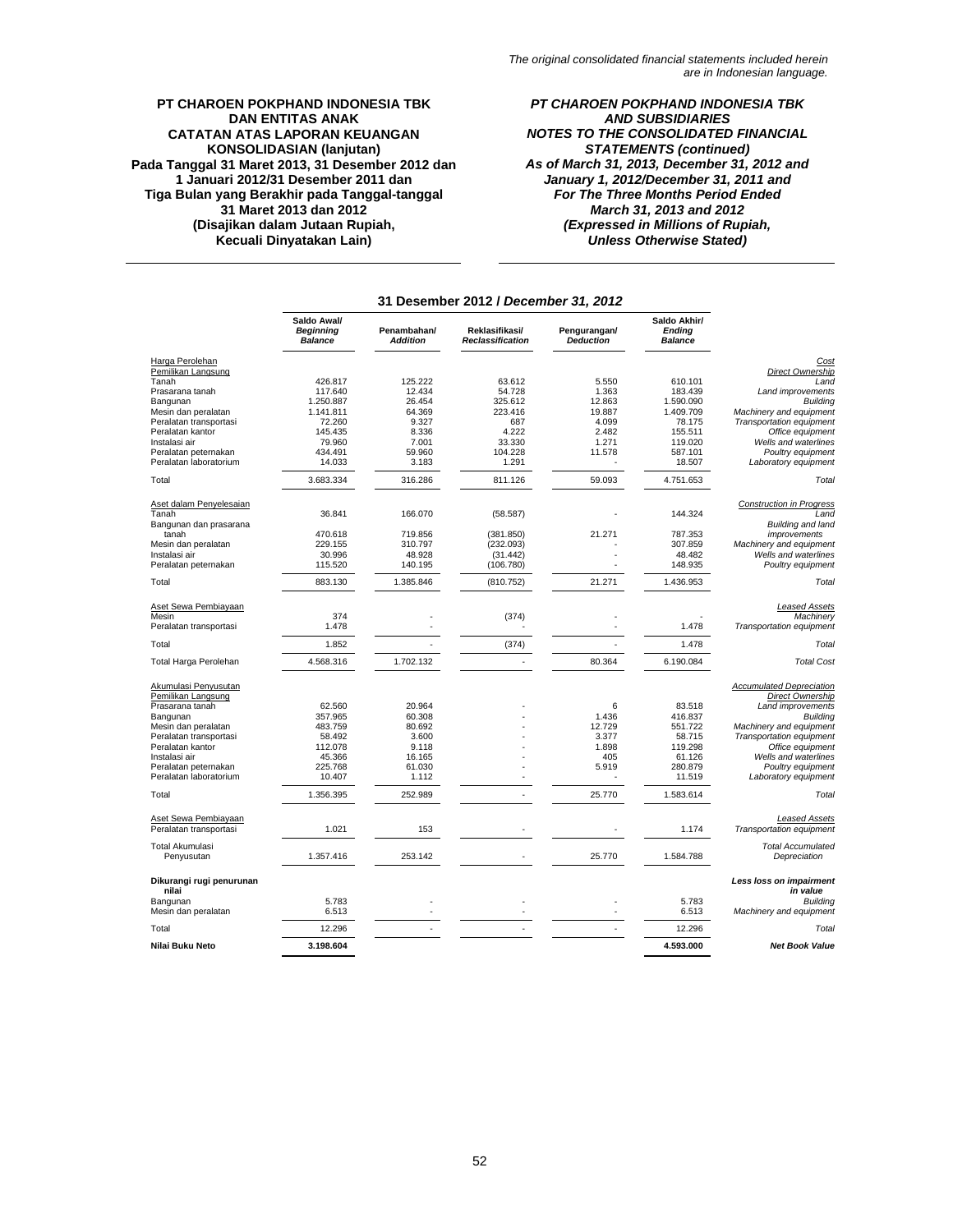*PT CHAROEN POKPHAND INDONESIA TBK AND SUBSIDIARIES NOTES TO THE CONSOLIDATED FINANCIAL STATEMENTS (continued) As of March 31, 2013, December 31, 2012 and January 1, 2012/December 31, 2011 and For The Three Months Period Ended March 31, 2013 and 2012 (Expressed in Millions of Rupiah, Unless Otherwise Stated)* 

(a) Pembebanan penyusutan adalah sebagai berikut:

### *(a) Depreciation is charged as follows:*

|                                                                          | 31 Maret/<br>March 31,<br>2013 | 31 Maret/<br>March 31,<br>2012 |                                       |
|--------------------------------------------------------------------------|--------------------------------|--------------------------------|---------------------------------------|
| Beban pokok penjualan dan<br>ayam pembibit turunan<br>belum menghasilkan | 72.889                         | 50.925                         | Cost of goods sold and growing flocks |
| Beban umum dan administrasi                                              |                                |                                | General and administrative expenses   |
| (Catatan 23)                                                             | 2.774                          | 2.568                          | (Note 23)                             |
| Beban penjualan (Catatan 22)                                             | 953                            | 1.003                          | Selling expense (Note 22)             |
| <b>Total</b>                                                             | 76.616                         | 54.496                         | <b>Total</b>                          |

(b) Keuntungan dari penjualan aset tetap adalah sebagai berikut:

*(b) The computation of gain on sale of property, plant and equipment is as follows:* 

|                                          | 31 Maret/<br>March 31,<br>2013 | 31 Maret/<br>March 31,<br>2012 |                                                        |
|------------------------------------------|--------------------------------|--------------------------------|--------------------------------------------------------|
| Hasil penjualan bersih<br>Nilai buku     | 2.595<br>2.210                 | 5.255<br>4.904                 | Net proceeds<br>Net book value                         |
| Laba atas penjualan<br>aset tetap - neto | 385                            | 351                            | Gain on sale of property,<br>plant and equipment - net |

Laba penjualan aset tetap disajikan sebagai bagian dari akun "Pendapatan Operasi Lainnya" laporan laba rugi komprehensif konsolidasian.

- (c) Pada tanggal 31 Maret 2013 dan 31 Desember 2012 aset tetap, tidak termasuk tanah dan peralatan transportasi telah diasuransikan terhadap risiko kerugian akibat kerusakan, bencana alam, kebakaran dan risiko lainnya berdasarkan suatu paket polis tertentu dengan nilai pertanggungan masing-masing sebesar AS\$473.061.152. Manajemen berkeyakinan bahwa nilai pertanggungan tersebut cukup untuk menutup kemungkinan kerugian yang timbul dari risiko-risiko tersebut.
- (d) Penambahan aset tetap terdiri dari biaya pengadaan aset tetap sehubungan dengan ekspansi kapasitas produksi, penambahan fasilitas penunjang pakan ternak seperti silo, gudang barang jadi dan bahan baku khususnya untuk pembangunan pabrik pakan ternak di Makassar, Lampung dan Cirebon, pabrik premix di Surabaya dan pabrik pengolahan ayam di Medan.

*Gain on sales of property, plant and equipment are presented as part of the "Other Operating Income" account in the consolidated statements of comprehensive income.* 

- *(c) As of March 31, 2013 and December 31, 2012, property, plant and equipment excluding land and transportation equipment, are covered by insurance against losses from damage, natural disasters, fire and other risks under blanket policies of US\$473,061,152, respectively. The Management believes that the insurance is adequate to cover possible losses arising from such risks.*
- *(d) Additions to property, plant and equipment consist of acquisition costs related to expansion of production capacity, additions to poultry feed supporting facilities such as silos and warehouses for raw materials and finished goods, especially for constructing feedmill factories in Makassar, Lampung and Cirebon, a premix plant in Surabaya and a chicken processing plant in Medan.*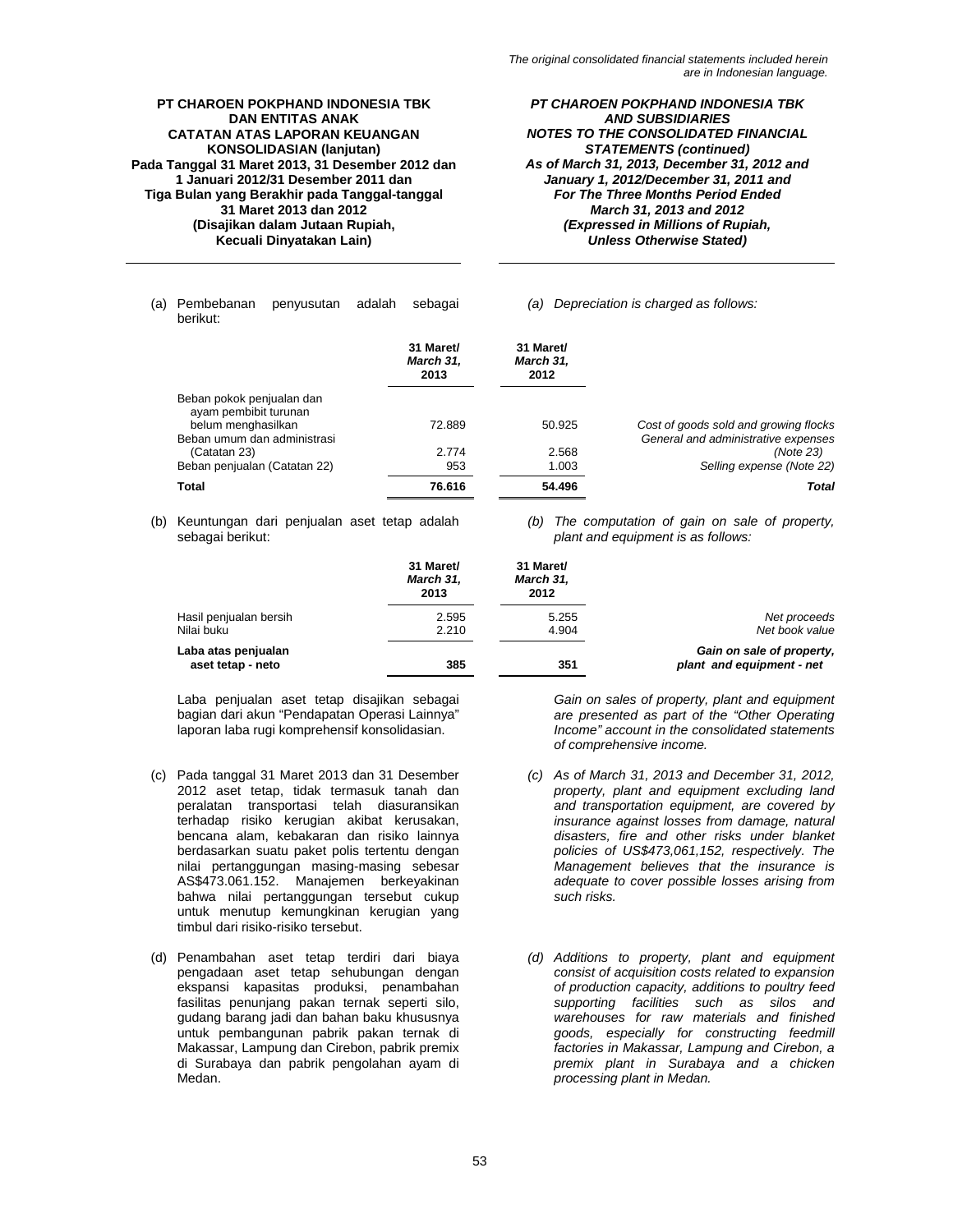*PT CHAROEN POKPHAND INDONESIA TBK AND SUBSIDIARIES NOTES TO THE CONSOLIDATED FINANCIAL STATEMENTS (continued) As of March 31, 2013, December 31, 2012 and January 1, 2012/December 31, 2011 and For The Three Months Period Ended March 31, 2013 and 2012 (Expressed in Millions of Rupiah, Unless Otherwise Stated)* 

- (e) Rincian dari aset dalam penyelesaian adalah sebagai berikut:
- *(e) The details of construction in progress are as follows:*

|                                                               | 31 Maret 2013 / Maret 31, 2013                                      |                                                 |                                                                                          |                                                                                 |
|---------------------------------------------------------------|---------------------------------------------------------------------|-------------------------------------------------|------------------------------------------------------------------------------------------|---------------------------------------------------------------------------------|
|                                                               | Perkiraan %<br>Penyelesaian/<br><b>Estimated %</b><br>of Completion | Total<br>Tercatat/<br>Carrying<br><b>Amount</b> | <b>Tahun Perkiraan</b><br>Penyelesaian/<br><b>Estimated Year of</b><br><b>Completion</b> |                                                                                 |
| Bangunan dan prasarana<br>Pabrik pakan ternak<br>Kandang ayam | $10\% - 91\%$<br>52% - 99%                                          | 471.520<br>314,878                              | 2013<br>2013                                                                             | <b>Building and land improvements</b><br>Feedmill factories<br><b>Henhouses</b> |
| Mesin dan peralatan<br>Pabrik pakan ternak<br>Penetasan       | 12% - 97%<br>5% - 92%                                               | 220.354<br>92.218                               | 2013<br>2013                                                                             | Machinery and equipment<br>Feedmill factories<br>Hatchery                       |
| Peralatan peternakan                                          | 10% - 98%                                                           | 392.358                                         | 2013                                                                                     | Poultry equipment                                                               |
|                                                               |                                                                     | 31 Desember 2012 / December 31, 2012            |                                                                                          |                                                                                 |

| Perkiraan %<br>Penyelesaian/<br><b>Estimated %</b><br>of Completion | Total<br>Tercatat/<br>Carrying<br><b>Amount</b> | Tahun Perkiraan<br>Penyelesaian/<br><b>Estimated Year of</b><br><b>Completion</b> |                                                                    |
|---------------------------------------------------------------------|-------------------------------------------------|-----------------------------------------------------------------------------------|--------------------------------------------------------------------|
|                                                                     |                                                 |                                                                                   | <b>Building and land improvements</b><br><b>Feedmill factories</b> |
| 45% - 99%                                                           | 403.071                                         | 2013                                                                              | <b>Henhouses</b>                                                   |
|                                                                     |                                                 |                                                                                   | Machinery and equipment                                            |
| 2% - 99%                                                            | 211.778                                         | 2013                                                                              | Feedmill factories                                                 |
| 14% - 99%                                                           | 220.374                                         | 2013                                                                              | Hatchery                                                           |
| 35% - 89%                                                           | 198.903                                         | 2013                                                                              | Poultry equipment                                                  |
|                                                                     | 8% - 99%                                        | 402.827                                                                           | 2013                                                               |

- (f) Aset tetap dalam bentuk tanah dengan status Hak Guna Bangunan terletak di beberapa lokasi di Indonesia dengan jumlah luas keseluruhan sekitar 16.741.382 meter persegi. Hak atas tanah tersebut akan berakhir pada berbagai tanggal antara tahun 2013 sampai dengan tahun 2042. Manajemen berkeyakinan bahwa hak tersebut dapat diperpanjang pada saat berakhirnya hak tersebut.
- (g) Berdasarkan kondisi aset tetap, Manajemen berkeyakinan bahwa tidak terdapat indikasi adanya penurunan nilai aset tetap Kelompok Usaha pada tanggal 31 Maret 2013 dan 31 Desember 2012, kecuali untuk aset tertentu yang telah dibebankan pada tahun berjalan.
- (h) Aset tetap tertentu milik Perusahaan dan CPJF dengan jumlah nilai tercatat masing-masing sebesar Rp9.708 pada tanggal 31 Maret 2013 dan 31 Desember 2012 digunakan sebagai jaminan atas fasilitas pinjaman dari PT Bank CIMB Niaga Tbk (Catatan 32b).
- *(f) Land under "Building Usage Right" is located in several locations in Indonesia with a total area of 16,741,382 square meters. The related landrights will expire on various dates between 2013 and 2042. Management believes that these rights are renewable upon their expiry.*
- *(g) Based on the condition of the property, plant and equipment, the Management believes that there is no indication of impairment of asset value in the Group as of March 31, 2013 and December 31, 2012, except for certain assets provided with impairment losses.*
- *(h) Certain property, plant and equipment of the Company and CPJF with total carrying values of Rp9,708, respectively, as of March 31, 2013 and December 31, 2012 is used to secure the bank loan facility obtained from PT Bank CIMB Niaga Tbk (Note 32b).*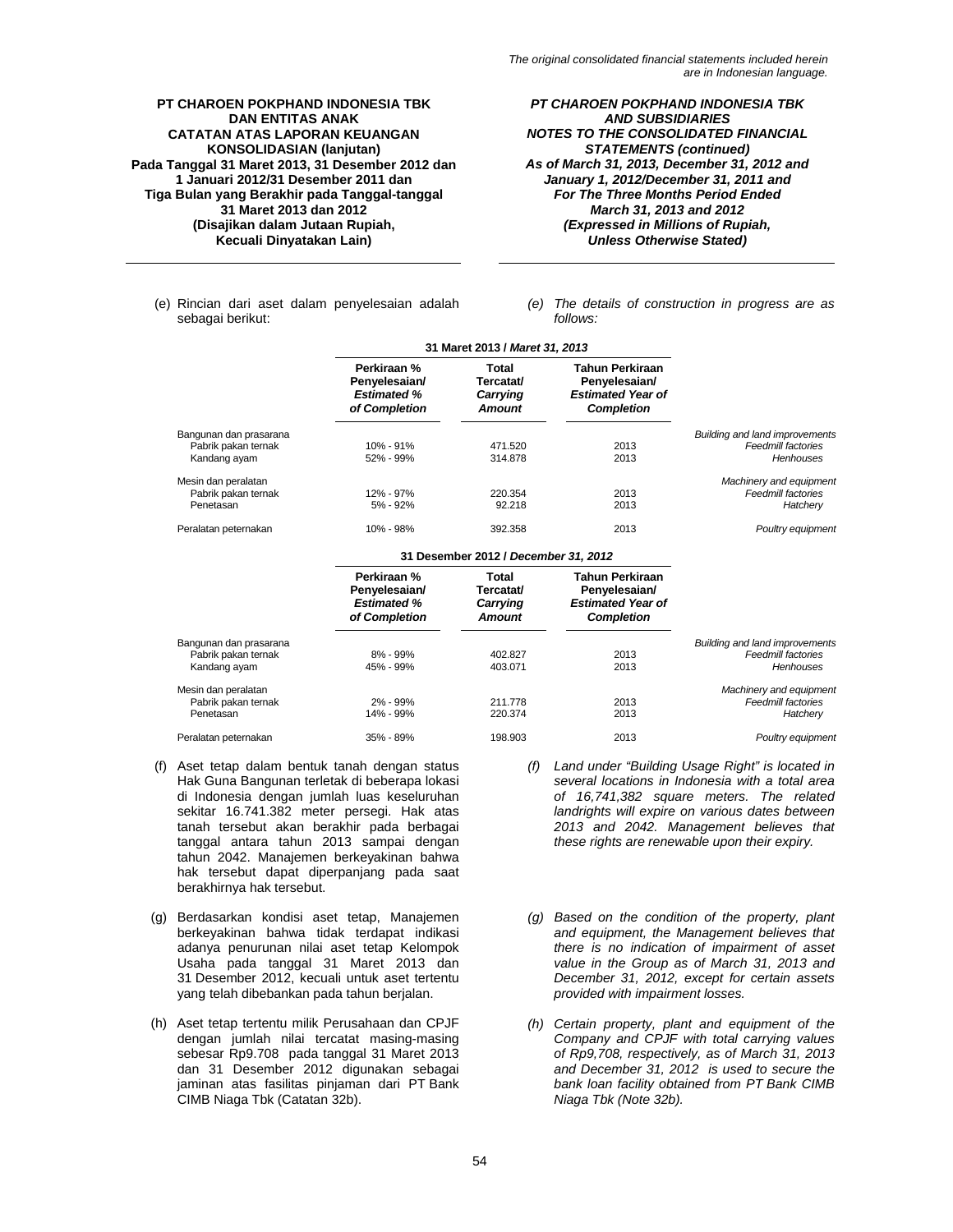- (i) Jumlah biaya pinjaman yang dikapitalisasi selama tahun yang berakhir pada tanggal 31 Desember 2012 adalah sebesar Rp9.838. Tarif yang digunakan untuk menentukan jumlah biaya pinjaman yang dapat dikapitalisasi adalah 3,35% sampai dengan 3,59%, yang merupakan suku bunga efektif dari pinjaman yang spesifik.
- (j) Pada tahun 2012, sesuai dengan penerapan ISAK No. 25, beban tangguhan atas Biaya Perolehan Hak atas Tanah dan Bangunan ("BPHTB") sebesar Rp18.064 yang disajikan dalam "Aset Tidak Lancar Lainnya" telah direklasifikasi ke akun "Aset Tetap - Tanah".

# **10. PAJAK DIBAYAR DI MUKA DAN TAGIHAN PAJAK**

Pajak dibayar di muka terdiri dari: *Prepaid tax consists of:* 

*PT CHAROEN POKPHAND INDONESIA TBK AND SUBSIDIARIES NOTES TO THE CONSOLIDATED FINANCIAL STATEMENTS (continued) As of March 31, 2013, December 31, 2012 and January 1, 2012/December 31, 2011 and For The Three Months Period Ended March 31, 2013 and 2012 (Expressed in Millions of Rupiah, Unless Otherwise Stated)* 

- *(i) The amount of borrowing costs capitalised during the year ended December 31, 2012 amounted to Rp9,838. The rates used to determine the amount of borrowing costs eligible for capitalisation were from 3.35% to 3.59%, which represent the effective interest rates of the specific borrowing.*
- *(j) In 2012, in line with the application of IFAS No. 25, deferred charges in the form of Acquisition Costs of Rights to Land and Building ("BPHTB") amounting to Rp18,064 in "Other Non-current Assets" were reclassified to the "Property, Plant and Equipment - Land" account..*

# *10. PREPAID TAX AND CLAIMS FOR TAX REFUND*

|                            | 31 Maret/<br>March 31,<br>2013 | 31 Desember/<br>December 31,<br>2012 |                   |
|----------------------------|--------------------------------|--------------------------------------|-------------------|
| Pajak penghasilan pasal 25 |                                |                                      | Income tax art 25 |
| tahun 2012                 | $\overline{\phantom{a}}$       | 26.346                               | year 2012         |
| Pajak Pertambahan Nilai    | 83                             | 364                                  | Value Added Tax   |
| Total                      | 83                             | 26.710                               | <b>Total</b>      |

Tagihan pajak terdiri dari: *Claims for tax refund consists of:* 

|                         | 31 Maret/<br>March 31,<br>2013 | 31 Desember/<br>December 31,<br>2012 |                      |
|-------------------------|--------------------------------|--------------------------------------|----------------------|
| Perusahaan:             |                                |                                      | Company:             |
| 2008                    |                                |                                      | 2008                 |
| Pajak Penghasilan Badan | 32.815                         | 32.815                               | Corporate Income Tax |
| Pajak Pertambahan Nilai | 113.803                        | 113.803                              | Value Added Tax      |
| 2006                    |                                |                                      | 2006                 |
| Pajak Penghasilan Badan | 9.159                          | 9.159                                | Corporate Income Tax |
| Total                   | 155.777                        | 155.777                              | Total                |
| Entitas Anak:           |                                |                                      | Subsidiaries:        |
| 2013                    | 1.293                          |                                      | 2013                 |
| 2012                    | 19.131                         | 19.131                               | 2012                 |
| 2011                    | 113.088                        | 113.088                              | 2011                 |
| 2006                    | 563                            | 563                                  | 2006                 |
| Total                   | 134.075                        | 132.782                              | Total                |
| <b>Total</b>            | 289.852                        | 288.559                              | <b>Total</b>         |
|                         |                                |                                      |                      |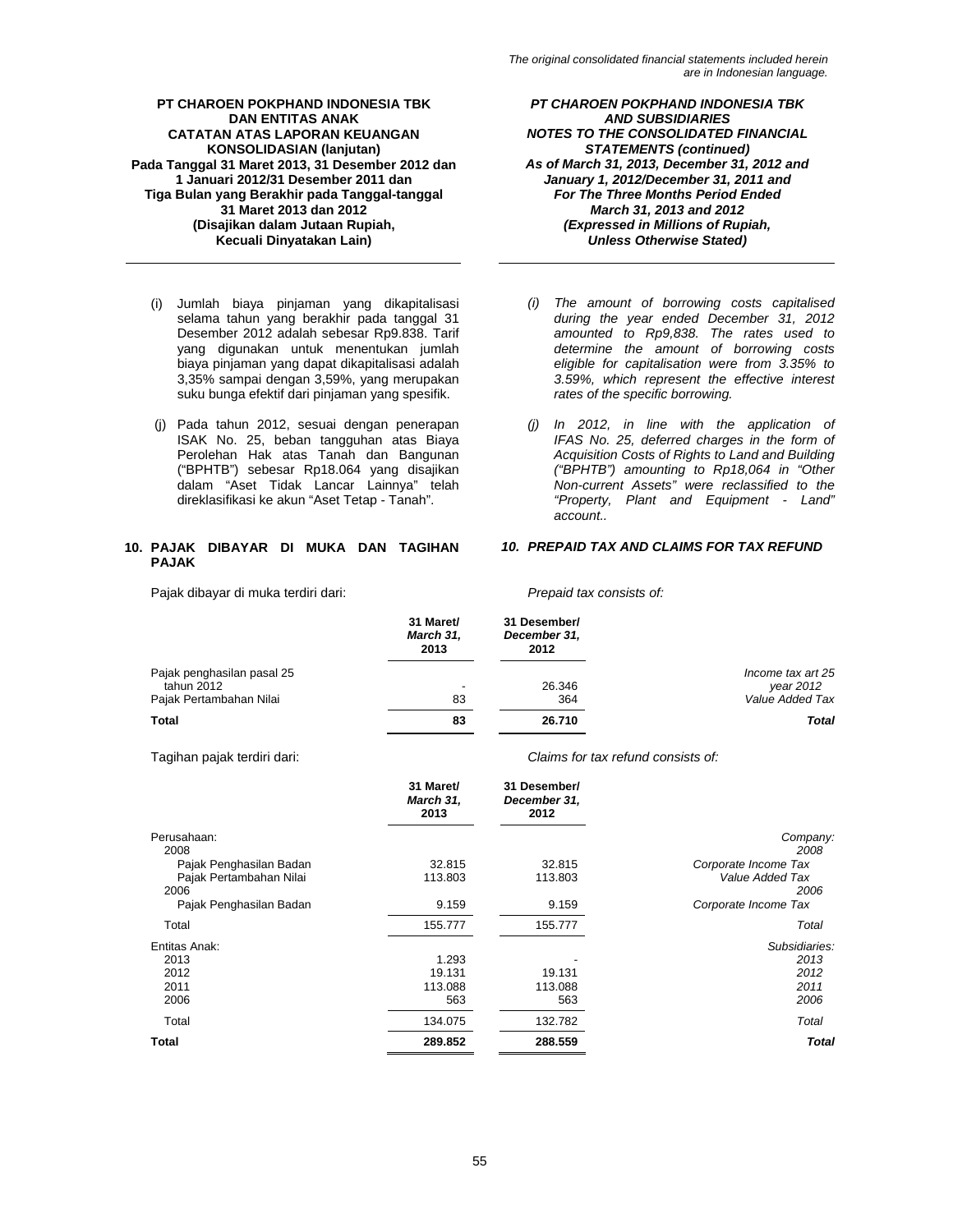# Pajak Penghasilan Badan tahun 2006 *Corporate Income Tax for year 2006*

Pada tanggal 23 September 2008, Perusahaan menerima Surat Ketetapan Pajak Kurang Bayar ("SKPKB") atas pajak penghasilan badan tahun 2006 sebesar Rp46.811 dari klaim sebesar Rp2.789 yang diajukan Perusahaan. Pada tanggal 19 Desember 2008, Perusahaan mengajukan surat keberatan atas SKPKB tersebut sebesar Rp30.056 sedangkan sisanya sebesar Rp16.755 telah dibayarkan ke Kantor Pajak. Jumlah yang telah dibayarkan dan klaim yang tidak diakui dengan jumlah keseluruhan sebesar Rp19.544 telah dicatat sebagai biaya pajak tahun 2008.

Pada tanggal 16 Desember 2009, Direktur Jendral Pajak ("DJP") menolak keberatan Perusahaan atas SKPKB pajak penghasilan badan tahun 2006. Atas keputusan DJP, pada tanggal 25 Februari 2010, Perusahaan mengajukan banding ke Pengadilan Pajak. Sesuai dengan peraturan, Perusahaan telah melakukan pembayaran terlebih dahulu atas kekurangan pembayaran SKPKB sebesar Rp30.056 dan Surat Tagihan Pajak ("STP") denda bunga sebesar Rp9.159 sebelum pengajuan banding ke Pengadilan Pajak.

Pada tanggal 25 Mei 2011, Pengadilan Pajak mengabulkan tuntutan Perusahaan atas SKPKB pajak penghasilan badan tahun 2006. Berdasarkan keputusan Pengadilan Pajak tersebut, pada tanggal 19 Juli 2011, Perusahaan menerima pengembalian atas keberatan yang diajukan Perusahaan sebesar Rp30.056 beserta kompensasi bunga sebesar Rp10.077.

Pada tanggal 28 Juli 2011, Perusahaan mengajukan surat permohonan pembatalan STP bunga pajak sebesar Rp9.159 atas SKPKB tersebut. Pada tanggal 22 Agustus 2011, DJP menyatakan akan menindaklanjuti permohonan Perusahaan dengan membuat Uraian Penelitian Usulan Pengurangan atau Penghapusan Sanksi Administrasi.

Pada tanggal 12 September 2011, DJP mengajukan Peninjauan Kembali ke Mahkamah Agung atas keputusan Pengadilan Pajak tersebut di atas. Pada tanggal 17 November 2011, Perusahaan mengajukan kontra memori Peninjauan Kembali ke Mahkamah Agung. Sampai dengan tanggal penyelesaian laporan keuangan, PK masih dalam proses di Mahkamah Agung. Menunggu hasil Peninjauan Kembali, Perusahaan kompensasi bunga yang telah diterima dalam akun "Utang Pajak - Lain-lain" (Catatan 14).

*PT CHAROEN POKPHAND INDONESIA TBK AND SUBSIDIARIES NOTES TO THE CONSOLIDATED FINANCIAL STATEMENTS (continued) As of March 31, 2013, December 31, 2012 and January 1, 2012/December 31, 2011 and For The Three Months Period Ended March 31, 2013 and 2012 (Expressed in Millions of Rupiah, Unless Otherwise Stated)* 

*On September 23, 2008, the Company received an Assessment of Tax Underpayment ("SKPKB") for 2006 corporate income tax amounting to Rp46,811 from a reported claim of Rp2,789 as submitted by the Company to the Tax Office. On December 19, 2008, the Company filed an objection letter to this SKPKB for Rp30,056 while the remaining balance of Rp16,755 was paid to the Tax Office. The payment to the Tax Office and the unacknowledged claim at Rp19,544 were recognized as tax expense in 2008.* 

*On December 16, 2009, the Directorate General of Taxation ("DGT") rejected the Company's objection to the SKPKB on the 2006 corporate income tax. In response to this DGT decision, on February 25, 2010, the Company submitted an appeal to the Tax Court. Based on the tax regulation, the Company settled in advance the SKPKB of Rp30,056 and Tax Collection Notice ("STP") for the interest penalty of Rp9,159 before submitting the appeal to the Tax Court.* 

*On May 25, 2011, the Tax Court granted the Company's appeal against to the SKPKB on 2006 corporate income tax. Based on the Tax Court decision, on July 19, 2011, the Company received a refund of the amount challenged by the Company of Rp30,056 along with interest compensation amounting to Rp10,077.* 

*On July 28, 2011, the Company submitted a request to revoke STP for interest penalty of Rp9,159 on the above SKPKB. On August 22, 2011, the DGT informed the Company's request by creating Proposal for Research of Reduction or Elimination of Administrative Sanctions.* 

*On September 12, 2011, the DGT submitted Judicial Review to the Supreme Court on the above Tax Court's decision. On November 17, 2011, the Company submitted a counter of Judicial brief to the Review to the Supreme Court. As of the completion date of the financial statements, the Judical review still being processed at the Supreme Court. While a waiting the result of the Judicial Review, the Company recorded the interest penalties in the "Tax Payable - Others" account (Note 14).*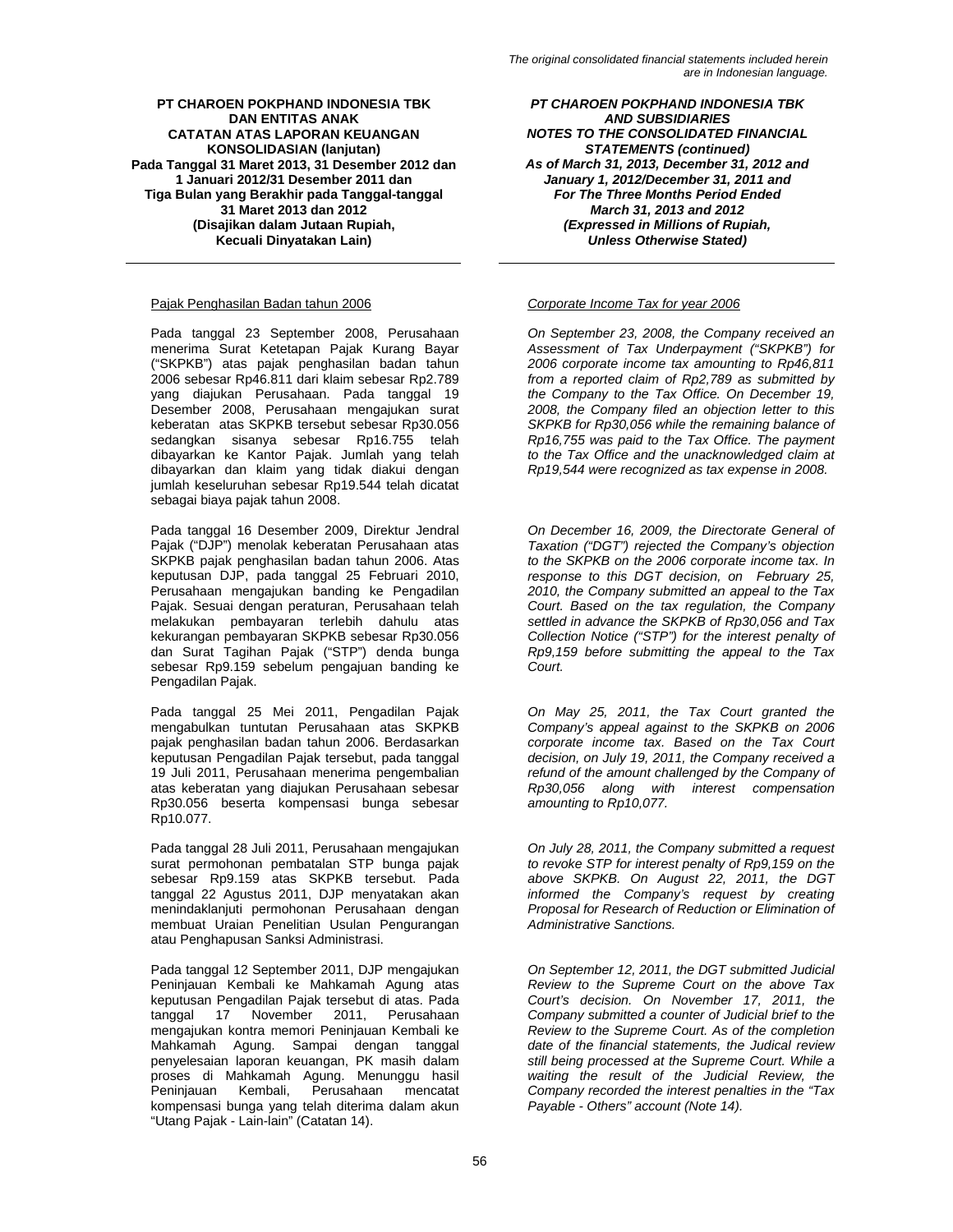# Pajak Penghasilan Badan tahun 2008 *Corporate Income Tax for year 2008*

Pada tanggal 23 Juni 2010, Perusahaan menerima Surat Keputusan Pajak Lebih Bayar ("SKPLB") atas pajak penghasilan badan tahun 2008 sebesar Rp92.228 dari klaim sebesar Rp125.043 yang diajukan Perusahaan dikarenakan koreksi biaya royalti dalam perhitungan pajak penghasilan badan. Pada tanggal 20 September 2010, Perusahaan mengajukan keberatan atas SKPLB tersebut. Kelebihan pembayaran pajak tersebut digunakan untuk pembayaran STP Pajak Pertambahan Nilai ("PPN") tahun 2008.

Pada tanggal 11 Agustus 2011, DJP menolak keberatan Perusahaan atas SKPLB pajak penghasilan badan tahun 2008. Atas keputusan DJP, Perusahaan mengajukan banding ke Pengadilan Pajak pada tanggal 1 November 2011. Sampai dengan tanggal penyelesaian laporan keuangan konsolidasian, Perusahaan masih menunggu persidangan terkait dengan gugatan ke Pengadilan Pajak tersebut.

# Pajak Pertambahan Nilai tahun 2008 *Value Added Tax for year 2008*

Pada tanggal 23 Juni 2010, Perusahaan menerima STP PPN tahun 2008 sebesar Rp113.803 dikarenakan pembuatan faktur pajak sederhana atas penyerahan kepada pembeli yang secara akumulatif lebih dari Rp600. Perusahaan mengajukan permohonan pembatalan STP tersebut pada tanggal 8 Juli 2010. Perusahaan telah melakukan pembayaran atas STP tersebut melalui pemindahbukuan dari SKPLB pajak penghasilan badan tahun 2008 sebesar Rp 92.228 dan sisanya sebesar Rp21.575 pada tanggal 23 Juli 2010.

Pada tanggal 28 Desember 2010, DJP menolak permohonan Perusahaan atas pembatalan STP PPN tahun 2008. Atas keputusan DJP, Perusahaan mengajukan gugatan ke Pengadilan Pajak pada tanggal 26 Januari 2011. Pada tanggal 1 April 2013, Perusahaan menerima Putusan Pengadilan Pajak yang mengabulkan seluruh gugatan Perusahaan.

### Pajak Pertambahan Nilai tahun-tahun 2003, 2004 dan 2005

Berdasarkan Keputusan Pengadilan Pajak atas pajak penghasilan badan tahun 2006, Majelis Hakim berpendapat bahwa hak Perusahaan atas PPN bahan baku pakan ternak seharusnya diberikan oleh DJP kepada Perusahaan melalui mekanisme pengembalian PPN. Berdasarkan keputusan di atas, Perusahaan mengajukan permohonan pengembalian PPN untuk tahun 2003, 2004, dan

*PT CHAROEN POKPHAND INDONESIA TBK AND SUBSIDIARIES NOTES TO THE CONSOLIDATED FINANCIAL STATEMENTS (continued) As of March 31, 2013, December 31, 2012 and January 1, 2012/December 31, 2011 and For The Three Months Period Ended March 31, 2013 and 2012 (Expressed in Millions of Rupiah, Unless Otherwise Stated)* 

*On June 23, 2010, the Company received an Assessment of Tax Overpayment ("SKPLB") for 2008 corporate income tax amounting to Rp92,228 from a claim of Rp125,043 submitted by the Company as a result of a correction to a royalty fee in the computation of corporate income tax. On September 20, 2010, the Company submitted an objection to this SKPLB. The overpayment was used in settlement of a STP for 2008 Value Added Tax ("VAT").* 

*On August 11, 2011, the DGT rejected the Company's objection to the SKPLB on the 2008 corporate income tax. In response to DGT's decision, the Company submitted an appeal to the Tax Court on November 1, 2011. As of the completion date of the consolidated financial statements, the Company is still awaiting a hearing in relation to its the Tax Court suit.* 

*On June 23, 2010, the Company received a STP for 2008 VAT amounting to Rp113,803, triggerred by the issuance of simple tax invoices to customers with cumulative sales of over Rp600. The Company requested cancellation of this STP on July 8, 2010. The Company has settled this STP through account transfer from SKPLB of 2008 corporate income tax amounting to Rp92,228, and the remaining amount of Rp21,575 was settled on July 23, 2010.* 

*On December 28, 2010, the DGT rejected the Company's request for cancellation of the STP on 2008 VAT. In response to this DGT decision, the Company filed an appeal against the Tax Court on January 26, 2011. On April 1, 2013, the Company obtained a decision from the Tax Court that all of its appeal has been granted.* 

# *Value Added Tax for years 2003, 2004 and 2005*

*Based on the Tax Court decision on 2006 corporate income tax, Panel of Judges conclude that the rights on the Company to VAT of purchase of feed's raw materials, should be granted by the DGT through VAT refund mechanism. Based on the above decision, the Company submitted VAT refund request to the Tax Office to refund VAT for years 2003, 2004 and tax 2005 amounting to Rp58,687 on*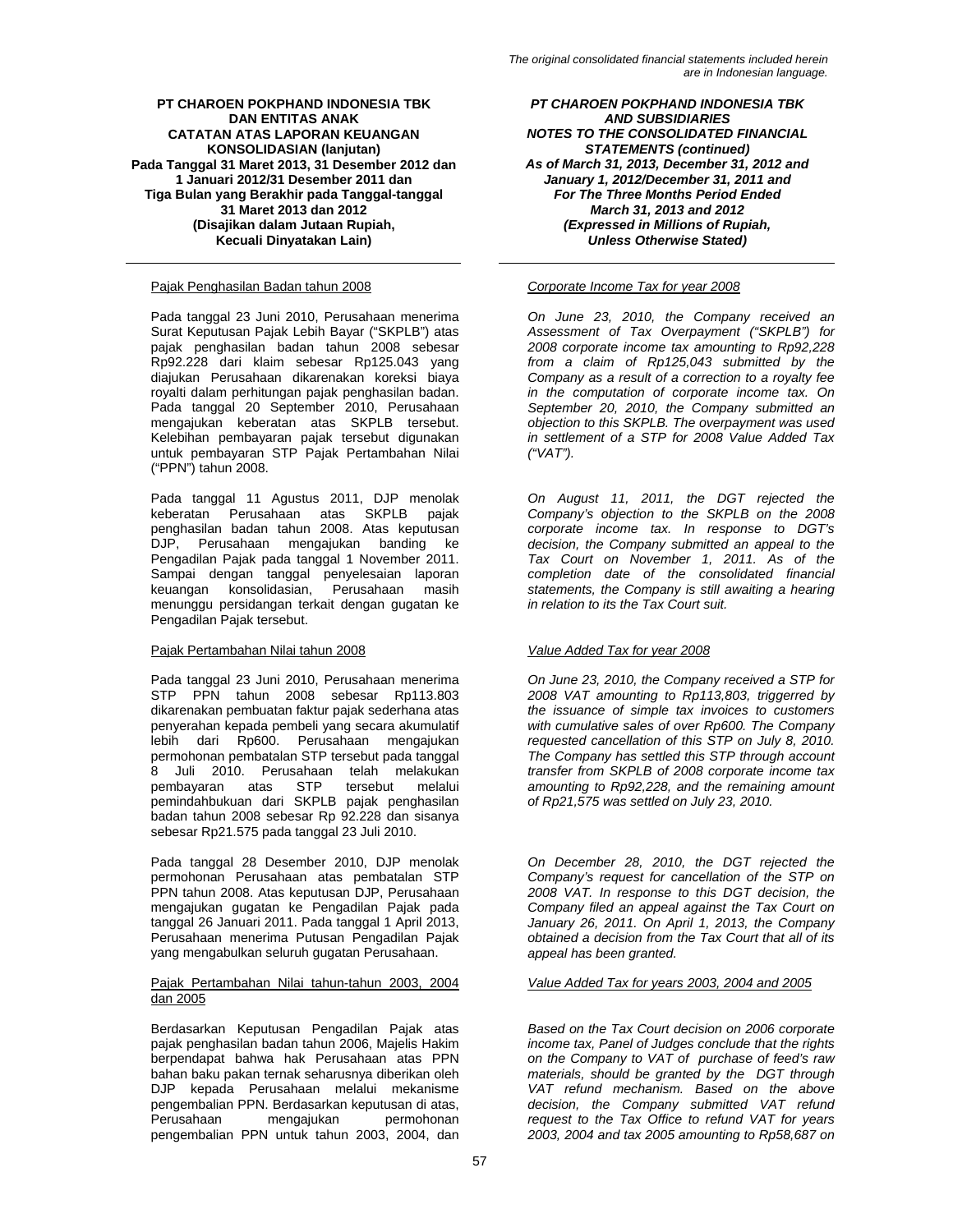2005 sebesar Rp58.687 kepada Kantor Pajak pada tanggal 28 Juli 2011.

Pada tanggal 25 Oktober 2011, DJP menolak permohonan pengembalian PPN untuk tahun 2003, 2004, dan 2005 tersebut di atas. Atas keputusan DJP tersebut, Perusahaan mengajukan banding ke Pengadilan Pajak pada tanggal 23 November 2011. Sampai dengan tanggal penyelesaian laporan keuangan konsolidasian, Perusahaan masih menunggu proses persidangan terkait dengan gugatan ke Pengadilan Pajak tersebut. Perusahaan tidak melakukan pencatatan atas klaim PPN ini karena telah dibebankan pada operasi tahun 2006.

Manajemen berkeyakinan bahwa Pengadilan Pajak akan memberikan keputusan yang mendukung Perusahaan atas kasus perpajakan di atas.

# **11. UTANG BANK JANGKA PENDEK** *11. SHORT-TERM BANK LOANS*

Akun ini terdiri dari pinjaman dalam mata uang Rupiah Indonesia dan Dolar Amerika Serikat kepada bank-bank berikut:

*PT CHAROEN POKPHAND INDONESIA TBK AND SUBSIDIARIES NOTES TO THE CONSOLIDATED FINANCIAL STATEMENTS (continued) As of March 31, 2013, December 31, 2012 and January 1, 2012/December 31, 2011 and For The Three Months Period Ended March 31, 2013 and 2012 (Expressed in Millions of Rupiah, Unless Otherwise Stated)* 

*July 28, 2011.* 

*On October 25, 2011, DGT rejected the Company's VAT refund requests for 2003, 2004 and 2005 as mentioned above. In response to this DGT's decision, the Company submitted an appeal to the Tax Court on November 23, 2011. As of the completion date of the consolidated financial statements, the Company is still awaiting a hearing process in relation to its appeal to the Tax Court. The Company did not record this VAT claim as it was charged to operations in 2006.* 

*The Management believes that the Tax Court will render decisions in favour of the Company in the above tax cases.* 

*This account consists of loans in Indonesian Rupiah and United States Dollar to the following banks:* 

|                                                                                                       | 31 Maret/<br>March 31,<br>2013 | 31 Desember/<br>December 31,<br>2012 |                                                                                                    |
|-------------------------------------------------------------------------------------------------------|--------------------------------|--------------------------------------|----------------------------------------------------------------------------------------------------|
| Dolar Amerika Serikat:<br>Citibank N.A., Jakarta<br>Trust Receipt (AS\$22.500.000<br>pada tahun 2012) |                                | 217.575                              | United States Dollar:<br>Citibank N.A., Jakarta<br><b>Trust Receipt</b><br>US\$22,500,000 in 2012) |
| Rupiah Indonesia:<br>PT Bank Central Asia Tbk<br>Pinjaman revolving                                   | 260,000                        | 260,000                              | Indonesian Rupiah:<br>PT Bank Central Asia Tbk<br>Revolving loans                                  |
| Total                                                                                                 | 260.000                        | 477.575                              | Total                                                                                              |

Pada tanggal 9 September 2002, Perusahaan dan CPJF menandatangani perjanjian pinjaman dengan PT Bank Central Asia Tbk ("BCA") untuk mendapatkan fasilitas pinjaman *Time Revolving Loan* ("TRL") dengan jumlah maksimal Rp260.000, terdiri atas fasilitas pinjaman untuk Perusahaan sebesar Rp200.000 dan CPJF sebesar Rp60.000. Fasilitas pinjaman ini berjangka waktu 1 tahun.

Berdasarkan adendum kedua perjanjian pinjaman dengan BCA tertanggal 14 April 2003, sebagian dari fasilitas TRL Perusahaan tersebut di atas, yaitu sebesar Rp20.000 dialihkan menjadi fasilitas kredit rekening koran (cerukan).

Berdasarkan surat dari BCA pada tanggal 1 Desember 2006, fasilitas TRL Perusahaan dengan

# PT Bank Central Asia Tbk *PT Bank Central Asia Tbk*

*On September 9, 2002, the Company and CPJF entered into a loan agreement with PT Bank Central Asia Tbk ("BCA") to obtain Time Revolving Loan ("TRL") facilities with a maximum amount of Rp260,000, consisting of the Company's portion of Rp200,000 and CPJF's portion of Rp60,000. These loan facilities have a maturity period of one year.* 

*Based on the second amendment of the loan agreement with BCA dated April 14, 2003, a portion of the Company's TRL facility amounting to Rp20,000 was converted into an overdraft facility.*

*Based on a letter, from BCA dated December 1, 2006, the Company's TRL facility with a maximum*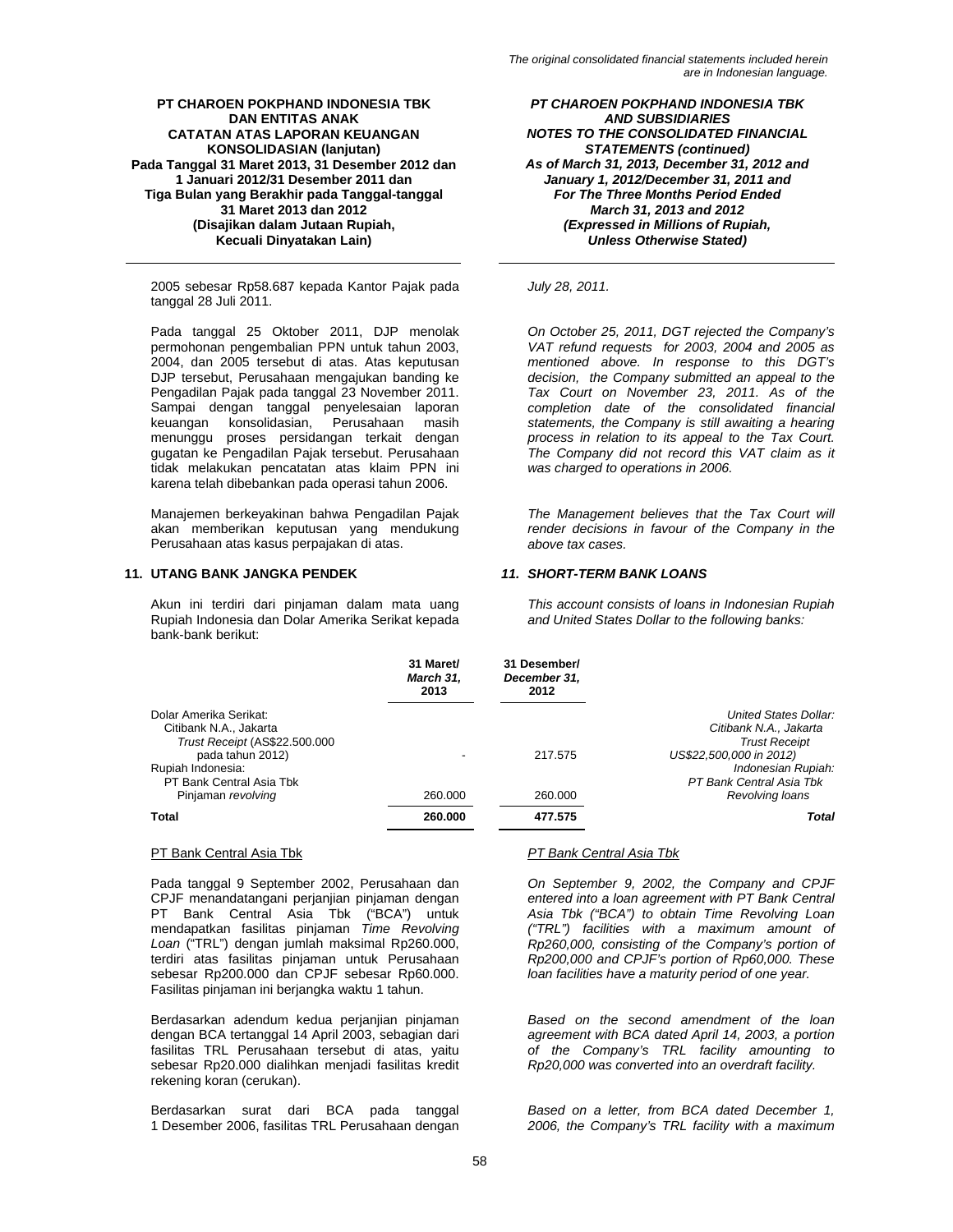jumlah maksimal Rp180.000 telah ditingkatkan menjadi Rp230.000.

Berdasarkan adendum ketujuhbelas No. 126/ADD-KCK/2012 perjanjian pinjaman dengan BCA tertanggal 20 Juni 2012, fasilitas TRL Perusahaan tersebut diatas dengan nilai maksimal masingmasing Rp230.000 dan Rp60.000 diubah menjadi fasilitas bersama untuk Perusahaan dan CPJF.

Fasilitas tersebut di atas telah diperpanjang beberapa kali terakhir sampai dengan tanggal 12 November 2013.

Fasilitas pinjaman tersebut di atas dijamin dengan piutang usaha milik Perusahaan, persediaan dan ayam pembibit turunan milik CPJF dan aset tetap tertentu milik Perusahaan dan CPJF secara cross collateral. Jaminan di atas juga digunakan untuk menjamin fasilitas pinjaman yang diperoleh dari<br>PT Bank Danamon Indonesia Tbk ("Bank PT Bank Danamon Indonesia Tbk Danamon") dan PT Bank Ekonomi Raharja Tbk ("Bank Ekonomi") berdasarkan Security Sharing Agreement No. 45 tertanggal 14 April 2003, yang dibuat dihadapan Notaris Doktor Fulgensius Jimmy H.L.T., S.H., M.H., M.M. Disamping itu, Perusahaan juga menerbitkan jaminan perusahaan untuk fasilitas pinjaman yang diperoleh CPJF dari BCA, Bank Danamon dan Bank Ekonomi.

Pada tanggal 27 Oktober 2011, Perusahaan dan CPJF menerima surat Pelepasan Jaminan dari BCA (No.694/GCF/2011), yang menetapkan bahwa semua jaminan atas fasilitas kredit telah dilepaskan, dan sejak tanggal 27 Oktober 2011 fasilitas yang diberikan adalah tanpa jaminan.

Perjanjian tersebut mensyaratkan Perusahaan dan CPJF untuk mempertahankan rasio keuangan sebagai berikut:

- Rasio utang terhadap *tangible net worth* tidak boleh melebihi 2 kali
- Rasio aset lancar terhadap liabilitas lancar minimal 1 kali
- Rasio EBITDA terhadap pembayaran bunga minimal 2 kali
- Mempertahankan rasio utang terhadap EBITDA maksimal 3,75 kali.

Perjanjian tersebut juga memuat beberapa pembatasan bagi Perusahaan dan CPJF, antara lain untuk tidak melakukan hal-hal berikut tanpa persetujuan tertulis dari BCA:

- Menjamin utang pihak lain atau menjaminkan aset, kecuali atas utang CPJF dengan maksimal

*PT CHAROEN POKPHAND INDONESIA TBK AND SUBSIDIARIES NOTES TO THE CONSOLIDATED FINANCIAL STATEMENTS (continued) As of March 31, 2013, December 31, 2012 and January 1, 2012/December 31, 2011 and For The Three Months Period Ended March 31, 2013 and 2012 (Expressed in Millions of Rupiah, Unless Otherwise Stated)* 

*limit of Rp180,000 has been increased to Rp230,000.*

*Based on the seventeenth amendment No.126/ADD-KCK/2012 agreement with BCA dated June 20, 2012, the Company's TRL facility with a maximum Rp230,000 and Rp60,000, respectively changed into joint facility of the Company and CPJF.*

*The availability of the above facilities has been extended several times, with the most recent extension being up to November 12, 2013.*

*The above loan facilities are secured by cross collateral of certain trade receivables of the Company, inventories and breeding flocks of CPJF and certain property, plant and equipment of the Company and CPJF. The above collateral is also used to secure the loan facilities obtained from PT Bank Danamon Indonesia Tbk Danamon") and PT Bank Ekonomi Raharja Tbk ("Bank Ekonomi") based on the Security Sharing Agreement as notarized under Deed No. 45 dated April 14, 2003 of Doktor Fulgensius Jimmy H.L.T., S.H., M.H., M.M. In addition, the Company issued corporate guarantees for the loans obtained by CPJF from BCA, Bank Danamon and Bank Ekonomi.* 

*On October 27, 2011, the Company and CPJF obtained a Release Letter (No.694/GCF/2011) from BCA, stipulating that all collateral for credit facilities has been released, and starting October 27, 2011 the credit facilities are no longer secured.* 

*The related loan agreement required the Company and CPJF to maintain financial ratios as follows:* 

- *Total debt to tangible net worth ratio not exceeding 2 times*
- *Current assets to current liabilities ratio of at least 1 time*
- *EBITDA to interest payment ratio of at least 2 times*
- *Maintain liabilities to EBITDA ratio not exceeding 3.75 times.*

*The related loan agreement also imposes several restrictions an the Company and CPJF, such as not entering into the following transactions, without prior written consent from BCA:* 

- *Make any guarantee to or for other party's loan or assets, except for CPJF's loan where the*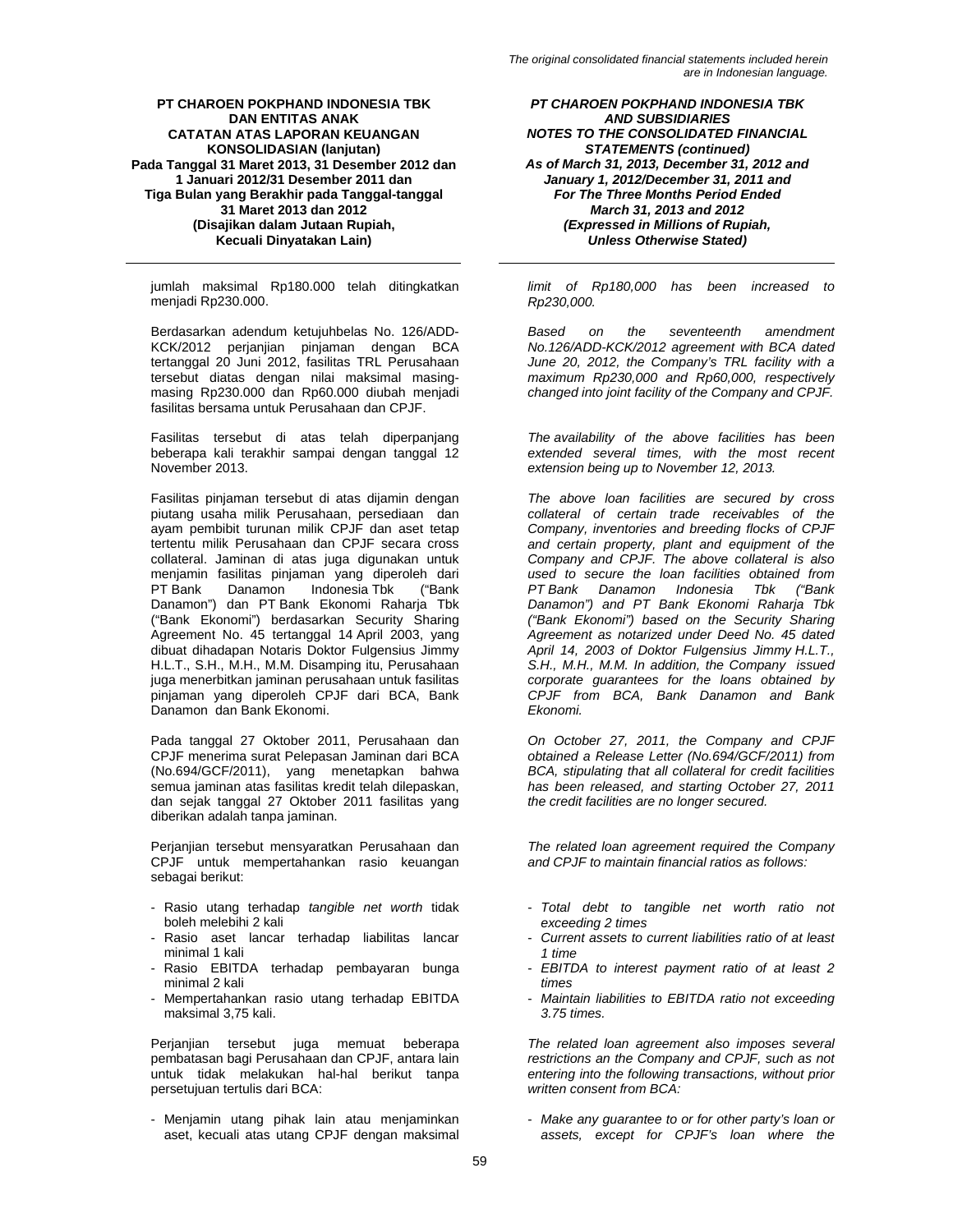penjaminan sebesar persentase kepemilikan Perusahaan.

- Memperoleh fasilitas pinjaman baru dari pihak ketiga termasuk dari pihak berelasi kecuali untuk keperluan usaha dan tidak melanggar pembatasan rasio keuangan yang ditetapkan oleh
- BCA.<br>Melakukan penggabungan usaha atau mengakuisisi seluruh atau sebagian besar aset atau saham perusahaan lain kecuali merger<br>antara Perusahaan dan CPJF dengan antara Perusahaan dan CPJF dengan perusahaan yang mempunyai hubungan relasi yang sahamnya 50,1% atau lebih dimiliki kelompok usaha Charoen Pokphand diharuskan mengirim pemberitahuan tertulis terlebih dahulu.
- Mengumumkan atau membagikan dividen yang jumlahnya melebihi 40% dari laba neto setelah pajak dan pos luar biasa.
- Tidak diperkenankan untuk melakukan investasi kecuali jika investasi tersebut berkaitan dengan usaha Perusahaan dan CPJF.

Pada tanggal 11 April 2011, Perusahaan dan CPJF menerima persetujuan tertulis dari BCA atas penghapusan ketentuan pembatasan pembagian dividen.

Pada tanggal 21 Desember 2011, Perusahaan dan CPJF mengirimkan penjelasan tertulis kepada BCA sehubungan dengan akuisisi saham PT Cipendawa Agriindustri.

Pada tanggal 21 Maret 2012, Perusahaan dan CPJF memperoleh persetujuan tertulis dari BCA atas akuisisi saham PT Cipendawa Agriindustri (Catatan 4).

Pada tanggal 2 Januari 2007, Perusahaan memperoleh fasilitas pinjaman jangka pendek dan Trust Receipt dari Citibank NA., Jakarta ("Citibank") dengan jumlah maksimal sebesar AS\$15.000.000. Jumlah fasilitas pinjaman telah diubah beberapa kali, terakhir dengan perjanjian tanggal 29 Agustus 2012 menjadi setinggi-tingginya AS\$43.500.000.

Fasilitas tersebut di atas telah diperpanjang beberapa kali terakhir sampai dengan tanggal 12 September 2013. Fasilitas pinjaman ini tidak dijamin.

Perjanjian tersebut juga memuat beberapa pembatasan bagi Perusahaan, antara lain untuk tidak melakukan hal-hal berikut tanpa persetujuan tertulis dari Citibank:

*PT CHAROEN POKPHAND INDONESIA TBK AND SUBSIDIARIES NOTES TO THE CONSOLIDATED FINANCIAL STATEMENTS (continued) As of March 31, 2013, December 31, 2012 and January 1, 2012/December 31, 2011 and For The Three Months Period Ended March 31, 2013 and 2012 (Expressed in Millions of Rupiah, Unless Otherwise Stated)* 

*guarantee amount should not exceed the Company's percentage of ownership.* 

- *Obtain new loan facilities from third parties and related parties, except for operational matters within the limits of the financial covenants set by BCA.*
- *Merge or acquire all or a substantial part of the assets or share capital of any other companies, except a merger between the Company and CPJF with a related party company which has a 50.1% or greater share ownership by the Charoen Pokphand Group, which requires prior written notification to the creditor.*
- *Declare or pay dividend above the maximum permitted amount representing 40% of net income after tax and extraordinary items.*
- *Make any investment, except if it is within the Company and CPJF's line of business.*

*On April 11, 2011, the Company and CPJF obtained written approval from BCA for the removal of the restriction on dividend payments.* 

*On December 21, 2011, the Company and CPJF sent a written explanation to BCA regarding their acquisition of shares of PT Cipendawa Agriindustri.* 

*On March 21, 2012, the Company and CPJF obtained written approval from BCA regarding their acquisition of shares of PT Cipendawa Agriindustri (Note 4).* 

# Citibank N.A., Jakarta *Citibank N.A., Jakarta*

*On January 2, 2007, the Company obtained shortterm loan and Trust Receipt facilities from Citibank NA., Jakarta ("Citibank") with the maximum limit of US\$15,000,000. These facilities have been amended several times, with the latest amendment dated August 29, 2012 concerning the total maximum limit becoming US\$43,500,000.* 

*The availability of the above facilities has been extended several times, with the most recent extension being up to September 12, 2013. The loan facilities are not secured.* 

*The related loan agreement also imposes several restrictions on the Company, such as not to entering into the following transactions without prior written consent from Citibank:*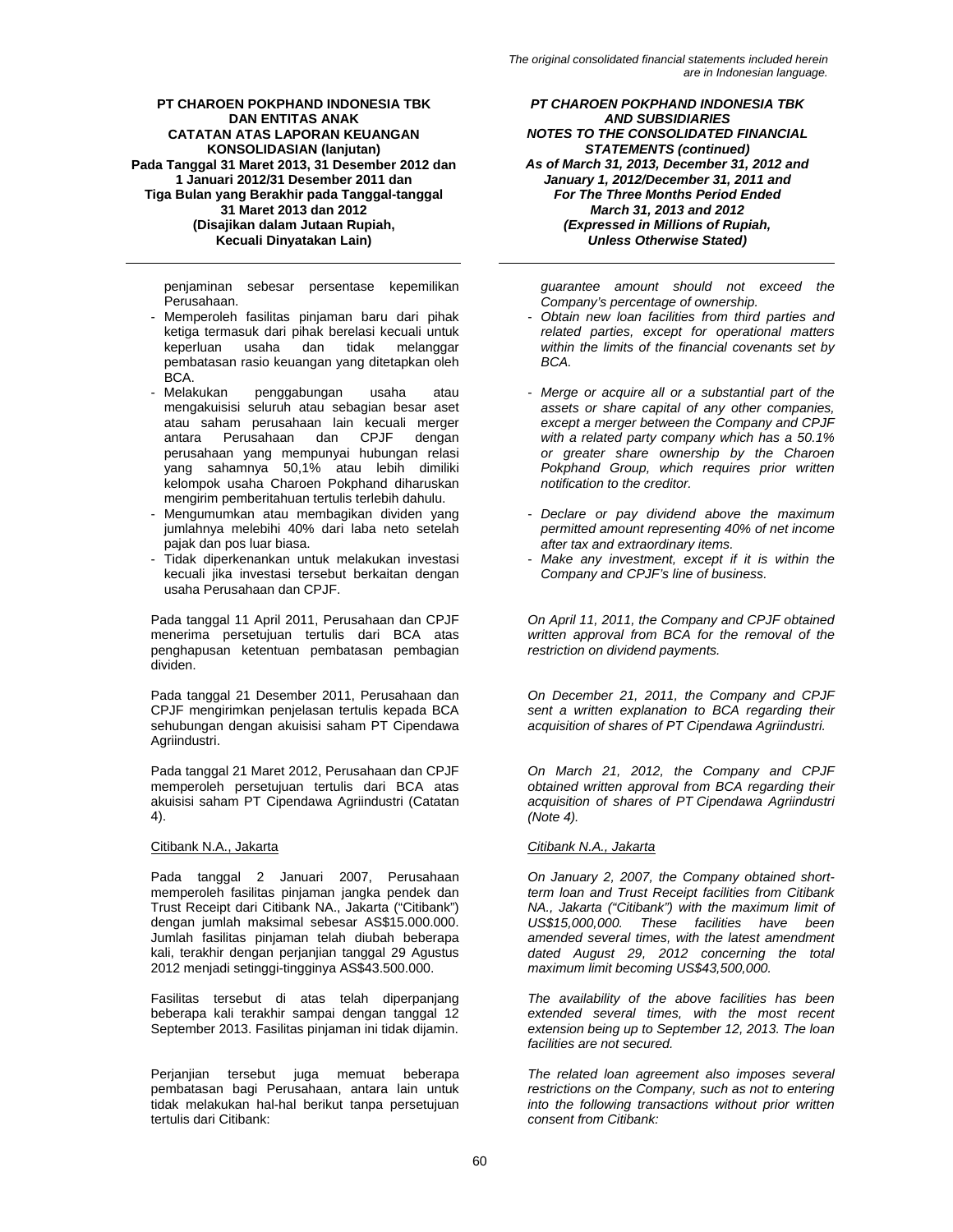- Mengubah pemegang saham atau pemegang saham terkait dan manajemen utama dalam Perusahaan
- Melakukan merger atau konsolidasi dengan perusahaan lain atau mengakuisisi sebagian besar aset atau saham perusahaan lain
- Menjual, menyewakan, mengalihkan atau menjual sebagian besar properti atau aset

Pada tanggal 31 Maret 2013 dan 31 Desember 2012, Perusahaan memenuhi seluruh persyaratan dan pembatasan sesuai dengan perjanjian dengan bank.

Suku bunga tahunan dari pinjaman bank di atas berkisar antara:

*PT CHAROEN POKPHAND INDONESIA TBK AND SUBSIDIARIES NOTES TO THE CONSOLIDATED FINANCIAL STATEMENTS (continued) As of March 31, 2013, December 31, 2012 and January 1, 2012/December 31, 2011 and For The Three Months Period Ended March 31, 2013 and 2012 (Expressed in Millions of Rupiah, Unless Otherwise Stated)* 

- *Change its shareholders or their respective shareholdings and the key management of the Company*
- *Merge or consolidate with any other company or acquire a substantial part of the assets or capital stock of any other company*
- *Sell, lease, transfer or otherwise dispose of any significant portion of its property or assets*

*As of March 31, 2013 and December 31, 2012, the Company has complied with all the requirements and restrictions in accordance with the bank loan covenants.* 

*The above bank loans bear annual interest rates ranging as follows:* 

|                       | 31 Maret/<br><b>March 31.</b><br>2013 | 31 Desember/<br>December 31.<br>2012 |                             |
|-----------------------|---------------------------------------|--------------------------------------|-----------------------------|
| Rupiah Indonesia      | $9.00\%$                              | $8.50\%$ - $9.00\%$                  | Indonesian Rupiah           |
| Dolar Amerika Serikat | 2.75%                                 | 2,75% - 3,00%                        | <b>United States Dollar</b> |

## a. Berdasarkan pemasok: *a. Based on supplier:*

# **12. UTANG USAHA** *12. ACCOUNTS PAYABLE - TRADE*

Rincian utang usaha adalah sebagai berikut: *The details of accounts payable - trade are as follows:* 

|                                 | 31 Maret/<br>March 31,<br>2013 | 31 Desember/<br>December 31,<br>2012 |                                         |
|---------------------------------|--------------------------------|--------------------------------------|-----------------------------------------|
| Pihak ketiga:                   |                                |                                      | Third parties:                          |
| Pemasok luar negeri:            |                                |                                      | Foreign suppliers:                      |
| Cargill International Trading   |                                |                                      | Cargill International Trading Pte.Ltd., |
| Pte.Ltd., Singapura             | 45.742                         |                                      | Singapore                               |
| Sumitomo Chemical Singapore     |                                |                                      | Sumitomo Chemical Singapore             |
| Pte.Ltd., Singapura             | 24.531                         | 55.457                               | Pte.Ltd., Singapore                     |
| Chia Thai Pte.Ltd., Singapura   | 21.150                         | 26.706                               | Chia Thai Pte.Ltd., Singapore           |
| The Delong Co.Inc.,             |                                |                                      | The Delong Co.Inc.,                     |
| Amerika Serikat                 | 13.317                         | 36.282                               | <b>United States of America</b>         |
| Starcom Resources Pte.Ltd.,     |                                |                                      | Starcom Resources Pte.Ltd.,             |
| Singapura                       | 1.012                          | 142.613                              | Singapore                               |
| Enerfo Pte.Ltd., Singapura      |                                | 74.622                               | Enerfo Pte.Ltd., Singapore              |
| CJ International Asia Pte.Ltd., |                                |                                      | CJ International Asia Pte.Ltd           |
| Singapura                       |                                | 64.433                               | Singapore                               |
| Lain-lain (masing-masing        |                                |                                      |                                         |
| di bawah Rp20.000)              | 105.808                        | 155.085                              | Others (below Rp20,000 each)            |
| Sub-total pemasok luar negeri   | 211.560                        | 555.198                              | Sub-total foreign suppliers             |

(berlanjut) *(forward)*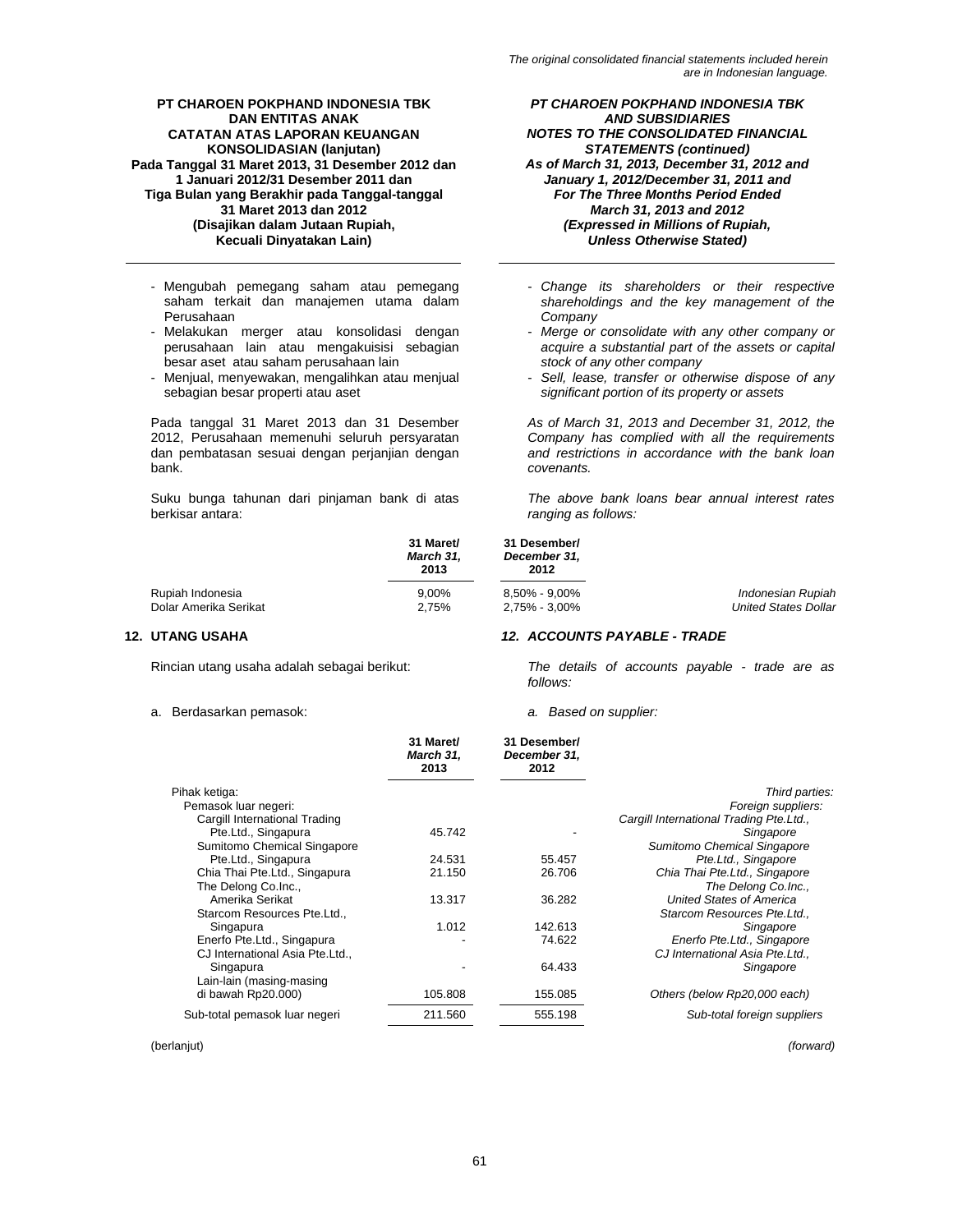*PT CHAROEN POKPHAND INDONESIA TBK AND SUBSIDIARIES NOTES TO THE CONSOLIDATED FINANCIAL STATEMENTS (continued) As of March 31, 2013, December 31, 2012 and January 1, 2012/December 31, 2011 and For The Three Months Period Ended March 31, 2013 and 2012 (Expressed in Millions of Rupiah, Unless Otherwise Stated)* 

|                                                  | 31 Maret/<br>March 31.<br>2013 | 31 Desember/<br>December 31.<br>2012 |                                   |
|--------------------------------------------------|--------------------------------|--------------------------------------|-----------------------------------|
| Pemasok dalam negeri:                            |                                |                                      | Local suppliers:                  |
| PT FKS Multi Agro Tbk.                           | 55.750                         | 117.823                              | PT FKS Multi Agro Tbk.            |
| PT Seger Agro Nusantara                          | 31.261                         | 25.922                               | PT Seger Agro Nusantara           |
| PT Cheil Jedang Indonesia                        | 25.770                         | 34.133                               | PT Cheil Jedang Indonesia         |
| PT Sinar Aneka Niaga<br>Lain-lain (masing-masing | 4.810                          | 33.041                               | PT Sinar Aneka Niaga              |
| di bawah Rp20.000)                               | 303.855                        | 210.544                              | Others (below Rp20,000 each)      |
| Sub-total pemasok dalam negeri                   | 421.446                        | 421.463                              | Sub-total local suppliers         |
| Total pihak ketiga                               | 633.006                        | 976.661                              | <b>Total third parties</b>        |
| Pihak berelasi (Catatan 31b)                     | 47.004                         | 37.085                               | <b>Related parties (Note 31b)</b> |

# b. Berdasarkan mata uang: *b. Based on currency:*

|                                    | 31 Maret/<br>March 31,<br>2013 | 31 Desember/<br>December 31,<br>2012 |                                |
|------------------------------------|--------------------------------|--------------------------------------|--------------------------------|
| <b>Rupiah</b>                      | 415.234                        | 371.616                              | Rupiah:                        |
| Dolar Amerika Serikat (Catatan 36) | 263.818                        | 640.725                              | United States Dollar (Note 36) |
| Euro Eropa (Catatan 36)            | 858                            | 1.259                                | European Euro (Note 36)        |
| Dolar Singapura (Catatan 36)       | 97                             |                                      | Singapore Dollar (Note 36)     |
| Swiss Franc (Catatan 36)           | 3                              |                                      | Swiss Franc (Note 36)          |
| Dolar Australia (Catatan 36)       | -                              | 146                                  | Australian Dollar (Note 36)    |
| Total                              | 680.010                        | 1.013.746                            | Total                          |

Pada tanggal 31 Maret 2013 dan 31 Desember 2012, tidak ada jaminan yang diberikan oleh, dan diminta dari, Kelompok Usaha atas utang usaha di atas.

*As of March 31, 2013 and December 31, 2012, there were no guarantees provided by, or required from, the Group for the above payables.* 

### **13. UTANG LAIN-LAIN - PIHAK KETIGA** *13. ACCOUNTS PAYABLE - OTHERS - THIRD PARTIES*

Utang lain-lain - pihak ketiga merupakan utang atas: *Accounts payable - other - third parties represents payables for:* 

|                          | 31 Maret/<br>March 31.<br>2013 | 31 Desember/<br>December 31,<br>2012 |                                           |
|--------------------------|--------------------------------|--------------------------------------|-------------------------------------------|
| Pembelian bahan pembantu | 78.772                         | 40.176                               | Purchase of auxiliary material            |
| Pembelian aset tetap     | 29.915                         | 16.553                               | Purchase of property, plant and equipment |
| Uang jaminan pelanggan   | 29.662                         | 53.260                               | Customer security deposits                |
| Ongkos angkut            | 27.169                         | 18.827                               | Freight cost                              |
| Lain-lain                | 71.247                         | 61.413                               | <b>Others</b>                             |
| <b>Total</b>             | 236.765                        | 190.229                              | <b>Total</b>                              |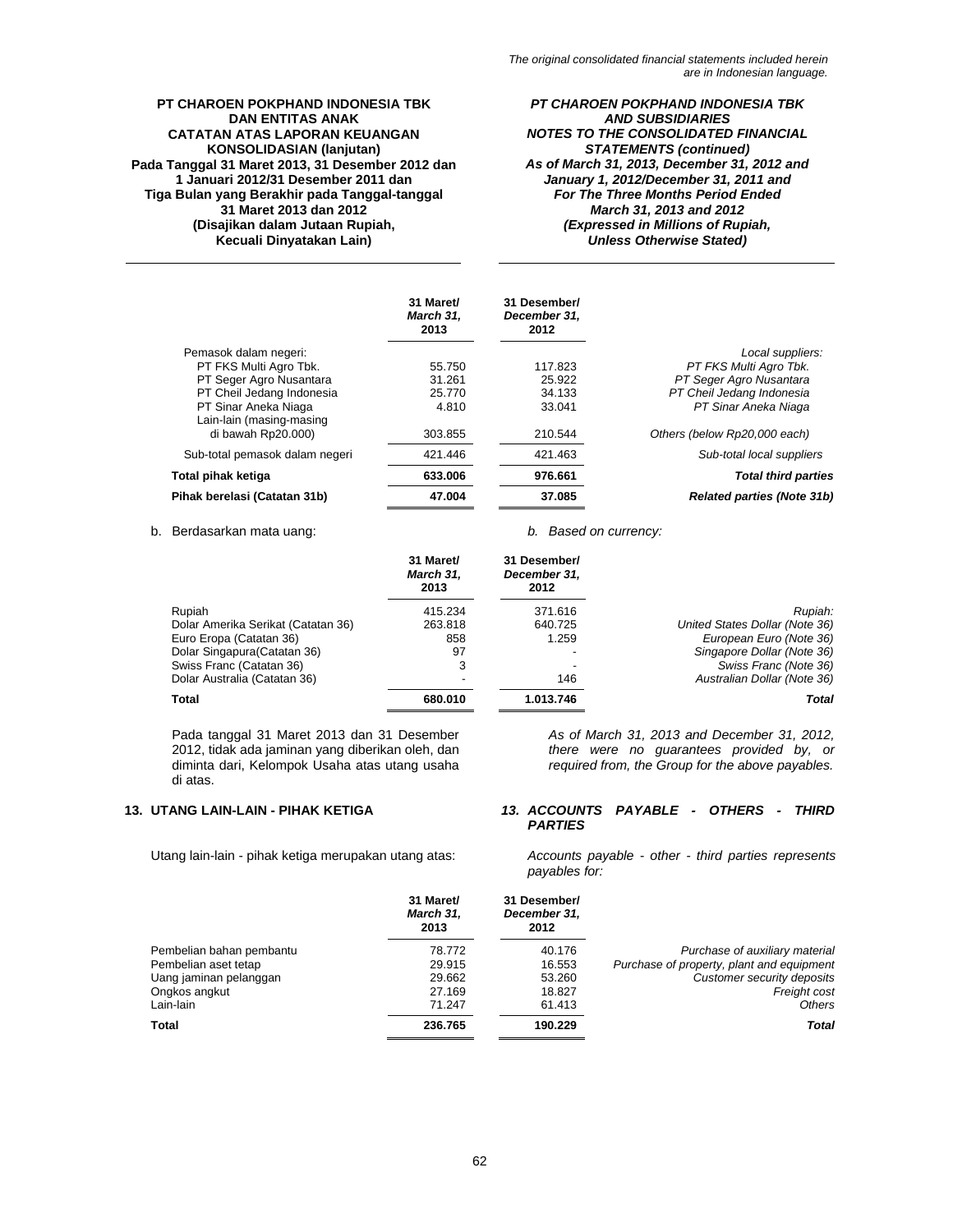*PT CHAROEN POKPHAND INDONESIA TBK AND SUBSIDIARIES NOTES TO THE CONSOLIDATED FINANCIAL STATEMENTS (continued) As of March 31, 2013, December 31, 2012 and January 1, 2012/December 31, 2011 and For The Three Months Period Ended March 31, 2013 and 2012 (Expressed in Millions of Rupiah, Unless Otherwise Stated)* 

### **14. BEBAN AKRUAL** *14. ACCRUED EXPENSES*

Akun ini terdiri dari: *This account consists of:*  **1 Januari 2012/** 

|                                                | 31 Maret/<br>March 31,<br>2013 | 31 Desember/<br>December 31.<br>2012 | -Januari 2012/<br>31 Desember 2011/<br><b>January 1, 2012</b><br>December 31, 2011<br>(Disajikan kembali -<br>Catatan 38)/<br>(As restated -<br><b>Note 38)</b> |                             |
|------------------------------------------------|--------------------------------|--------------------------------------|-----------------------------------------------------------------------------------------------------------------------------------------------------------------|-----------------------------|
| Jasa profesional                               | 16.916                         | 15.280                               | 12.001                                                                                                                                                          | Professional fee            |
| Biaya promosi penjualan                        | 16.407                         | 25.797                               | 18.284                                                                                                                                                          | Sales promotion             |
| Beban listrik dan air                          | 12.999                         | 10.701                               | 13.498                                                                                                                                                          | Electricity and water       |
| Beban angkut                                   | 3.979                          | 4.824                                | 4.811                                                                                                                                                           | Freight                     |
| Biaya bunga                                    | 2.047                          | 3.076                                | 1.269                                                                                                                                                           | Interest                    |
| Biaya sewa                                     | 1.175                          | 937                                  | 2.223                                                                                                                                                           | Rent                        |
| Biaya transportasi                             | 905                            | 1.551                                | 1.230                                                                                                                                                           | Transportation              |
| Lain-lain (di bawah masing-<br>masing Rp1.000) | 27.906                         | 41.667                               | 25.911                                                                                                                                                          | Others (below Rp1,000 each) |
| Total                                          | 82.334                         | 103.833                              | 79.227                                                                                                                                                          | Total                       |

Pada tanggal 31 Maret 2013 saldo beban akrual dalam mata uang asing sebesar AS\$22.645 (setara dengan Rp220).

### **15. UTANG BANK JANGKA PANJANG** *15. LONG-TERM BANK LOANS*

*As of March 31, 2013 an accrued expense account denominated in foreign currency of US\$22,645 (equivalent to Rp220).* 

Akun ini terdiri dari: *This account consists of:* 

|                                                                                       | 31 Maret/<br>March 31.<br>2013 | 31 Desember/<br>December 31.<br>2012 |                                                                               |
|---------------------------------------------------------------------------------------|--------------------------------|--------------------------------------|-------------------------------------------------------------------------------|
| Dolar Amerika Serikat:<br>Piniaman Sindikasi                                          |                                |                                      | United States Dollar:                                                         |
| (AS\$115.200.000 pada tahun                                                           |                                |                                      | Syndicated Loan                                                               |
| 2013 dan AS\$97,600,000<br>pada tahun 2012)<br>Rupiah Indonesia                       | 1.119.629                      | 943.792                              | (US\$115,200,000 in 2013 and<br>US\$97,600,000 in 2012)<br>Indonesian Rupiah: |
| Pinjaman Sindikasi                                                                    | 631.200                        | 545.600                              | Syndicated Loan                                                               |
| Total<br>Bagian jatuh tempo dalam waktu satu tahun<br>Beban emisi pinjaman yang belum | 1.750.829<br>(169.765)         | 1.489.392<br>(159.834)               | Total<br><b>Current portion</b>                                               |
| diamortisasi                                                                          | (27.840)                       | (30.191)                             | Unamortized transaction cost                                                  |
| Bagian jangka panjang                                                                 | 1.553.224                      | 1.299.367                            | Long-term portion                                                             |

### Pinjaman Sindikasi 2011 *Syndicated Loan 2011*

Pada tanggal 26 September 2011, Perusahaan memperoleh fasilitas pinjaman sindikasi dengan Citigroup Global Markets Singapore Pte., Ltd., Singapura, Citibank, N.A., Cabang Jakarta, PT Bank Central Asia Tbk, PT Bank DBS Indonesia dan PT Bank Mandiri (Persero) Tbk, keseluruhannya bertindak sebagai *Mandate Lead Arranger* dan

*On September 26, 2011, the Company obtained a syndicated loan facility with Citigroup Global Markets Singapore Pte., Ltd., Singapore, Citibank, N.A., Jakarta Branch, PT Bank Central Asia Tbk, PT Bank DBS Indonesia and PT Bank Mandiri (Persero) Tbk, all acting as Mandate Lead Arranger and Citicorp International Ltd., Hong Kong, acting as the*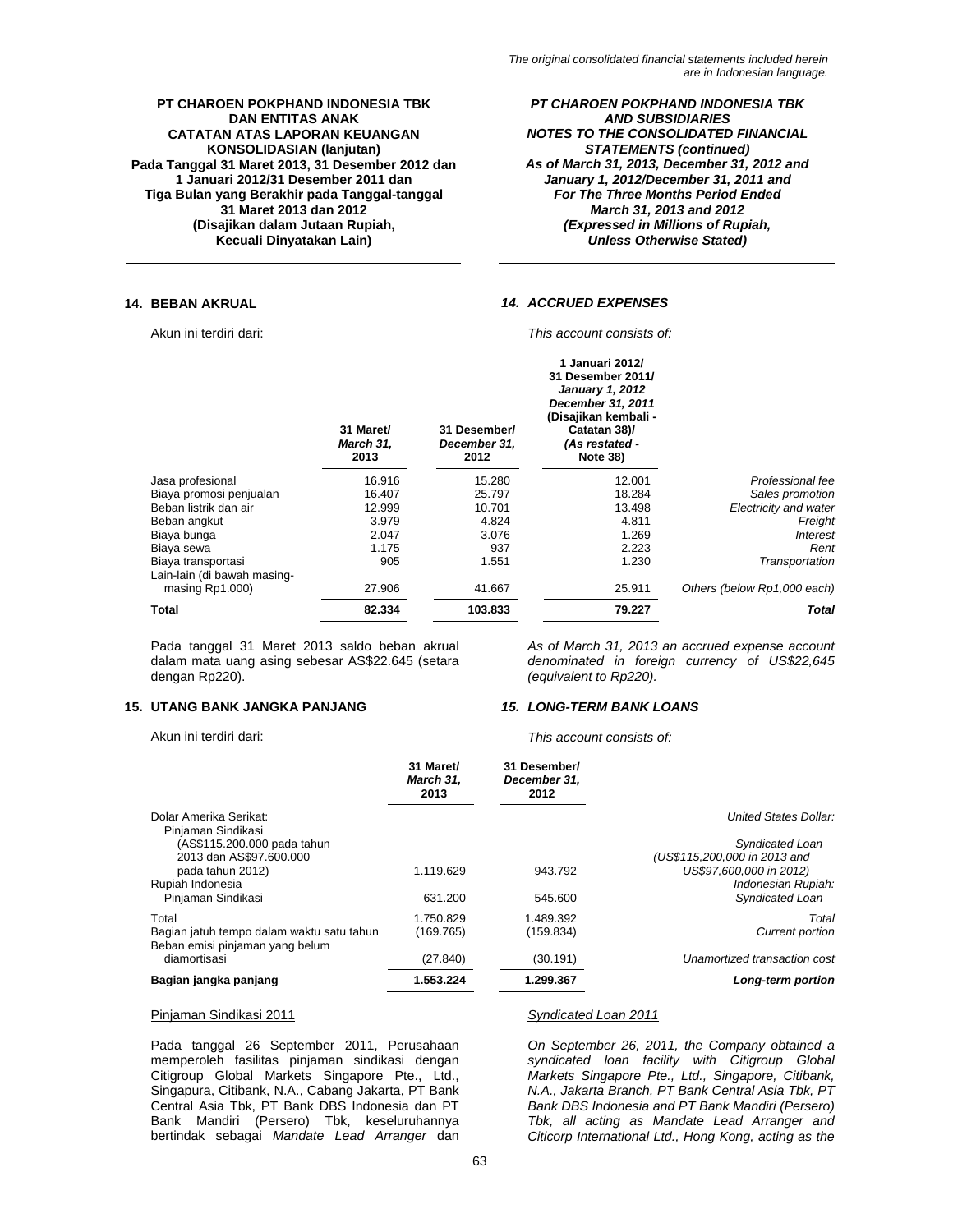Citicorp International Ltd., Hong Kong bertindak sebagai *Agent,* yang dipergunakan untuk melunasi fasilitas pinjaman sindikasi 2007 yang diperoleh dari Citicorp International Ltd., Hong Kong yang bertindak sebagai *Agent* dan PT Rabobank International Indonesia bertindak sebagai *Security Agent*, pengeluaran barang modal dan keperluan modal kerja. Jumlah maksimal fasilitas pinjaman sebesar AS\$150.000.000 dan Rp900.000, dengan rincian sebagai berikut:

- Fasilitas A1 adalah fasilitas pinjaman berjangka mata uang dolar Amerika Serikat dengan nilai maksimal AS\$60.000.000.
- Fasilitas A2 adalah fasilitas pinjaman berjangka mata uang Rupiah dengan nilai maksimal Rp360.000.
- Fasilitas B1 adalah fasilitas pinjaman *revolving* mata uang dolar Amerika Serikat dengan nilai maksimal AS\$90.000.000.
- Fasilitas B2 adalah fasilitas pinjaman *revolving* mata uang Rupiah dengan nilai maksimal Rp540.000.

Pinjaman ini tidak dijamin. *The loan was not secured.* 

*PT CHAROEN POKPHAND INDONESIA TBK AND SUBSIDIARIES NOTES TO THE CONSOLIDATED FINANCIAL STATEMENTS (continued) As of March 31, 2013, December 31, 2012 and January 1, 2012/December 31, 2011 and For The Three Months Period Ended March 31, 2013 and 2012 (Expressed in Millions of Rupiah, Unless Otherwise Stated)* 

*Agent for refinancing the existing syndicated loan facility in 2007 which obtained from Citicorp International Ltd., Hong Kong, acting as the Agent, and PT Rabobank International Indonesia acting as the Security Agent, capital expenditure and working capital purpose. The maximum amount of these loan facilities are US\$150,000,000 and Rp900,000, consist as follow:* 

- *Facility A1 is a United States dollar term loan facility with maximum amount of US\$60,000,000.*
- *Facility A2 is a Rupiah term loan facility with maximum amount of Rp360,000.*
- *Facility B1 is a United States dollar revolving loan facility with maximum amount of US\$90,000,000.*
- *Facility B2 is a rupiah revolving loan facility with maximum amount of Rp540,000.*

|                                             | Saldo pinjaman pada tanggal/<br>Outstanding loan balance as of |                                       |                          |
|---------------------------------------------|----------------------------------------------------------------|---------------------------------------|--------------------------|
| Jenis fasilitas/<br><b>Name of facility</b> | 31 Maret 2013/<br><b>March 31, 2013</b>                        | 31 Desember 2012<br>December 31, 2012 | Jatuh tempo/<br>Due date |
| A1                                          | AS\$/US\$55,200,000                                            | AS\$/US\$57.600.000                   | 2016                     |
| A2                                          | Rp331.200                                                      | Rp345.600                             | 2016                     |

| <b>Total/Total</b> | AS\$/US\$115,200,000<br>Rp631.200 | AS\$/US\$97.600.000<br>Rp545.600 |      |
|--------------------|-----------------------------------|----------------------------------|------|
| B <sub>2</sub>     | Rp300,000                         | Rp200,000                        | 2014 |
| B1                 | AS\$/ <i>US\$</i> 60.000.000      | AS\$/US\$40.000.000              | 2014 |
|                    |                                   |                                  |      |

Fasilitas pinjaman A1 dan A2 akan dibayar dalam 16 kali angsuran triwulanan, dengan pembayaran pertama pada tanggal 26 Desember 2012, sedangkan fasilitas pinjaman B1 dan B2 akan dilunasi sekaligus pada saat jatuh temponya yaitu tanggal 26 September 2014.

Pada tahun 2013, Perusahaan membayar sebesar Rp37.747, yang terdiri dari pembayaran untuk fasilitas A1 dan A2, masing-masing sebesar AS\$2.400.000 atau setara dengan Rp23.347 dan Rp14.400.

Perjanjian pinjaman mensyaratkan Perusahaan untuk mempertahankan rasio keuangan sebagai berikut:

- Rasio utang terhadap net worth tidak boleh **- Total debt to tangible net worth ratio** not

*The A1 and A2 loan facilities are payable in 16 quarterly installments, with the first payment due on December 26, 2012, while the B1 and B2 loan facilities are payable in lump-sum amounts on their respective due dates, i.e., September 26, 2014.* 

*In 2013, Company paid a total of Rp37,747, consisted of the payment for facility A1 and A2, amounted US\$2,400,000 or equal to Rp23,347 and Rp14,400, respectively.* 

*The related loan agreement requires the Company to maintain financial ratios as follows:*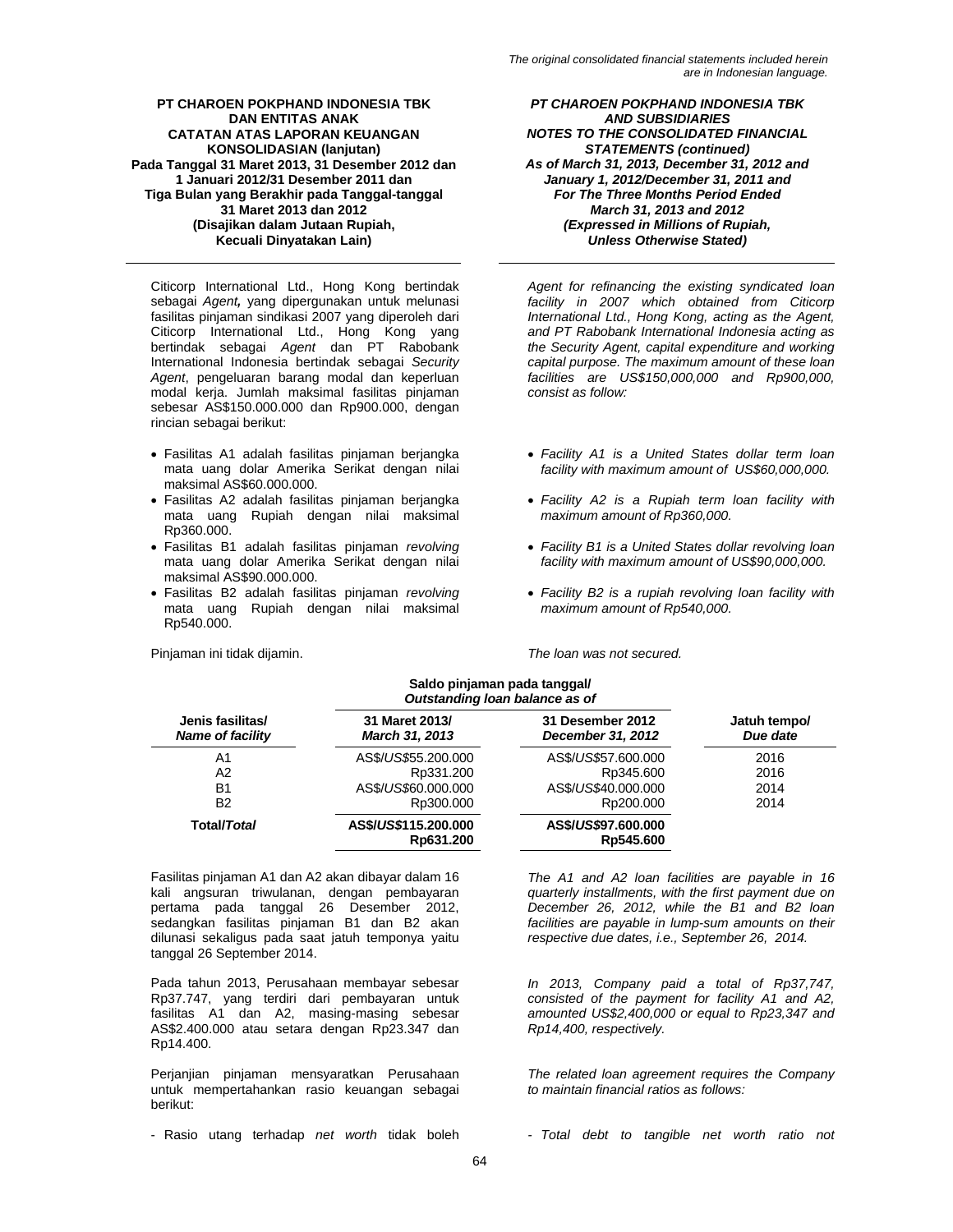- Rasio utang terhadap EBITDA tidak boleh melebihi 3 kali
- Rasio EBITDA terhadap beban bunga minimal 2 kali.

Selain itu, perjanjian tersebut memuat beberapa pembatasan bagi Perusahaan, antara lain untuk tidak melakukan hal-hal berikut tanpa persetujuan tertulis terlebih dahulu dari kreditur:

- Perusahaan tidak diperkenankan membuat atau mengijinkan penjaminan atas aset, kecuali untuk penjaminan yang sudah ada pada tanggal perjanjian
- Perusahaan tidak diperkenankan masuk ke dalam suatu transaksi atau serangkaian transaksi untuk menjual, menyewakan, mengalihkan atau menghapus aset, kecuali termasuk dalam kategori penghapusan aset yang diizinkan
- Perusahaan tidak diperkenankan masuk ke dalam penggabungan, *demerger*, *merger* atau restrukturisasi korporasi, kecuali termasuk dalam kategori *merger* yang diijinkan
- Perusahaan harus memastikan tidak terdapat perubahan mendasar pada sifat umum usaha Perusahaan atau sifat umum usaha Perusahaan
- Perusahaan tidak akan menjadi kreditur dari segala bentuk liabilitas keuangan, kecuali termasuk dalam kategori liabilitas yang diizinkan
- Perusahaan tidak akan menerbitkan atau memperbolehkan segala bentuk penjaminan yang belum terselesaikan sehubungan dengan liabilitas atau liabilitas perorangan, kecuali termasuk dalam kategori penjaminan yang diizinkan
- Perusahaan tidak diperkenankan melakukan investasi pada jenis usaha yang tidak sama dengan jenis usaha Perusahaan, secara kumulatif sebesar AS\$20.000.000 per tahun atau AS\$100.000.000 selama jangka waktu perjanjian.

Pada tanggal 31 Maret 2013 dan 31 Desember 2012, Perusahaan memenuhi seluruh persyaratan dan pembatasan sesuai dengan perjanjian dengan bank.

Biaya yang terjadi untuk mendapatkan pinjaman adalah sebesar Rp47.015, ditangguhkan dan diamortisasi dengan menggunakan metode suku bunga efektif. Saldo per 31 Maret 2013 dan 31 Desember 2012 masing-masing sebesar Rp27.840 dan Rp30.191 disajikan sebagai pengurang "Utang Jangka Panjang - Utang Bank" pada laporan posisi keuangan konsolidasian.

*PT CHAROEN POKPHAND INDONESIA TBK AND SUBSIDIARIES NOTES TO THE CONSOLIDATED FINANCIAL STATEMENTS (continued) As of March 31, 2013, December 31, 2012 and January 1, 2012/December 31, 2011 and For The Three Months Period Ended March 31, 2013 and 2012 (Expressed in Millions of Rupiah, Unless Otherwise Stated)* 

melebihi 2 kali *exceeding 2 times* 

- *Total debt to EBITDA ratio not exceeding 3 times*
- *EBITDA to interest expense ratio of at least 2 times.*

*In addition, the loan agreement imposes several restrictions on the Company, including not being able to enter into the following transactions, without prior written consent from the creditors:* 

- *The Company shall not create or permit to subsist any Security over any of its assets, except for any Security existing as at the date of this agreement*
- *The Company shall not enter into a single transaction or a series of transaction to sell, lease, transfer or otherwise dispose of any asset, except as included in the category of permitted disposal of assets*
- *The Company shall not enter into any amalgamation, demerger, merger or corporate restructuring, except as included in the category of permitted merger*
- *The Company shall ensure that no substantial change is made to the general nature of its business or general nature of the business of the Company*
- *The Company shall not be a creditor in respect of any Financial Indebtedness, except as included in the category of permitted loan*
- *The Company will not issue or allow to remain outstanding any guarantee in respect of any liability or obligation of any person, except as included in the category of permitted guarantee*
- *The Company shall not make any investment in any businesses that are not in the same line of business as that of the Company, in aggregate amount of US\$20,000,000 per financial year or US\$100,000,000 during the term of this agreement.*

*As of March 31, 2013 and December 31, 2012, the Company has complied with all the requirements and restrictions in accordance with the loan agreement.* 

*Costs incurred to obtain the loan amounting to Rp47,015 are deferred and amortized using the effective interest rate method. Balances as of March 31, 2013 and December 31, 2012 amounting to Rp27,840 and Rp30,191, respectively, are presented as a deduction to "Long-term Debts - Bank Loans" in the consolidated statements of financial position.*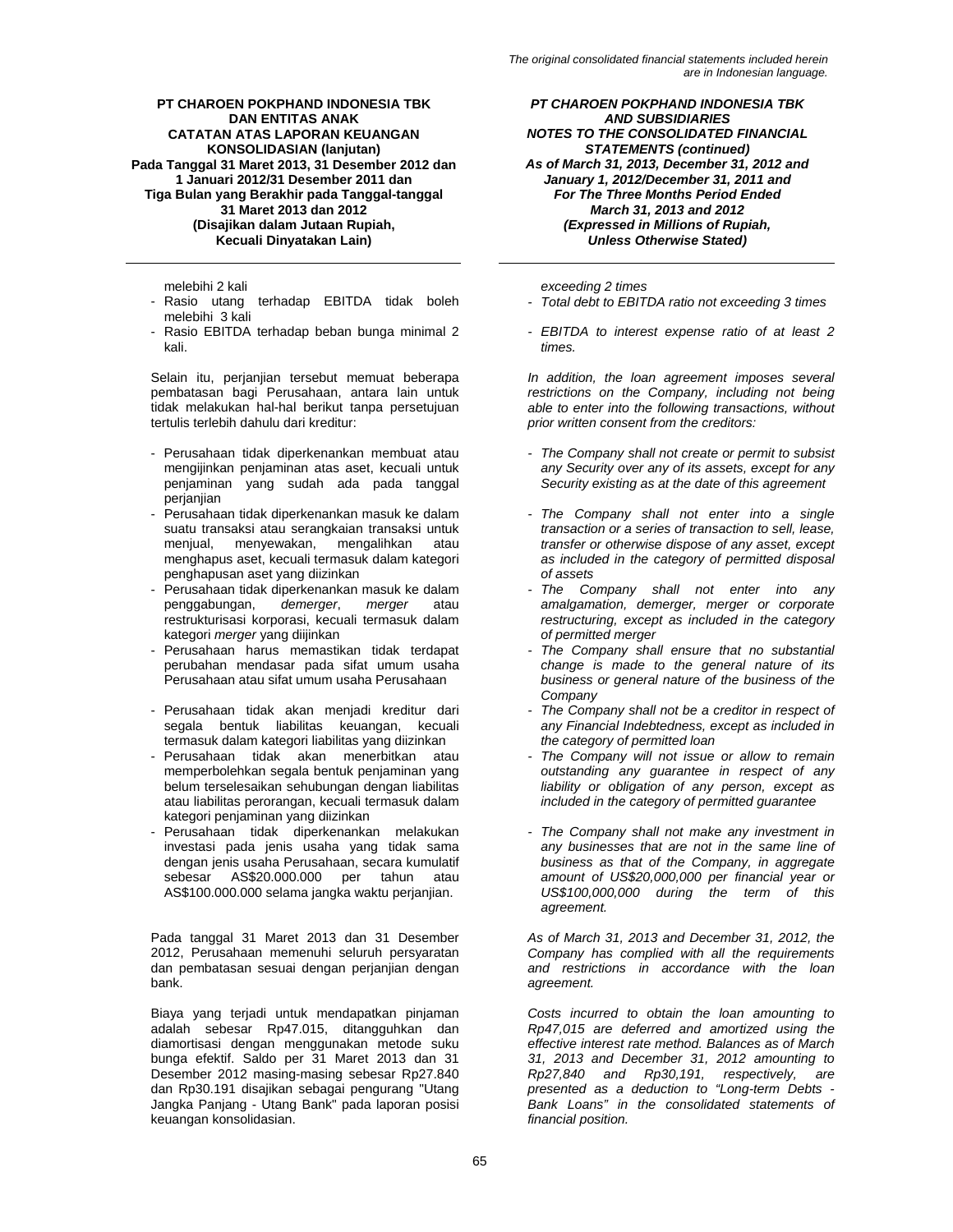*PT CHAROEN POKPHAND INDONESIA TBK AND SUBSIDIARIES NOTES TO THE CONSOLIDATED FINANCIAL STATEMENTS (continued) As of March 31, 2013, December 31, 2012 and January 1, 2012/December 31, 2011 and For The Three Months Period Ended March 31, 2013 and 2012 (Expressed in Millions of Rupiah, Unless Otherwise Stated)* 

Suku bunga tahunan dari berbagai fasilitas pinjaman di atas berkisar antara:

*The above bank loans bear annual interest rates ranging as follows:* 

|                       | 31 Maret/<br>March 31,<br>2013 | 31 Desember/<br>December 31.<br>2012 |                             |
|-----------------------|--------------------------------|--------------------------------------|-----------------------------|
| Rupiah Indonesia      | 7.34% - 7.42%                  | 6.72% - 7.73%                        | Indonesian Rupiah           |
| Dolar Amerika Serikat | $2.95\% - 2.96\%$              | 2.96% - 3.04%                        | <b>United States Dollar</b> |

# **16. KEPENTINGAN NON-PENGENDALI** *16. NON-CONTROLLING INTEREST*

Kepentingan non-pengendali atas aset neto Entitas Anak yang dikonsolidasi adalah sebagai berikut:

*Non-controlling interest in net assets of consolidated Subsidiaries are as follows:* 

|                               | 31 Maret/<br>March 31.<br>2013 | 31 Desember/<br>December 31,<br>2012 |                               |
|-------------------------------|--------------------------------|--------------------------------------|-------------------------------|
| PT Cipta Khatulistiwa Mandiri | 19.347                         | 19.562                               | PT Cipta Khatulistiwa Mandiri |
| PT Feprotama Pertiwi          | 139                            | 129                                  | PT Feprotama Pertiwi          |
| PT Primafood International    | 92                             | 80                                   | PT Primafood International    |
| PT Istana Satwa Borneo        | 23                             | 21                                   | PT Istana Satwa Borneo        |
| PT Vista Grain                | 20                             | 20                                   | PT Vista Grain                |
| PT Vista Agung Kencana        | 19                             | 19                                   | PT Vista Agung Kencana        |
| PT Charoen Pokphand Jaya Farm | 18                             | 17                                   | PT Charoen Pokphand Jaya Farm |
| PT Satwa Utama Raya           |                                |                                      | PT Satwa Utama Raya           |
| PT Centralavian Pertiwi       |                                |                                      | PT Centralavian Pertiwi       |
| Total                         | 19.660                         | 19.849                               | Total                         |
|                               |                                |                                      |                               |

Kepentingan non-pengendali atas laba (rugi) Entitas Anak yang dikonsolidasi adalah sebagai berikut:

*Non-controlling interest in comprehensive income (loss) of consolidated Subsidiaries are as follows:* 

|                               | 31 Maret/<br>March 31,<br>2013 | 31 Maret/<br>March 31,<br>2012 |                               |
|-------------------------------|--------------------------------|--------------------------------|-------------------------------|
| PT Primafood International    | 12                             |                                | PT Primafood International    |
| PT Feprotama Pertiwi          | 10                             | 9                              | PT Feprotama Pertiwi          |
| PT Istana Satwa Borneo        | 2                              | 3                              | PT Istana Satwa Borneo        |
| PT Charoen Pokphand Jaya Farm |                                |                                | PT Charoen Pokphand Jaya Farm |
| PT Centralavian Pertiwi       |                                |                                | PT Centralavian Pertiwi       |
| PT Vista Grain                |                                | 13                             | PT Vista Grain                |
| PT Vista Agung Kencana        |                                | 3                              | PT Vista Agung Kencana        |
| PT Cipta Khatulistiwa Mandiri | (215)                          | 2.660                          | PT Cipta Khatulistiwa Mandiri |
| Total                         | (189)                          | 2.690                          | Total                         |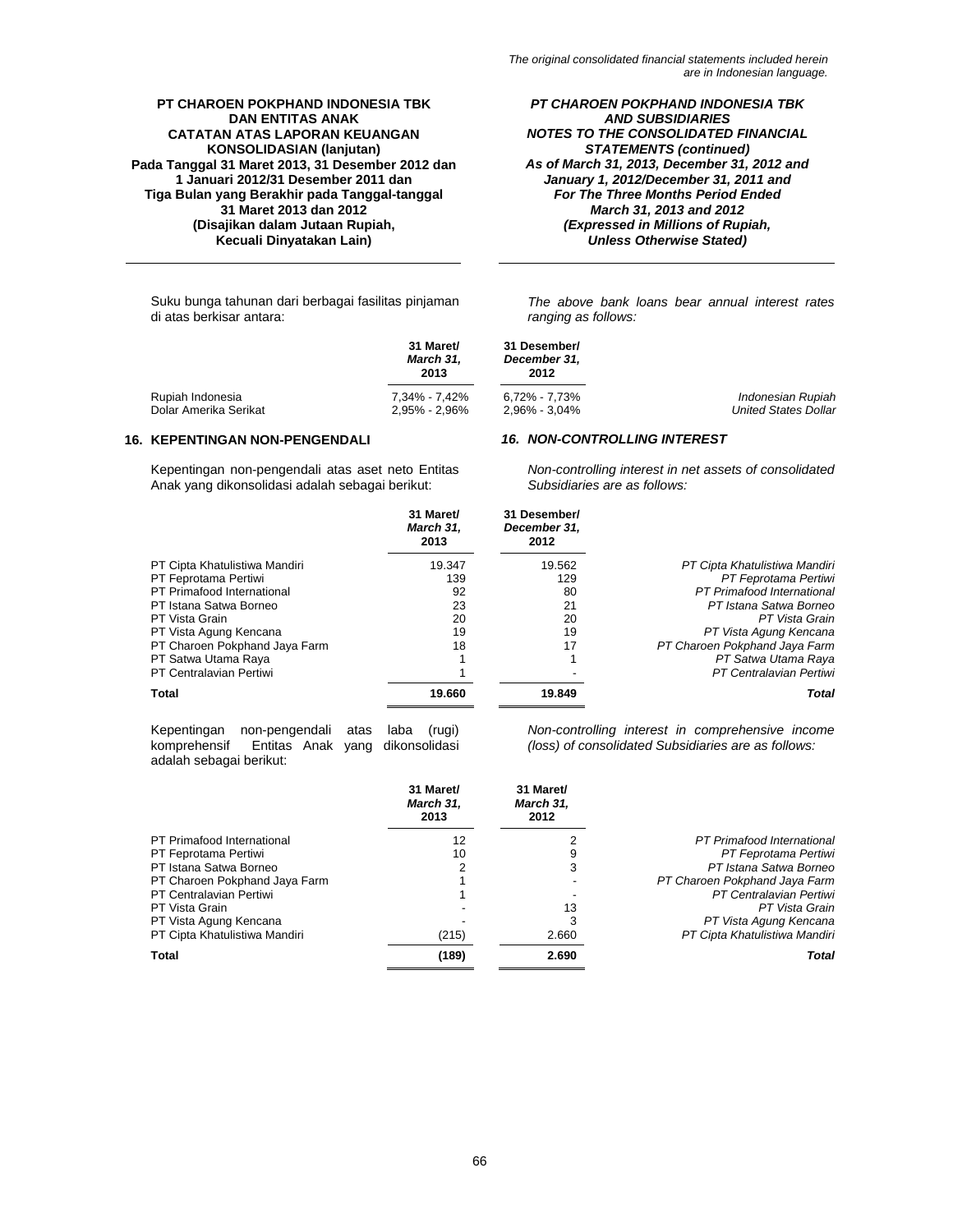*PT CHAROEN POKPHAND INDONESIA TBK AND SUBSIDIARIES NOTES TO THE CONSOLIDATED FINANCIAL STATEMENTS (continued) As of March 31, 2013, December 31, 2012 and January 1, 2012/December 31, 2011 and For The Three Months Period Ended March 31, 2013 and 2012 (Expressed in Millions of Rupiah, Unless Otherwise Stated)* 

# **17. MODAL SAHAM** *17. SHARE CAPITAL*

Susunan pemilikan saham Perusahaan pada tanggal 31 Maret 2013 dan 31 Desember 2012 adalah sebagai berikut:

*The composition of share ownership of the Company as of March 31, 2013 and December 31, 2012 is as follows:* 

| <b>Pemegang Saham</b>                               | <b>Total Saham</b><br>Ditempatkan dan<br>Disetor Penuh/<br>Number of<br><b>Shares Issued</b><br>and Fully Paid | Persentase<br>Pemilikan/<br>Percentage<br>οf<br>Ownership | Total/<br><b>Amount</b> | <b>Shareholders</b>                  |
|-----------------------------------------------------|----------------------------------------------------------------------------------------------------------------|-----------------------------------------------------------|-------------------------|--------------------------------------|
| PT Central Agromina<br>Publik (masing-masing dengan | 9.106.385.410                                                                                                  | 55.53                                                     | 91.064                  | PT Central Agromina<br><b>Public</b> |
| pemilikan kurang dari 5%)                           | 7.291.614.590                                                                                                  | 44.47                                                     | 72.916                  | (below 5% ownership each)            |
| <b>Total</b>                                        | 16.398.000.000                                                                                                 | 100.00                                                    | 163.980                 | <b>Total</b>                         |

# **18. TAMBAHAN MODAL DISETOR** *18. ADDITIONAL PAID-IN CAPITAL*

Akun ini terdiri dari *This account consists of:* 

|                                     | 31 Maret/<br>March 31<br>2013 | 31 Desember/<br>December 31<br>2012<br>(Disajikan<br>kembali -<br>Catatan 38)/<br>(As restated -<br>Note 38) | 1 Januari 2012/<br>31 Desember 2011/<br>January 1, 2012/<br>December 31, 2011<br>(Disajikan kembali -<br>Catatan 38)/<br>(As restated -<br><b>Note 38)</b> |                                        |
|-------------------------------------|-------------------------------|--------------------------------------------------------------------------------------------------------------|------------------------------------------------------------------------------------------------------------------------------------------------------------|----------------------------------------|
| Selisih lebih penerimaan di atas    |                               |                                                                                                              |                                                                                                                                                            |                                        |
| nilai nominal                       | 183.941                       | 183.941                                                                                                      | 183.941                                                                                                                                                    | Excess of proceeds over par value      |
| Biaya penerbitan saham              | (8.529)                       | (8.529)                                                                                                      | (8.529)                                                                                                                                                    | Share issuance cost                    |
| Saham bonus                         | (28.153)                      | (28.153)                                                                                                     | (28.153)                                                                                                                                                   | Bonus shares                           |
| Selisih nilai transaksi dengan      |                               |                                                                                                              |                                                                                                                                                            | Difference in value of tramsactions    |
| entitas sepengendali                | (15.006)                      | (15.006)                                                                                                     | (15.006)                                                                                                                                                   | of entities under common control       |
| Selisih antara nilai nominal saham  |                               |                                                                                                              |                                                                                                                                                            | Difference between the total par value |
| yang ditarik kembali dengan hasil   |                               |                                                                                                              |                                                                                                                                                            | of stocks that were redeemed and       |
| pertama yang diterima               | (222)                         | (222)                                                                                                        | (222)                                                                                                                                                      | proceeds at original issuance          |
| Perubahan ekuitas pada Entitas Anak | (10.856)                      | (10.856)                                                                                                     | (10.856)                                                                                                                                                   | Changes in equity of Subsidiary        |
| Total                               | 121.175                       | 121.175                                                                                                      | 121.175                                                                                                                                                    | Total                                  |

Rincian selisih lebih penerimaan di atas nilai nominal adalah sebagai berikut:

*The details of excess of proceeds over par value are as follows:* 

| Kegiatan Perusahaan                                              | Selisih lebih<br>penerimaan<br>di atas nilai nominal/<br><b>Excess of proceeds</b><br>over par value | Tahun/<br>Year | Company's corporate actions                                         |
|------------------------------------------------------------------|------------------------------------------------------------------------------------------------------|----------------|---------------------------------------------------------------------|
| Penawaran umum perdana                                           | 10.250                                                                                               | 1991           | Initial public offering                                             |
| Konversi obligasi konversi<br>Penawaran umum terbatas III dengan | 21.194                                                                                               | 1994           | Conversion of convertible bonds<br>Limited public offering III with |
| hak memesan efek terlebih dahulu                                 | 152.497                                                                                              | 2007           | pre-emptive rights                                                  |
| Total selisih lebih penerimaan<br>di atas nilai nominal          | 183.941                                                                                              |                | Total excess of proceeds over<br>par value                          |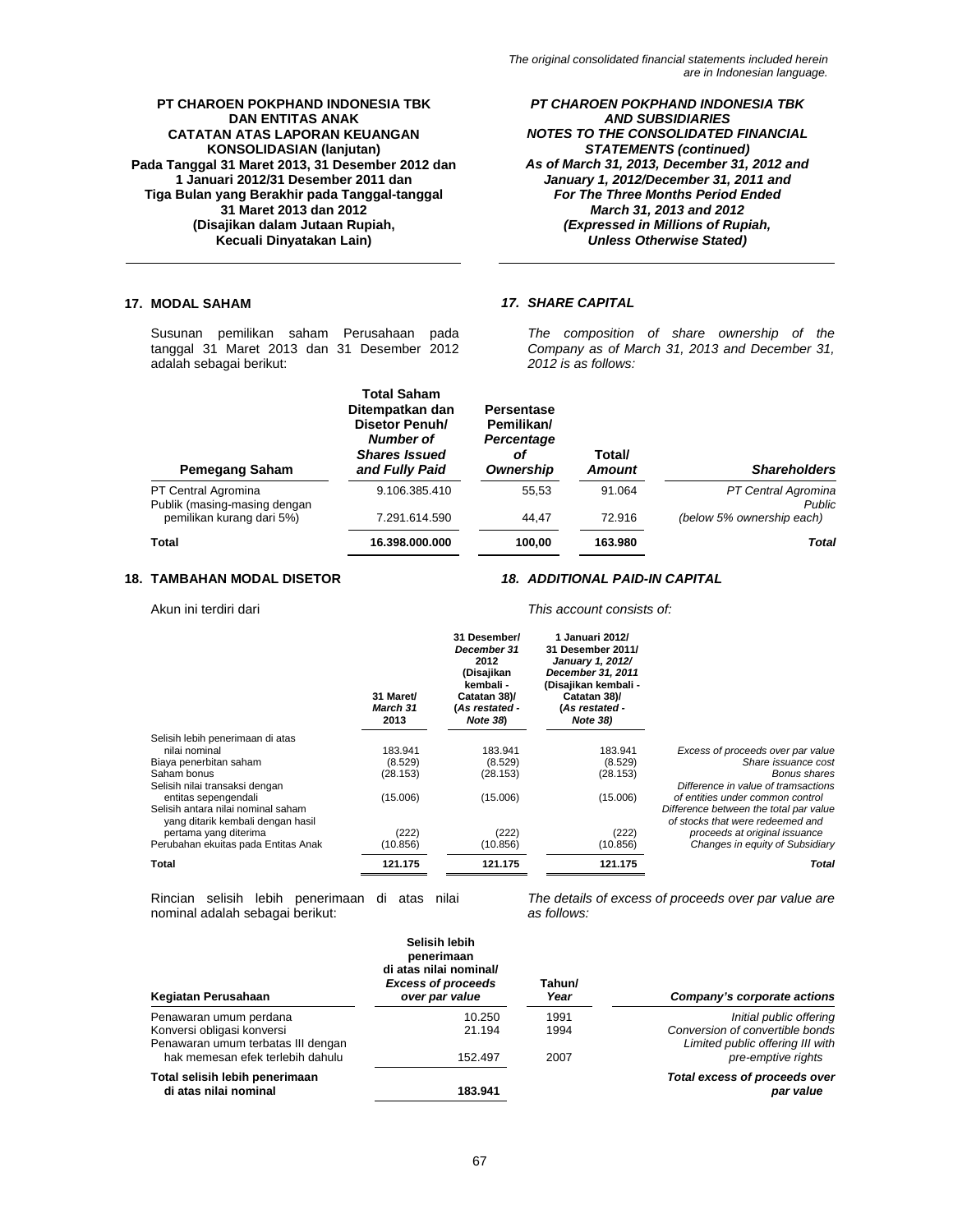Dalam Rapat Umum Pemegang Saham Tahunan pada tanggal 16 Mei 2012, yang risalah rapatnya diaktakan oleh Akta Notaris Fathiah Helmi, S.H., No. 35 pada tanggal yang sama, para pemegang saham Perusahaan menyetujui untuk menggunakan laba neto tahun 2011, sebagai berikut:

- mencadangkan Rp23.000 sebagai cadangan umum sesuai dengan Undang-undang No. 40 tahun 2007, "Perseroan Terbatas".
- membagikan dividen tunai sebanyak 29,24% atau sebesar Rp688.716 masing-masing Rp42 (Rupiah penuh) per saham.

Dalam Rapat Umum Pemegang Saham Tahunan pada tanggal 25 Mei 2011, yang risalah rapatnya diaktakan oleh Akta Notaris Fathiah Helmi, S.H., No. 72 pada tanggal yang sama, para pemegang saham Perusahaan menyetujui untuk menggunakan laba neto tahun 2010, sebagai berikut:

- mencadangkan Rp1.000 sebagai cadangan umum sesuai dengan Undang-undang No. 40 tahun 2007, "Perseroan Terbatas".
- membagikan dividen tunai sebanyak 29,53% atau sebesar Rp652.640 masing-masing Rp39,80 (Rupiah penuh) per saham.

# **20. PENJUALAN NETO** *20. NET SALES*

.

Rincian penjualan neto berdasarkan segmen usaha adalah sebagai berikut:

*PT CHAROEN POKPHAND INDONESIA TBK AND SUBSIDIARIES NOTES TO THE CONSOLIDATED FINANCIAL STATEMENTS (continued) As of March 31, 2013, December 31, 2012 and January 1, 2012/December 31, 2011 and For The Three Months Period Ended March 31, 2013 and 2012 (Expressed in Millions of Rupiah, Unless Otherwise Stated)* 

# **19. SALDO LABA** *19. RETAINED EARNINGS*

*In the Annual Shareholders' General Meeting held on May 16, 2012, the minutes of which were notarized on the same date through Deed No. 35 of Fathiah Helmi, S.H., the Company's shareholders agreed to use 2011 net income as basis for the following:*

- *appropriate Rp23,000 as a general reserve in compliance with Law No. 40 year 2007 on "Limited Liability Companies".*
- *distribute a cash dividend at 29.24% or amounting to Rp688,716 or Rp42 (full amount) for each share.*

*In the Annual Shareholders' General Meeting held on May 25, 2011, the minutes of which were notarized on the same date by Deed No. 72 of Fathiah Helmi, S.H., the Company's shareholders agreed to use 2010 net income as basis for the following:* 

- *appropriate Rp1,000 as a general reserve in compliance with Law No. 40 year 2007 on "Limited Liability Companies".*
- *distribute a cash dividend at 29.53% or amounting to Rp652,640 or Rp39.80 (full amount) for each share.*

*The details of net sales based on business segments are as follows:* 

|                       | 31 Maret/<br>March 31,<br>2013 | 31 Maret/<br>March 31,<br>2012 |                   |
|-----------------------|--------------------------------|--------------------------------|-------------------|
| Pakan                 | 4.043.462                      | 3.461.929                      | Feed              |
| Anak ayam usia sehari | 934.424                        | 911.755                        | Day-old chicks    |
| Ayam olahan           | 522,906                        | 437.641                        | Processed chicken |
| Lain-lain             | 144.883                        | 82.710                         | Others            |
| Total                 | 5.645.675                      | 4.894.035                      | Total             |

Tidak terdapat transaksi penjualan yang dilakukan dengan satu pelanggan dengan jumlah penjualan kumulatif selama tiga bulan melebihi 10% dari penjualan neto konsolidasian untuk periode yang berakhir pada tanggal 31 Maret 2013 dan 2012.

Sifat dari hubungan dan transaksi antara Kelompok Usaha dengan pihak-pihak berelasi dijelaskan pada Catatan 2e dan 31a.

*There were no sales transactions with any single customer for the three months cumulative sales exceeding 10% of consolidated net sales for the periods ended March 31, 2013 and 2012.*

*The nature of relationships and transactions of the Group with related parties is explained in Notes 2e and 31a.*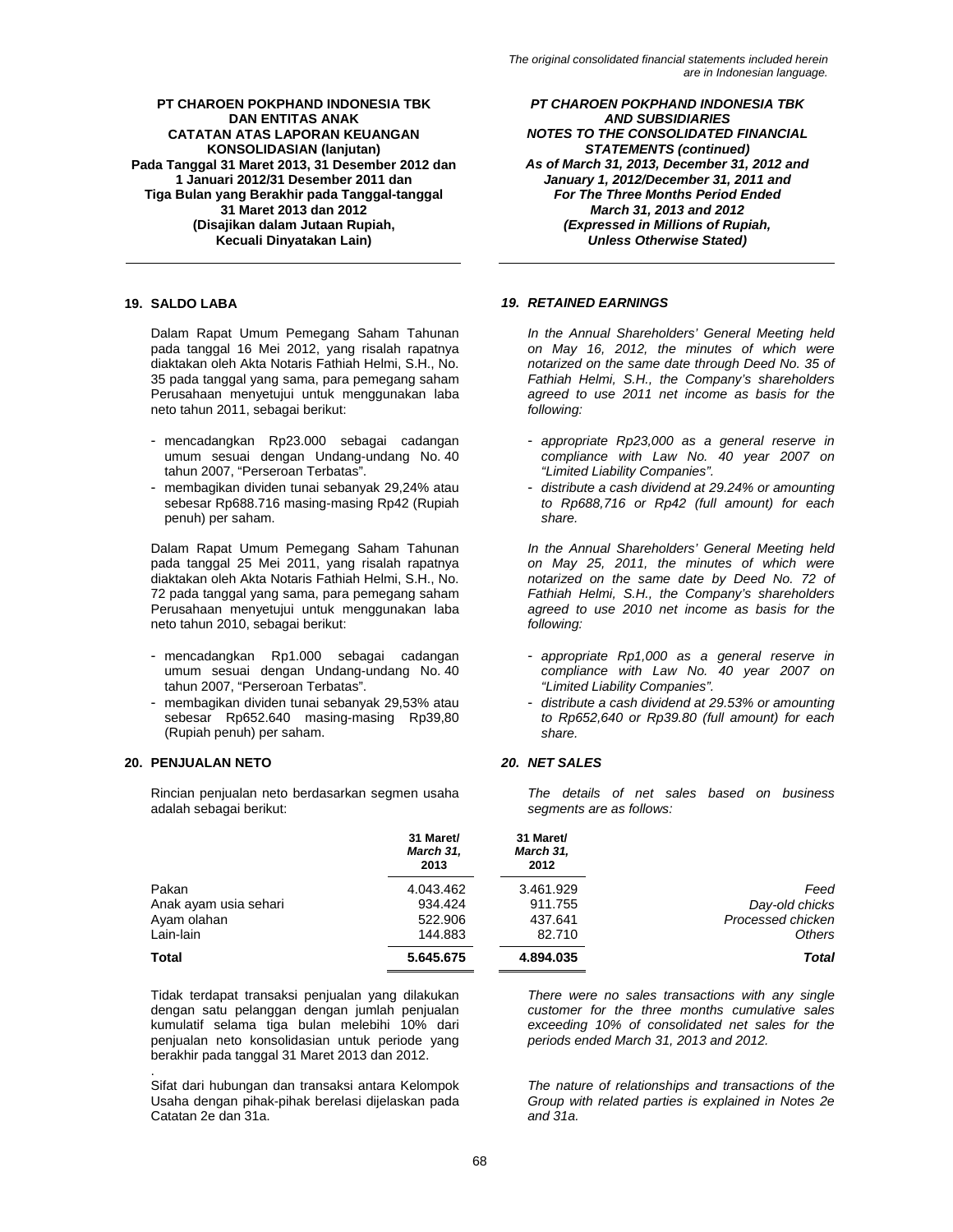*PT CHAROEN POKPHAND INDONESIA TBK AND SUBSIDIARIES NOTES TO THE CONSOLIDATED FINANCIAL STATEMENTS (continued) As of March 31, 2013, December 31, 2012 and January 1, 2012/December 31, 2011 and For The Three Months Period Ended March 31, 2013 and 2012 (Expressed in Millions of Rupiah, Unless Otherwise Stated)* 

# **21. BEBAN POKOK PENJUALAN** *21. COST OF GOODS SOLD*

Rincian beban pokok penjualan adalah sebagai berikut:

*The details of cost of goods sold are as follows:* 

|                                                                                 | 31 Maret/<br>March 31.<br>2013 | 31 Maret/<br>March 31,<br>2012 |                                                                                         |
|---------------------------------------------------------------------------------|--------------------------------|--------------------------------|-----------------------------------------------------------------------------------------|
| Bahan baku yang digunakan<br>Upah buruh langsung<br>Beban pabrikasi dan deplesi | 3.847.058<br>44.552<br>499.379 | 3.130.952<br>32.950<br>436.224 | Raw materials used<br>Direct labor<br>Factory overhead and depletion                    |
| Total biaya produksi                                                            | 4.390.989                      | 3.600.126                      | Total manufacturing costs                                                               |
| Saldo barang dalam proses<br>Awal tahun<br>Akhir periode                        | 198.657<br>(210.527)           | 162.295<br>(168.091)           | Work-in-process<br>Balance at beginning of year<br>Balance at end of period             |
| Beban pokok produksi                                                            | 4.379.119                      | 3.594.330                      | Cost of goods manufactured                                                              |
| Saldo barang jadi<br>Awal tahun<br>Pembelian<br>Akhir periode                   | 456.755<br>10.308<br>(364.306) | 246.722<br>18.775<br>(217.164) | Finished goods<br>Balance at beginning of year<br>Purchases<br>Balance at end of period |
| Beban pokok penjualan                                                           | 4.481.876                      | 3.642.663                      | Cost of goods sold                                                                      |

Tidak terdapat transaksi pembelian yang dilakukan dengan satu pemasok dengan total pembelian kumulatif selama tiga bulan melebihi 10% dari penjualan neto konsolidasian untuk periode yang berakhir pada tanggal 31 Maret 2013 dan 2012.

Rincian beban penjualan adalah sebagai berikut: *The details of selling expenses are as follows:* 

*There were no purchases from any single supplier for the three months cumulative purchases exceeding 10% of consolidated net sales for the periods ended March 31, 2013 and 2012.* 

### **22. BEBAN PENJUALAN** *22. SELLING EXPENSES*

|                                   | 31 Maret/<br>March 31.<br>2013 | 31 Maret/<br>March 31.<br>2012 |                                        |
|-----------------------------------|--------------------------------|--------------------------------|----------------------------------------|
| Gaji, upah dan kesejahteraan      |                                |                                | Salaries, wages and employees' welfare |
| karyawan (Catatan 29)             | 26.230                         | 23.369                         | (Note 29)                              |
| Promosi dan iklan                 | 11.943                         | 9.250                          | Promotion and advertising              |
| Pengangkutan                      | 11.740                         | 12.493                         | Freight-out                            |
| Biaya profesional                 | 5.972                          | 4.178                          | Professional fees                      |
| Perjalanan dinas dan transportasi | 4.437                          | 3.422                          | Travel and transportation              |
| Sewa                              | 4.226                          | 3.053                          | Rent                                   |
| Lain-lain (masing-masing          |                                |                                |                                        |
| di bawah Rp2.000)                 | 9.689                          | 6.897                          | Other (below Rp2,000 each)             |
| <b>Total beban Penjualan</b>      | 74.237                         | 62.662                         | <b>Total selling expenses</b>          |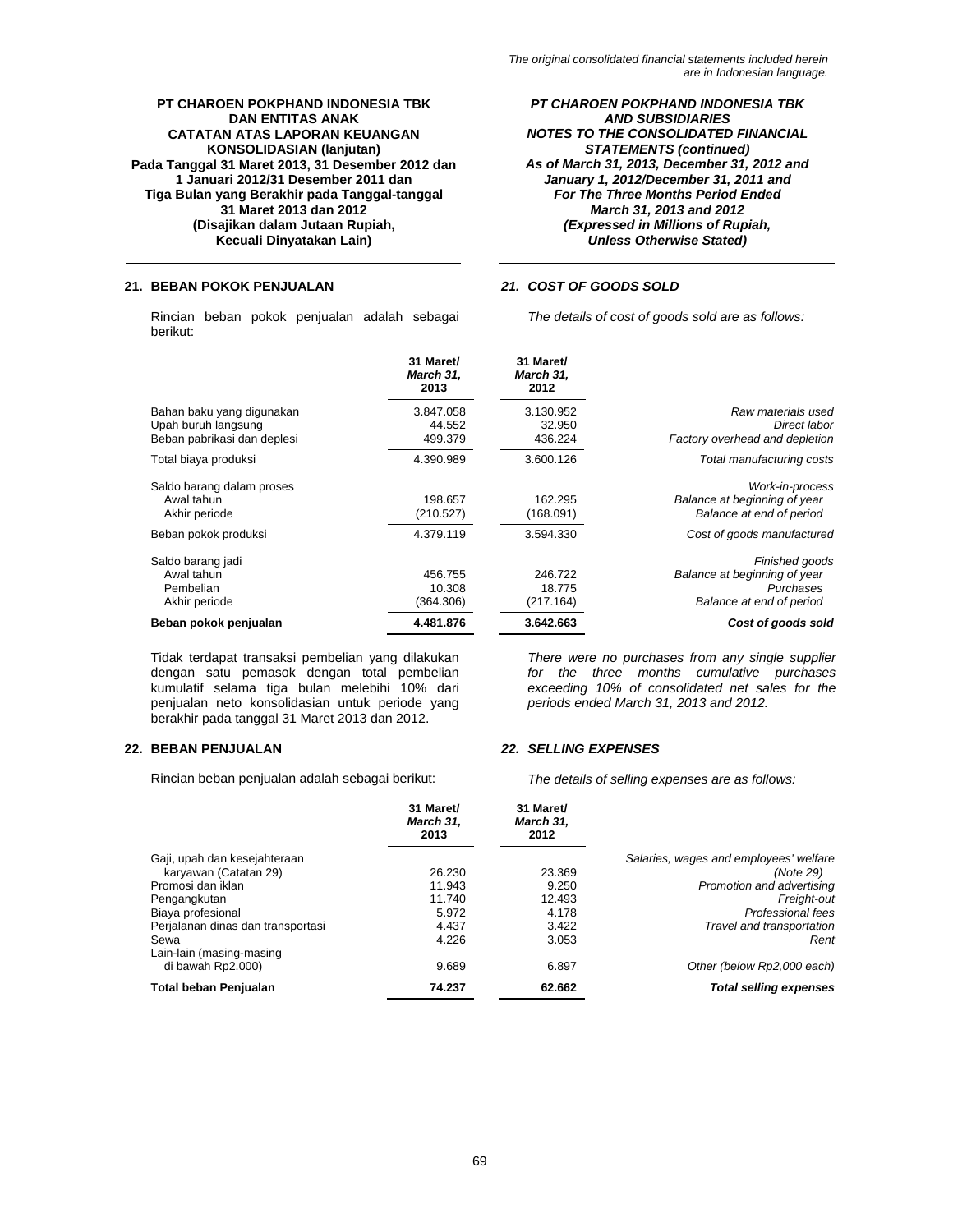Rincian beban umum dan administrasi adalah sebagai berikut:

*PT CHAROEN POKPHAND INDONESIA TBK AND SUBSIDIARIES NOTES TO THE CONSOLIDATED FINANCIAL STATEMENTS (continued) As of March 31, 2013, December 31, 2012 and January 1, 2012/December 31, 2011 and For The Three Months Period Ended March 31, 2013 and 2012 (Expressed in Millions of Rupiah, Unless Otherwise Stated)* 

# **23. BEBAN UMUM DAN ADMINISTRASI** *23. GENERAL AND ADMINISTRATIVE EXPENSES*

*The details of general and administrative expenses are as follows:* 

|                                       | 31 Maret/<br>March 31.<br>2013 | 31 Maret/<br>March 31.<br>2012 |                                                     |
|---------------------------------------|--------------------------------|--------------------------------|-----------------------------------------------------|
| Gaji, upah dan kesejahteraan karyawan |                                |                                | Salaries, wages and employees' welfare              |
| karyawan (Catatan 29)                 | 79.183                         | 71.231                         | (Note 29)                                           |
| Royalti (Catatan 31c dan 32a)         | 62.611                         | 58.120                         | Royalty fee (Notes 31c and 32a)                     |
| Perjalanan dinas dan transportasi     | 5.547                          | 4.656                          | Travel and transportation                           |
| Biaya profesional                     | 4.267                          | 3.983                          | Professional fees                                   |
| Telepon, listrik dan air              | 3.870                          | 3.197                          | Telephone, electricity and water                    |
| Penyusutan (Catatan 9a)               | 2.774                          | 2.568                          | Depreciation (Note 9a)                              |
| Asuransi                              | 2.655                          | 1.861                          | Insurance                                           |
| Pajak                                 | 1.904                          | 2.352                          | Taxes                                               |
| Lain-lain (masing-masing              |                                |                                |                                                     |
| di bawah Rp2.000)                     | 6.759                          | 10.878                         | Other (below Rp2,000 each)                          |
| Total beban umum dan<br>administrasi  | 169.570                        | 158.846                        | <b>Total general and administrative</b><br>expenses |

### **24. PENDAPATAN OPERASI LAIN** *24. OTHER OPERATING INCOME*

Rincian pendapatan operasi lain adalah sebagai berikut:

*The details of other operating income are as follows:* 

|                                                                             | 31 Maret/<br>March 31,<br>2013 | 31 Maret/<br>March 31,<br>2012 |                                                                     |
|-----------------------------------------------------------------------------|--------------------------------|--------------------------------|---------------------------------------------------------------------|
| Laba neto atas penjualan ayam afkir<br>Laba neto atas penjualan by-products | 20.121                         | 9.760                          | Net gain on sale of culled birds<br>Net gain on sale of by-products |
| dan barang sisa<br>Lain-lain (masing-masing                                 | 1.589                          | 1.322                          | and waste product                                                   |
| di bawah Rp1.000)                                                           | 4.885                          | 4.003                          | Others (below Rp1,000 each)                                         |
| Total                                                                       | 26.595                         | 15.085                         | Total                                                               |

# **25. BEBAN OPERASI LAIN** *25. OTHER OPERATING EXPENSES*

Rincian beban operasi lain adalah sebagai berikut: *The details of other operating expenses are as follows:* 

|                                                                         | 31 Maret/<br>March 31,<br>2013 | 31 Maret/<br>March 31,<br>2012 |                                                  |
|-------------------------------------------------------------------------|--------------------------------|--------------------------------|--------------------------------------------------|
| Rugi selisih kurs atas<br>aktivitas operasi<br>Lain-lain (masing-masing | 17.405                         | 7.853                          | Loss on foreign exchange<br>operating activities |
| di bawah Rp1.000)                                                       | 2.029                          | 1.756                          | Others (below Rp1,000 each)                      |
| Total                                                                   | 19.434                         | 9.609                          | Total                                            |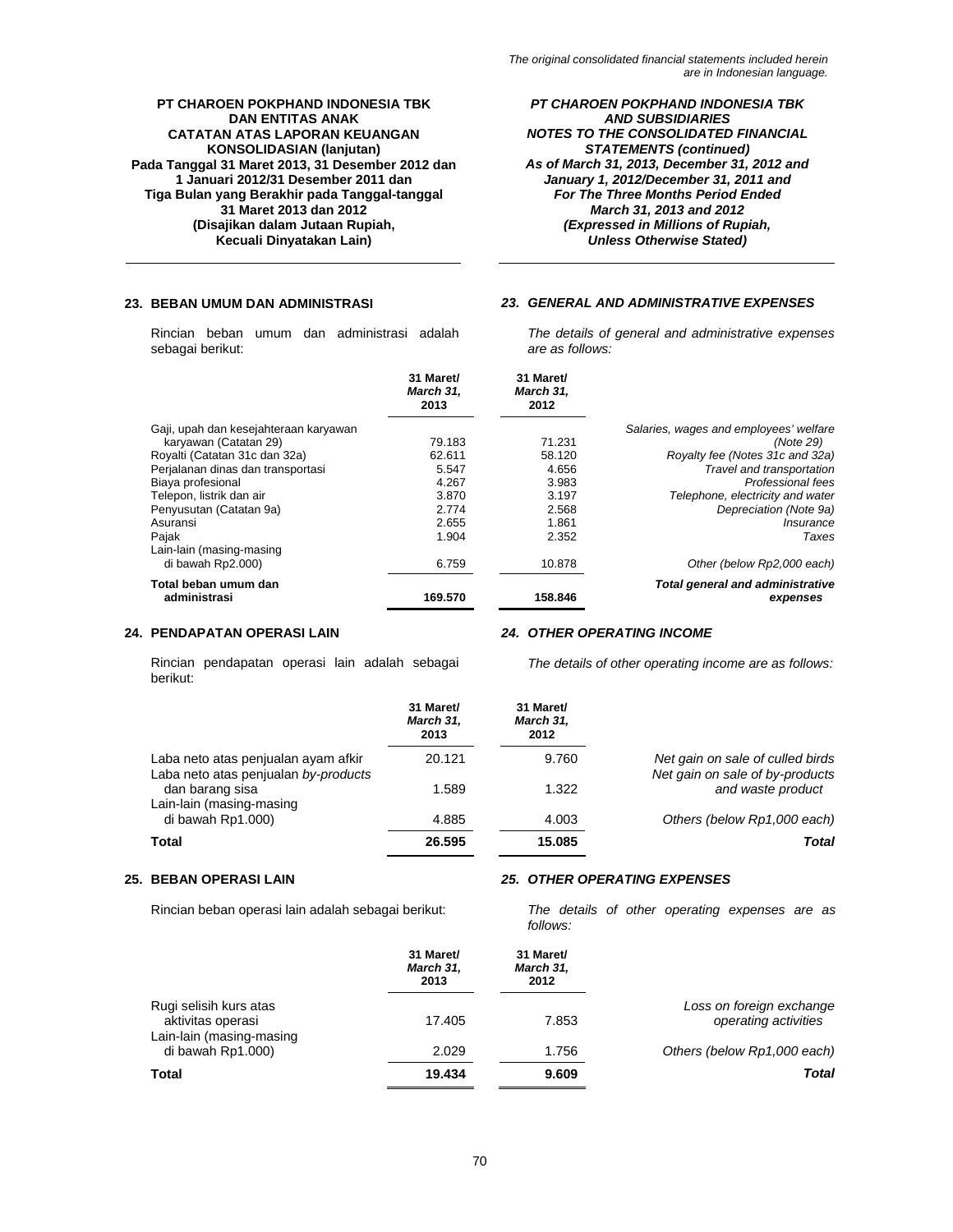*PT CHAROEN POKPHAND INDONESIA TBK AND SUBSIDIARIES NOTES TO THE CONSOLIDATED FINANCIAL STATEMENTS (continued) As of March 31, 2013, December 31, 2012 and January 1, 2012/December 31, 2011 and For The Three Months Period Ended March 31, 2013 and 2012 (Expressed in Millions of Rupiah, Unless Otherwise Stated)* 

# **26. PENDAPATAN KEUANGAN** *26. FINANCE INCOME*

Rincian pendapatan keuangan adalah sebagai berikut:

*The details of finance income are as follows:* 

|                                                     | 31 Maret/<br>March 31,<br>2013 | 31 Maret/<br>March 31,<br>2012 |                                  |
|-----------------------------------------------------|--------------------------------|--------------------------------|----------------------------------|
| Penghasilan bunga:<br>Deposito on call dan deposito |                                |                                | Interest income:                 |
| berjangka                                           | 3.113                          | 7.800                          | Deposit on call and time deposit |
| Jasa giro                                           | 1.304                          | 1.179                          | Current accounts                 |
| Total                                               | 4.417                          | 8.979                          | Total                            |

Rincian biaya keuangan adalah sebagai berikut: *The details of finance costs are as follows:* 

### **27. BIAYA KEUANGAN** *27. FINANCE COSTS*

|                             | 31 Maret/<br>March 31,<br>2013 | 31 Maret/<br>March 31,<br>2012 |                                |
|-----------------------------|--------------------------------|--------------------------------|--------------------------------|
| Beban bunga dari:           |                                |                                | Interest expenses from:        |
| Utang bank                  | 27.583                         | 12.244                         | Bank loans                     |
| Lain-lain                   |                                | 2                              | <b>Others</b>                  |
| Biaya bank                  | 3.888                          | 3.494                          | <b>Bank charges</b>            |
| Rugi neto selisih kurs atas |                                |                                | Net losses on foreign exchange |
| aktivitas pendanaan         | 5.389                          | 8.010                          | from financing activities      |
| Total                       | 36,860                         | 23.750                         | Total                          |

# **28. PERPAJAKAN** *28. TAXATION*

Utang pajak terdiri dari: *Taxes payable consists of:* 

|                         | 31 Maret/<br>March 31,<br>2013 | 31 Desember/<br>December 31,<br>2012 |                      |
|-------------------------|--------------------------------|--------------------------------------|----------------------|
| Perusahaan              |                                |                                      | Company              |
| Pajak penghasilan       |                                |                                      | Income taxes         |
| Pasal 4                 | 567                            | 279                                  | Article 4            |
| Pasal 21                | 2.621                          | 34.735                               | Article 21           |
| Pasal 22                | 215                            | 383                                  | Article 22           |
| Pasal 23                | 55                             | 254                                  | Article 23           |
| Pasal 25                |                                | 41.206                               | Article 25           |
| Pasal 26                | 445                            | 32.482                               | Article 26           |
| Pasal 29                | 6.161                          | 248                                  | Article 29           |
| Pajak Pertambahan Nilai | 7.355                          | 24.156                               | Value-Added Tax      |
| Lain-lain (Catatan 10)  | 10.077                         | 10.077                               | Others (Note 10)     |
| Total Perusahaan        | 27.496                         | 143.820                              | <b>Total Company</b> |

(berlanjut) *(forward)*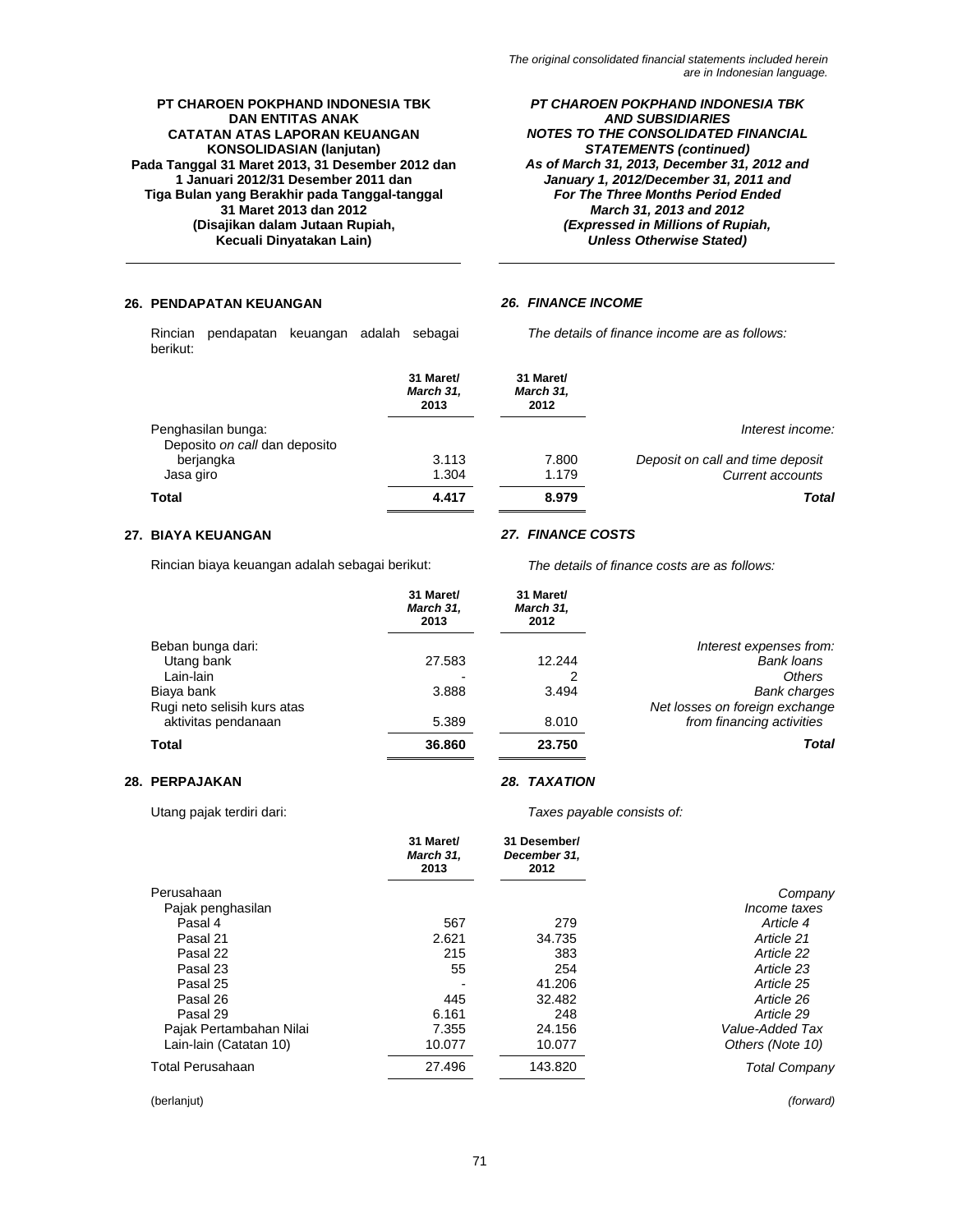*PT CHAROEN POKPHAND INDONESIA TBK AND SUBSIDIARIES NOTES TO THE CONSOLIDATED FINANCIAL STATEMENTS (continued) As of March 31, 2013, December 31, 2012 and January 1, 2012/December 31, 2011 and For The Three Months Period Ended March 31, 2013 and 2012 (Expressed in Millions of Rupiah, Unless Otherwise Stated)* 

|                           | 31 Maret/<br>March 31,<br>2013 | 31 Desember/<br>December 31,<br>2012 |                           |
|---------------------------|--------------------------------|--------------------------------------|---------------------------|
| Entitas Anak              |                                |                                      | <b>Subsidiaries</b>       |
| Pajak penghasilan         |                                |                                      | <i>Income taxes</i>       |
| Pasal 4                   | 865                            | 953                                  | Article 4                 |
| Pasal 21                  | 1.015                          | 8.073                                | Article 21                |
| Pasal 23                  | 445                            | 346                                  | Article 23                |
| Pasal 25                  | 2.562                          | 4.510                                | Article 25                |
| Pasal 26                  | 2.982                          | 12.909                               | Article 26                |
| Pasal 29                  | 47.276                         | 29.153                               | Article 29                |
| Pajak Pertambahan Nilai   | 4.202                          | 9.291                                | Value-Added Tax           |
| <b>Total Entitas Anak</b> | 59.347                         | 65.235                               | <b>Total Subsidiaries</b> |
| <b>Total</b>              | 86.843                         | 209.055                              | <b>Total</b>              |

Manfaat (beban) pajak penghasilan terdiri dari: *Income tax benefit (expense) consists of:* 

|                  | 31 Maret/<br>March 31,<br>2013 | 31 Maret/<br>March 31,<br>2012 |              |
|------------------|--------------------------------|--------------------------------|--------------|
| Periode berjalan | (177.061)                      | (235.566)                      | Current      |
| Tangguhan        | (100)                          | 1.480                          | Deferred     |
| <b>Total</b>     | (177.161)                      | (234.086)                      | <b>Total</b> |

Berdasarkan Pasal 2 Peraturan Menteri Keuangan No. 238/PMK.03/2008 tanggal 30 Desember 2008, tentang "Tata Cara Pelaksanaan dan Pengawasan Pemberian Penurunan Tarif Bagi Wajib Pajak Badan Dalam Negeri yang Berbentuk Perseroan Terbuka" yang berlaku surut terhitung sejak tanggal 1 Januari 2008, menyatakan bahwa Wajib Pajak penurunan tarif Pajak Penghasilan sebesar 5% (lima persen) lebih rendah dari tarif pajak tertinggi Pajak Penghasilan Wajib Pajak Badan Dalam Negeri sebagaimana diatur dalam Pasal 17 ayat (1) huruf b Undang-undang No. 7 Tahun 1983 tentang "Pajak Penghasilan". Penurunan Tarif Pajak penghasilan tersebut diberikan apabila memenuhi kriteria sebagai berikut:

- 1. Jumlah kepemilikan saham publiknya 40% (empat puluh persen) atau lebih dari keseluruhan saham yang disetor dan saham tersebut dimiliki paling sedikit oleh 300 (tiga ratus) pihak.
- 2. Masing-masing pihak yang dimaksud di atas hanya boleh memiliki saham kurang dari 5% (lima persen) dari keseluruhan saham yang disetor.
- 3. Ketentuan tersebut harus dipenuhi oleh Wajib Pajak dalam waktu paling singkat 6 (enam) bulan dalam jangka waktu 1 (satu) tahun pajak.

*In accordance with Section 2 of Ministry of Finance Regulation No. 238/PMK.03/2008 dated December 30, 2008, effective January 1, 2008, regarding the "Procedure for Implementation and Supervision of Rate Reduction for Domestic Taxpayers in the Form of Public Companies", domestic taxpayers can enjoy a tax reduction of 5% below the highest income tax rate as regulated in subsection (1) b of Article 17 of Law No. 7 Year 1983 regarding "Income Tax". The rate reduction will be granted if the following criteria are met:* 

- *1. The total number of publicly owned shares is 40% (forty percent) or more of the total paid-up shares and such shares are owned by at least 300 (three hundred) parties.*
- *2. Each of the above-mentioned parties owns less than 5% (five percents) of share ownership from the total paid-up shares.*
- *3. The above-mentioned criteria are fulfilled by the taxpayer within 6 (six) months of a fiscal year.*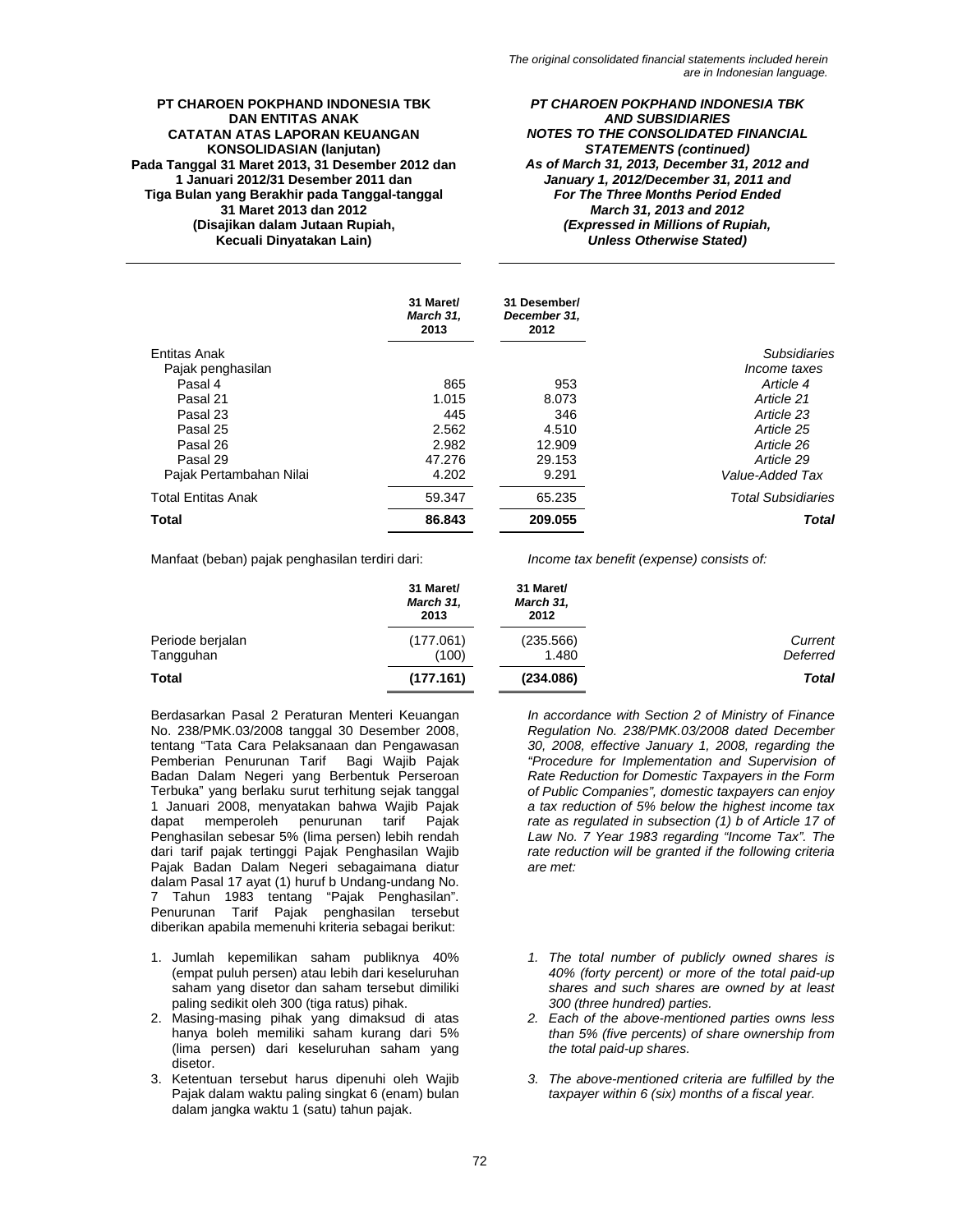Selain itu, Wajib Pajak harus melampirkan surat keterangan dari Biro Administrasi Efek pada Surat Pemberitahuan Tahunan Pajak Penghasilan Wajib Pajak Badan dengan melampirkan formulir X.H.1-6 sebagaimana diatur dalam Peraturan Bapepam-LK Nomor X.H.1 untuk setiap tahun pajak terkait.

Pada tanggal 15 Januari 2013 dan 27 Februari 2012, Perusahaan telah memperoleh surat keterangan dari Biro Administrasi Efek atas pemenuhan kriteria-kriteria kepemilikan saham di atas. Oleh karena itu, Perusahaan telah menerapkan penurunan tarif pajak dalam perhitungan pajak penghasilan tahun 2013 dan 2012.

Perusahaan menyampaikan pajak tahunan atas dasar perhitungan sendiri. Sesuai dengan perubahan terakhir atas Undang-undang Ketentuan Umum dan Tata Cara Perpajakan yang berlaku mulai tanggal 1 Januari 2008. Kantor Pajak dapat menetapkan atau mengubah besarnya kewajiban pajak dalam batas waktu 5 tahun sejak tanggal terutangnya pajak, sedang untuk tahun pajak 2007 dan sebelumnya, pajak dapat ditetapkan paling lambat pada akhir tahun 2013.

### **29. LIABILITAS IMBALAN KERJA JANGKA PANJANG**

Rincian liabilitas imbalan kerja jangka panjang adalah sebagai berikut:

*PT CHAROEN POKPHAND INDONESIA TBK AND SUBSIDIARIES NOTES TO THE CONSOLIDATED FINANCIAL STATEMENTS (continued) As of March 31, 2013, December 31, 2012 and January 1, 2012/December 31, 2011 and For The Three Months Period Ended March 31, 2013 and 2012 (Expressed in Millions of Rupiah, Unless Otherwise Stated)* 

*The taxpayer should attach the Declaration Letter from the Securities Administration Agency to the Annual Income Tax Return using Form X.H.1-6 as stated in Bapepam-LK Regulation No. X.H.1 for the relevant fiscal year.* 

*On January 15, 2013 and February 27, 2012, the Company obtained letters from the Securities Administration Agency confirming its compliance with the above criteria. Accordingly, the Company applied the tax reduction rate in the 2013 and 2012 income tax calculations.* 

*The Company submits its tax returns on the basis of self-assessment. In accordance with the latest amendments of the general taxation and procedural law which become effective on January 1, 2008. The Tax Office may assess or amend taxes within 5 years from the date the tax becomes payable, while for fiscal year 2007 and earlier, the tax can be assessed at the latest by the end of 2013.* 

# *29. LONG-TERM EMPLOYEE BENEFIT LIABILITIES*

*The details of long-term employee benefit liabilities are as follows:* 

|                                                            | 31 Maret/<br>March 31,<br>2013 | 31 Desember/<br>December 31,<br>2012 |                                                               |
|------------------------------------------------------------|--------------------------------|--------------------------------------|---------------------------------------------------------------|
| Imbalan pascakerja<br>Imbalan kerja jangka panjang lainnya | 380.523<br>3.847               | 368.973<br>3.628                     | Post-employment benefits<br>Other long-term employee benefits |
| Liabilitas imbalan kerja<br>jangka panjang                 | 384.370                        | 372.601                              | Long-term employee benefit<br>liabilities                     |

Kelompok Usaha menyediakan dana pensiun manfaat pasti untuk karyawannya yang mencapai usia pensiun pada usia 55 tahun berdasarkan Undang-undang Ketenagakerjaan No. 13/2003 tanggal 25 Maret 2003 ("UU No. 13/2003") dan mengakui liabilitas imbalan kerja karyawan sesuai dengan PSAK No. 24 (Revisi 2010), "Imbalan Kerja" Imbalan kerja tersebut tidak didanai.

Liabilitas imbalan kerja karyawan pada tanggal 31 Maret 2013 dan 2012 dicatat berdasarkan

#### Imbalan pascakerja *Post-employment benefits*

*The Group provides a defined benefit pension plan for those of its employees reaching the retirement age of 55 in accordance with Labor Law No. 13/2003 dated March 25, 2003 ("UU No. 13/2003") and recognizes the liabilities for these employee benefits in accordance with SFAS o. 24 (Revised 2010), "Employee Benefits". These benefits are not funded.* 

*Employee benefit liabilities as of March 31, 2013 and 2012 were determined on the basis of actuarial*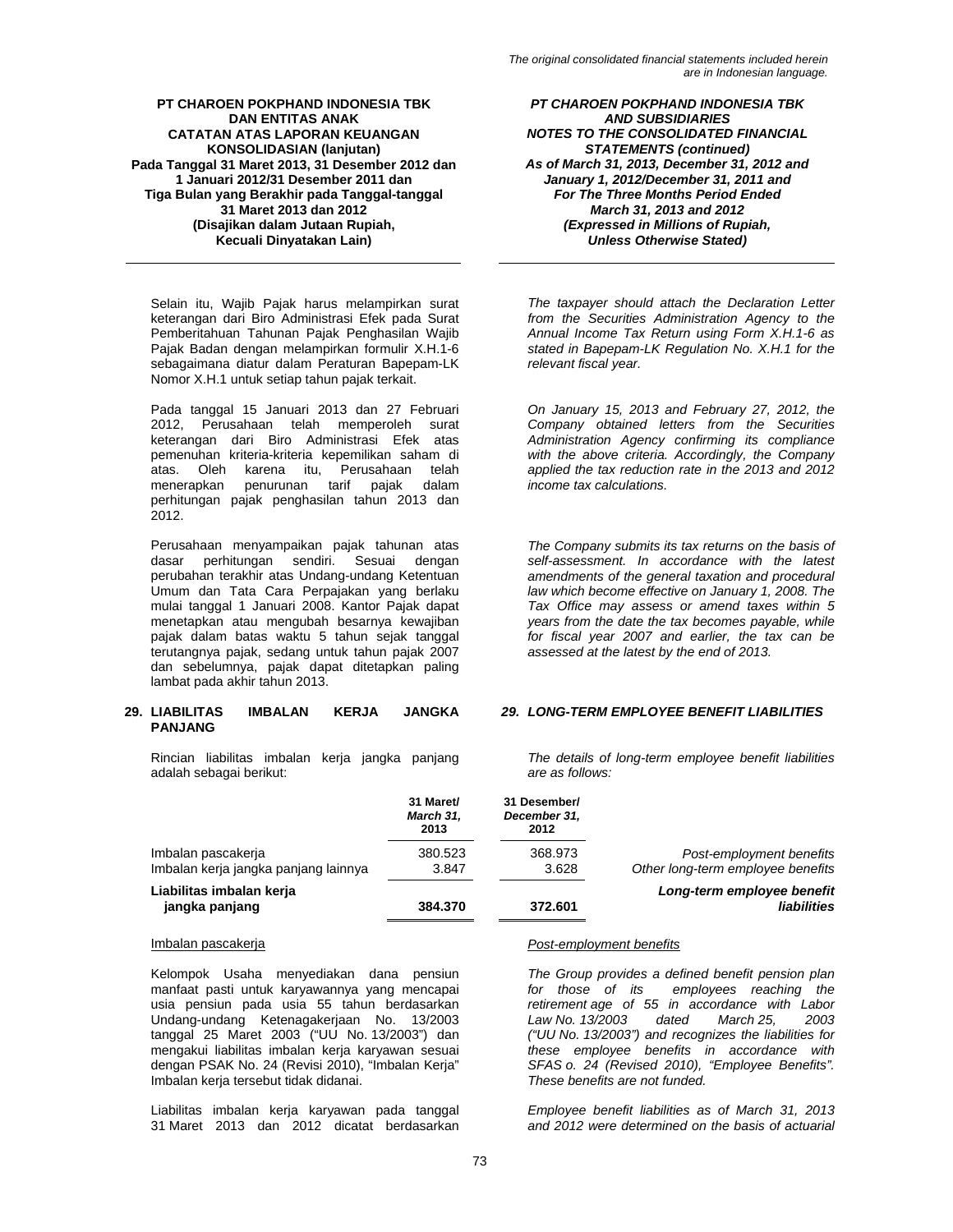penilaian aktuaria yang dilakukan oleh PT Eldridge Gunaprima Solution, aktuaris independen, berdasarkan laporannya tertanggal 18 Maret 2013 dan 12 Maret 2012 dengan menggunakan metode "*Projected Unit Credit*".

Berikut adalah asumsi-asumsi penting yang digunakan dalam laporan aktuaris independen tersebut:

*PT CHAROEN POKPHAND INDONESIA TBK AND SUBSIDIARIES NOTES TO THE CONSOLIDATED FINANCIAL STATEMENTS (continued) As of March 31, 2013, December 31, 2012 and January 1, 2012/December 31, 2011 and For The Three Months Period Ended March 31, 2013 and 2012 (Expressed in Millions of Rupiah, Unless Otherwise Stated)* 

*valuations performed by PT Eldridge Gunaprima Solution, an independent actuary, in its reports dated March 18, 2013 and March 12, 2012, using the "Projected Unit Credit" method.* 

*The significant assumptions used in the valuations are as follows:* 

|                               | 2012                                                                                                                 | 2011                         |                             |
|-------------------------------|----------------------------------------------------------------------------------------------------------------------|------------------------------|-----------------------------|
| Tingkat bunga                 | 6,50% per tahun/year                                                                                                 | 6,50% per tahun/year         | Interest rate               |
| Tingkat kenaikan gaji (upah)  | 8,00% per tahun/year                                                                                                 | 9,00% per tahun/year         | Salary (wage) increase rate |
| Usia pensiun                  | 55 tahun/year                                                                                                        | 55 tahun/year                | Pension age                 |
| Pensiun dini/pengunduran diri | 2,50% dari usia 25 tahun sampai usia 45 tahun<br>dan berkurang secara linear sampai dengan<br>0% pada usia 55 tahun/ | Early retirement/resignation |                             |
|                               | 2,50% from age 25 years to age 45 years then                                                                         |                              |                             |
|                               | decrease linearly to 0% at age 55 years                                                                              |                              |                             |
| Tingkat kematian              | TMI III                                                                                                              | TMI II                       | Mortality rate              |
| Tingkat cacat                 | 10% dari tingkat kematian/10% of mortality rate                                                                      | Disability rate              |                             |

Jumlah nilai kini kewajiban dan penyesuaian yang timbul pada liabilitas program untuk tahun yang berakhir pada tanggal 31 Desember 2012 dan empat tahun sebelumnya adalah sebagai berikut:

*The total amounts of present value of liabilities and experience adjustments in the plan liabilities for the year ended December 31, 2012 and the previous four annual periods of employee benefits are as follows:* 

|                                      |          | 31 Desember/December 31, |          |         |                                   |                                        |
|--------------------------------------|----------|--------------------------|----------|---------|-----------------------------------|----------------------------------------|
|                                      | 2012     | 2011                     | 2010     | 2009    | 2008                              |                                        |
| Nilai kini kewajiban                 | 372.196  | 442.052                  | 293.673  | 272.817 | 234.737                           | Present value of<br>benefit obligation |
| Penyesuaian liabilitas               | (36.630) | 25.336                   | (17.129) | (2.103) | (39.935)                          | Experience adjustment<br>on obligation |
| Imbalan kerja jangka panjang lainnya |          |                          |          |         | Other long-term employee benefits |                                        |

Kelompok Usaha memberikan penghargaan pada karyawan yang telah bekerja selama sepuluh tahun berupa sepuluh gram cincin emas.

Berikut adalah asumsi-asumsi penting yang digunakan dalam laporan aktuaris independen tersebut:

*The Group rewards ten grams of gold ring for the employee which has worked for ten years.* 

*The significant assumptions used in the valuations are as follows:* 

### **2012**

Tingkat kenaikan emas 7,50% per tahun/*year Gold increase rate*

Tingkat bunga 5,00% per tahun/*year Interest rate*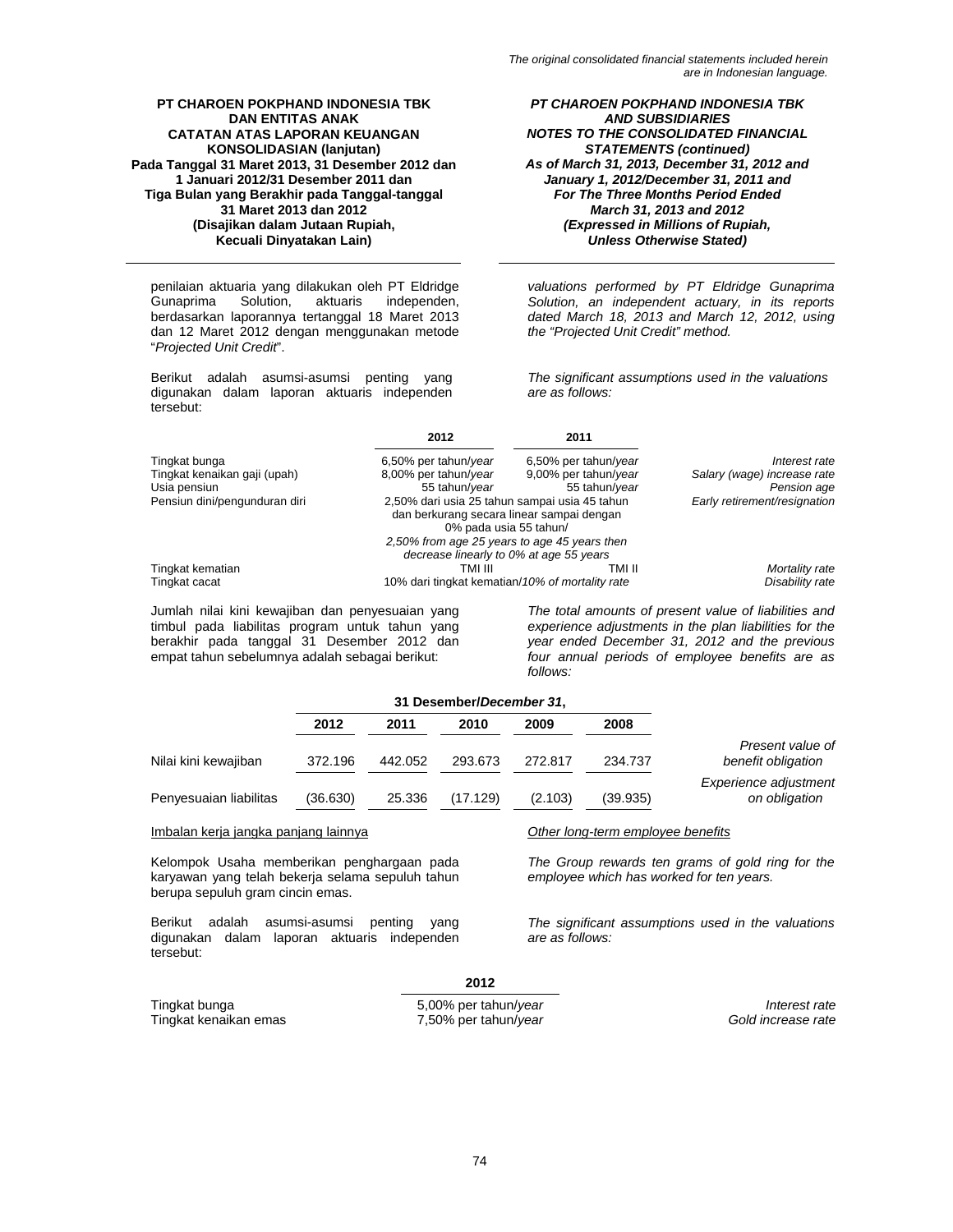Perhitungan laba per saham dasar adalah sebagai berikut:.

### *PT CHAROEN POKPHAND INDONESIA TBK AND SUBSIDIARIES NOTES TO THE CONSOLIDATED FINANCIAL STATEMENTS (continued) As of March 31, 2013, December 31, 2012 and January 1, 2012/December 31, 2011 and For The Three Months Period Ended March 31, 2013 and 2012 (Expressed in Millions of Rupiah, Unless Otherwise Stated)*

### **30. LABA PER SAHAM DASAR** *30. BASIC EARNINGS PER SHARE*

*The computation of basic earnings per share is as follows:* 

|                                                                                   | 31 Maret/<br>March 31,<br>2013 | 31 Maret/<br>March 31,<br>2012 |                                                                  |
|-----------------------------------------------------------------------------------|--------------------------------|--------------------------------|------------------------------------------------------------------|
| Laba periode berjalan yang<br>dapat diatribusikan kepada<br>pemilik entitas induk | 717.738                        | 783.793                        | Income for the period<br>attributable to<br>owners of the parent |
| Rata-rata tertimbang total saham<br>yang beredar                                  | 16.398.000.000                 | 16.398.000.000                 | Weighted-average number of<br>shares outstanding                 |
| Laba per saham dasar (Rupiah penuh)                                               | 44                             | 48                             | Basic earnings per share (full amount)                           |

### **31. SALDO DAN TRANSAKSI DENGAN PIHAK-PIHAK BERELASI**

Dalam kondisi usaha yang normal, Kelompok Usaha melakukan transaksi dengan harga dan persyaratan yang disepakati bersama dengan pihak-pihak berelasi, yang terafiliasi dengan Kelompok Usaha melalui kepemilikan ekuitas langsung dan tak langsung, dan/atau di bawah kendali pihak yang sama, dan/atau melalui manajemen kunci yang sama. Rincian transaksi tersebut adalah sebagai berikut:

(a) Penjualan kepada pihak-pihak berelasi untuk periode yang berakhir pada tanggal 31 Maret 2013 dan 2012 adalah sebagai berikut:

#### *31. BALANCES AND TRANSACTIONS WITH RELATED PARTIES*

*In the normal course of business, the Group conducts transactions with prices, terms and conditions agreed upon with the related parties through equity ownership, either direct or indirect, and/or common control, and/or common key management. The details of the transactions are as follows:*

#### *(a) Sales to related parties for the periods ended March 31, 2013 and 2012 are as follows:*

|                                                                                                                                                                                                          | <b>Total/Total</b>             |                                | <b>Persentase Terhadap Total</b><br>Penjualan Neto Konsolidasian/<br>Percentage to<br><b>Consolidated Total Net Sales</b> |                                |                                                                                                                                                                                      |
|----------------------------------------------------------------------------------------------------------------------------------------------------------------------------------------------------------|--------------------------------|--------------------------------|---------------------------------------------------------------------------------------------------------------------------|--------------------------------|--------------------------------------------------------------------------------------------------------------------------------------------------------------------------------------|
|                                                                                                                                                                                                          | 31 Maret/<br>March 31,<br>2013 | 31 Maret/<br>March 31,<br>2012 | 31 Maret/<br>March 31,<br>2013                                                                                            | 31 Maret/<br>March 31,<br>2012 |                                                                                                                                                                                      |
| Penjualan neto<br>PT Central Agromina<br>PT Centralpertiwi Bahari<br>PT Central Panganpertiwi                                                                                                            | 54.253<br>82                   | 69.567<br>1.407<br>3.776       | 0,96<br>0,00                                                                                                              | 1,42<br>0,03<br>0,08           | Net sales<br>PT Central Agromina<br>PT Centralpertiwi Bahari<br>PT Central Panganpertiwi                                                                                             |
| Lain-lain (masing-masing)<br>di bawah Rp1.000)<br>Total                                                                                                                                                  | 761<br>55.096                  | 469<br>75.219                  | 0,02<br>0,98                                                                                                              | 0,01<br>1,54                   | Others (below Rp1,000 each)<br>Total                                                                                                                                                 |
| Penjualan bahan baku<br>dan lain-lain<br>PT Central Panganpertiwi<br>PT Centralpertiwi Bahari<br>PT Central Proteinaprima Tbk<br>PT Andalas Windumurni<br>Lain-lain (masing-masing)<br>di bawah Rp1.000) | 3.400<br>3.299<br>2.633<br>181 | 1.840<br>1.692<br>171          | 0,06<br>0,06<br>0,05<br>0,00                                                                                              | 0,04<br>0,03<br>0,00           | Sales of raw materials<br>and others<br>PT Central Panganpertiwi<br>PT Centralpertiwi Bahari<br>PT Central Proteinaprima Tbk<br>PT Andalas Windumurni<br>Others (below Rp1,000 each) |
| Total                                                                                                                                                                                                    | 9.513                          | 3.703                          | 0,17                                                                                                                      | 0,07                           | Total                                                                                                                                                                                |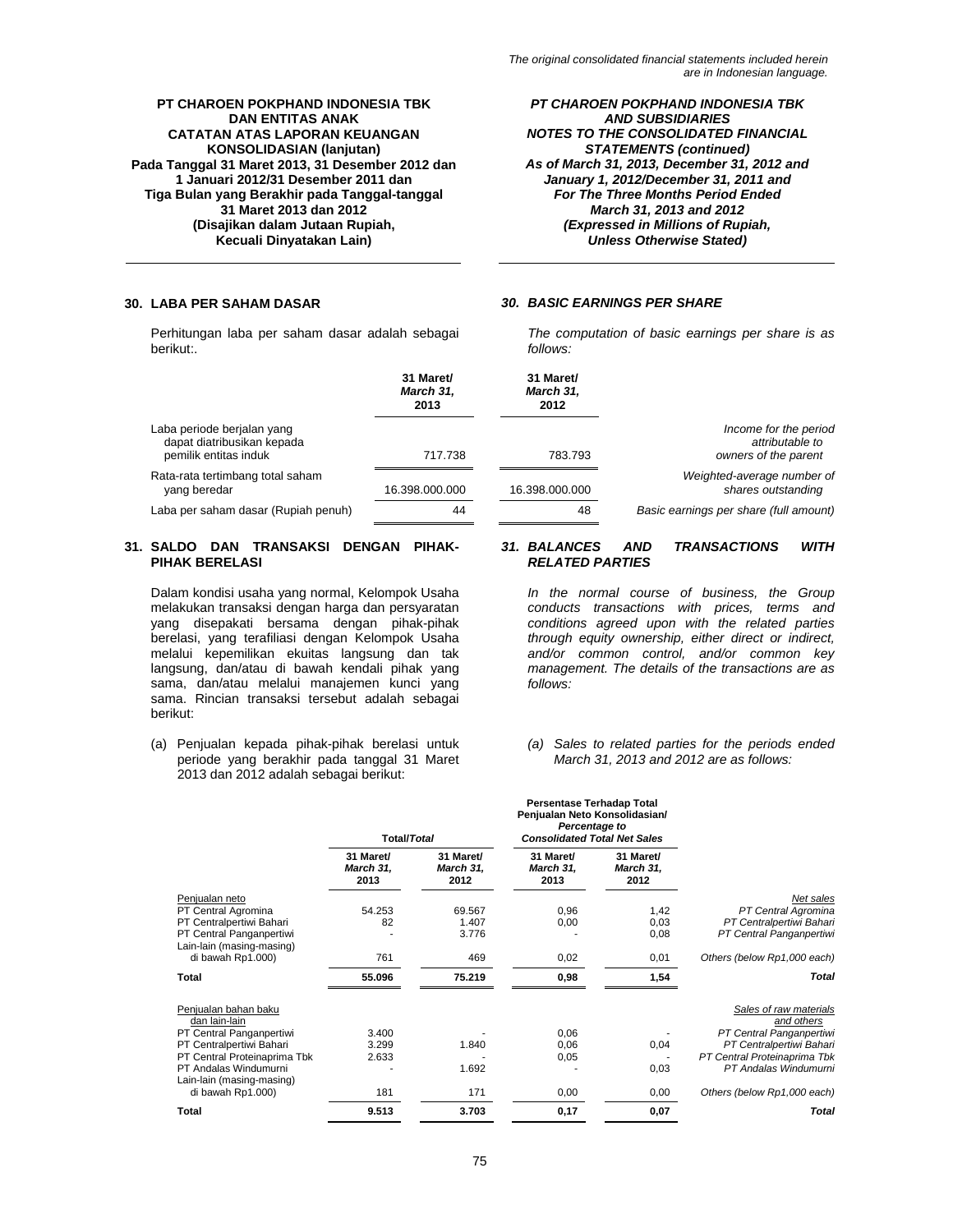Saldo piutang usaha dari transaksi tersebut disajikan dalam akun "Piutang Usaha - Pihak Berelasi" (Catatan 6) adalah sebagai berikut:

*PT CHAROEN POKPHAND INDONESIA TBK AND SUBSIDIARIES NOTES TO THE CONSOLIDATED FINANCIAL STATEMENTS (continued) As of March 31, 2013, December 31, 2012 and January 1, 2012/December 31, 2011 and For The Three Months Period Ended March 31, 2013 and 2012 (Expressed in Millions of Rupiah, Unless Otherwise Stated)* 

*The balance of trade receivables from related parties as presented in the "Accounts Receivable - Trade - Related Parties" account (Note 6) is as follows:* 

|                                                           |                                       | Total/Total                          |                                       | Aset Konsolidasian/<br>Percentage to<br><b>Consolidated Total Assets</b> |                              |
|-----------------------------------------------------------|---------------------------------------|--------------------------------------|---------------------------------------|--------------------------------------------------------------------------|------------------------------|
|                                                           | 31 Maret/<br><b>March 31.</b><br>2013 | 31 Desember/<br>December 31.<br>2012 | 31 Maret/<br><b>March 31.</b><br>2013 | 31 Desember/<br>December 31.<br>2012                                     |                              |
| PT Central Agromina                                       | 33.138                                | 12.387                               | 0.26                                  | 0,10                                                                     | PT Central Agromina          |
| PT Central Proteinaprima Tbk<br>Lain-lain (masing-masing) | 273                                   | 14.054                               | 0.00                                  | 0.11                                                                     | PT Central Proteinaprima Tbk |
| di bawah Rp1.000)                                         | 111                                   | 74                                   | 0.00                                  | 0.00                                                                     | Others (below Rp1,000 each)  |
| Total                                                     | 33.522                                | 26.515                               | 0,26                                  | 0,21                                                                     | <b>Total</b>                 |

**Persentase Terhadap Total** 

**Persentase Terhadap Total** 

(b) Pembelian kepada pihak berelasi untuk periode yang berakhir pada tanggal 31 Maret 2013 dan 2012 adalah sebagai berikut:

*(b) Purchases of goods from related parties for the periods ended March 31, 2013 and 2012 are as follows:* 

|                                              | <b>Total/Total</b>             |                                | Beban yang Bersangkutan<br>Konsolidasian/<br><b>Percentage to Consolidated</b><br><b>Total Related Expenses</b> |                                |                                              |
|----------------------------------------------|--------------------------------|--------------------------------|-----------------------------------------------------------------------------------------------------------------|--------------------------------|----------------------------------------------|
|                                              | 31 Maret/<br>March 31.<br>2013 | 31 Maret/<br>March 31,<br>2012 | 31 Maret/<br>March 31,<br>2013                                                                                  | 31 Maret/<br>March 31,<br>2012 |                                              |
| Pembelian bahan baku<br>dan bahan lain       |                                |                                |                                                                                                                 |                                | Purchases of raw materials<br>and others     |
| <b>PT SHS International</b>                  | 53.585                         | 18.793                         | 1,20                                                                                                            | 0,52                           | <b>PT SHS International</b>                  |
| PT Central Agromina<br>PT Indovetraco Makmur | 37.180                         | 95.626                         | 0,83                                                                                                            | 2,62                           | PT Central Agromina<br>PT Indovetraco Makmur |
| Abadi                                        | 36.319                         | 10.122                         | 0,81                                                                                                            | 0,28                           | Abadi                                        |
| PT Centralpertiwi Bahari                     | 1.379                          | 7.432                          | 0.03                                                                                                            | 0.20                           | PT Centralpertiwi Bahari                     |
| PT Central Proteinaprima Tbk                 | 198                            | 1.074                          | 0,00                                                                                                            | 0,03                           | PT Central Proteinaprima Tbk                 |
| Total                                        | 128.661                        | 133.047                        | 2,87                                                                                                            | 3,65                           | Total                                        |

Saldo utang usaha dari transaksi tersebut disajikan dalam akun "Utang Usaha - Pihak Berelasi" (Catatan 12) adalah sebagai berikut:

*The balance of trade payables from related parties as presented in the "Accounts Payable - Trade - Related Parties" account (Note 12) is as follows:* 

|                                                  | <b>Total/Total</b>                    |                                      |                                | <b>Persentase Terhadap Total</b><br>Liabilitas Konsolidasian/<br>Percentage to<br><b>Consolidated Total Liabilities</b> |                                               |
|--------------------------------------------------|---------------------------------------|--------------------------------------|--------------------------------|-------------------------------------------------------------------------------------------------------------------------|-----------------------------------------------|
|                                                  | 31 Maret/<br><b>March 31.</b><br>2013 | 31 Desember/<br>December 31,<br>2012 | 31 Maret/<br>March 31.<br>2013 | 31 Desember/<br>December 31,<br>2012                                                                                    |                                               |
| PT SHS International<br>PT Indovetraco Makmur    | 32.618                                | 22.486                               | 0.83                           | 0.54                                                                                                                    | PT SHS International<br>PT Indovetraco Makmur |
| Abadi                                            | 10.489                                | 8.377                                | 0,27                           | 0,20                                                                                                                    | Abadi                                         |
| PT Central Proteinaprima Tbk                     | 131                                   | 1.081                                | 0.00                           | 0.03                                                                                                                    | PT Central Proteinaprima Tbk                  |
| PT Central Agromina<br>Lain-lain (masing-masing) | 39                                    | 3.356                                | 0.00                           | 0.08                                                                                                                    | PT Central Agromina                           |
| di bawah Rp1.000)                                | 3.727                                 | 1.785                                | 0,10                           | 0,04                                                                                                                    | Others (below Rp1,000 each)                   |
| Total                                            | 47.004                                | 37.085                               | 1.20                           | 0,89                                                                                                                    | Total                                         |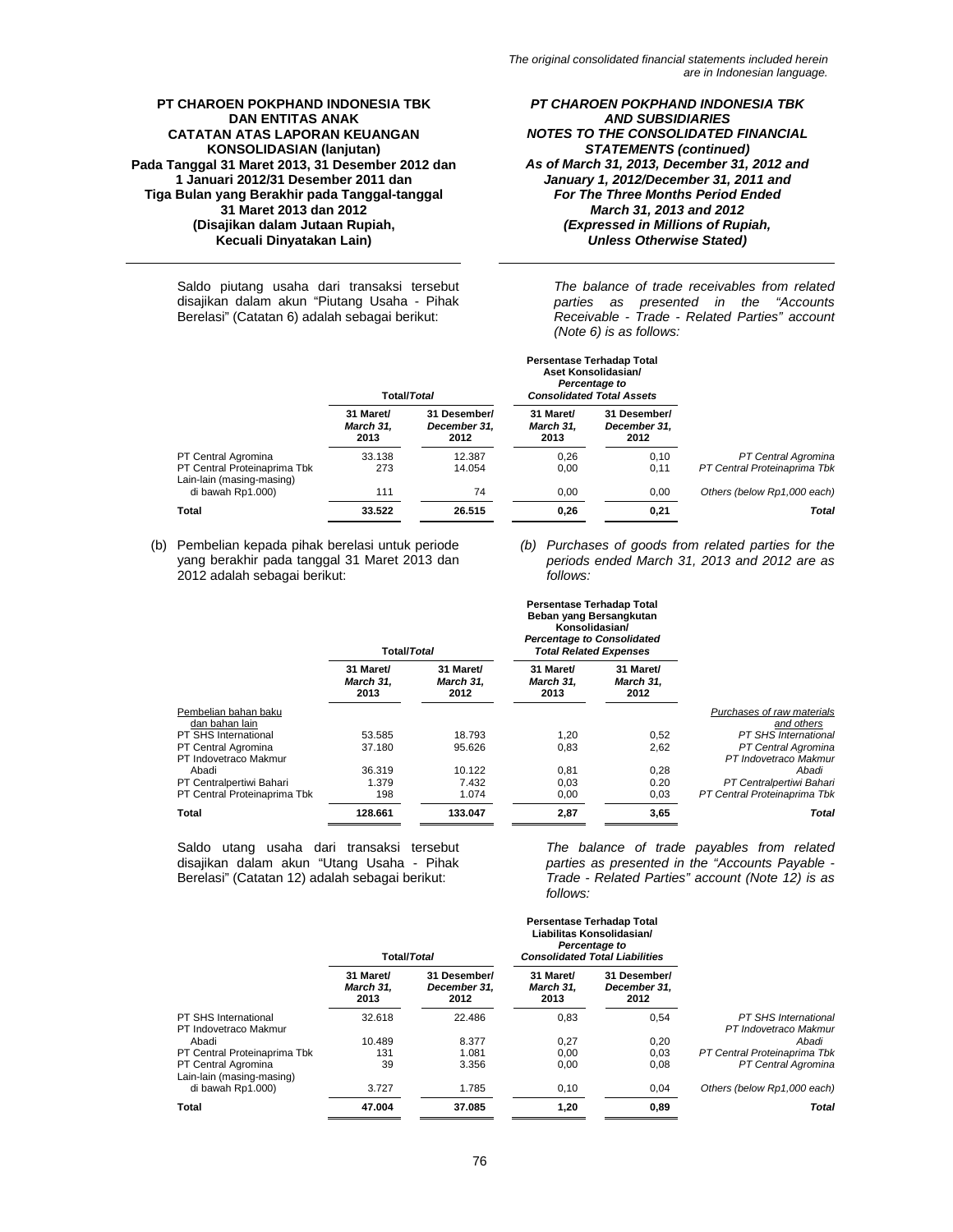*PT CHAROEN POKPHAND INDONESIA TBK AND SUBSIDIARIES NOTES TO THE CONSOLIDATED FINANCIAL STATEMENTS (continued) As of March 31, 2013, December 31, 2012 and January 1, 2012/December 31, 2011 and For The Three Months Period Ended March 31, 2013 and 2012 (Expressed in Millions of Rupiah, Unless Otherwise Stated)* 

(c) Transaksi di luar usaha pokok Kelompok Usaha dengan pihak-pihak berelasi adalah sebagai berikut:

*(c) Transactions with related parties outside the Group's main business are as follows:* 

**Persentase Terhadap Total** 

**Persentase Terhadap Total** 

|                                                                                                                                                | Total/Total                    |                                       | Beban yang Bersangkutan<br>Konsolidasian/<br><b>Percentage to Consolidated</b><br><b>Total Related Expenses</b> |                                       |                                                                                                                                                 |
|------------------------------------------------------------------------------------------------------------------------------------------------|--------------------------------|---------------------------------------|-----------------------------------------------------------------------------------------------------------------|---------------------------------------|-------------------------------------------------------------------------------------------------------------------------------------------------|
|                                                                                                                                                | 31 Maret/<br>March 31,<br>2013 | 31 Maret/<br><b>March 31.</b><br>2012 | 31 Maret/<br>March 31.<br>2013                                                                                  | 31 Maret/<br><b>March 31.</b><br>2012 |                                                                                                                                                 |
| Beban rovalty<br>(Catatan 23 dan 32a)<br>Charoen Pokphand<br><b>International Group</b><br>of Companies Ltd.,<br><b>Republic of Seychelles</b> | 62.611                         | 58.120                                | 36.92                                                                                                           | 36.59                                 | Rovalty fee<br>(Notes $23$ and $32a$ )<br>Charoen Pokphand<br><b>International Group</b><br>of Companies Ltd.,<br><b>Republic of Seychelles</b> |

Saldo di luar usaha pokok Kelompok Usaha dengan pihak-pihak berelasi adalah sebagai berikut:

*The balance with related parties outside the main line of business of the Group is as follows:* 

|                                                                                                                                                                                 | <b>Total/Total</b>                 |                                      |                                | <b>Feisentase Ternauap Total</b><br>Aset Konsolidasian/<br>Percentage to<br><b>Consolidated Total Assets</b> |                                                                                                                                         |
|---------------------------------------------------------------------------------------------------------------------------------------------------------------------------------|------------------------------------|--------------------------------------|--------------------------------|--------------------------------------------------------------------------------------------------------------|-----------------------------------------------------------------------------------------------------------------------------------------|
|                                                                                                                                                                                 | 31 Maret/<br>March 31,<br>2013     | 31 Desember/<br>December 31.<br>2012 | 31 Maret/<br>March 31,<br>2013 | 31 Desember/<br>December 31,<br>2012                                                                         |                                                                                                                                         |
| Kas dan setara kas<br>(Catatan 5)<br>PT Bank Agris                                                                                                                              | 97.384                             | 45.870                               | 0,76                           | 0,37                                                                                                         | Cash and cash equivalents<br>(Note 5)<br>PT Bank Agris                                                                                  |
| Penambahan asset tetap<br>(Catatan 9)<br><b>PT Central Pertiwi</b>                                                                                                              | 768                                |                                      | 0,00                           |                                                                                                              | Addition of property, plant and<br>equipment (Note 9)<br><b>PT Central Pertiwi</b>                                                      |
| Piutang pihak berelasi<br>non-usaha<br>PT Central Proteinaprima Tbk<br>PT Central Panganpertiwi<br>PT Centralpertiwi Bahari<br>PT Central Agromina<br>Lain-lain (masing-masing) | 153.143<br>45.841<br>19.948<br>141 | 155.012<br>42.441<br>19.945<br>1.089 | 1,20<br>0,36<br>0,15<br>0,00   | 1,26<br>0.34<br>0,16<br>0,01                                                                                 | Due from related parties<br>PT Central Proteinaprima Tbk<br>PT Central Panganpertiwi<br>PT Centralpertiwi Bahari<br>PT Central Agromina |
| di bawah Rp1.000)                                                                                                                                                               | 1.168                              | 1.113                                | 0,01                           | 0,01                                                                                                         | Others (below Rp1,000 each)                                                                                                             |
| Cadangan penurunan nilai                                                                                                                                                        | 220.241<br>(203.788)               | 219.600<br>(203.788)                 | 1.72<br>(1, 59)                | 1,78<br>(1,65)                                                                                               | Allowance for impairment                                                                                                                |
| Total                                                                                                                                                                           | 16.453                             | 15.812                               | 0,13                           | 0,13                                                                                                         | Total                                                                                                                                   |

Cadangan atas penurunan nilai dilakukan untuk menutup kemungkinan kerugian penurunan nilai.

Berdasarkan hasil penelaahan terhadap adanya penurunan nilai piutang pada akhir periode, manajemen berkeyakinan bahwa jumlah cadangan atas penurunan nilai tersebut cukup untuk menutup kemungkinan kerugian atas tidak tertagihnya piutang pihak berelasi nonusaha.

*The impairment allowance is provided to cover possible losses from impairment.* 

*Based on the results of the review for impairment of receivable accounts at the end of the period, the management believes that the allowance for impairment is adequate to cover possible losses from the non-collection of due from related parties.*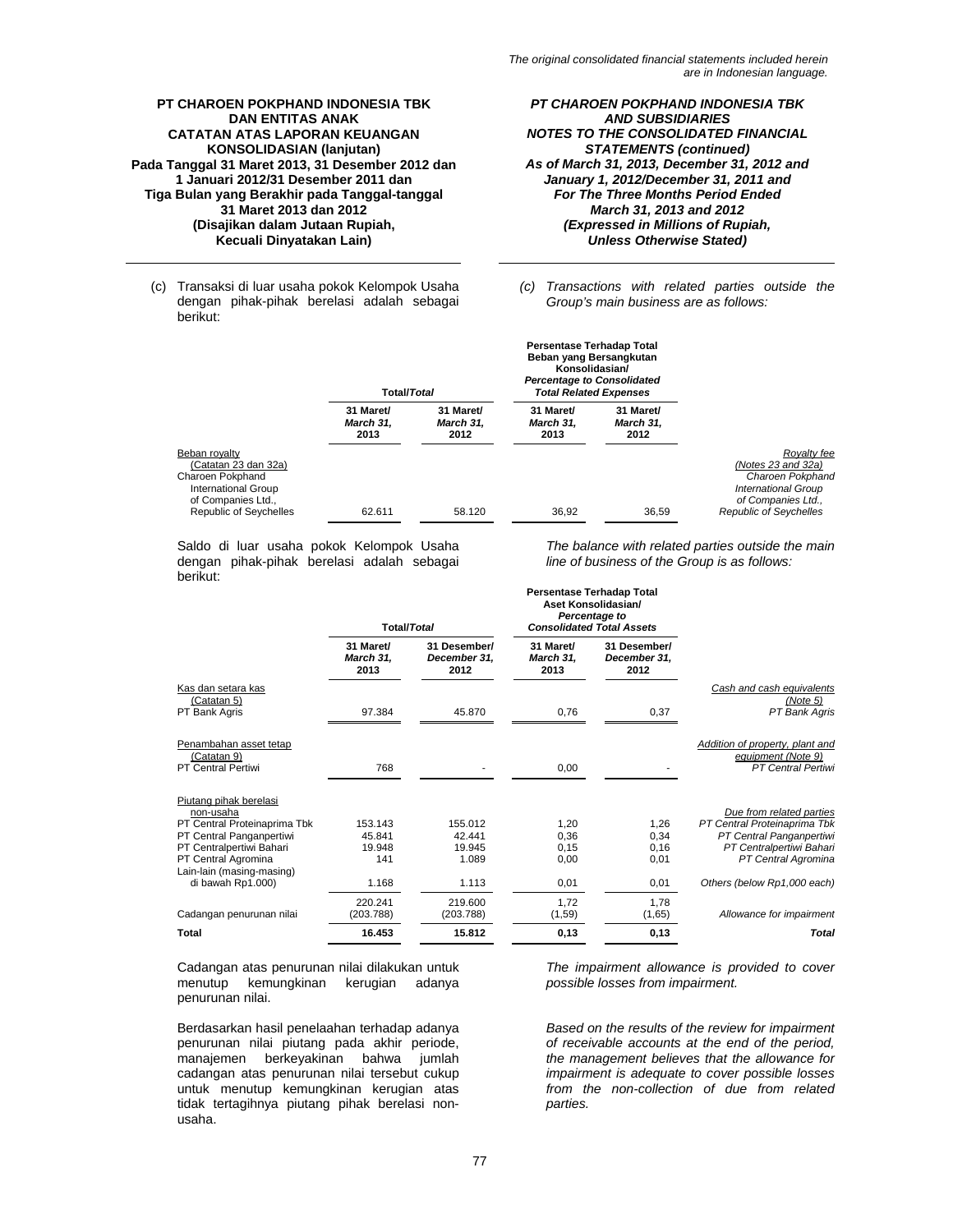*PT CHAROEN POKPHAND INDONESIA TBK AND SUBSIDIARIES NOTES TO THE CONSOLIDATED FINANCIAL STATEMENTS (continued) As of March 31, 2013, December 31, 2012 and January 1, 2012/December 31, 2011 and For The Three Months Period Ended March 31, 2013 and 2012 (Expressed in Millions of Rupiah, Unless Otherwise Stated)* 

|                                                                                                                                                             | Total/Total                    |                                      |                                | <b>Persentase Terhadap Total</b><br>Liabilitas Konsolidasian/<br>Percentage to<br><b>Consolidated Total Liabilities</b> |                                                                                                                                               |
|-------------------------------------------------------------------------------------------------------------------------------------------------------------|--------------------------------|--------------------------------------|--------------------------------|-------------------------------------------------------------------------------------------------------------------------|-----------------------------------------------------------------------------------------------------------------------------------------------|
|                                                                                                                                                             | 31 Maret/<br>March 31,<br>2013 | 31 Desember/<br>December 31,<br>2012 | 31 Maret/<br>March 31,<br>2013 | 31 Desember/<br>December 31,<br>2012                                                                                    |                                                                                                                                               |
| Utang sewa pembiayaan<br>PT Reksa Finance                                                                                                                   | 8                              | 18                                   | 0,00                           | 0,00                                                                                                                    | Finance lease obligations<br>PT Reksa Finance                                                                                                 |
| Utang pihak berelasi<br>non-usaha<br>Charoen Pokphand<br><b>International Group</b><br>of Companies Ltd.,<br><b>Republic of Seychelles</b><br>(Catatan 32a) | 388.511                        | 328.964                              | 9,93                           | 7,88                                                                                                                    | Due to related parties<br>Charoen Pokphand<br><b>International Group</b><br>of Companies Ltd.,<br><b>Republic of Seychelles</b><br>(Note 32a) |
| Lain-lain (masing-masing)<br>di bawah Rp1.000)                                                                                                              | 1.107                          | 308                                  | 0,03                           | 0,01                                                                                                                    | Others (below Rp1,000 each)                                                                                                                   |
| Total                                                                                                                                                       | 389.618                        | 329.272                              | 9,96                           | 7,89                                                                                                                    | Total                                                                                                                                         |

Manajemen kunci termasuk direksi dan komisaris. Kompensasi yang dibayar atau terutang pada manajemen kunci adalah sebesar Rp6.803 dan Rp6.303 masing-masing untuk periode yang berakhir pada tanggal 31 Maret 2013 dan 2012.

Sifat hubungan Kelompok Usaha dengan pihak berelasi adalah sebagai berikut:

### Kompensasi manajemen kunci *Key management compensation*

*Key management includes directors and commissioners, The compensation paid or payable to key management for employee services amounted to Rp6,803 and Rp6,303 for the periods ended March 31, 2013 and 2012, respectively.*

### Sifat Relasi *Nature of relationship*

*The nature of the relationship of the Group with related parties is as follows:* 

| Pihak-pihak Berelasi/<br><b>Related Parties</b>          | Sifat Berelasi/<br><b>Nature of Relationship</b>                                                                  | Transaksi/<br><b>Transaction</b>                                                                                                                                                                            |  |  |
|----------------------------------------------------------|-------------------------------------------------------------------------------------------------------------------|-------------------------------------------------------------------------------------------------------------------------------------------------------------------------------------------------------------|--|--|
| PT Central Agromina                                      | Entitas induk/<br>Parent company                                                                                  | Penjualan pakan ternak,<br>peralatan<br>peternakan dan pembelian bahan baku,<br>pengalihan karyawan/<br>Sales of poultry feed, poultry equipment<br>and purchase of raw materials, transfer<br>of employees |  |  |
| PT Indovetraco Makmur Abadi<br>PT BISI International Tbk | Entitas di bawah pengendalian<br>yang sama dengan Kelompok<br>Usaha/<br>Entities under same control<br>with Group | Pembelian produk makanan olahan,<br>bahan baku dan obat-obatan/<br>Purchase of processed food,<br>raw<br>materials and medicine                                                                             |  |  |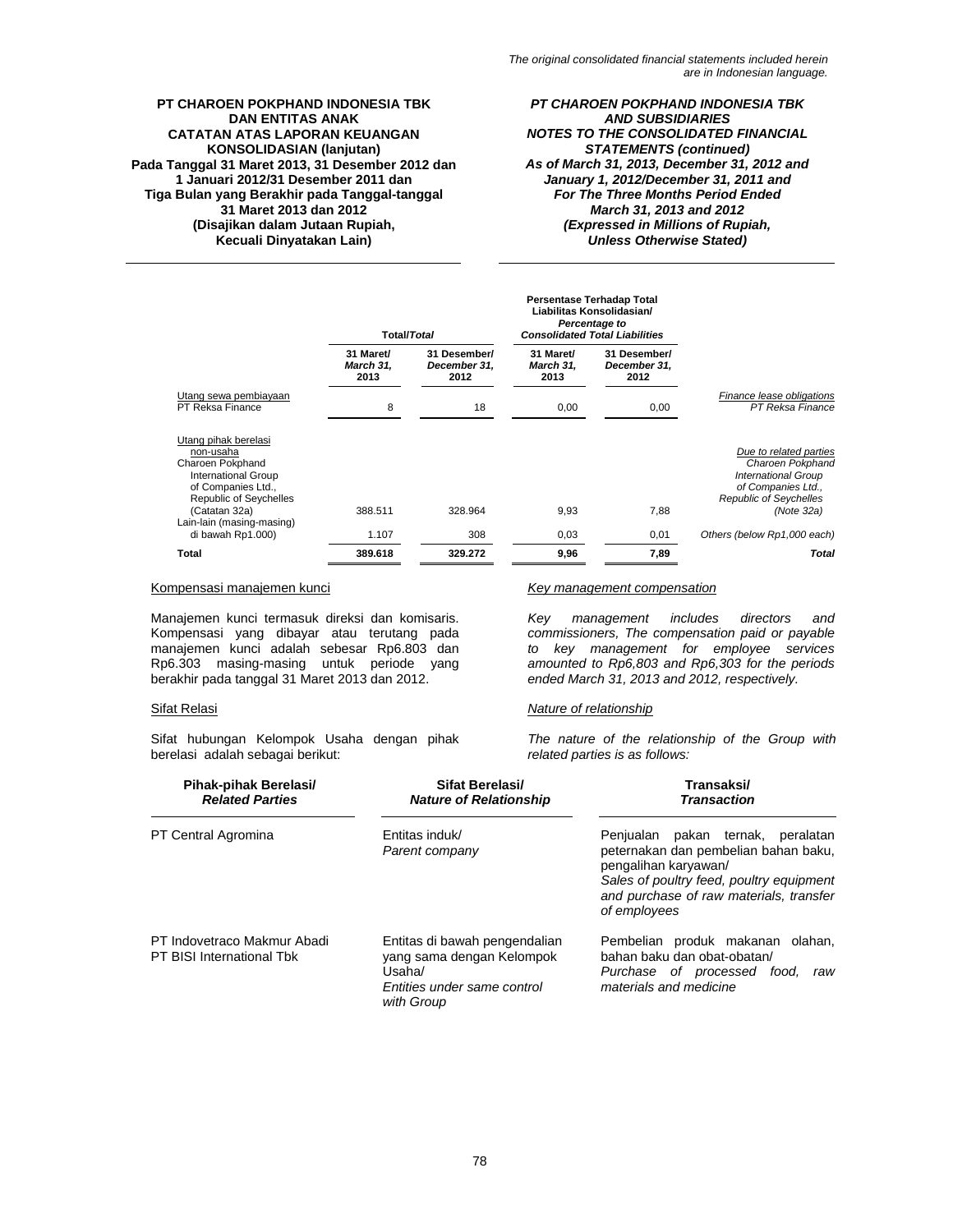*PT CHAROEN POKPHAND INDONESIA TBK AND SUBSIDIARIES NOTES TO THE CONSOLIDATED FINANCIAL STATEMENTS (continued) As of March 31, 2013, December 31, 2012 and January 1, 2012/December 31, 2011 and For The Three Months Period Ended March 31, 2013 and 2012 (Expressed in Millions of Rupiah, Unless Otherwise Stated)* 

PT Central Proteinaprima Tbk PT Central Panganpertiwi PT Centralpertiwi Bahari

PT Centralwindu Sejati PT Satria Multi Sukses Charoen Pokphand International Group of Companies Ltd., Republic of Seychelles

PT Central Pertiwi

PT Bank Agris

### **32. PERJANJIAN IKATAN DAN KONTINJENSI YANG SIGNIFIKAN**

Berikut adalah perjanjian, ikatan dan kontinjensi yang signifikan pada tanggal 31 Maret 2013:

Pada tanggal 30 Desember 2005, Perusahaan dan CPJF mengadakan perjanjian lisensi dengan Charoen Pokphand International Group of Companies Ltd., British Virgin Islands ("CPIGCL-BVI"), pihak berelasi, yang merupakan kelanjutan dari perjanjian lisensi tanggal 1 Januari 1990 termasuk seluruh perubahanperubahannya. Perjanjian lisensi tersebut berjangka waktu lima tahun dan dapat diperpanjang secara otomatis untuk lima tahun<br>berikutnya. Berdasarkan perjanjian ini, berikutnya. Berdasarkan perjanjian ini, Perusahaan dan CPJF diberi hak untuk menggunakan *Intellectual Proprietary Rights*

 **Pihak-pihak Berelasi/ Sifat Berelasi/ Transaksi/ Nature of Relationship**  Penjualan anak ayam usia sehari, pakan ternak, peralatan peternakan dan bahan baku/ *Purchases of day-old-chicks, poultry feeds, poultry equipment and raw materials*  Pengalihan karyawan/ *Transfer of employees* Beban Royalti/ *Royalty fee*  PT Reksa Finance **PT Reksa Finance** PT Reksa Pinance **Utang sewa pembiayaan/** *Finance lease obligations*  PT Pentastar Foodprima **Penjualan produk makanan olahan/** *Sales of processed chicken*  PT SHS International **PED SHS International** Pembelian bahan baku, obat-obatan dan pembelian aset tetap, pengalihan karyawan/ *Purchases of raw materials, medicine and purchase of property, plant and equipment, transfer of employees*  Pembelian asset tetap/ *Purchase of property, plant and equipment*  Transaksi perbankan/ *Banking transaction* 

### *32. SIGNIFICANT AGREEMENTS, COMMITMENTS AND CONTINGENCIES*

*The significant agreements, commitments and contingencies as of March 31, 2013 are as follows:* 

### **a. Perjanjian Lisensi** *a. License Agreements*

*On December 30, 2005, the Company and CPJF entered into a license agreement with Charoen Pokphand International Group of Companies Ltd., British Virgin Islands ("CPIGCL-BVI"), a related party, which is the extension of the license agreement dated January 1, 1990 including all of its amendments. These license agreements are for a period of five years and are automatically renewable for another five years. Under these agreements, the Company and CPJF were granted licenses to use the Intellectual Proprietary Rights ("IPR") and to produce, market, distribute and sell the products*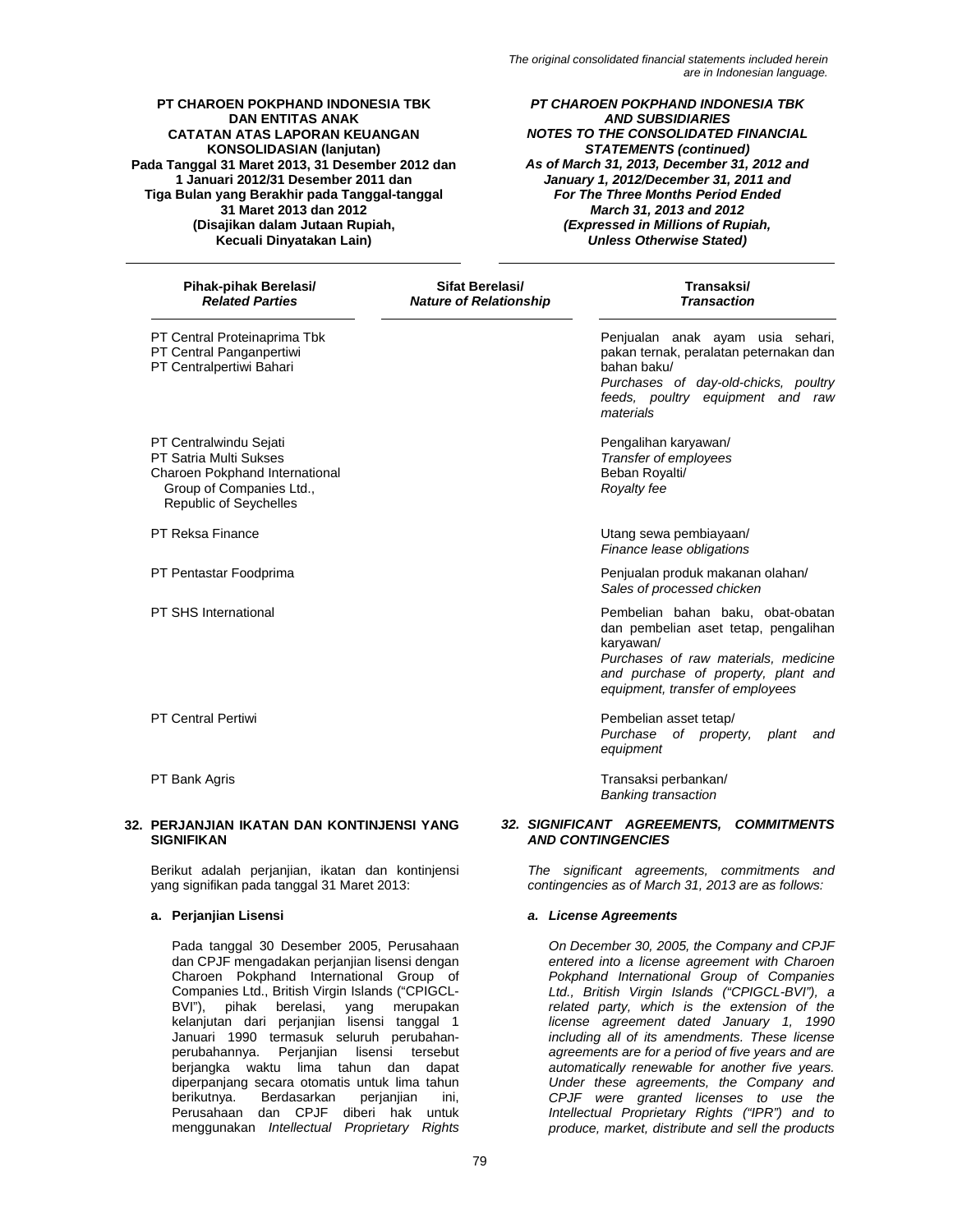("IPR") dan untuk memproduksi, memasarkan, mendistribusikan dan menjual produk-produk yang dihasilkan dari penggunaan IPR tersebut. Berdasarkan perjanjian lisensi, Perusahaan dan CPJF setuju untuk membayar royalti kepada CPIGCL-BVI dengan tarif tertentu dari penjualan neto, yaitu sebesar 1% untuk pakan ternak dan 2% untuk anak ayam usia sehari.

VG, CKM, ISB, SUR, VAK dan CAP juga menandatangani perjanjian lisensi dengan CPIGCL-BVI dengan kondisi dan syarat yang sama dengan perjanjian lisensi di atas.

Dikarenakan adanya restrukturisasi usaha atau reorganisasi dalam internal Charoen Pokphand Group, hak lisensi atas IPR yang dilisensikan kepada perusahaan-perusahaan di Indonesia dialihkan dari CPIGCL-BVI ke Charoen Pokphand International Group of Companies Ltd., Republic of Seychelles ("CPIGCL-SEY"). Pada tanggal 3 Agustus 2009, Perusahaan dan CPJF, VG, CKM, ISB, SUR, VAK dan CAP, Entitas Anak, menandatangani perjanjian lisensi dengan CPIGCL-SEY, kelanjutan dari perjanjian lisensi dengan CPIGCL-BVI. Perjanjian lisensi tersebut memiliki kondisi dan persyaratan yang sama dengan perjanjian lisensi antara Perusahaan dengan CPIGCL-BVI.

Royalti yang dibebankan pada usaha berjumlah Rp62.611 dan Rp58.120 masing-masing untuk periode yang berakhir pada tanggal 31 Maret 2013 dan 2012, disajikan dalam akun "Beban Umum dan Administrasi - Royalti" (Catatan 23). Pada tanggal 31 Maret 2013 dan 31 Desember 2012, utang royalti masing-masing berjumlah Rp388.511 dan Rp328.964 disajikan dalam akun "Utang Pihak Berelasi Non-usaha" (Catatan 31c).

# **b. Perjanjian Fasilitas Pinjaman** *b. Loan Facility Agreements*

Perusahaan memperoleh fasilitas bank garansi dengan jumlah fasilitas maksimal sebesar Rp10.000 sampai dengan 12 November 2013 dan fasilitas *forex line* AS\$3.000.000 yang tersedia sesuai dengan Surat Pemberitahuan Pemberian Kredit yang diterbitkan oleh pihak bank dari waktu ke waktu. Jaminan atas fasilitas pinjaman ini sama dengan jaminan atas fasilitas pinjaman yang diperoleh dari bank yang sama (Catatan 11).

*PT CHAROEN POKPHAND INDONESIA TBK AND SUBSIDIARIES NOTES TO THE CONSOLIDATED FINANCIAL STATEMENTS (continued) As of March 31, 2013, December 31, 2012 and January 1, 2012/December 31, 2011 and For The Three Months Period Ended March 31, 2013 and 2012 (Expressed in Millions of Rupiah, Unless Otherwise Stated)* 

*which are developed from the usage of those IPR. Based on the license agreement, the Company and CPJF agreed to pay royalty to CPIGCL-BVI at the following percentages of net sales: 1% for poultry feed and 2% for day-old chicks.* 

*VG, CKM, ISB, SUR, VAK and CAP also entered into separate license agreements with CPIGCL-BVI, with the same terms and conditions as above.* 

*As a result of the business restructuring or internal reorganization within the Charoen Pokphand Group of Companies, the licensee rights of IPR which were originally granted to the companies in Indonesia have been assigned from CPIGCL-BVI to Charoen Pokphand International Group of Companies Ltd., Republic of Seychelles ("CPIGCL-SEY"). On August 3, 2009, the Company and CPJF, VG, CKM, ISB, SUR, VAK and CAP, Subsidiaries entered into a new license agreement with CPIGCL-SEY, which was an extension of the agreement with CPIGCL-BVI. The license agreement has the same terms and conditions as the license agreement between the Company and CPIGCL-BVI.* 

*Royalty expenses charged to operations amounting to Rp62,611 and Rp58,120 for the periods ended March 31, 2013 and 2012, respectively, are presented in the "General and Administrative Expenses - Royalty Fee" account (Note 23). As of March 31, 2013 and December 31, 2012, the related royalty payables amounting to Rp388,511 and Rp328,964, respectively, are presented as part of the "Due to Related Parties" account (Note 31c).* 

# PT Bank Central Asia Tbk *PT Bank Central Asia Tbk*

*The Company obtained a bank guarantee facility with a maximum limit of Rp10,000 available until November 12, 2013 and a forex line facility of US\$3,000,000 to be available based on the notification letter for providing credit issued by the bank from time to time. This facility has the same collateral as the loan facility obtained from the same bank (Note 11).*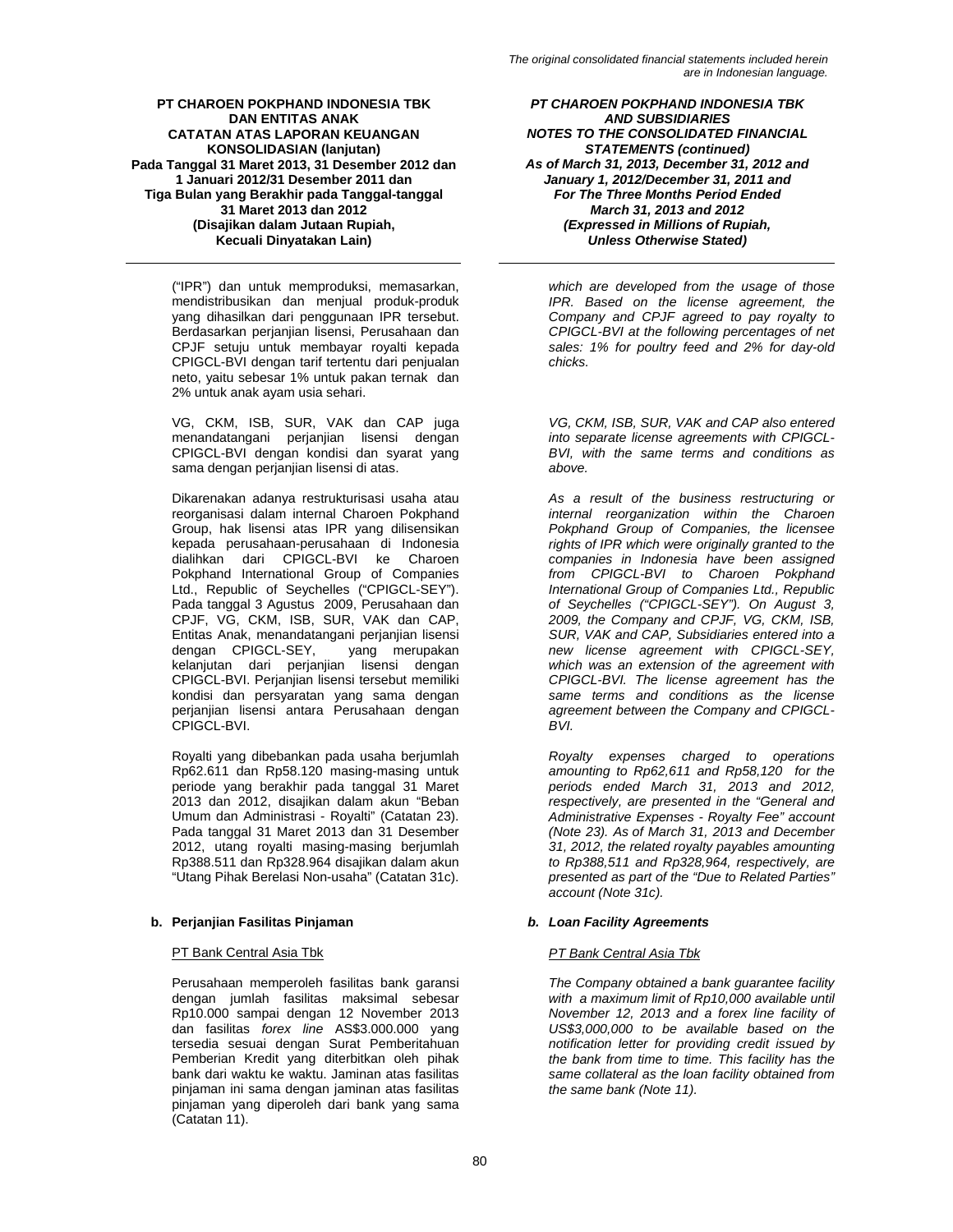# PT Bank CIMB Niaga Tbk *PT Bank CIMB Niaga Tbk*

Pada tanggal 7 April 2004, Perusahaan memperoleh fasilitas pinjaman impor dan *Letters of Credit* ("L/C") dari PT CIMB Niaga Tbk ("CIMB Niaga") dengan jumlah maksimal sebesar AS\$5.000.000. Jumlah fasilitas pinjaman telah diubah beberapa kali, terakhir dengan perjanjian tanggal 27 Juli 2011, menjadi jumlah maksimal sebesar AS\$4.000.000 dan Rp207.434.

Pada tanggal 20 Juni 2008, Perusahaan memperoleh fasilitas pinjaman tetap untuk pembelian bahan baku lokal dan rekening koran dengan jumlah fasilitas maksimal masing-masing sebesar Rp40.000 dan Rp10.000.

Pada tanggal 20 Juni 2008, Perusahaan memperoleh fasilitas Pinjaman Transaksi Khusus ("PTK") dengan fasilitas maksimal sebesar Rp93.600.

Fasilitas-fasilitas pinjaman tersebut di atas telah diperpanjang sampai dengan tanggal 21 Juni 2013. Fasilitas pinjaman ini dijamin dengan piutang usaha dan persediaan milik Perusahaan dan aset tetap tertentu milik Perusahaan dan CPJF (Catatan 6, 7 dan 9).

Pada tanggal 25 Oktober 2011, Perusahaan menerima surat Pelepasan Jaminan dari CIMB Niaga No.091/RG/MNC/MNC-7/X/11, atas tanah dan bangunan pabrik pakan di Makassar sehubungan dengan pelunasan fasilitas PTK.

Pada tanggal 29 Juni 2012, Perusahaan mengirimkan penjelasan tertulis kepada PT CIMB Niaga Tbk sehubungan dengan pembagian dividen kas sebesar Rp688.716 pada tanggal 26 Juni 2012.

Perusahaan dan CPJF, Entitas Anak, memperoleh fasilitas pinjaman *revolving* dengan jumlah fasilitas maksimal sebesar Rp25.000 sampai dengan tanggal 8 April 2013. Jaminan atas fasilitas pinjaman ini sama dengan jaminan atas fasilitas pinjaman yang diperoleh dari PT Bank Central Asia Tbk.

Pada tanggal 27 Oktober 2011, Perusahaan menerima surat Pelepasan Jaminan dari PT<br>Bank Ekonomi Raharia Tbk Bank Ekonomi Raharja No.023/SK/MKT/10/11, yang menetapkan bahwa

*PT CHAROEN POKPHAND INDONESIA TBK AND SUBSIDIARIES NOTES TO THE CONSOLIDATED FINANCIAL STATEMENTS (continued) As of March 31, 2013, December 31, 2012 and January 1, 2012/December 31, 2011 and For The Three Months Period Ended March 31, 2013 and 2012 (Expressed in Millions of Rupiah, Unless Otherwise Stated)* 

*On April 7, 2004, the Company obtained an import loan facility and Letters of Credit ("L/C") facility from PT Bank CIMB Niaga Tbk ("CIMB Niaga") with the maximum limit of US\$5,000,000. These facilities have been amended several times with the latest amendment dated July 27, 2011 concerning the total maximum limit becoming US\$4,000,000 and Rp207,434.* 

*On June 20, 2008, the Company obtained a fixed loan facility for financing local purchases of raw materials and an overdraft facilities with total maximum limits of Rp40,000 and Rp10,000, respectively.* 

*On June 20, 2008, the Company obtained a Specific Transaction Loan ("PTK") facility with a maximum limit of Rp93,600.* 

*The availability of the above loan facilities has been extended until June 21, 2013. The above loan facilities are secured by certain trade receivables and inventories of the Company and certain property, plant and equipment of the Company and CPJF (Notes 6, 7 and 9).* 

*On October 25, 2011, the Company obtained a Release Letter No. 091/RG/MNC/MNC-7/X/11 from CIMB Niaga, on land and builiding of feedmill in Makassar in relation to settlement of the PTK facility.* 

*On June 29, 2012, the Company sent a written explanation to PT CIMB Niaga Tbk regarding the distribution of cash dividends of Rp688,716 on June 26, 2012.* 

# PT Bank Ekonomi Raharja Tbk *PT Bank Ekonomi Raharja Tbk*

*The Company and CPJF, a Subsidiary, obtained a revolving facility with a maximum limit of Rp25,000 available until April 8, 2013. This facility has the same collateral as the loan facility obtained from PT Bank Central Asia Tbk.* 

*On October 27, 2011, the Company obtained a Release Letter No.023/SK/MKT/10/11 from PT Bank Ekonomi Raharja Tbk, stipulating that all collaterals to credit facilities has been released,*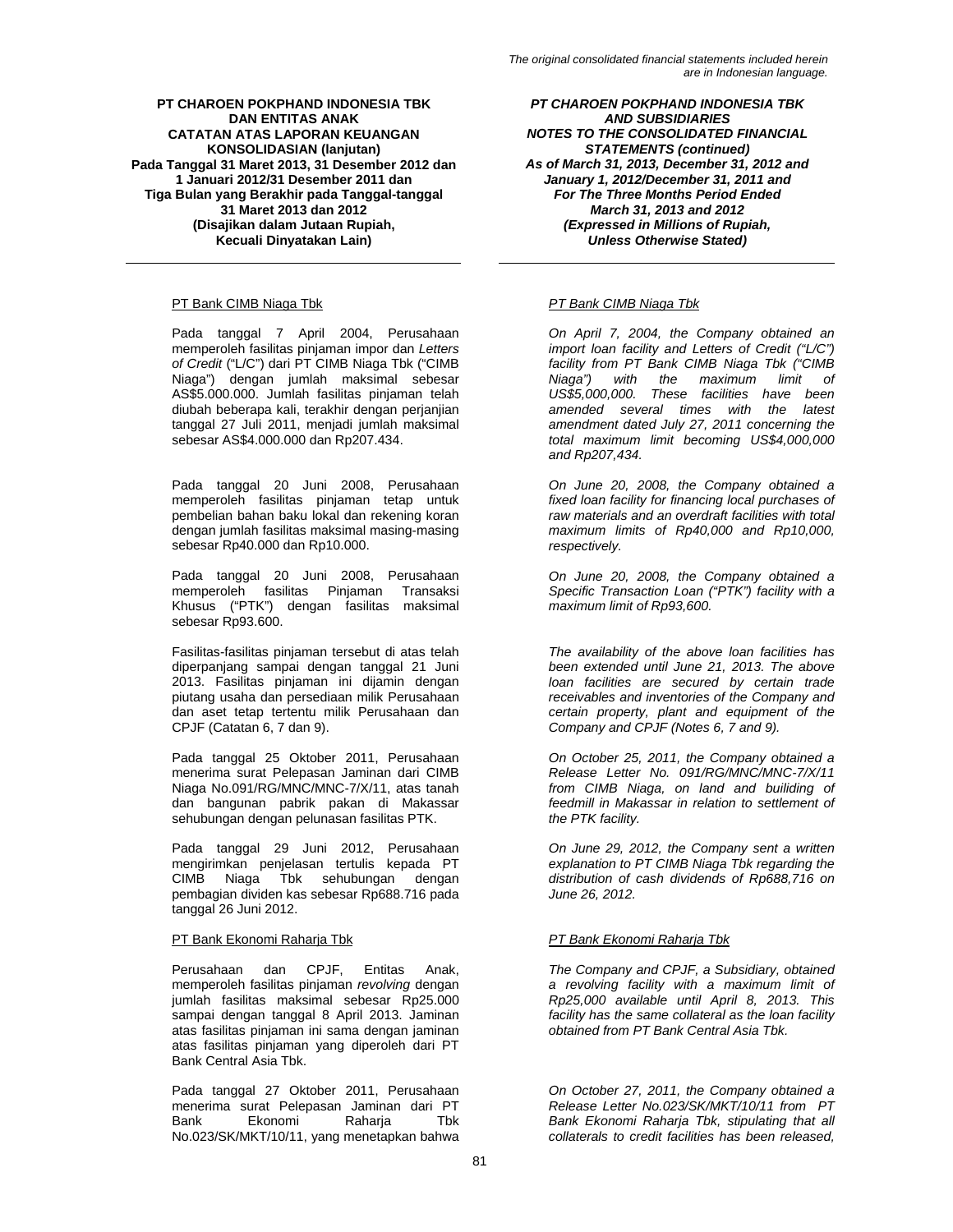semua jaminan atas fasilitas kredit telah dilepaskan, dan sejak tanggal 27 Oktober 2011 fasilitas yang diberikan adalah tanpa jaminan.

Pada tanggal 21 Desember 2011, Perusahaan mengirimkan penjelasan tertulis kepada PT Bank Ekonomi Raharja Tbk sehubungan dengan akuisisi saham PT Cipendawa Agriindustri (Catatan 4).

Pada tanggal 8 Maret 2012, Perusahaan memperoleh persetujuan tertulis dari PT Bank Ekonomi Raharja Tbk atas akuisisi saham PT Cipendawa Agriindustri (Catatan 4).

# PT Bank DBS Indonesia *PT Bank DBS Indonesia*

Perusahaan dan AI, Entitas Anak, memperoleh fasilitas pinjaman *Letter of Credit* ("L/C"), *Trust Receipt*, *Accounts Payable Financing* dan Bank Garansi dengan keseluruhan maksimal dengan jumlah fasilitas maksimal sebesar AS\$30.000.000 atau setara dalam mata uang lainnya sesuai persetujuan bank sampai dengan tanggal 16 Juli 2013. Jaminan atas fasilitas pinjaman ini adalah piutang usaha dan persediaan milik Perusahaan.

Pada tanggal 3 Oktober 2011, Perusahaan menerima surat Pelepasan Jaminan dari PT<br>Bank DBS Indonesia (No. 373/PFPA-Bank DBS Indonesia (No. 373/PFPA-DBSI/X/2011), yang menetapkan bahwa semua jaminan atas fasilitas kredit telah dilepaskan, dan sejak tanggal 3 Oktober 2011 fasilitas yang diberikan adalah tanpa jaminan.

Pada tanggal 31 Maret 2013 dan 31 Desember<br>2012, Perusahaan dan CPJF tidak Perusahaan menggunakan fasilitas pinjaman dari PT Bank Central Asia Tbk, PT Bank CIMB Niaga Tbk, PT Bank Ekonomi Raharja Tbk dan PT Bank DBS Indonesia, serta Perusahaan dan CPJF telah memenuhi seluruh persyaratan dan pembatasan sesuai dengan perjanjian dengan bank.

Kelompok Usaha mengelompokkan pelaporan segmen operasi berdasarkan jenis produk yaitu pakan, anak ayam usia sehari, ayam olahan dan lain-lain.

*PT CHAROEN POKPHAND INDONESIA TBK AND SUBSIDIARIES NOTES TO THE CONSOLIDATED FINANCIAL STATEMENTS (continued) As of March 31, 2013, December 31, 2012 and January 1, 2012/December 31, 2011 and For The Three Months Period Ended March 31, 2013 and 2012 (Expressed in Millions of Rupiah, Unless Otherwise Stated)* 

*and starting October 27, 2011 the credit facilities are no longer secured.* 

*On December 21, 2011, the Company sent a written explanation to PT Bank Ekonomi Raharja Tbk regarding its acquisiton of shares of PT Cipendawa Agriindustri (Note 4).* 

*On March 8, 2012, the Company obtained written approval from PT Bank Ekonomi Raharja Tbk regarding their acquisition of shares of PT Cipendawa Agriindustri (Note 4).* 

*The Company and AI, a Subsidiary, obtained Letter of Credit ("L/C"), Trust Receipt, Accounts Payable Financing and Bank Guarantee facilities with a maximum limit of US\$30,000,000 or its equivalent in the other currencies as agreed by the bank to be available until July 16, 2013. These facilities are secured by trade receivables and inventories of the Company.* 

*On October 3, 2011, the Company obtained a Release Letter (No.373/PFPA-DBSI/X/2011) from PT Bank DBS Indonesia, stipulating that all collateral to credit facilities has been released, and starting October 3, 2011 the credit facilities are not secured.* 

*As of March 31, 2013 and December 31, 2012, the Company and CPJF did not use credit facilities from PT Bank Central Asia Tbk, PT Bank CIMB Niaga Tbk, PT Bank Ekonomi Raharja Tbk and PT Bank DBS Indonesia, and the Company and CPJF have complied with all the requirements and restrictions in accordance with the bank loan cevenants of those banks.* 

# **33. INFORMASI SEGMEN** *33. SEGMENT INFORMATION*

*The Group classify its operating segment reporting on the basis of products such as feed, day-old chicks, processed chicken and others.*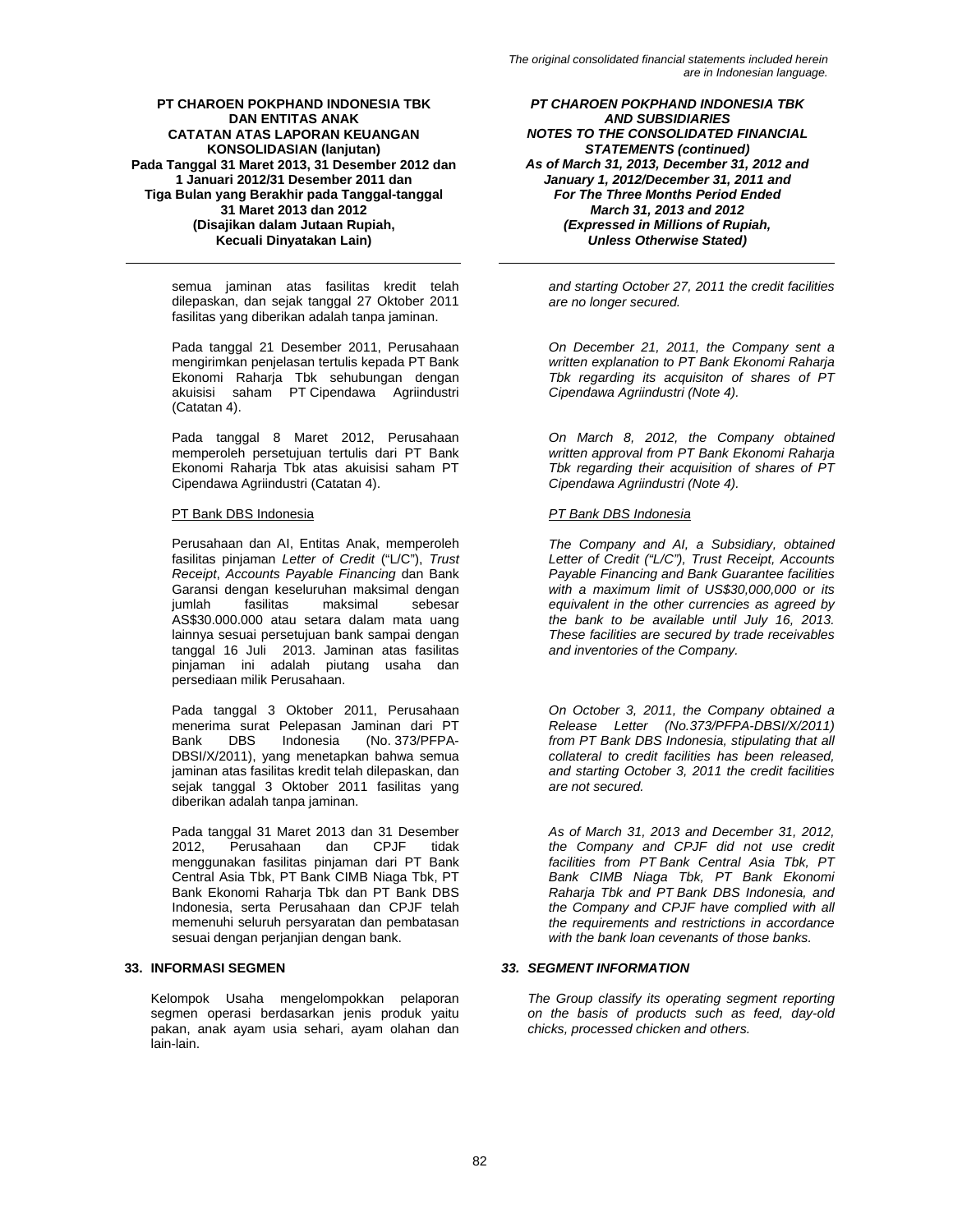### *PT CHAROEN POKPHAND INDONESIA TBK AND SUBSIDIARIES NOTES TO THE CONSOLIDATED FINANCIAL STATEMENTS (continued) As of March 31, 2013, December 31, 2012 and January 1, 2012/December 31, 2011 and For The Three Months Period Ended March 31, 2013 and 2012 (Expressed in Millions of Rupiah, Unless Otherwise Stated)*

Informasi yang menyangkut segmen usaha Kelompok Usaha adalah sebagai berikut:

*Information concerning the Company's and Subsidiaries' business segment is as follows:*

| 31 Maret 2013                                                                                                                                                         | Pakan */<br>Feed *    | Anak Ayam<br>Usia Sehari/<br>Day-Old<br><b>Chicks</b> | Ayam<br>Olahan/<br><b>Processed</b><br><b>Chicken</b> | Lain-lain/<br><b>Others</b> | Eliminasi/<br><b>Elimination</b> | Konsolidasian/<br><b>Consolidated</b>         | March 31, 2013                                                                                                                                           |
|-----------------------------------------------------------------------------------------------------------------------------------------------------------------------|-----------------------|-------------------------------------------------------|-------------------------------------------------------|-----------------------------|----------------------------------|-----------------------------------------------|----------------------------------------------------------------------------------------------------------------------------------------------------------|
| Penjualan segmen<br>Penjualan eksternal<br>Penjualan antar segmen                                                                                                     | 4.043.462<br>513.308  | 934.424<br>3.210                                      | 522.906                                               | 144.883<br>183.664          | (700.182)                        | 5.645.675                                     | Segment sales<br>External sales<br>Inter-segment sales                                                                                                   |
| Total penjualan segmen                                                                                                                                                | 4.556.770             | 937.634                                               | 522.906                                               | 328.547                     | (700.182)                        | 5.645.675                                     | Total segment sales                                                                                                                                      |
| Laba bruto                                                                                                                                                            | 742.950               | 254.377                                               | 159.732                                               | 6.740                       |                                  | 1.163.799                                     | <b>Gross profit</b>                                                                                                                                      |
| Beban penjualan<br>Beban umum dan administrasi<br>Beban umum dan administrasi<br>yang tidak dapat dialokasikan<br>Beban operasi lain yang<br>tidak dapat dialokasikan | (19.371)<br>(105.035) | (9.190)<br>(41.718)                                   | (43.128)<br>(8.981)                                   | (2.548)<br>(1.901)          |                                  | (74.237)<br>(157.635)<br>(11.935)<br>(19.434) | Selling expenses<br>General and administrative expenses<br>Unallocated general and<br>administrative expenses<br>Unallocated other<br>operating expenses |
| Pendapatan operasi lain yang<br>tidak dapat dialokasikan                                                                                                              |                       |                                                       |                                                       |                             |                                  | 26.595                                        | Unallocated other<br>operating income                                                                                                                    |
| Laba usaha                                                                                                                                                            |                       |                                                       |                                                       |                             |                                  | 927.153                                       | Income from operations                                                                                                                                   |
| Pendapatan keuangan yang<br>tidak dapat dialokasikan<br>Beban keuangan yang                                                                                           |                       |                                                       |                                                       |                             |                                  | 4.417                                         | Unallocated finance income                                                                                                                               |
| tidak dapat dialokasikan                                                                                                                                              |                       |                                                       |                                                       |                             |                                  | (36.860)                                      | Unallocated finance costs                                                                                                                                |
| Laba sebelum pajak penghasilan<br>Beban pajak penghasilan - neto                                                                                                      |                       |                                                       |                                                       |                             |                                  | 894.710<br>(177.161)                          | Income before income tax<br>Income tax expenses - net                                                                                                    |
| Laba periode berjalan                                                                                                                                                 |                       |                                                       |                                                       |                             |                                  | 717.549                                       | Income for the period                                                                                                                                    |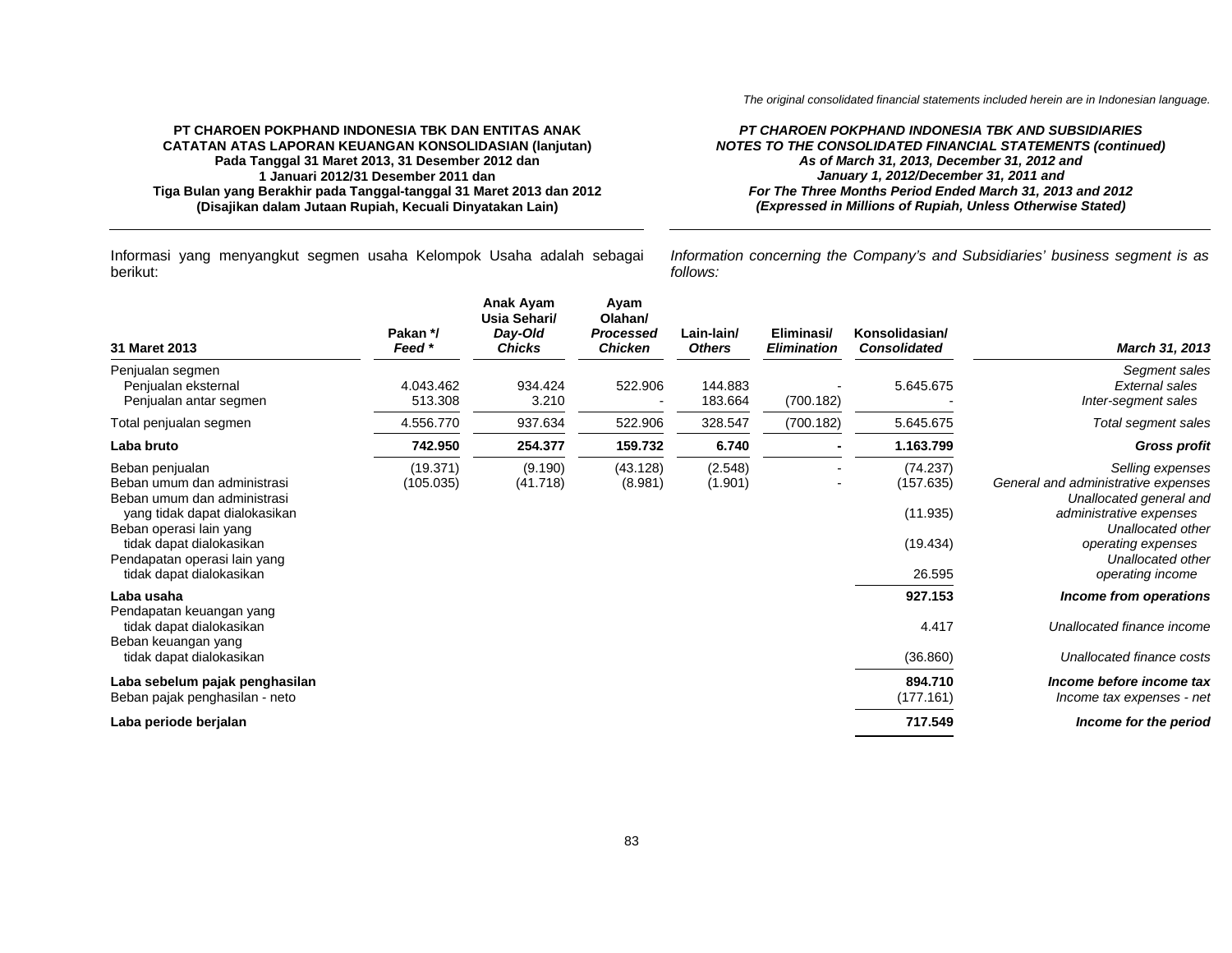### *PT CHAROEN POKPHAND INDONESIA TBK AND SUBSIDIARIES NOTES TO THE CONSOLIDATED FINANCIAL STATEMENTS (continued) As of March 31, 2013, December 31, 2012 and January 1, 2012/December 31, 2011 and For The Three Months Period Ended March 31, 2013 and 2012 (Expressed in Millions of Rupiah, Unless Otherwise Stated)*

| 31 Maret 2013                                                                                     | Pakan */<br>Feed *       | Anak Ayam<br>Usia Sehari/<br>Day-Old<br><b>Chicks</b> | Ayam<br>Olahan/<br>Processed<br><b>Chicken</b> | Lain-lain/<br><b>Others</b> | Eliminasi/<br><b>Elimination</b>               | Konsolidasian/<br><b>Consolidated</b>    | March 31, 2013                                                                             |
|---------------------------------------------------------------------------------------------------|--------------------------|-------------------------------------------------------|------------------------------------------------|-----------------------------|------------------------------------------------|------------------------------------------|--------------------------------------------------------------------------------------------|
| Aset segmen<br>Aset pajak tangguhan - neto<br>Tagihan pajak<br>Aset yang tidak dapat dialokasikan | 7.077.287                | 4.113.742                                             | 1.148.477                                      | 921.468                     | (839.816)                                      | 12.421.158<br>93.427<br>289.852<br>2.015 | Segment assets<br>Deferred tax assets - net<br>Claims for tax refund<br>Unallocated assets |
| <b>Total aset</b>                                                                                 |                          |                                                       |                                                |                             |                                                | 12.806.452                               | <b>Total assets</b>                                                                        |
| Liabilitas segmen<br>Liabilitas yang tidak dapat dialokasikan                                     | 1.093.068                | 927.354                                               | 175.039                                        | 130.109                     | (749.578)                                      | 1.575.992<br>2.336.447                   | Segment liabilities<br><b>Unallocated liabilities</b>                                      |
| <b>Total liabilitas</b>                                                                           |                          |                                                       |                                                |                             |                                                | 3.912.439                                | <b>Total liabilities</b>                                                                   |
| Pengeluaran barang modal<br>Penyusutan<br>Beban non-kas selain penyusutan                         | 88.583<br>21.918         | 321.116<br>43.473                                     | 50.009<br>9.442                                | 64.186<br>1.783             | $\qquad \qquad \blacksquare$<br>$\blacksquare$ | 523.894<br>76.616                        | Capital expenditures<br>Depreciation<br>Non-cash expenses other than<br>depreciation       |
| Deplesi ayam pembibit turunan<br>telah menghasilkan                                               | $\overline{\phantom{a}}$ | (171.329)                                             | $\overline{\phantom{a}}$                       |                             | $\blacksquare$                                 | (171.329)                                | Depletion of producing flocks<br>Allowance for impairment of                               |

\* Terdiri dari pakan ternak, pakan babi dan pakan lainnya. *\* Consists of poultry, swine and other feed.*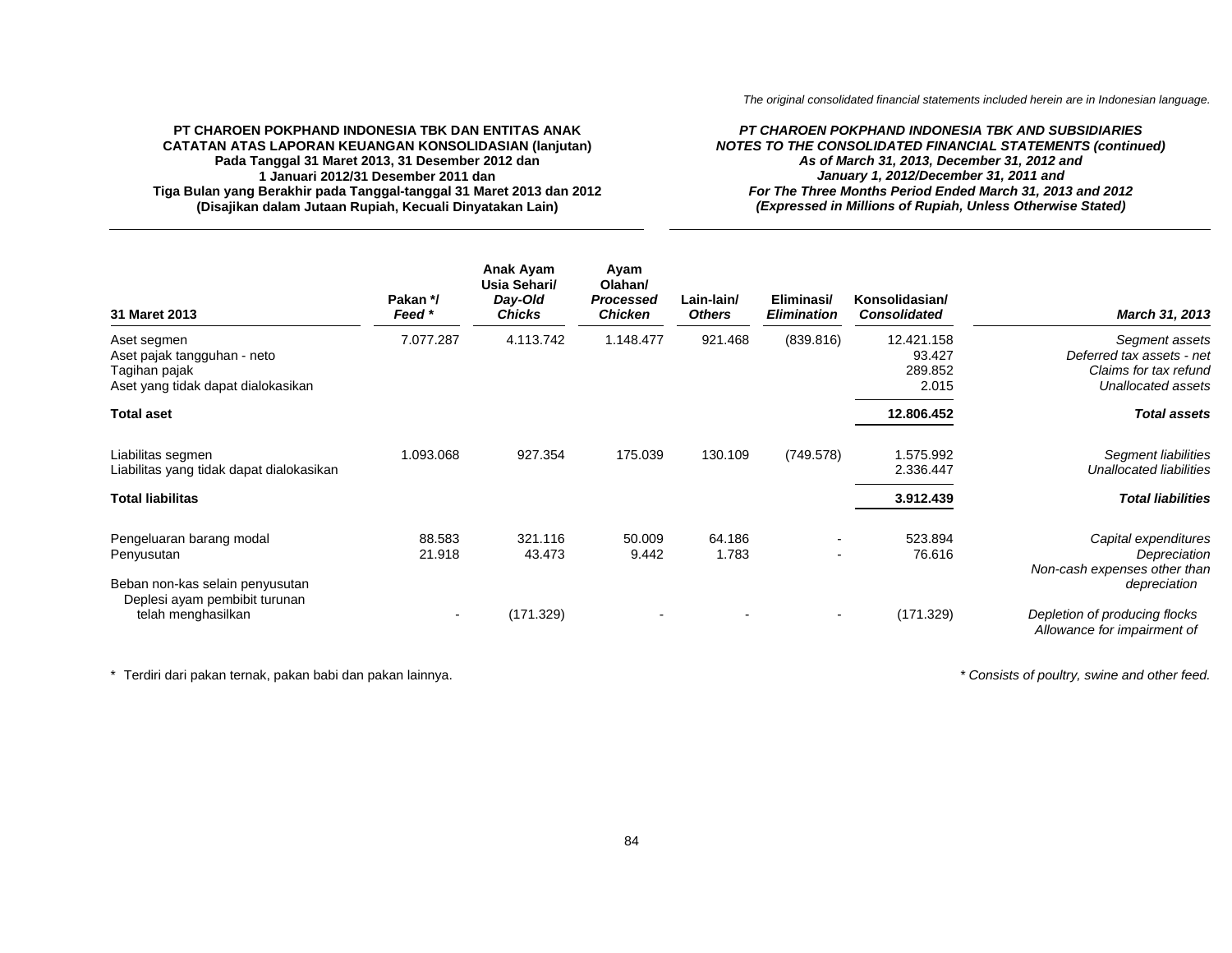*The original consolidated financial statements included herein are in Indonesian language.*

### **PT CHAROEN POKPHAND INDONESIA TBK DAN ENTITAS ANAK CATATAN ATAS LAPORAN KEUANGAN KONSOLIDASIAN (lanjutan) Pada Tanggal 31 Maret 2013, 31 Desember 2012 dan 1 Januari 2012/31 Desember 2011 dan Tiga Bulan yang Berakhir pada Tanggal-tanggal 31 Maret 2013 dan 2012 (Disajikan dalam Jutaan Rupiah, Kecuali Dinyatakan Lain)**

### *PT CHAROEN POKPHAND INDONESIA TBK AND SUBSIDIARIES NOTES TO THE CONSOLIDATED FINANCIAL STATEMENTS (continued) As of March 31, 2013, December 31, 2012 and January 1, 2012/December 31, 2011 and For The Three Months Period Ended March 31, 2013 and 2012 (Expressed in Millions of Rupiah, Unless Otherwise Stated)*

| 31 Maret 2012                                                                                                                                                                                                                     | Pakan */<br>Feed *   | Anak Ayam<br>Usia Sehari/<br>Day-Old<br><b>Chicks</b> | Ayam<br>Olahan/<br>Processed<br><b>Chicken</b> | Lain-lain/<br><b>Others</b> | Eliminasi/<br><b>Elimination</b> | Konsolidasian/<br><b>Consolidated</b>                  | March 31, 2012                                                                                                                                                                                    |
|-----------------------------------------------------------------------------------------------------------------------------------------------------------------------------------------------------------------------------------|----------------------|-------------------------------------------------------|------------------------------------------------|-----------------------------|----------------------------------|--------------------------------------------------------|---------------------------------------------------------------------------------------------------------------------------------------------------------------------------------------------------|
| Penjualan segmen<br>Penjualan eksternal<br>Penjualan antar segmen                                                                                                                                                                 | 3.461.929<br>379.997 | 911.755                                               | 437.641                                        | 82.710<br>119.797           | (499.794)                        | 4.894.035                                              | Segment sales<br>External sales<br>Inter-segment sales                                                                                                                                            |
| Total penjualan segmen                                                                                                                                                                                                            | 3.841.926            | 911.755                                               | 437.641                                        | 202.507                     | (499.794)                        | 4.894.035                                              | Total segment sales                                                                                                                                                                               |
| Laba bruto                                                                                                                                                                                                                        | 717.202              | 399.533                                               | 127.342                                        | 7.295                       | $\blacksquare$                   | 1.251.372                                              | <b>Gross profit</b>                                                                                                                                                                               |
| Beban penjualan<br>Beban umum dan administrasi<br>Beban umum dan administrasi<br>yang tidak dapat dialokasikan<br>Beban operasi lain yang<br>tidak dapat dialokasikan<br>Pendapatan operasi lain yang<br>tidak dapat dialokasikan | (17.229)<br>(94.125) | (8.142)<br>(40.425)                                   | (35.037)<br>(7.634)                            | (2.254)<br>(1.322)          |                                  | (62.662)<br>(143.506)<br>(15.340)<br>(9.609)<br>15.085 | Selling expenses<br>General and administrative expenses<br>Unallocated general and<br>administrative expenses<br>Unallocated other<br>operating expenses<br>Unallocated other<br>operating income |
| Laba usaha<br>Pendapatan keuangan yang<br>tidak dapat dialokasikan                                                                                                                                                                |                      |                                                       |                                                |                             |                                  | 1.035.340<br>8.979                                     | Income from operations<br>Unallocated finance income                                                                                                                                              |
| Beban keuangan yang<br>tidak dapat dialokasikan                                                                                                                                                                                   |                      |                                                       |                                                |                             |                                  | (23.750)                                               | Unallocated finance costs                                                                                                                                                                         |
| Laba sebelum pajak penghasilan<br>Beban pajak penghasilan - neto                                                                                                                                                                  |                      |                                                       |                                                |                             |                                  | 1.020.569<br>(234.086)                                 | Income before income tax<br>Income tax expenses - net                                                                                                                                             |
| Laba periode berjalan                                                                                                                                                                                                             |                      |                                                       |                                                |                             |                                  | 786.483                                                | Income for the period                                                                                                                                                                             |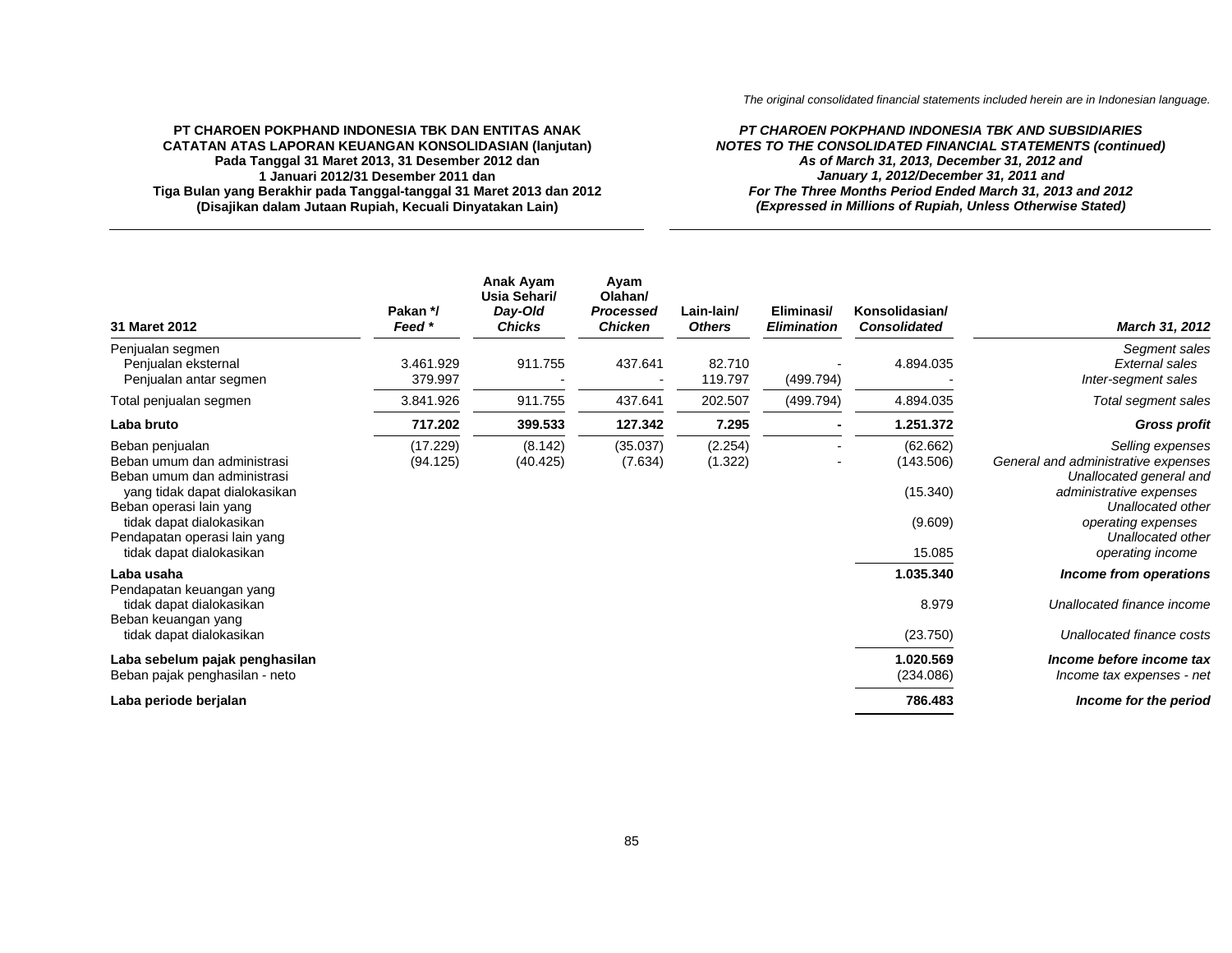### *PT CHAROEN POKPHAND INDONESIA TBK AND SUBSIDIARIES NOTES TO THE CONSOLIDATED FINANCIAL STATEMENTS (continued) As of March 31, 2013, December 31, 2012 and January 1, 2012/December 31, 2011 and For The Three Months Period Ended March 31, 2013 and 2012 (Expressed in Millions of Rupiah, Unless Otherwise Stated)*

| 31 Maret 2012                                                    | Pakan */<br>Feed * | Anak Ayam<br>Usia Sehari/<br>Day-Old<br><b>Chicks</b> | Avam<br>Olahan/<br><b>Processed</b><br>Chicken | Lain-lain/<br><b>Others</b> | Eliminasi/<br><b>Elimination</b> | Konsolidasian/<br><b>Consolidated</b> | <b>March 31, 2012</b>                                        |
|------------------------------------------------------------------|--------------------|-------------------------------------------------------|------------------------------------------------|-----------------------------|----------------------------------|---------------------------------------|--------------------------------------------------------------|
| Pengeluaran barang modal                                         | 69.597             | 188.736                                               | 72.636                                         | 529                         | $\overline{\phantom{a}}$         | 331.498                               | Capital expenditures                                         |
| Penyusutan                                                       | 19.684             | 26.765                                                | 7.311                                          | 736                         | $\overline{\phantom{a}}$         | 54.496                                | Depreciation<br>Non-cash expenses other than                 |
| Beban non-kas selain penyusutan<br>Deplesi ayam pembibit turunan |                    |                                                       |                                                |                             |                                  |                                       | depreciation                                                 |
| telah menghasilkan                                               |                    | (140.068)                                             | $\overline{\phantom{a}}$                       |                             | $\overline{\phantom{0}}$         | (140.068)                             | Depletion of producing flocks<br>Allowance for impairment of |

| 31 Desember 2012                                                                                  | Pakan */<br>Feed * | Usia Sehari/<br>Day-Old<br><b>Chicks</b> | Olahan/<br>Processed<br><b>Chicken</b> | Lain-lain/<br><b>Others</b> | Eliminasi/<br><b>Elimination</b> | Konsolidasian/<br><b>Consolidated</b>    | December 31, 2012                                                                          |
|---------------------------------------------------------------------------------------------------|--------------------|------------------------------------------|----------------------------------------|-----------------------------|----------------------------------|------------------------------------------|--------------------------------------------------------------------------------------------|
| Aset segmen<br>Aset pajak tangguhan - neto<br>Tagihan pajak<br>Aset yang tidak dapat dialokasikan | 6.913.300          | 3.644.423                                | 1.136.960                              | 712.238                     | (441.686)                        | 11.965.235<br>92.337<br>288.559<br>2.496 | Segment assets<br>Deferred tax assets - net<br>Claims for tax refund<br>Unallocated assets |
| <b>Total aset</b>                                                                                 |                    |                                          |                                        |                             |                                  | 12.348.627                               | <b>Total assets</b>                                                                        |
| Liabilitas segmen<br>Liabilitas yang tidak dapat dialokasikan                                     | 1.332.400          | 797.069                                  | 179.514                                | 28.973                      | (313.506)                        | 2.024.450<br>2.147.713                   | Segment liabilities<br>Unallocated liabilities                                             |
| <b>Total liabilitas</b>                                                                           |                    |                                          |                                        |                             |                                  | 4.172.163                                | <b>Total liabilities</b>                                                                   |

\* Terdiri dari pakan ternak, pakan babi dan pakan lainnya. *\* Consists of poultry, swine and other feed.*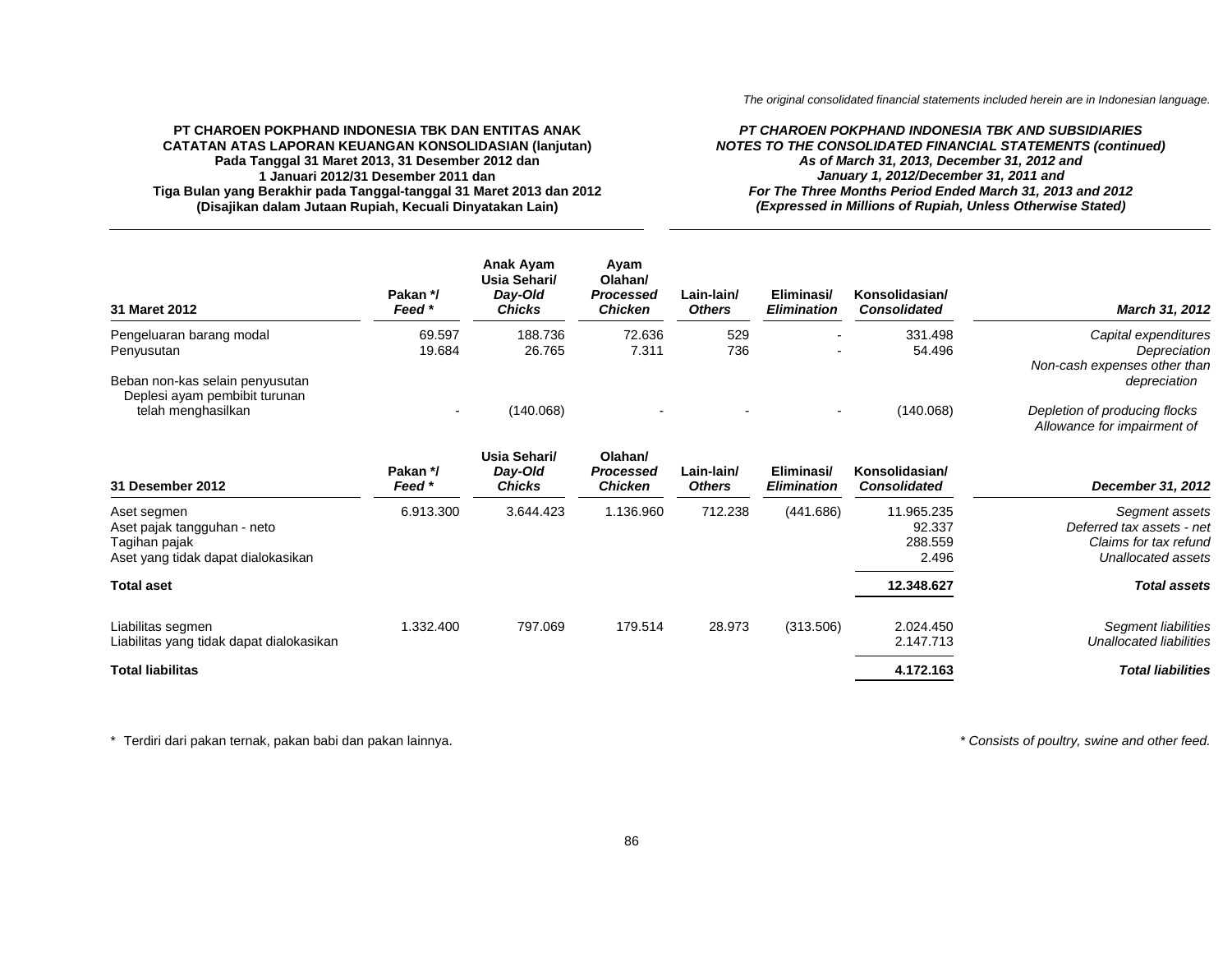Hasil segmen merupakan penjualan yang dapat dialokasikan dikurangi beban pokok penjualan dan beban usaha yang dapat dialokasikan.

Informasi yang menyangkut segmen geografis Kelompok Usaha adalah sebagai berikut:

*PT CHAROEN POKPHAND INDONESIA TBK AND SUBSIDIARIES NOTES TO THE CONSOLIDATED FINANCIAL STATEMENTS (continued) As of March 31, 2013, December 31, 2012 and January 1, 2012/December 31, 2011 and For The Three Months Period Ended March 31, 2013 and 2012 (Expressed in Millions of Rupiah, Unless Otherwise Stated)* 

*Segment results represent allocated revenue less allocated cost of goods sold and operating expenses.* 

*Information concerning the Group's geographical segment are as follows:* 

|                | 31 Maret/<br>March 31,<br>2013 | 31 Maret/<br>March 31,<br>2012 |                 |
|----------------|--------------------------------|--------------------------------|-----------------|
| Penjualan      |                                |                                | <b>Sales</b>    |
| Pulau Jawa     | 3.432.962                      | 3.184.003                      | Java Island     |
| Pulau Sumatera | 1.285.110                      | 1.040.978                      | Sumatera Island |
| Pulau Bali     | 329.534                        | 293.684                        | Bali Island     |
| Pulau lainnya  | 679.153                        | 662.524                        | Other Islands   |
| Total          | 5.726.759                      | 5.181.189                      | Total           |
| Eliminasi      | (81.084)                       | (287.154)                      | Elimination     |
| <b>Total</b>   | 5.645.675                      | 4.894.035                      | <b>Total</b>    |

### **34. NILAI WAJAR DARI INSTRUMEN KEUANGAN** *34. FAIR VALUE OF FINANCIAL INSTRUMENTS*

Tabel berikut menyajikan nilai wajar yang mendekati nilai tercatatnya dari aset dan liabilitas keuangan Kelompok Usaha pada tanggal 31 Maret 2013 dan 31 Desember 2012:

*The following tables present fair values, which approximate the carrying amounts, of financial assets and financial liabilities of the Group as of March 31, 2013 and December 31, 2012* 

|                                                          | 31 Maret/<br>March 31,<br>2013 | 31 Desember/<br>December 31,<br>2012 |                                            |
|----------------------------------------------------------|--------------------------------|--------------------------------------|--------------------------------------------|
| Aset Keuangan                                            |                                |                                      | <b>Financial Assets</b>                    |
| Pinjaman yang diberikan dan piutang                      |                                |                                      | Loans and receivables                      |
| Kas dan setara kas                                       | 1.212.777                      | 954.694                              | Cash and cash equivalents                  |
| Piutang usaha                                            | 1.866.383                      | 1.793.282                            | Accounts receivable - trade                |
| Piutang lain-lain - pihak ketiga                         | 61.460                         | 53.294                               | Accounts receivable-others - third parties |
| Piutang pihak berelasi non-usaha                         | 16.453                         | 15.812                               | Due from related parties                   |
| Aset tidak lancar lainnya                                | 9.431                          | 9.383                                | Other non-current assets                   |
| Total                                                    | 3.166.504                      | 2.826.465                            | Total                                      |
| Liabilitas Keuangan                                      |                                |                                      | <b>Financial Liabilities</b>               |
| Liabilitisan keuangan diukur dengan                      |                                |                                      | <b>Financial liabilities</b>               |
| biava diamortisasi                                       |                                |                                      | at amortized cost                          |
| Utang bank jangka pendek                                 | 260.000                        | 477.575                              | Short-term bank loans                      |
| Utang usaha                                              | 680.010                        | 1.013.746                            | Accounts payable - trade                   |
| Utang lain-lain - pihak ketiga                           | 236.765                        | 190.229                              | Accounts payable-others - third parties    |
| Liabilitas imbalan kerja                                 |                                |                                      | Short-term employee benefit                |
| jangka pendek                                            | 32.512                         | 1.715                                | liabilities                                |
| Beban akrual                                             | 82.334                         | 103.833                              | Accrued expenses                           |
| Utang jangka panjang yang jatuh                          |                                |                                      |                                            |
| tempo dalam waktu satu tahun                             | 169.773                        | 159.852                              | Current portion of long-term debts         |
| Utang pihak berelasi non-usaha                           | 389.618                        | 329.272                              | Due to related parties                     |
| Utang jangka panjang -<br>setelah dikurangi bagian jatuh |                                |                                      | Long-term debts -                          |
| tempo dalam waktu satu tahun                             | 1.553.224                      | 1.299.367                            | net of current portion                     |
| Total                                                    | 3.404.236                      | 3.575.589                            | <b>Total</b>                               |

Nilai wajar didefinisikan sebagai jumlah di mana *Fair value is defined as the amount at which the*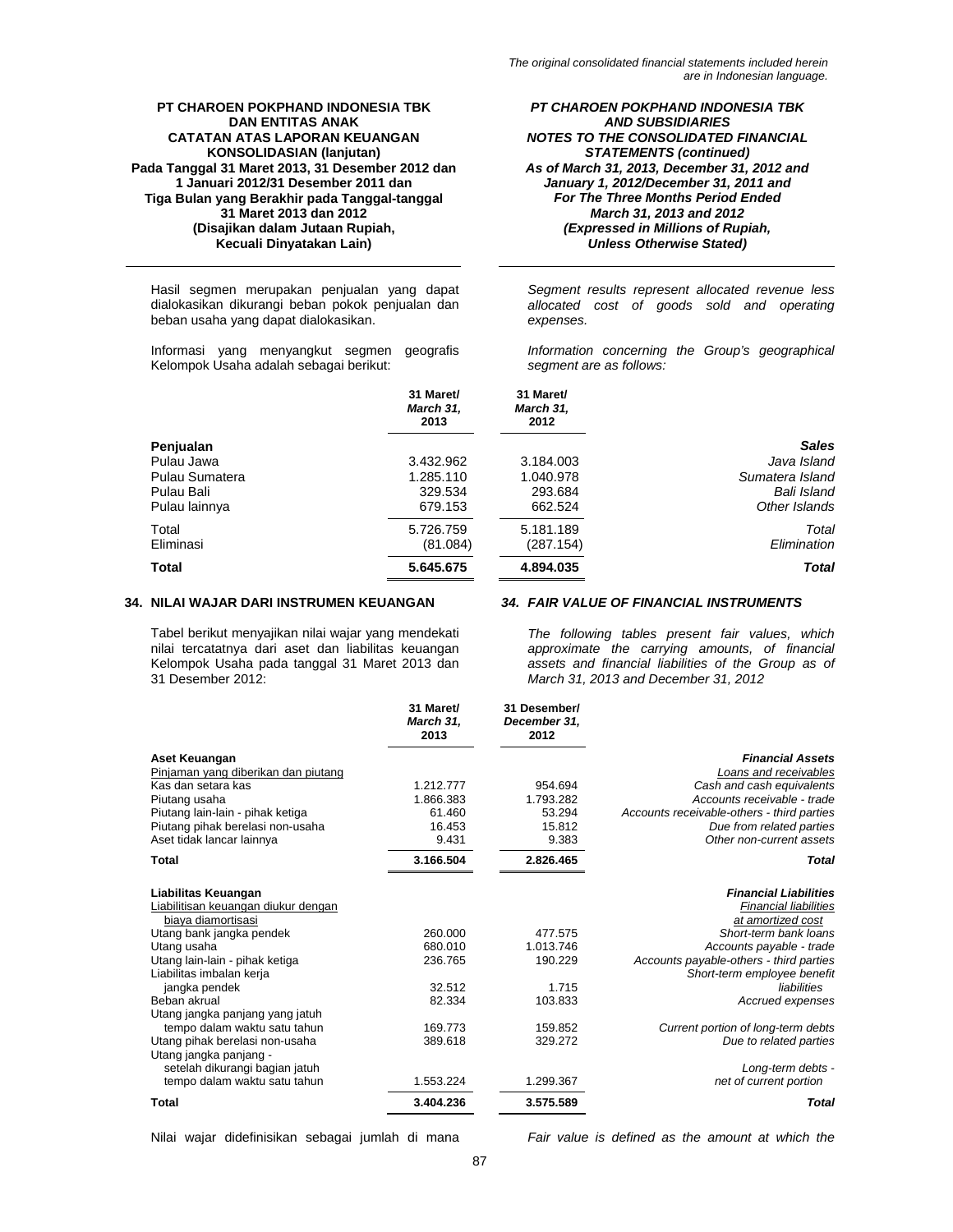instrumen tersebut dapat ditukar di dalam transaksi kini antara pihak yang berkeinginan dan memiliki pengetahuan yang memadai melalui suatu transaksi yang wajar, bukan di dalam penjualan yang dipaksakan atau penjualan likuidasi. Nilai wajar didapatkan dari model arus kas diskonto.

Instrumen keuangan yang disajikan di dalam laporan posisi keuangan konsolidasian dicatat sebesar nilai wajar, atau sebaliknya, disajikan dalam jumlah tercatat apabila jumlah tersebut mendekati nilai wajarnya atau nilai wajarnya tidak dapat diukur secara handal. Metode-metode dan asumsi-asumsi di bawah ini digunakan untuk mengestimasi nilai wajar untuk masing-masing kelas instrumen keuangan:

a. Instrumen keuangan yang dicatat sebesar nilai wajar atau biaya perolehan diamortisasi

Pinjaman jangka panjang disajikan pada biaya perolehan diamortisasi dengan menggunakan metode SBE, dan tingkat diskonto yang digunakan mengacu kepada suku bunga pinjaman pasar saat ini bagi pinjaman yang serupa.

b. Instrumen keuangan dengan jumlah tercatat yang mendekati nilai wajarnya

Manajemen menetapkan bahwa nilai tercatat (berdasarkan jumlah nosional) kas dan setara kas, piutang usaha, piutang lain-lain, utang bank jangka pendek, utang usaha, utang lain-lain dan beban yang masih harus dibayar kurang lebih sebesar nilai tercatatnya karena bersifat jangka pendek.

### **35. TUJUAN DAN KEBIJAKAN MANAJEMEN RISIKO KEUANGAN**

# **a. Manajemen Risiko** *a. Risk Management*

Risiko utama dari instrumen keuangan Kelompok Usaha adalah risiko kredit, risiko likuiditas, risiko pasar (termasuk risiko nilai tukar mata uang dan risiko harga komoditas) dan risiko suku bunga. Penelaahan Direksi dan kebijakan yang disetujui untuk mengelola risiko-risiko dirangkum sebagai berikut:

# **Risiko Kredit** *Credit Risk*

Risiko kredit timbul sebagai akibat dari penjualan produk kepada pelanggan. Kelompok Usaha mengelola dan mengendalikan risiko ini dengan menetapkan batasan risiko yang dapat diterima

*PT CHAROEN POKPHAND INDONESIA TBK AND SUBSIDIARIES NOTES TO THE CONSOLIDATED FINANCIAL STATEMENTS (continued) As of March 31, 2013, December 31, 2012 and January 1, 2012/December 31, 2011 and For The Three Months Period Ended March 31, 2013 and 2012 (Expressed in Millions of Rupiah, Unless Otherwise Stated)* 

*instrument could be exchanged in a current transaction between knowledgeable willing parties in an arm's-length transaction, other than in a forced or liquidation sale. Fair values are obtained from the discounted cash flow models.* 

*Financial instruments presented in the consolidated statements of financial position are carried at fair values or if not are presented at carrying values where these are reasonable approximations of fair values or either fair values cannot be reliably measured. The following methods and assumptions are used to estimate the fair values of each class of financial instruments:* 

*a. Financial instruments carried at fair value or amortized cost* 

*Long-term loans are carried at amortized cost using EIR, and the discount rates used are the current market lending rates for similar types of loans.* 

*b. Financial instruments with carrying amounts that approximate their fair values* 

*Management has determined that the carrying amounts (based on notional amounts) of cash and cash equivalents, current trade and other receivables, short-term bank loans, current trade and other payables and accrued expenses approximate their carrying values in view of their short-term nature.* 

# *35. FINANCIAL RISK MANAGEMENT OBJECTIVES AND POLICIES*

*The main risks from financial instruments of the Group are credit risk, liquidity risk, market risk (including foreign exchange rate risk and commodity price risk) and interest rate risk. Review of Directors and the approved policies to manage risks are summarized as follows:* 

*Credit risk arises as a result of the sale of products to customers. The Group manages and controls this risk by setting acceptable risk limits and monitoring the exposure related to such*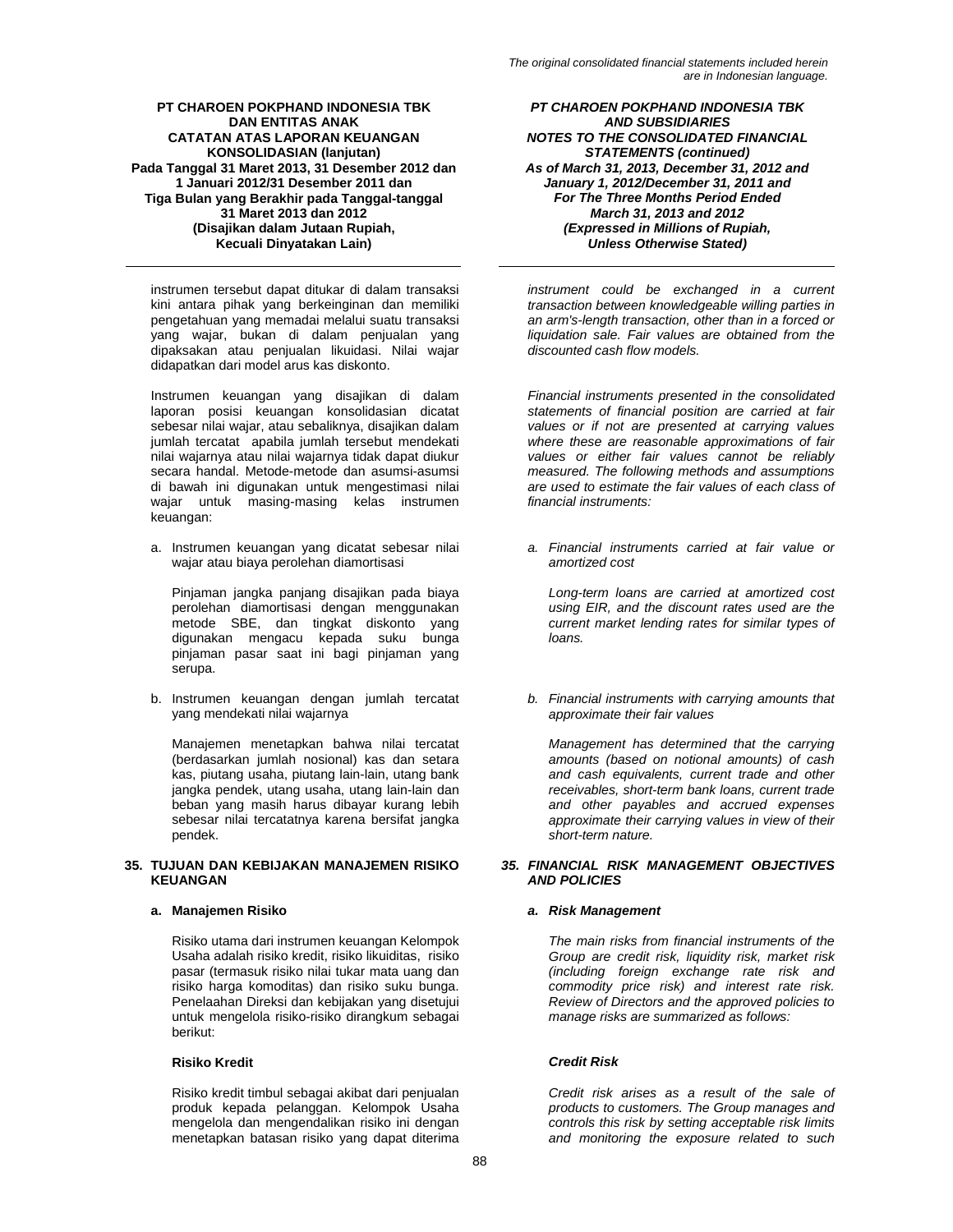dan memantau eksposure terkait dengan batasan-batasan tersebut.

Risiko kredit adalah risiko bahwa Kelompok Usaha akan mengalami kerugian yang timbul dari pelanggan, klien atau pihak lawan yang gagal memenuhi kewajiban kontraktual mereka. Tidak ada risiko kredit yang terpusat secara signifikan.

Kelompok Usaha menetapkan sejumlah kebijakan sebelum memberikan kredit kepada pelanggan baru, antara lain dengan melakukan survei atas pelanggan tersebut dan memberikan kredit limit yang terbatas. Kesepakatan dengan pelanggan ini dituangkan dalam suatu surat yang disebut KUL (Kondisi Untuk Langganan) dan Surat Perjanjian Jual Beli. Kelompok Usaha juga menetapkan kebijakan jangka waktu kredit yang relatif pendek, yaitu sampai dengan 45 hari. Peningkatan kredit limit dan perpanjangan jangka waktu kredit akan diberikan setelah melalui proses verifikasi. Atas piutang yang telah jatuh tempo, akan dipantau secara terus menerus dan sedapat mungkin akan dimintakan jaminan dan menghentikan penyaluran kredit<br>kepada pelanggan tersebut dan hanya pelanggan tersebut dan hanya melakukan transaksi penjualan secara kas. Tergantung pada penilaian Kelompok Usaha, cadangan khusus mungkin dibuat jika piutang dianggap tidak tertagih.

# **Risiko Likuiditas** *Liqudity Risk*

Risiko likuiditas adalah risiko yang terjadi jika posisi arus kas menunjukkan pendapatan jangka pendek tidak cukup menutupi pengeluaran jangka pendek.

Kebutuhan likuiditas Kelompok Usaha secara historis timbul akibat kebutuhan untuk membiayai investasi dan pengeluaran barang modal, sedangkan untuk biaya operasional dapat dipenuhi dari arus kas Kelompok Usaha. Dalam mengelola risiko likuiditas, Manajemen selalu menjaga tingkat kas dan setara kas yang dianggap memadai untuk membiayai operasional Kelompok Usaha, sedangkan untuk mengatasi dampak dari fluktuasi arus kas, diatasi dengan ketersediaan fasilitas utang bank.

Kelompok Usaha secara rutin mengevaluasi proyeksi arus kas termasuk jadwal jatuh tempo jangka panjang dan terus menelaah kondisi pasar keuangan untuk inisiasi penggalangan dana baik melalui pinjaman bank maupun pasar modal.

*PT CHAROEN POKPHAND INDONESIA TBK AND SUBSIDIARIES NOTES TO THE CONSOLIDATED FINANCIAL STATEMENTS (continued) As of March 31, 2013, December 31, 2012 and January 1, 2012/December 31, 2011 and For The Three Months Period Ended March 31, 2013 and 2012 (Expressed in Millions of Rupiah, Unless Otherwise Stated)* 

*limits.* 

*Credit risk is the risk that the Group will incur a loss arising from its customers, clients or counterparties that fail to discharge their contractual obligations. There are no significant concentrations of credit risk.* 

*The Group has adopted a number of policies prior to providing credit to new customers, such as customer surveys and setting of strict credit limits. The agreement with customers is outlined in a document entitled KUL (Conditions for Customer) and in the sales and purchase agreements. The Group also sets a credit period which is relatively short, that is up to 45 days. Raising of the credit limit and extension of the credit term are only provided after a process of verification. Overdue receivables are monitored continuously and where possible collateral is sought with termination of customer credit and restriction to cash basis transactions being other possible measures. Depending on the evaluation of the Group, an allowance may be provided if receivables are deemed uncollectible.* 

*Liquidity risk is the risk that occurs when the cash flows position indicates that short-term revenue is insufficient to cover short-term expenditure.* 

*The liquidity requirements of the Group have historically arisen from the need for investment funding and capital expenditure, while operational expenses can be met from the Group's cash flows. In the handling of liquidity risk, Management always maintains cash and cash equivalents at adequate levels to finance the operations of the Group, while the effects of cash flow fluctuation can be overcome by the availability of bank loan facilities.* 

*The Group evaluates its cash flow projections regularly including the long-term maturity schedule and continously assesses the condition of financial markets for opportunities to pursue fund raising initiatives, either through bank loans or the equity market.*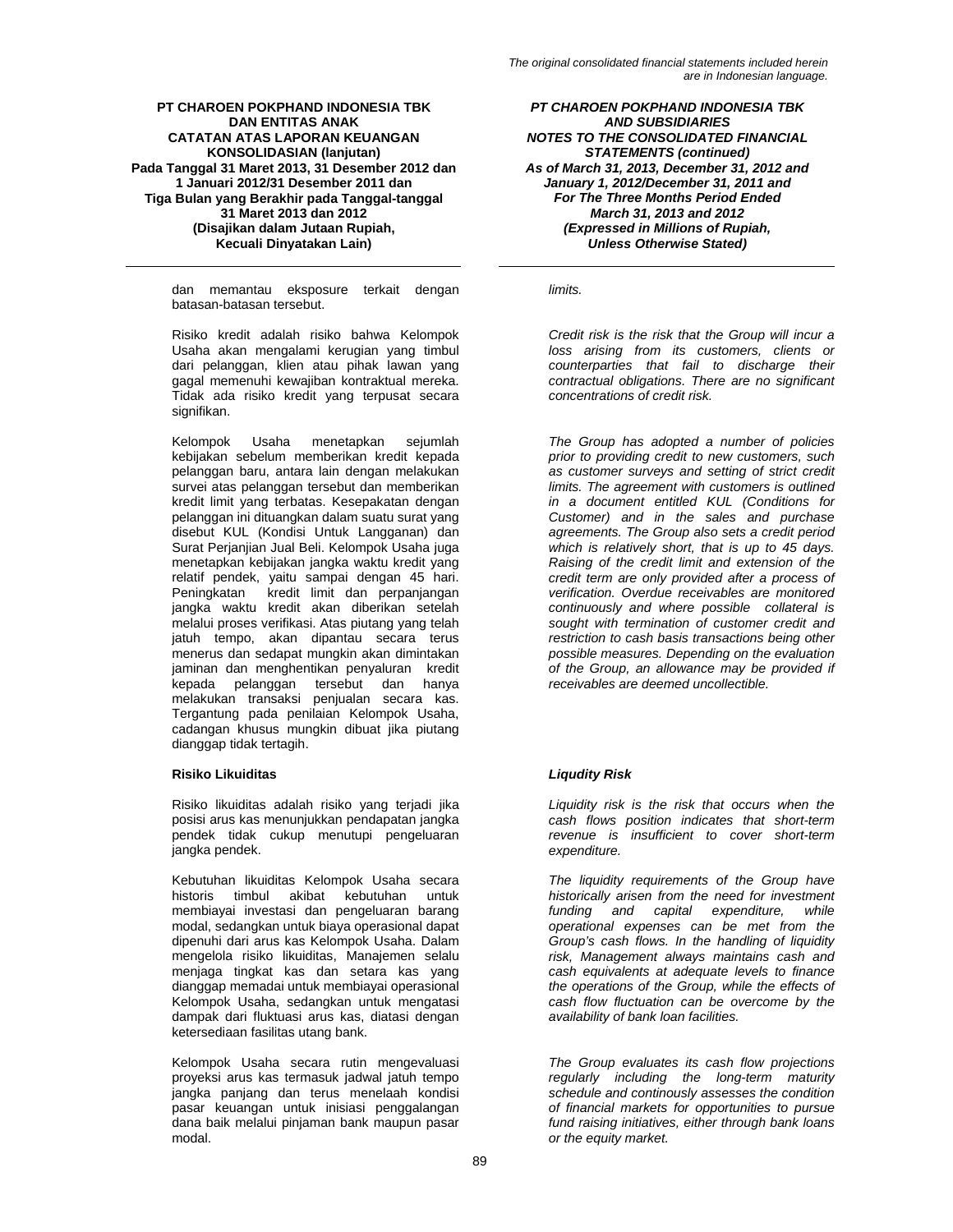#### *PT CHAROEN POKPHAND INDONESIA TBK AND SUBSIDIARIES NOTES TO THE CONSOLIDATED FINANCIAL STATEMENTS (continued) As of March 31, 2013, December 31, 2012 and January 1, 2012/December 31, 2011 and For The Three Months Period Ended March 31, 2013 and 2012 (Expressed in Millions of Rupiah, Unless Otherwise Stated)*

Tabel berikut menunjukkan jadwal jatuh tempo liabilitas keuangan Kelompok Usaha berdasarkan pembayaran kontraktual:

#### *The following table represents the maturity schedules of the Group's financial liabilities based on contractual payments:*

|                                | Expected maturity as of March 31, 2013    |                                                                                   |                 |                            |
|--------------------------------|-------------------------------------------|-----------------------------------------------------------------------------------|-----------------|----------------------------|
|                                | Sampai dengan<br>1 tahun/<br>Up to 1 year | Lebih dari 1 tahun<br>sampai dengan 4 tahun/<br>More than 1 year<br>up to 4 years | Total/<br>Total |                            |
| Utang bank jangka pendek       | 260.000                                   |                                                                                   | 260.000         | Short-term bank loans      |
| Utang usaha                    |                                           |                                                                                   |                 | Accounts payable - trade   |
| Pihak ketiga                   | 633.006                                   |                                                                                   | 633.006         | Third parties              |
| Pihak berelasi                 | 47.004                                    |                                                                                   | 47.004          | <b>Related parties</b>     |
| Utang lain-lain -              |                                           |                                                                                   |                 | Accounts payable- others - |
| pihak ketiga                   | 236.765                                   |                                                                                   | 236.765         | third parties              |
| Liabilitas imbalan kerja       |                                           |                                                                                   |                 | Short-term employee        |
| jangka pendek                  | 32.512                                    |                                                                                   | 32.512          | benefit liabilities        |
| Beban akrual                   | 82.334                                    |                                                                                   | 82.334          | Accrued expenses           |
| Utang pihak berelasi non-usaha |                                           | 389.618                                                                           | 389.618         | Due to related parties     |
| Utang bank jangka panjang      | 169.765                                   | 1.553.224                                                                         | 1.722.989       | Long-term bank loan        |
| Liabilitas sewa pembiayaan     | 8                                         |                                                                                   | 8               | Finance lease obligations  |
| <b>Total</b>                   | 1.461.394                                 | 1.942.842                                                                         | 3.404.236       | Total                      |

# **Akan jatuh tempo pada tanggal 31 Maret 2013/**

#### **Akan jatuh tempo pada tanggal 31 Desember 2012/**   *Expected maturity as of December 31, 2012*

|                                | Sampai dengan<br>1 tahun/<br>Up to 1 year | Lebih dari 1 tahun<br>sampai dengan 4 tahun/<br>More than 1 year<br>up to 4 years | Total/<br>Total |                            |
|--------------------------------|-------------------------------------------|-----------------------------------------------------------------------------------|-----------------|----------------------------|
| Utang bank jangka pendek       | 477.575                                   |                                                                                   | 477.575         | Short-term bank loans      |
| Utang usaha                    |                                           |                                                                                   |                 | Accounts payable - trade   |
| Pihak ketiga                   | 976.661                                   |                                                                                   | 976.661         | Third parties              |
| Pihak berelasi                 | 37.085                                    |                                                                                   | 37.085          | <b>Related parties</b>     |
| Utang lain-lain -              |                                           |                                                                                   |                 | Accounts payable- others - |
| pihak ketiga                   | 190.229                                   |                                                                                   | 190.229         | third parties              |
| Liabilitas imbalan kerja       |                                           |                                                                                   |                 | Short-term employee        |
| karyawan jangka pendek         | 1.715                                     |                                                                                   | 1.715           | benefit liabilities        |
| Beban akrual                   | 103.833                                   |                                                                                   | 103.833         | Accrued expenses           |
| Utang pihak berelasi non-usaha |                                           | 329.272                                                                           | 329.272         | Due to related parties     |
| Utang bank jangka panjang      | 159.834                                   | 1.299.367                                                                         | 1.459.201       | Long-term bank loan        |
| Liabilitas sewa pembiayaan     | 18                                        |                                                                                   | 18              | Finance lease obligations  |
| Total                          | 1.946.950                                 | 1.628.639                                                                         | 3.575.589       | Total                      |

### **Risiko Pasar** *Market Risk*

### • **Risiko Nilai Tukar Mata Uang Asing** • *Foreign Exchange Rate Risk*

Mata uang pelaporan Kelompok Usaha adalah Rupiah Indonesia. Risiko nilai tukar mata uang asing adalah risiko dimana nilai wajar atas arus kas di masa datang dari suatu instrumen keuangan akan berfluktuasi akibat perubahan nilai tukar mata uang asing. Eksposur Kelompok Usaha terhadap fluktuasi nilai tukar terutama berasal dari utang usaha akibat

*The reporting currency of the Group is the Indonesian rupiah. The foreign exchange rate risk is the risk that the fair value of future cash flows of a financial instrument will fluctuate as a result of changes in foreign exchange rates. The Group's exposure to the fluctuation of exchange rates primarily arises from trade payables due to import of raw materials and*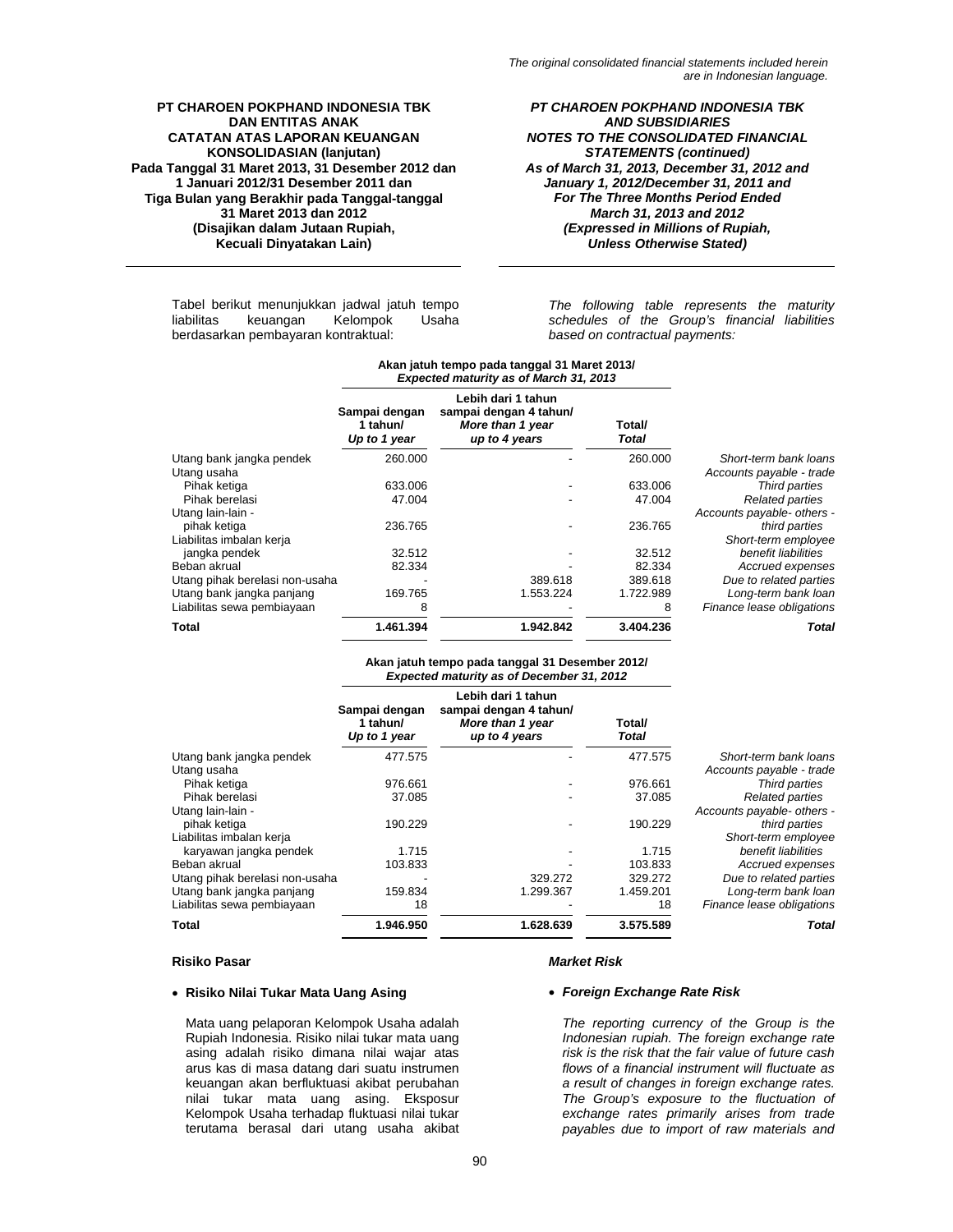import bahan baku dan utang bank. *bank loans.* 

Untuk mengelola risiko nilai tukar mata uang asing, Kelompok Usaha mengupayakan fasilitas utang bank dalam mata uang rangkap, sehingga akan memberikan fleksibilitas dalam mengkonversikan ke mata uang yang akan digunakan dengan memperhatikan keadaan. Untuk risiko nilai tukar mata uang asing yang berasal dari utang usaha, Perusahaan akan mengalihkannya kepada pelanggan dengan melakukan evaluasi harga jual secara berkala.

Tabel berikut ini menunjukan sensitivitas kemungkinan perubahan tingkat pertukaran Rupiah terhadap dolar Amerika Serikat, dengan asumsi variabel lain konstan, dampak terhadap laba sebelum pajak penghasilan sebagai berikut:

*PT CHAROEN POKPHAND INDONESIA TBK AND SUBSIDIARIES NOTES TO THE CONSOLIDATED FINANCIAL STATEMENTS (continued) As of March 31, 2013, December 31, 2012 and January 1, 2012/December 31, 2011 and For The Three Months Period Ended March 31, 2013 and 2012 (Expressed in Millions of Rupiah, Unless Otherwise Stated)* 

*In managing the foreign exchange rate risk, the Group seeks bank loan facilities in dual currencies offering flexibility in currency conversion in terms of the currency to be used in light of circumstances. For the foreign exchange rate risk which arises from trade payables, the Company will shift this to the customer through periodic evaluation of sales prices.* 

*The following table demonstrates the sensitivity to the possibility of a change in the rupiah exchange rate against the United States dollar, with all other variables held constant. The effect on income before income tax is as follows:* 

|                       | Perubahan<br>Tingkat Rp/<br>Change in<br><b>Rp</b> rate | <b>Dampak</b><br>terhadap<br>laba sebelum<br>beban pajak/<br><b>Effect on income</b><br>before tax expenses |                             |
|-----------------------|---------------------------------------------------------|-------------------------------------------------------------------------------------------------------------|-----------------------------|
| 31 Maret 2013         |                                                         |                                                                                                             | <b>March 31, 2013</b>       |
| Dolar Amerika Serikat | 1%                                                      | (8.967)                                                                                                     | <b>United States Dollar</b> |
| Dolar Amerika Serikat | $-1\%$                                                  | 8.967                                                                                                       | <b>United States Dollar</b> |
| 31 Desember 2012      |                                                         |                                                                                                             | December 31, 2012           |
| Dolar Amerika Serikat | $1\%$                                                   | (14.663)                                                                                                    | <b>United States Dollar</b> |
| Dolar Amerika Serikat | $-1\%$                                                  | 14.663                                                                                                      | <b>United States Dollar</b> |

### • **Risiko Harga Komoditas** • *Commodity Price Risk*

Kelompok Usaha terkena dampak risiko harga komoditas akibat beberapa faktor, antara lain cuaca, kebijakan pemerintah, permintaan dan penawaran pasar dan lingkungan ekonomi global.

Dampak tersebut terutama timbul karena sebagian besar bahan baku produksi pakan ternak yaitu jagung dan bungkil kacang kedelai merupakan barang komoditas. Kebijakan manajemen untuk mengurangi risiko ini adalah dengan menggunakan formula yang memungkinkan untuk menggunakan bahan baku pengganti bahan baku komoditas tanpa mengurangi kualitas produk yang dihasilkan dan mengalihkan kenaikan harga

*The Group is exposed to commodity price risk due to certain factors, such as weather, government policies, level of demand and supply in the market and the global economic environment.* 

*Such exposure mainly arises from the fact that most of the raw materials to produce poultry feed are corn and soybean, which are commodity goods. Management's policy to reduce this risk is through use of a formula which makes it possible to use a replacement raw material for commodity goods without reducing the quality of the production goods and through passing on price increases to customers.*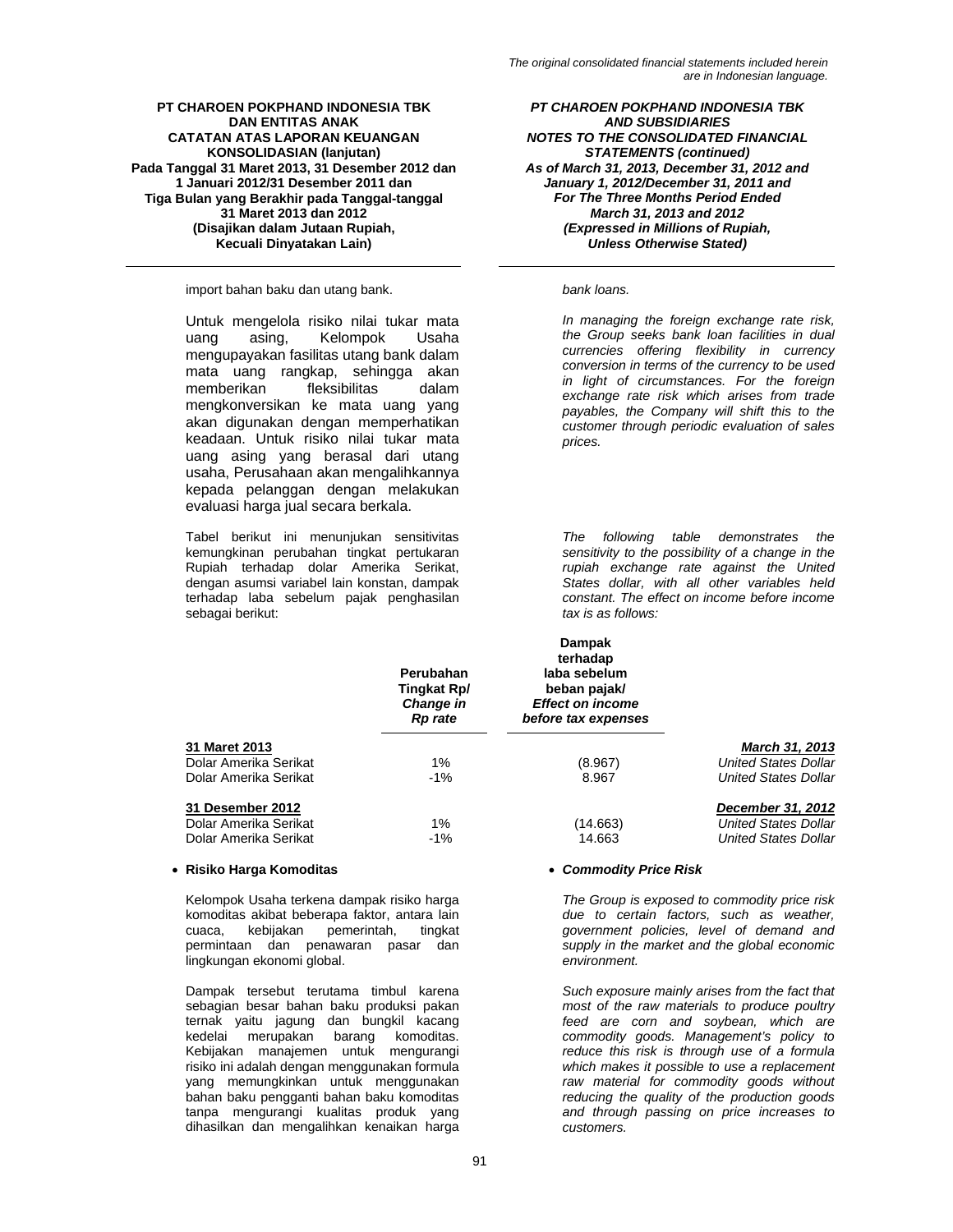kepada pelanggan.

Di samping itu, Kelompok Usaha secara terus menerus mengawasi tingkat persediaan yang optimal dengan cara melakukan kontrak pembelian pada saat harga murah dengan mengacu kepada rencana produksi dan kebutuhan bahan baku untuk mengurangi risiko biaya bahan baku terhadap fluktuasi harga komoditas. Sepanjang Kelompok Usaha tidak dapat melakukannya, Kelompok Usaha dapat meminimalisasi risiko tersebut melalui kontrak berjangka (*forward contract*). Namun, Kelompok Usaha dapat juga terkena dampak dari risiko harga komoditas karena perubahan nilai wajar kontrak komoditas berjangka diakui secara langsung dalam laporan laba rugi komprehensif konsolidasian.

Untuk periode yang berakhir pada tanggaltanggal 31 Maret 2013 dan 31 Desember 2012, kebijakan Kelompok Usaha adalah untuk tidak melakukan lindung nilai atas instrumen keuangannya.

### • **Risiko Suku Bunga** • *Interest Rate Risk*

Risiko tingkat suku bunga adalah risiko di mana nilai wajar arus kas di masa depan akan berfluktuasi karena perubahan tingkat suku bunga pasar. Kelompok Usaha terpengaruh risiko perubahan suku bunga pasar terkait dengan utang bank jangka pendek. Kelompok Usaha mengelola risiko ini dengan memilih bank yang dapat memberikan tingkat suku bunga pinjaman yang terendah.

Tabel berikut ini menunjukan sensitivitas kemungkinan perubahan tingkat suku bunga pinjaman. Dengan asumsi variabel lain<br>konstan. laba sebelum beban pajak sebelum beban pajak dipengaruhi oleh tingkat suku bunga mengambang sebagai berikut:

*PT CHAROEN POKPHAND INDONESIA TBK AND SUBSIDIARIES NOTES TO THE CONSOLIDATED FINANCIAL STATEMENTS (continued) As of March 31, 2013, December 31, 2012 and January 1, 2012/December 31, 2011 and For The Three Months Period Ended March 31, 2013 and 2012 (Expressed in Millions of Rupiah, Unless Otherwise Stated)* 

> *In addition, the Group continuously monitors the optimal level of inventory by entering into purchase contracts when prices are low, mindful of production plans and raw material requirements to reduce the exposure of raw material costs to fluctuations in commodity prices. To the extent it is unable to do so, the Group may minimize such risks through forward contracts. However, the Group may also be exposed to commodity price risk as changes in fair value of future commodity contracts are recognized directly in the consolidated statements of comprehensive income.*

> *For the periods ended March 31, 2013 and December 31, 2012, the Group's policy is that no hedging in financial instruments is to be undertaken.*

*Interest rate risk is the risk that the fair value of future cash flows of a financial instrument will fluctuate because of changes in market interest rates. The Group's exposure to the risk of changes in market interest rates is related to short-term bank loans. The Group manages this risk by selecting the bank that can give the lowest loan interest rate.* 

*The following table demonstrates the sensitivity to the possibility of a change in interest rates on loans. With all other variables held constant, income before tax expenses is affected by the impact on floating rate loans as follows:*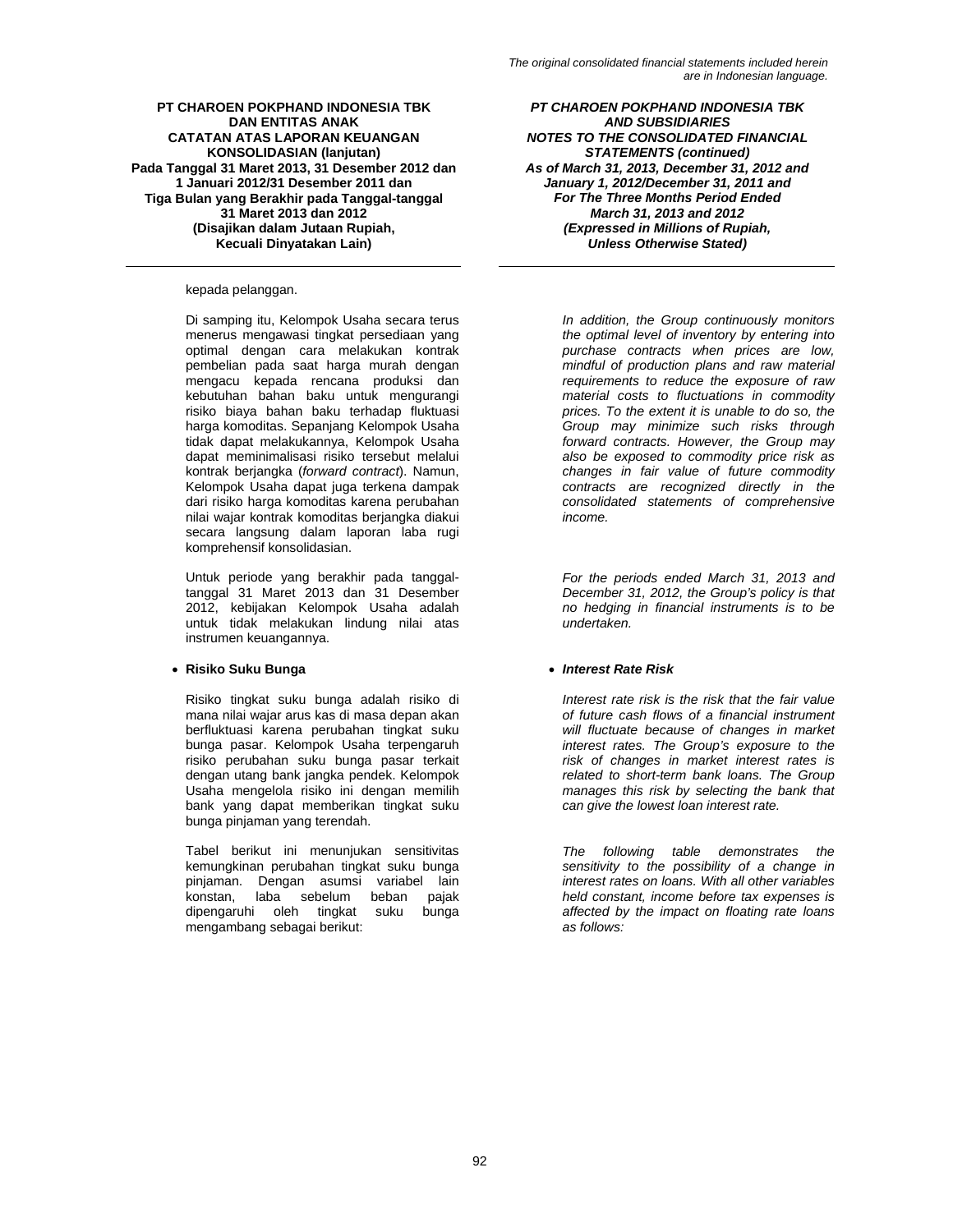#### *PT CHAROEN POKPHAND INDONESIA TBK AND SUBSIDIARIES NOTES TO THE CONSOLIDATED FINANCIAL STATEMENTS (continued) As of March 31, 2013, December 31, 2012 and January 1, 2012/December 31, 2011 and For The Three Months Period Ended March 31, 2013 and 2012 (Expressed in Millions of Rupiah, Unless Otherwise Stated)*

|                  | Kenaikan/<br>penurunan<br>dalam<br>satuan poin/<br>Increase/<br>decrease<br>in basis point | <b>Dampak</b><br>terhadap<br>laba sebelum<br>pajak penghasilan/<br><b>Effect on income</b><br>before income tax |                   |
|------------------|--------------------------------------------------------------------------------------------|-----------------------------------------------------------------------------------------------------------------|-------------------|
| 31 Maret 2013    |                                                                                            |                                                                                                                 | March 31, 2013    |
| Rupiah           | $+100$                                                                                     | (19.830)                                                                                                        | Rupiah            |
| Rupiah           | $-100$                                                                                     | 19.830                                                                                                          | Rupiah            |
| 31 Desember 2012 |                                                                                            |                                                                                                                 | December 31, 2012 |
| Rupiah           | $+100$                                                                                     | (19.368)                                                                                                        | Rupiah            |
| Rupiah           | $-100$                                                                                     | 19.368                                                                                                          | Rupiah            |

Kelompok Usaha bertujuan mencapai struktur modal yang optimal untuk memenuhi tujuan usaha, di antaranya dengan mempertahankan rasio modal yang sehat dan maksimalisasi nilai pemegang saham.

Beberapa instrumen utang Kelompok Usaha memiliki rasio keuangan yang mensyaratkan rasio *leverage* maksimum. Kelompok Usaha telah memenuhi semua persyaratan modal yang ditetapkan oleh pihak luar.

Manajemen memantau modal dengan menggunakan beberapa ukuran *leverage* keuangan seperti rasio ekuitas terhadap utang.<br>Tujuan Kelompok Usaha adalah Tujuan Kelompok Usaha adalah mempertahankan rasio utang terhadap ekuitas sebesar maksimum 2,00 pada tanggal 31 Maret 2013.

Pada tanggal 31 Maret 2013 dan 31 Desember 2012, akun-akun Kelompok Usaha yang membentuk rasio utang terhadap ekuitas adalah sebagai berikut:

### **b. Manajemen Modal** *b. Capital Management*

*The Group aims to achieve an optimal capital structure in pursuit of its business objectives, which includes maintaining healthy capital ratios and maximizing stockholder value.* 

*Some of the Group's debt instruments contain covenants that impose maximum leverage ratios. The Group has complied with all externally imposed capital requirements.*

*Management monitors capital using several financial leverage measurements such as debtto-equity ratio. The Group's objective is to maintain its debt-to-equity ratio at a maximum of 2.00 as of March 31, 2013.*

*As of March 31, 2013 and December 31, 2012, the Group's debt-to-equity ratio accounts are as follows:*

|                                                                                     | 31 Maret/<br>March 31.<br>2013 | 31 Desember/<br>December 31.<br>2012 |                                                                          |
|-------------------------------------------------------------------------------------|--------------------------------|--------------------------------------|--------------------------------------------------------------------------|
| Utang bank jangka pendek<br>Utang bank jangka panjang<br>Liabilitas sewa pembiayaan | 260,000<br>1.722.989<br>8      | 477.575<br>1.459.201<br>18           | Short-term bank loan<br>Long-term bank loan<br>Finance lease obligations |
| <b>Total utang</b>                                                                  | 1.982.997                      | 1.936.794                            | <b>Total debt</b>                                                        |
| <b>Total ekuitas</b>                                                                | 8.894.013                      | 8.176.464                            | Total equity                                                             |
| Rasio utang terhadap ekuitas                                                        | 0,22                           | 0.24                                 | Debt-to-equity ratio                                                     |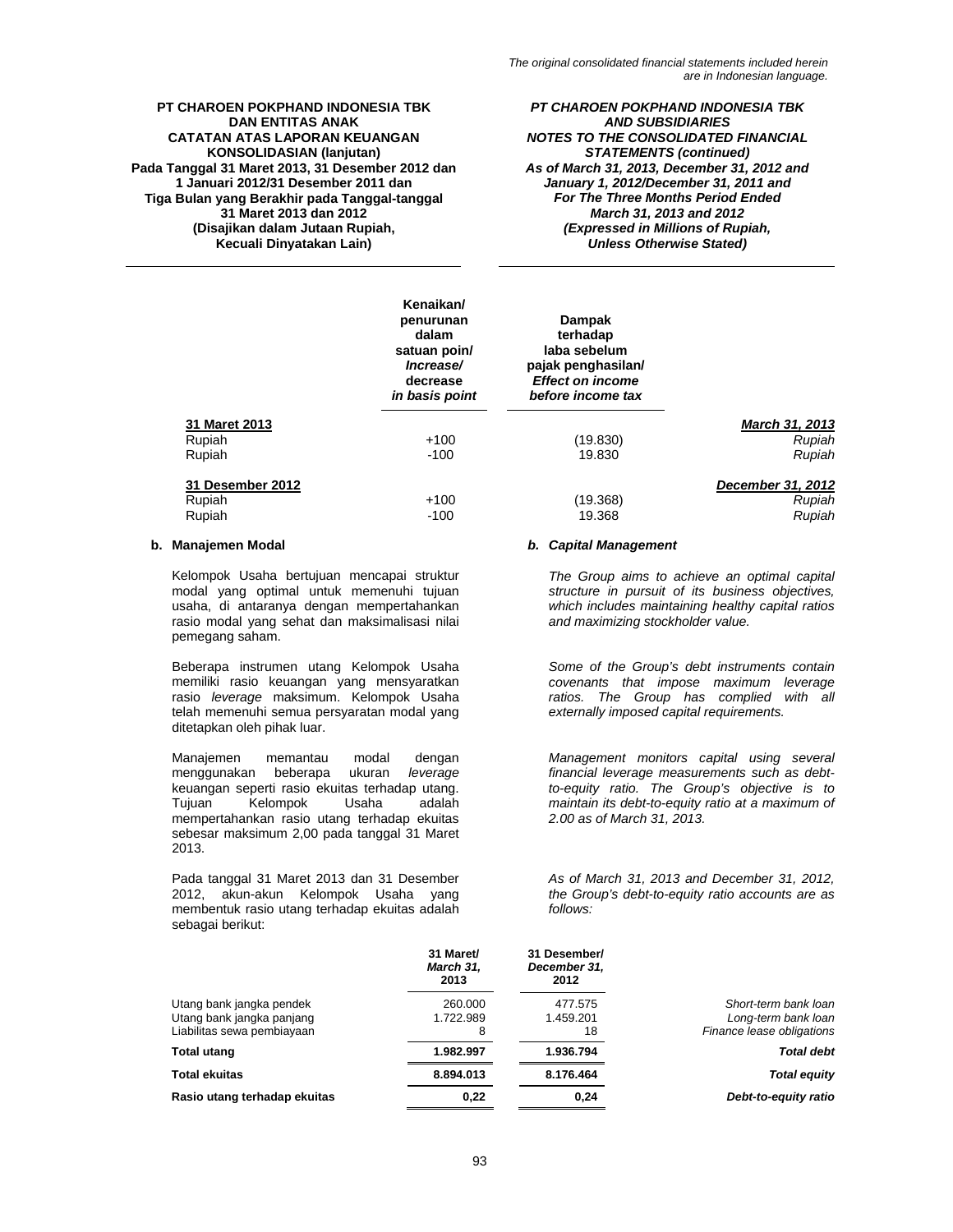*PT CHAROEN POKPHAND INDONESIA TBK AND SUBSIDIARIES NOTES TO THE CONSOLIDATED FINANCIAL STATEMENTS (continued) As of March 31, 2013, December 31, 2012 and January 1, 2012/December 31, 2011 and For The Three Months Period Ended March 31, 2013 and 2012 (Expressed in Millions of Rupiah, Unless Otherwise Stated)* 

# **36. ASET DAN LIABILITAS MONETER DALAM MATA UANG ASING**

Pada tanggal 31 Maret 2013 dan 31 Desember 2012, Kelompok Usaha memiliki aset dan liabilitas moneter dalam mata uang asing sebagai berikut:

### *36. ASSETS AND LIABILITIES IN FOREIGN CURRENCY*

*As of March 31, 2013 and December 31, 2012, the Group has monetary assets and liabilities denominated in foreign currencies, as follows:* 

|                                           | <b>Mata Uang</b><br>Asing/<br>Foreign        |                       | Setara dengan<br>Rupiah/<br><b>Rupiah</b> |                                         |
|-------------------------------------------|----------------------------------------------|-----------------------|-------------------------------------------|-----------------------------------------|
| 31 Maret 2013                             | <b>Currency</b>                              |                       | <b>Equivalent</b>                         | March 31, 2013                          |
| Aset                                      |                                              |                       |                                           | Assets                                  |
| Kas dan setara kas                        | AS\$/US\$<br>EUR/EUR                         | 46.125.332<br>270.121 | 448.292<br>3.356                          | Cash and cash equivalents               |
| Piutang lain-lain - Pihak ketiga          | AS\$/US\$                                    | 4.006.438             | 38.939                                    | Others receivable - Third parties       |
| Total                                     |                                              |                       | 490.587                                   | Total                                   |
| Liabilitas                                |                                              |                       |                                           | Liabilities                             |
| Utang<br>Usaha                            |                                              |                       |                                           | Accounts payable<br>Trade               |
| Pihak berelasi                            | <b>AS\$/US\$</b>                             | 716.796               | 6.967                                     | <b>Related parties</b>                  |
| Pihak ketiga                              | <b>AS\$/US\$</b><br>EUR/EUR                  | 26.427.728<br>69.086  | 256.851<br>858                            | Third parties                           |
|                                           | SGD/SGD                                      | 12.436                | 97                                        |                                         |
|                                           | CHF/CHF                                      | 592                   | 6                                         |                                         |
| Lain-lain - pihak ketiga                  | EUR/EUR<br>AS\$/US\$                         | 172.954<br>26.890     | 2.149<br>261                              | Other - third parties                   |
|                                           | JP¥/JP¥                                      | 1.961.060             | 202                                       |                                         |
|                                           | SGD/SGD                                      | 7.796                 | 61                                        |                                         |
| Beban akrual<br>Utang bank jangka panjang | AS\$/US\$<br>AS\$/US\$                       | 22.645<br>115.200.000 | 220<br>1.119.629                          | Accrued expenses<br>Long-term bank loan |
| Total                                     |                                              |                       | 1.387.301                                 | Total                                   |
| Liabilitas moneter - neto                 |                                              |                       | (896.714)                                 | <b>Monetary liabilities - net</b>       |
|                                           | <b>Mata Uang</b><br>Asing/<br><b>Foreign</b> |                       | Setara dengan<br>Rupiah/<br><b>Rupiah</b> |                                         |
| 31 Desember 2012                          | Currency                                     |                       | <b>Equivalent</b>                         | December 31, 2012                       |
| Aset                                      |                                              |                       |                                           | Assets                                  |
| Kas dan setara kas                        | <b>AS\$/US\$</b>                             | 30.797.921            | 297.816                                   | Cash and cash equivalents               |
| Piutang lain-lain - Pihak ketiga          | EUR/EUR<br><b>AS\$/US\$</b>                  | 283.824<br>4.007.350  | 3.636<br>38.751                           | Others receivable - Third parties       |
| Total                                     |                                              |                       | 340.203                                   | Total                                   |
| Liabilitas                                |                                              |                       |                                           | Liabilities                             |
| Utang<br>Usaha                            |                                              |                       |                                           | Accounts payable<br>Trade               |
| Pihak berelasi                            | AS\$/US\$                                    | 797.323               | 7.710                                     | <b>Related parties</b>                  |
| Pihak ketiga                              | AS\$/US\$<br>EUR/EUR                         | 65.461.745<br>98.294  | 633.015<br>1.259                          | Third parties                           |
|                                           | AUD/AUD                                      | 14.580                | 146                                       |                                         |
| Beban akrual                              | AS\$/US\$                                    | 82.227                | 795                                       | Accrued expenses                        |
| Utang bank jangka pendek                  | AS\$/US\$                                    | 22.500.000            | 217.575                                   | Short-term bank loans                   |
| Utang bank jangka panjang                 | AS\$/US\$                                    | 97.600.000            | 943.792                                   | Long-term bank loan                     |
| Total                                     |                                              |                       | 1.804.292                                 | Total                                   |
| Liabilitas moneter - neto                 |                                              |                       | (1.464.089)                               | <b>Monetary liabilities - net</b>       |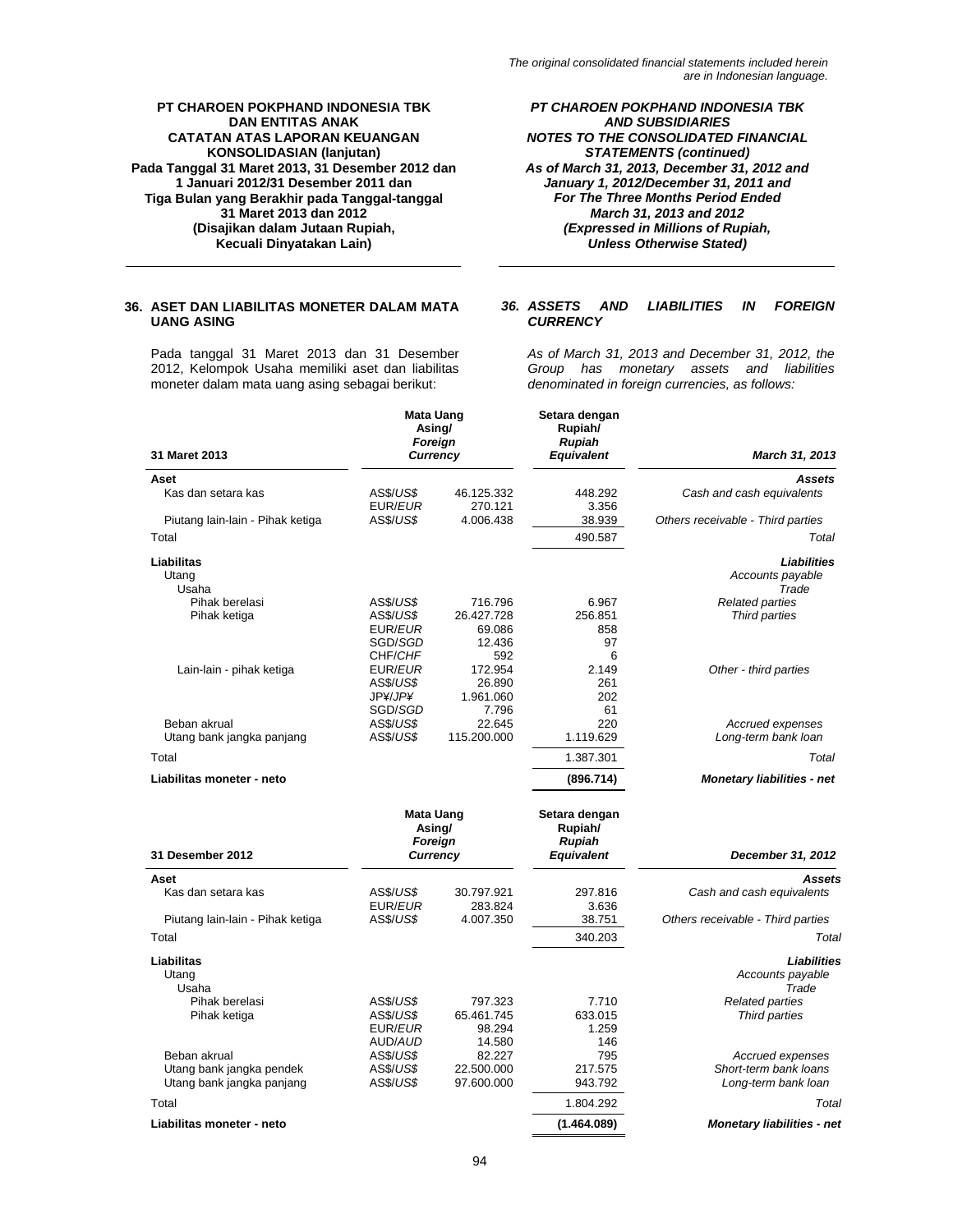### **37. STANDAR AKUNTANSI KEUANGAN YANG TELAH DITERBITKAN TETAPI BELUM BERLAKU EFEKTIF**

Standar Akuntansi Keuangan yang telah dikeluarkan oleh Dewan Standar Akuntansi Keuangan Ikatan Akuntan Indonesia yang akan berlaku efektif pada tahun 2013 adalah PSAK No. 38 "Kombinasi Bisnis Entitas Sepengendali", yang menggantikan PSAK No. 38 (Revisi 2004) "Akuntansi Restrukturisasi Entitas Sepengendali".

PSAK revisi ini mengatur perlakuan akuntansi bagi transaksi kombinasi bisnis antar entitas sepengendali.

Kelompok Usaha sedang mengevaluasi dampak dari Standar yang direvisi tersebut dan belum menentukan dampaknya terhadap laporan keuangan konsolidasian.

Akun dalam laporan posisi keuangan konsolidasian pada tanggal 1 Januari 2012/31 Desember 2011 telah direklasifikasi agar sesuai dengan penyajian akun dalam laporan keuangan konsolidasian pada tanggal 31 Desember 2012.

Rincian akun tersebut adalah sebagai berikut: *The account details are as follows:* 

*PT CHAROEN POKPHAND INDONESIA TBK AND SUBSIDIARIES NOTES TO THE CONSOLIDATED FINANCIAL STATEMENTS (continued) As of March 31, 2013, December 31, 2012 and January 1, 2012/December 31, 2011 and For The Three Months Period Ended March 31, 2013 and 2012 (Expressed in Millions of Rupiah, Unless Otherwise Stated)* 

# *37. FINANCIAL ACCOUNTING STANDARD ISSUED BUT NOT YET EFFECTIVE*

*Financial Accounting Standard issued by the Board of Financial Accounting Standards of the Indonesian Institute of Accountants which will be applied in 2013 is SFAS No. 38 "Common Controls Business Combinations", that replaced SFAS No. 38 (Revised 2004) "Accounting for Restructuring Entities Under Common Control".* 

*The revised SFAS prescribes accounting treatment for business combination among entities under common control.* 

*The Group is presently evaluating the revised Standard and has not yet determined its effects on consolidated financial statements.* 

### **38. REKLASIFIKASI AKUN** *38. RECLASIFICATION OF ACCOUNTS*

*The accounts in the consolidated statements of financial position as of January 1, 2012/December 31, 2011 have been reclassified to conform with the presentation of accounts in the consolidated financial statements as of December 31, 2012.* 

| Dilaporkan sebelumnya/<br>As previously reported                                      | Diklasifikasikan kembali/<br>As reclassified                                                      | Total/<br><b>Amount</b> | Alasan/<br>Reason                                                                                                                                                                                                            |
|---------------------------------------------------------------------------------------|---------------------------------------------------------------------------------------------------|-------------------------|------------------------------------------------------------------------------------------------------------------------------------------------------------------------------------------------------------------------------|
| 1 Januari 2012/31 Desember 2011/<br>January 1, 2012/December 31, 2011                 |                                                                                                   |                         |                                                                                                                                                                                                                              |
| Piutang lain-lain pihak berelasi/<br>Accounts receivable - other<br>- related parties | Piutang pihak berelasi non-usaha/<br>Due from related parties                                     | 6.330                   | Reklasifikasi untuk menyesuaikan<br>dengan persyaratan penyajian dalam<br>Peraturan BAPEPAM-LK No. VIII.G.7/<br>Reclassification to conform with<br>the presentation requirement of<br>Requlation of BAPEPAM-LK No. VIII.G.7 |
| Uang muka/<br>Advances                                                                | Uang muka pembelian aset tetap/<br>Advance for purchase of property,<br>plant and equipment       | 18.082                  | Reklasifikasi untuk menyesuaikan<br>dengan persyaratan penyajian dalam<br>Peraturan BAPEPAM-LK No. VIII.G.7/<br>Reclassification to conform with<br>the presentation requirement of<br>Requlation of BAPEPAM-LK No. VIII.G.7 |
| Utang lain-lain pihak berelasi/<br>Accounts payable - other<br>- related parties      | Utang pihak berelasi non-usaha/<br>Due to related parties                                         | 217.640                 | Reklasifikasi untuk menyesuaikan<br>dengan persyaratan penyajian dalam<br>Peraturan BAPEPAM-LK No. VIII.G.7/<br>Reclassification to conform with<br>the presentation requirement of<br>Regulation of BAPEPAM-LK No. VIII.G.7 |
| Beban akrual/<br>Accrued expenses                                                     | Liabilitas imbalan kerja<br>karyawan jangka pendek/<br>Short-term employee<br>benefit liabilities | (1.859)                 | Reklasifikasi untuk menyesuaikan<br>dengan persyaratan penyajian dalam<br>Peraturan BAPEPAM-LK No. VIII.G.7/<br>Reclassification to conform with                                                                             |